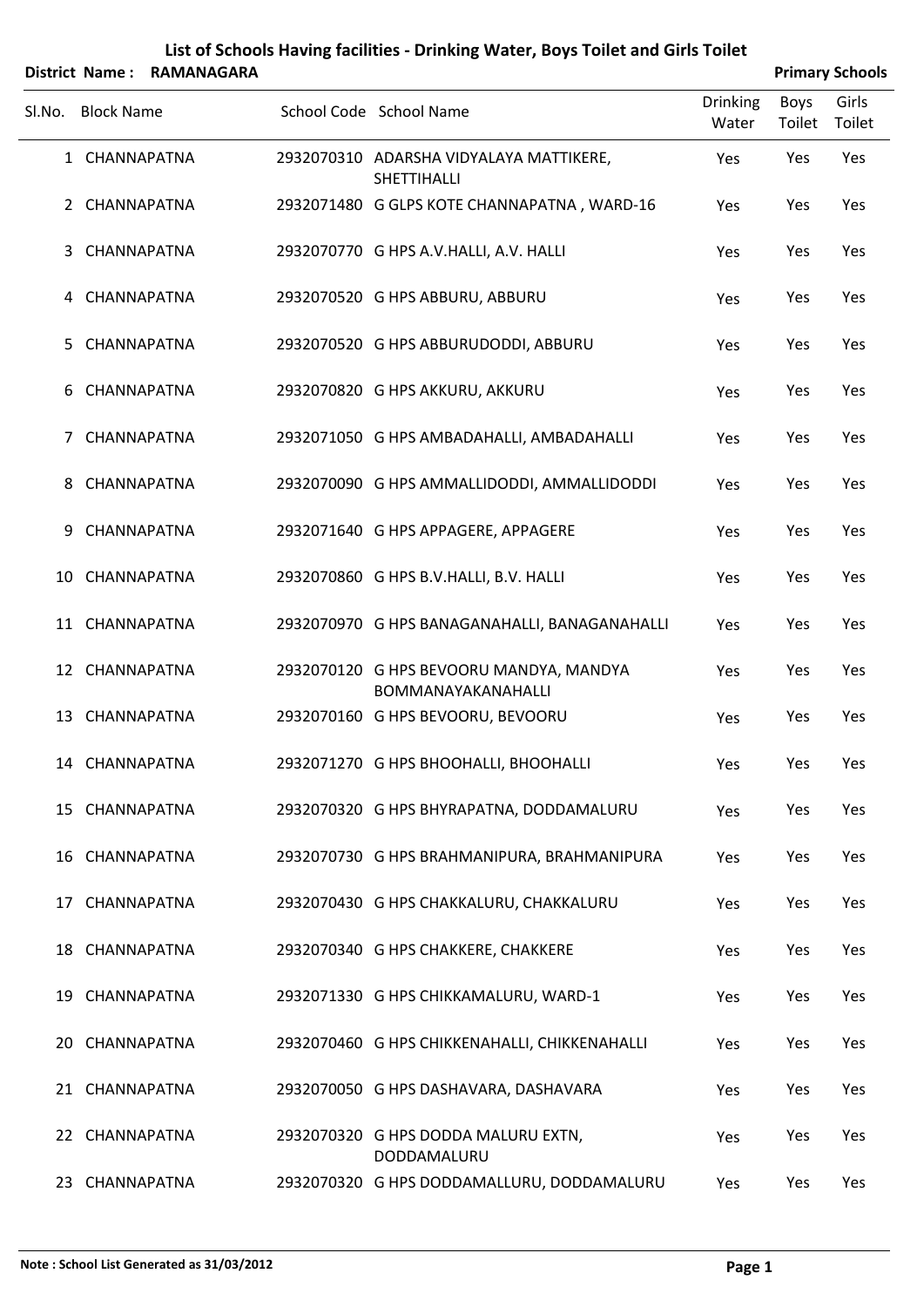|        |                   | District Name: RAMANAGARA |                                                             |                          |                | <b>Primary Schools</b> |
|--------|-------------------|---------------------------|-------------------------------------------------------------|--------------------------|----------------|------------------------|
| Sl.No. | <b>Block Name</b> |                           | School Code School Name                                     | <b>Drinking</b><br>Water | Boys<br>Toilet | Girls<br>Toilet        |
|        | 24 CHANNAPATNA    |                           | 2932070750 G HPS DODDANAHALLI, DODDANAHALLI                 | Yes                      | Yes            | Yes                    |
|        | 25 CHANNAPATNA    |                           | 2932071010 G HPS GARAKAHALLI, GARAKAHALLI                   | Yes                      | Yes            | Yes                    |
|        | 26 CHANNAPATNA    |                           | 2932070100 G HPS GOWDAGERE, GOWDAGERE                       | Yes                      | Yes            | Yes                    |
|        | 27 CHANNAPATNA    |                           | 2932070150 G HPS GUDDE THIMMASANDRA, GUDDE<br>THIMMASANDRA  | Yes                      | Yes            | Yes                    |
|        | 28 CHANNAPATNA    |                           | 2932070210 G HPS GUDDEHOSURU, GUDDE HOSURU                  | Yes                      | Yes            | Yes                    |
|        | 29 CHANNAPATNA    |                           | 2932070470 G HPS H.MOGENAHALLI, H. MOGENAHALLI              | Yes                      | Yes            | Yes                    |
|        | 30 CHANNAPATNA    |                           | 2932071020 G HPS HAROKOPPA, HAROKOPPA                       | Yes                      | Yes            | Yes                    |
|        | 31 CHANNAPATNA    |                           | 2932070680 G HPS HODIKE HOSAHALLI, HONGANURU                | Yes                      | Yes            | Yes                    |
|        | 32 CHANNAPATNA    |                           | 2932070680 G HPS HONGANURU, HONGANURU                       | Yes                      | Yes            | Yes                    |
|        | 33 CHANNAPATNA    |                           | 2932070140 G HPS HONNAYAKANAHALLI,<br>HONNAYAKANAHALLI      | Yes                      | Yes            | Yes                    |
|        | 34 CHANNAPATNA    |                           | 2932070330 G HPS HOTTIGANA HOSAHALLI,<br>HOTTIGANAHOSAHALLI | Yes                      | Yes            | Yes                    |
|        | 35 CHANNAPATNA    |                           | 2932070230 G HPS HULUVADI, HULUVADI                         | Yes                      | Yes            | Yes                    |
|        | 36 CHANNAPATNA    |                           | 2932070950 G HPS HUNASANAHALLI, HUNASANAHALLI               | Yes                      | Yes            | Yes                    |
|        | 37 CHANNAPATNA    |                           | 2932071080 G HPS IGGALURU, IGGALURU                         | Yes                      | Yes            | Yes                    |
|        | 38 CHANNAPATNA    |                           | 2932071160 G HPS J BYADARAHALLI, J. BYADARAHALLI            | Yes                      | Yes            | Yes                    |
|        | 39 CHANNAPATNA    |                           | 2932070010 G HPS KADARAMANGALA, KADARAMANGALA               | Yes                      | Yes            | Yes                    |
|        | 40 CHANNAPATNA    |                           | 2932070060 G HPS KALAGERE, KELAGERE                         | Yes                      | Yes            | Yes                    |
|        | 41 CHANNAPATNA    |                           | 2932070540 G HPS KANNAMANGALA, KANNAMANGALA                 | Yes                      | Yes            | Yes                    |
|        | 42 CHANNAPATNA    |                           | 2932071180 G HPS KODAMBALLI, KODAMBALLI                     | Yes                      | Yes            | Yes                    |
|        | 43 CHANNAPATNA    |                           | 2932071000 G HPS KRISHNAPURA, KRISHNAPURA                   | Yes                      | Yes            | Yes                    |
|        | 44 CHANNAPATNA    |                           | 2932070660 G HPS KUDLURU, KOODLURU                          | Yes                      | Yes            | Yes                    |
|        | 45 CHANNAPATNA    |                           | 2932070480 G HPS M.N. HOSAHALLI,<br>MYLANAYAKANAHALLI       | Yes                      | Yes            | Yes                    |
|        | 46 CHANNAPATNA    |                           | 2932070030 G HPS MAKALI, MAKALI                             | Yes                      | Yes            | Yes                    |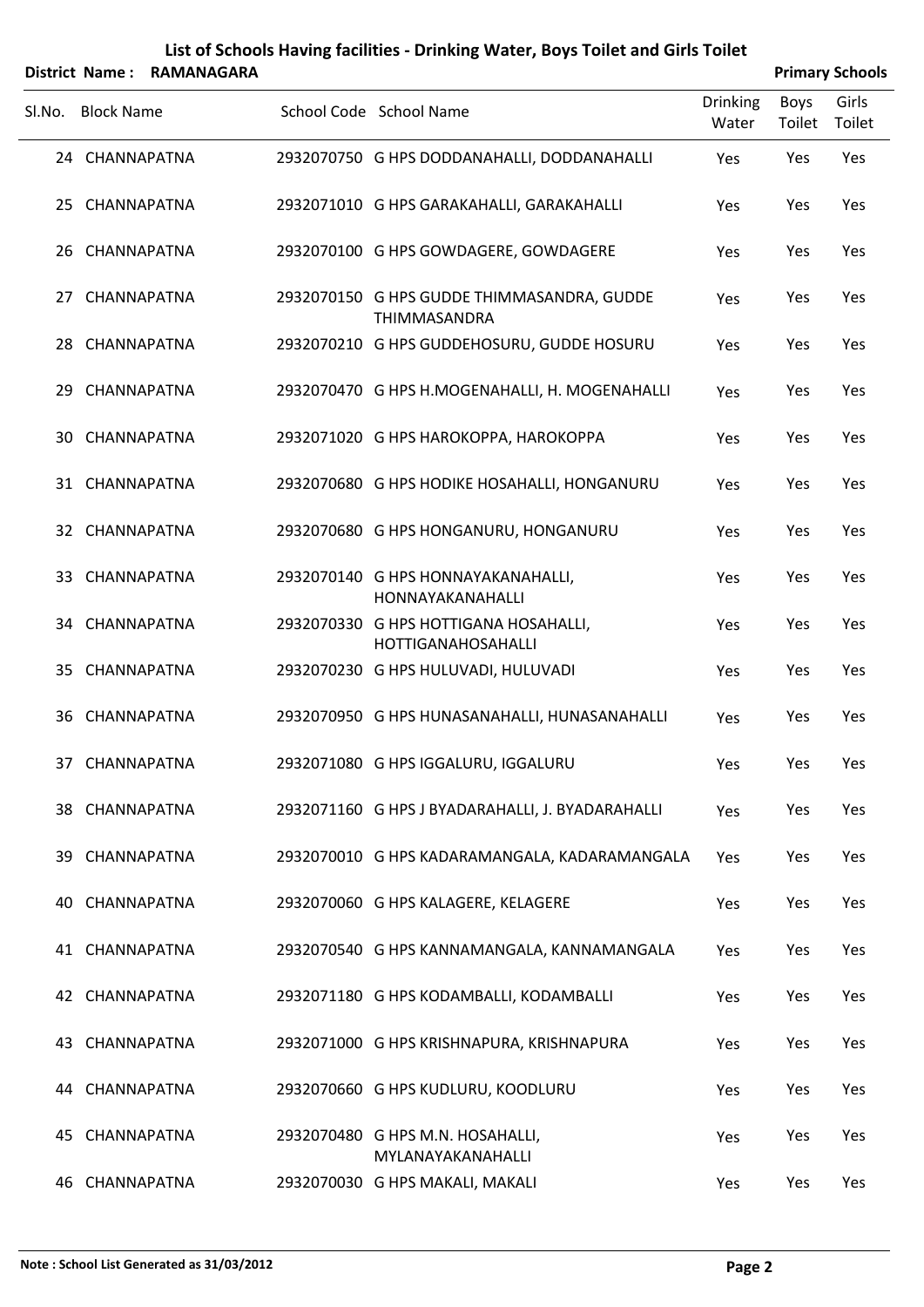|        |                   | District Name: RAMANAGARA |                                                                         |                          |                | <b>Primary Schools</b> |
|--------|-------------------|---------------------------|-------------------------------------------------------------------------|--------------------------|----------------|------------------------|
| Sl.No. | <b>Block Name</b> |                           | School Code School Name                                                 | <b>Drinking</b><br>Water | Boys<br>Toilet | Girls<br>Toilet        |
|        | 47 CHANNAPATNA    |                           | 2932070440 G HPS MALURU PATNA, MALURU PATNA                             | Yes                      | Yes            | Yes                    |
|        | 48 CHANNAPATNA    |                           | 2932070120 G HPS MANDYA BOMMANAYAKANAHALL,<br>MANDYA BOMMANAYAKANAHALLI | Yes                      | Yes            | Yes                    |
| 49     | CHANNAPATNA       |                           | 2932070930 G HPS MANGADAHALLI, MANGADAHALLI                             | Yes                      | Yes            | Yes                    |
|        | 50 CHANNAPATNA    |                           | 2932071360 G HPS MANGALAVARAPETE, WARD-4                                | Yes                      | Yes            | Yes                    |
|        | 51 CHANNAPATNA    |                           | 2932070240 G HPS MANKUNDA, MANKUNDA                                     | Yes                      | Yes            | Yes                    |
|        | 52 CHANNAPATNA    |                           | 2932070380 G HPS MARCHANAHALLI, MARCHANAHALLI                           | Yes                      | Yes            | Yes                    |
|        | 53 CHANNAPATNA    |                           | 2932070890 G HPS MENASIGNAHALLI, MENASIGANAHALLI                        | Yes                      | Yes            | Yes                    |
|        | 54 CHANNAPATNA    |                           | 2932070630 G HPS MINIYAPPANADODDI, LALAGHATTA                           | Yes                      | Yes            | Yes                    |
| 55.    | CHANNAPATNA       |                           | 2932070300 G HPS MUDIGERE, MUDIGERE                                     | Yes                      | Yes            | Yes                    |
|        | 56 CHANNAPATNA    |                           | 2932070450 G HPS NAGAVARA, NAGAVARA                                     | Yes                      | Yes            | Yes                    |
| 57     | CHANNAPATNA       |                           | 2932070700 G HPS NEELASANDRA, NEELASANDRA                               | Yes                      | Yes            | Yes                    |
|        | 58 CHANNAPATNA    |                           | 2932071100 G HPS NELAMAKANAHALLI,<br>NELAMAKANAHALLI                    | Yes                      | Yes            | Yes                    |
| 59     | CHANNAPATNA       |                           | 2932071070 G HPS NERALURU, NERALURU                                     | Yes                      | Yes            | Yes                    |
|        | 60 CHANNAPATNA    |                           | 2932070500 G HPS PATLU, PATLU                                           | Yes                      | Yes            | Yes                    |
|        | 61 CHANNAPATNA    |                           | 2932071530 G HPS PETTA, WARD-21                                         | Yes                      | Yes            | Yes                    |
|        | 62 CHANNAPATNA    |                           | 2932070030 G HPS RAMANARASIMHARAJAPURA, MAKALI                          | Yes                      | Yes            | Yes                    |
|        | 63 CHANNAPATNA    |                           | 2932070580 G HPS RAMPURA, RAMPURA                                       | Yes                      | Yes            | Yes                    |
|        | 64 CHANNAPATNA    |                           | 2932070350 G HPS SANKALAGERE, SANKALAGERE                               | Yes                      | Yes            | Yes                    |
|        | 65 CHANNAPATNA    |                           | 2932070670 G HPS SANTHEMOGENAHALLI, S.M. HALLI                          | Yes                      | Yes            | Yes                    |
|        | 66 CHANNAPATNA    |                           | 2932071090 G HPS SARAGURU, SARAGURU                                     | Yes                      | Yes            | Yes                    |
| 67.    | CHANNAPATNA       |                           | 2932070720 G HPS SENABANAHALLI, SENABANAHALLI                           | Yes                      | Yes            | Yes                    |
|        | 68 CHANNAPATNA    |                           | 2932070310 G HPS SHETTIHALLI, SHETTIHALLI                               | Yes                      | Yes            | Yes                    |
| 69.    | CHANNAPATNA       |                           | 2932071240 G HPS SINGARAJIPURA, SINGARAJIPURA                           | Yes                      | Yes            | Yes                    |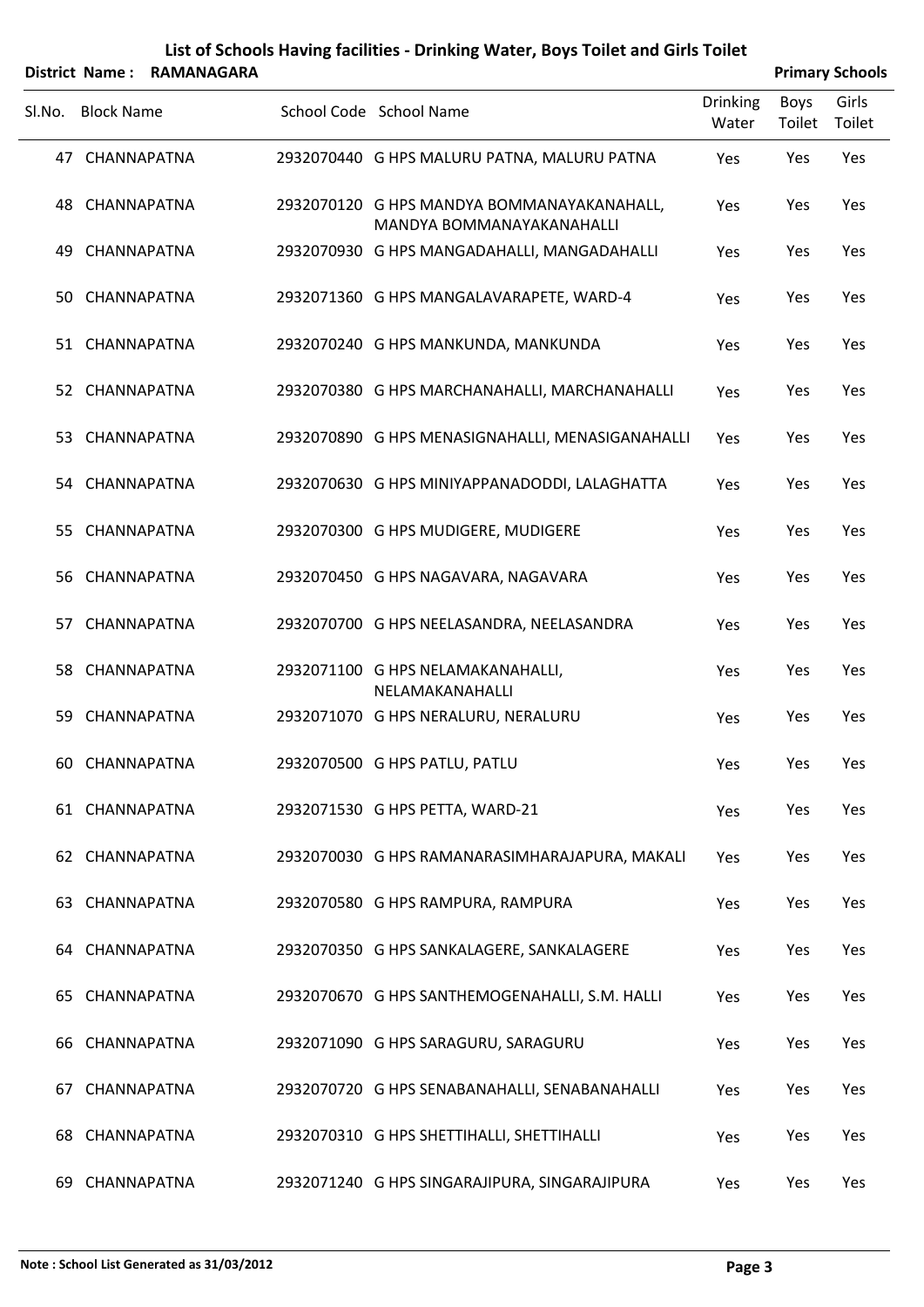|        |                   | District Name: RAMANAGARA |                                                           |                          |                | <b>Primary Schools</b> |
|--------|-------------------|---------------------------|-----------------------------------------------------------|--------------------------|----------------|------------------------|
| SI.No. | <b>Block Name</b> |                           | School Code School Name                                   | <b>Drinking</b><br>Water | Boys<br>Toilet | Girls<br>Toilet        |
|        | 70 CHANNAPATNA    |                           | 2932070980 G HPS SOGALA, SOGALA                           | Yes                      | Yes            | Yes                    |
|        | 71 CHANNAPATNA    |                           | 2932070780 G HPS SULLERI, SULLERI                         | Yes                      | Yes            | Yes                    |
|        | 72 CHANNAPATNA    |                           | 2932070610 G HPS THAGACHAGERE, THAGACHAGERE               | Yes                      | Yes            | Yes                    |
|        | 73 CHANNAPATNA    |                           | 2932071600 G HPS THATTEKERE, WARD-28                      | Yes                      | Yes            | Yes                    |
|        | 74 CHANNAPATNA    |                           | 2932070640 G HPS THITTAMARANAHALLI,<br>MANGALAVARAPETE    | Yes                      | Yes            | Yes                    |
|        | 75 CHANNAPATNA    |                           | 2932070190 G HPS THOWTANAHALLI, THOWTANAHALLI             | Yes                      | Yes            | Yes                    |
|        | 76 CHANNAPATNA    |                           | 2932070420 G HPS TUBINAKERE, TUBINAKERE                   | Yes                      | Yes            | Yes                    |
| 77     | CHANNAPATNA       |                           | 2932071280 G HPS UJJANAHALLI, UJJANAHALLI                 | Yes                      | Yes            | Yes                    |
|        | 78 CHANNAPATNA    |                           | 2932070550 G HPS VANDARAGUPPE, VANDARAGUPPE               | Yes                      | Yes            | Yes                    |
| 79     | CHANNAPATNA       |                           | 2932070880 G HPS VIDYASANDRA, ARALALUSANDRA               | Yes                      | Yes            | Yes                    |
| 80     | CHANNAPATNA       |                           | 2932070850 G HPS VIRUPAKSHIPURA, VIRUPAKSHIPURA           | Yes                      | Yes            | Yes                    |
|        | 81 CHANNAPATNA    |                           | 2932070910 G HPS VIRUPASADNRA, VIRUPASANDRA               | Yes                      | Yes            | Yes                    |
|        | 82 CHANNAPATNA    |                           | 2932071110 G HPS Y.T.HALLI, Y.T. HALLI                    | Yes                      | Yes            | Yes                    |
|        | 83 CHANNAPATNA    |                           | 2932071120 G HPS YALIYURU, YALIYURU                       | Yes                      | Yes            | Yes                    |
|        | 84 CHANNAPATNA    |                           | 2932070030 G LPS PLANTATION DODDI, MAKALI                 | Yes                      | Yes            | Yes                    |
|        | 85 CHANNAPATNA    |                           | 2932070810 G LPS AKKURU HOSAHALLI, HOSAHALLI              | Yes                      | Yes            | Yes                    |
|        | 86 CHANNAPATNA    |                           | 2932071620 G LPS ANANDAPURA, WARD-30                      | Yes                      | Yes            | Yes                    |
|        | 87 CHANNAPATNA    |                           | 2932070540 G LPS ANGARAHALLI, KANNAMANGALA                | Yes                      | Yes            | Yes                    |
|        | 88 CHANNAPATNA    |                           | 2932070260 G LPS ANIGERE, ANIGERE                         | Yes                      | Yes            | Yes                    |
|        | 89 CHANNAPATNA    |                           | 2932070760 G LPS ANKUSHANAHALLI, ANKUSHANAHALLI           | Yes                      | Yes            | Yes                    |
| 90     | CHANNAPATNA       |                           | 2932070130 G LPS ARALAPURA, ARALAPURA                     | Yes                      | Yes            | Yes                    |
|        | 91 CHANNAPATNA    |                           | 2932070150 G LPS ARALIMARADADODDI, GUDDE                  | Yes                      | Yes            | Yes                    |
|        | 92 CHANNAPATNA    |                           | THIMMASANDRA<br>2932070790 G LPS AVVERAHALLI, AVVERAHALLI | Yes                      | Yes            | Yes                    |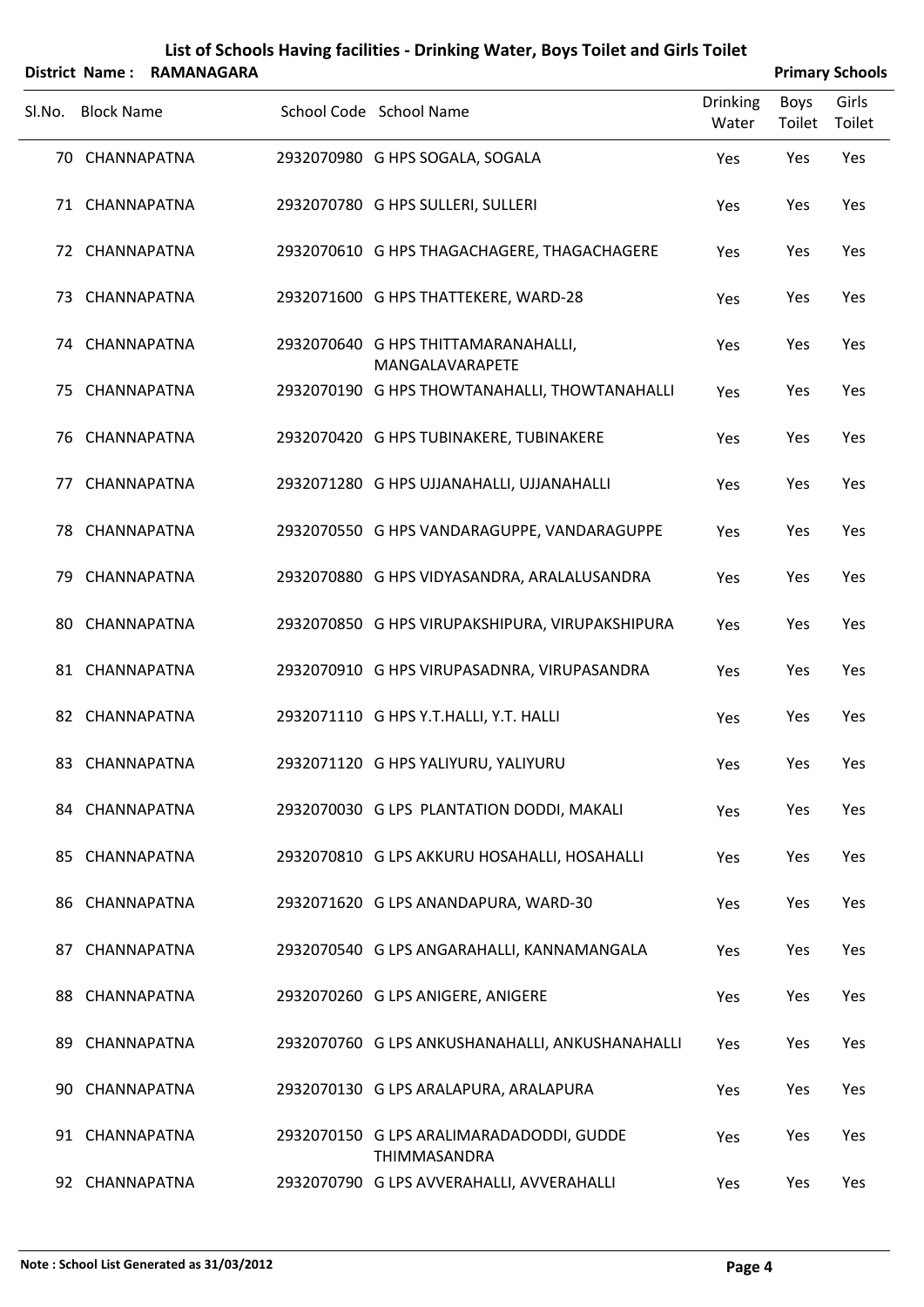|        |                   | District Name: RAMANAGARA |                                                              |                          |                | <b>Primary Schools</b> |
|--------|-------------------|---------------------------|--------------------------------------------------------------|--------------------------|----------------|------------------------|
| SI.No. | <b>Block Name</b> |                           | School Code School Name                                      | <b>Drinking</b><br>Water | Boys<br>Toilet | Girls<br>Toilet        |
|        | 93 CHANNAPATNA    |                           | 2932070140 G LPS AVVERAHALLI, HONNAYAKANAHALLI               | Yes                      | Yes            | Yes                    |
|        | 94 CHANNAPATNA    |                           | 2932070860 G LPS B.V. PALYA, B.V. HALLI                      | Yes                      | Yes            | Yes                    |
|        | 95 CHANNAPATNA    |                           | 2932071170 G LPS BACHAHALLI, BACHAHALLI                      | Yes                      | Yes            | Yes                    |
|        | 96 CHANNAPATNA    |                           | 2932070940 G LPS BALLAPATNA, BALLAPATNA                      | Yes                      | Yes            | Yes                    |
|        | 97 CHANNAPATNA    |                           | 2932070970 G LPS BANAGANAHALLI EXTN,<br>BANAGANAHALLI        | Yes                      | Yes            | Yes                    |
|        | 98 CHANNAPATNA    |                           | 2932071040 G LPS BANANTHAHALLI, BANANTHAHALLI                | Yes                      | Yes            | Yes                    |
|        | 99 CHANNAPATNA    |                           | 2932070370 G LPS BELEKERE, BELAKERE                          | Yes                      | Yes            | Yes                    |
|        | 100 CHANNAPATNA   |                           | 2932070080 G LPS BHYRANAYAKANAHALLI,<br>BHYRANAYAKANAHALLI   | Yes                      | Yes            | Yes                    |
|        | 101 CHANNAPATNA   |                           | 2932071230 G LPS BHYRASHETTIHALLI,<br>BHYRASHETTIHALLI       | Yes                      | Yes            | Yes                    |
|        | 102 CHANNAPATNA   |                           | 2932071290 G LPS BUKKASAGARA, BUKKASAGARA                    | Yes                      | Yes            | Yes                    |
|        | 103 CHANNAPATNA   |                           | 2932071540 G LPS CENTRAL SCHOOL, WARD-22                     | Yes                      | Yes            | Yes                    |
|        | 104 CHANNAPATNA   |                           | 2932070430 G LPS CHAKKALURUDODDI, CHAKKALURU                 | Yes                      | Yes            | Yes                    |
|        | 105 CHANNAPATNA   |                           | 2932070680 G LPS CHANNANKEGOWDANADODDI,<br>HONGANURU         | Yes                      | Yes            | Yes                    |
|        | 106 CHANNAPATNA   |                           | 2932071080 G LPS CHIKKA BOREGOWDANADODDI,<br><b>IGGALURU</b> | Yes                      | Yes            | Yes                    |
|        | 107 CHANNAPATNA   |                           | 2932070730 G LPS CHIKKA VITALENAHALLI,<br>BRAHMANIPURA       | Yes                      | Yes            | Yes                    |
|        | 108 CHANNAPATNA   |                           | 2932070250 G LPS DEVARAHALLI, DEVARAHALLI                    | Yes                      | Yes            | Yes                    |
|        | 109 CHANNAPATNA   |                           | 2932070570 G LPS DEVARAHOSHALLI, DEVARAHOSAHALLI             | Yes                      | Yes            | Yes                    |
|        | 110 CHANNAPATNA   |                           | 2932070870 G LPS DYAVAPATNA, DYAVAPATNA                      | Yes                      | Yes            | Yes                    |
|        | 111 CHANNAPATNA   |                           | 2932070530 G LPS ELE HOSAHALLI, ELE HOSAHALLI                | Yes                      | Yes            | Yes                    |
|        | 112 CHANNAPATNA   |                           | 2932070340 G LPS GANGEDODDI, CHAKKERE                        | Yes                      | Yes            | Yes                    |
|        | 113 CHANNAPATNA   |                           | 2932070600 G LPS GENDE KATTEDODDI, BOMMANAHALLI              | Yes                      | Yes            | Yes                    |
|        | 114 CHANNAPATNA   |                           | 2932071470 G LPS GENDEMADU, WARD-15                          | Yes                      | Yes            | Yes                    |
|        | 115 CHANNAPATNA   |                           | 2932070880 G LPS GOLLARADODDI, ARALALUSANDRA                 | Yes                      | Yes            | Yes                    |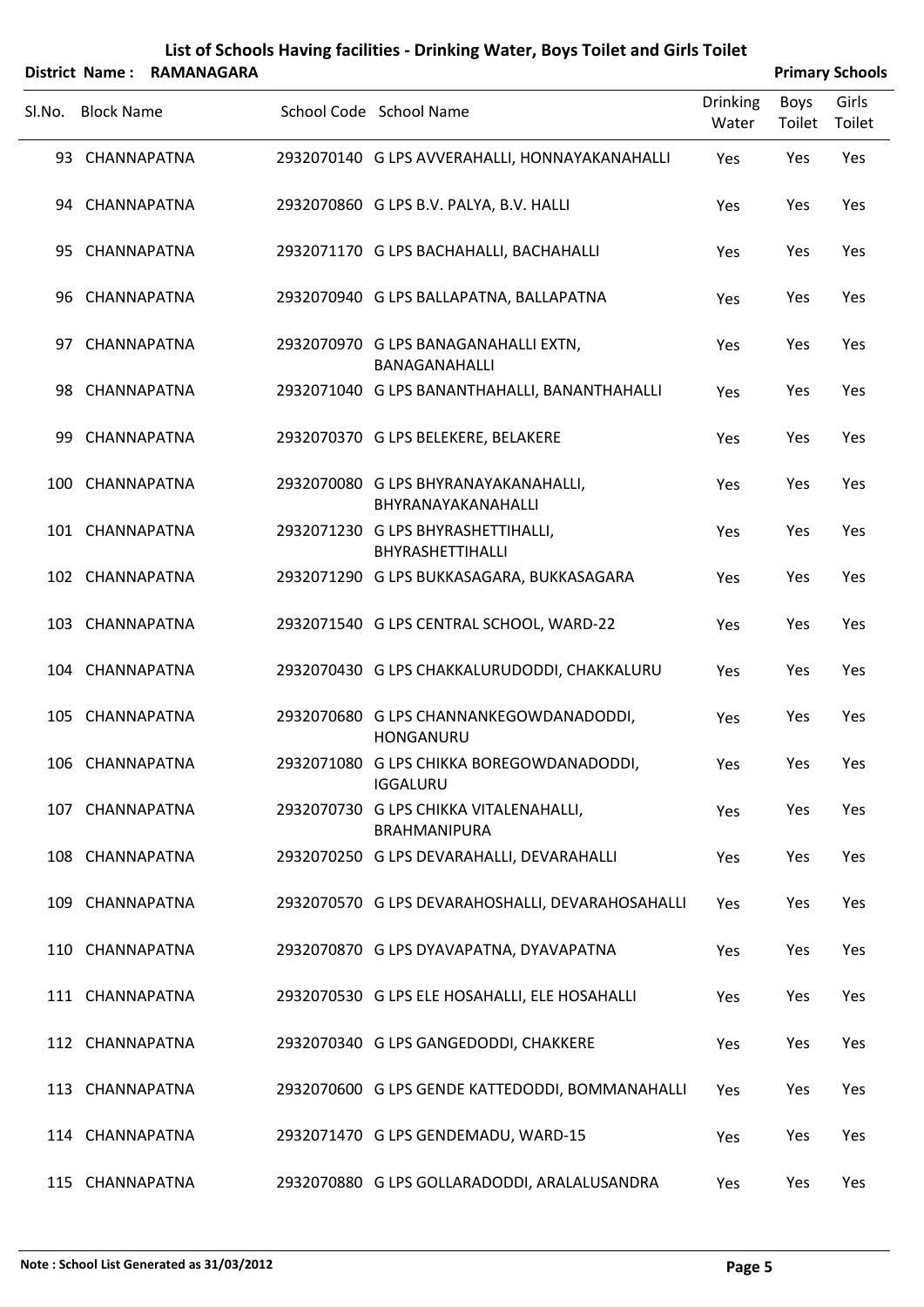|        |                   | District Name: RAMANAGARA |                                                           |                          |                       | <b>Primary Schools</b> |
|--------|-------------------|---------------------------|-----------------------------------------------------------|--------------------------|-----------------------|------------------------|
| SI.No. | <b>Block Name</b> |                           | School Code School Name                                   | <b>Drinking</b><br>Water | <b>Boys</b><br>Toilet | Girls<br>Toilet        |
|        | 116 CHANNAPATNA   |                           | 2932070730 G LPS GOLLARADODDI, BRAHMANIPURA               | Yes                      | Yes                   | Yes                    |
|        | 117 CHANNAPATNA   |                           | 2932070400 G LPS GOVINDAHALLI, GOVINDAHALLI               | Yes                      | Yes                   | Yes                    |
|        | 118 CHANNAPATNA   |                           | 2932071120 G LPS GUVVAPURA, YALIYURU                      | Yes                      | Yes                   | Yes                    |
|        | 119 CHANNAPATNA   |                           | 2932070200 G LPS H. BYADARAHALLI, H.BYADARAHALLI          | Yes                      | Yes                   | Yes                    |
|        | 120 CHANNAPATNA   |                           | 2932071630 G LPS HALASINAMARADADODDI, WARD-31             | Yes                      | Yes                   | Yes                    |
|        | 121 CHANNAPATNA   |                           | 2932071250 G LPS HANIYURU, HANIYURU                       | Yes                      | Yes                   | Yes                    |
|        | 122 CHANNAPATNA   |                           | 2932070550 G LPS HANUMANTHAPURA, VANDARAGUPPE             | Yes                      | Yes                   | Yes                    |
|        | 123 CHANNAPATNA   |                           | 2932070480 G LPS HANUMAPURADODDI,<br>MYLANAYAKANAHALLI    | Yes                      | Yes                   | Yes                    |
|        | 124 CHANNAPATNA   |                           | 2932070610 G LPS HARISANDRA, THAGACHAGERE                 | Yes                      | Yes                   | Yes                    |
|        | 125 CHANNAPATNA   |                           | 2932070780 G LPS HAROHALLI, SULLERI                       | Yes                      | Yes                   | Yes                    |
|        | 126 CHANNAPATNA   |                           | 2932070070 G LPS HAROHALLIDODDI, HAROHALLIDODDI           | Yes                      | Yes                   | Yes                    |
|        | 127 CHANNAPATNA   |                           | 2932070480 G LPS HARURU, MYLANAYAKANAHALLI                | Yes                      | Yes                   | Yes                    |
|        | 128 CHANNAPATNA   |                           | 2932071200 G LPS HONNIGANAHALLI, HONNIGANAHALLI           | Yes                      | Yes                   | Yes                    |
|        | 129 CHANNAPATNA   |                           | 2932070250 G LPS HOSURUDODDI, DEVARAHALLI                 | Yes                      | Yes                   | Yes                    |
|        | 130 CHANNAPATNA   |                           | 2932070600 G LPS HUCHHAYYANADODDI,<br><b>BOMMANAHALLI</b> | Yes                      | Yes                   | Yes                    |
|        | 131 CHANNAPATNA   |                           | 2932070950 G LPS HUCHHAYYANADODDI,<br>HUNASANAHALLI       | Yes                      | Yes                   | Yes                    |
|        | 132 CHANNAPATNA   |                           | 2932070020 G LPS ILLIGARADODDI, MAKALI PLANTATION         | Yes                      | Yes                   | Yes                    |
|        | 133 CHANNAPATNA   |                           | 2932071150 G LPS JAGADAPURA, JAGADAPURA                   | Yes                      | Yes                   | Yes                    |
|        | 134 CHANNAPATNA   |                           | 2932070980 G LPS KAALIKERE, SOGALA                        | Yes                      | Yes                   | Yes                    |
|        | 135 CHANNAPATNA   |                           | 2932071040 G LPS KAARAHALLI, BANANTHAHALLI                | Yes                      | Yes                   | Yes                    |
|        | 136 CHANNAPATNA   |                           | 2932071110 G LPS KADANKANAHALLI, Y.T. HALLI               | Yes                      | Yes                   | Yes                    |
|        | 137 CHANNAPATNA   |                           | 2932071140 G LPS KALLAPURA, KALLAPURA                     | Yes                      | Yes                   | Yes                    |
|        | 138 CHANNAPATNA   |                           | 2932070500 G LPS KALLI HOSURU, PATLU                      | Yes                      | Yes                   | Yes                    |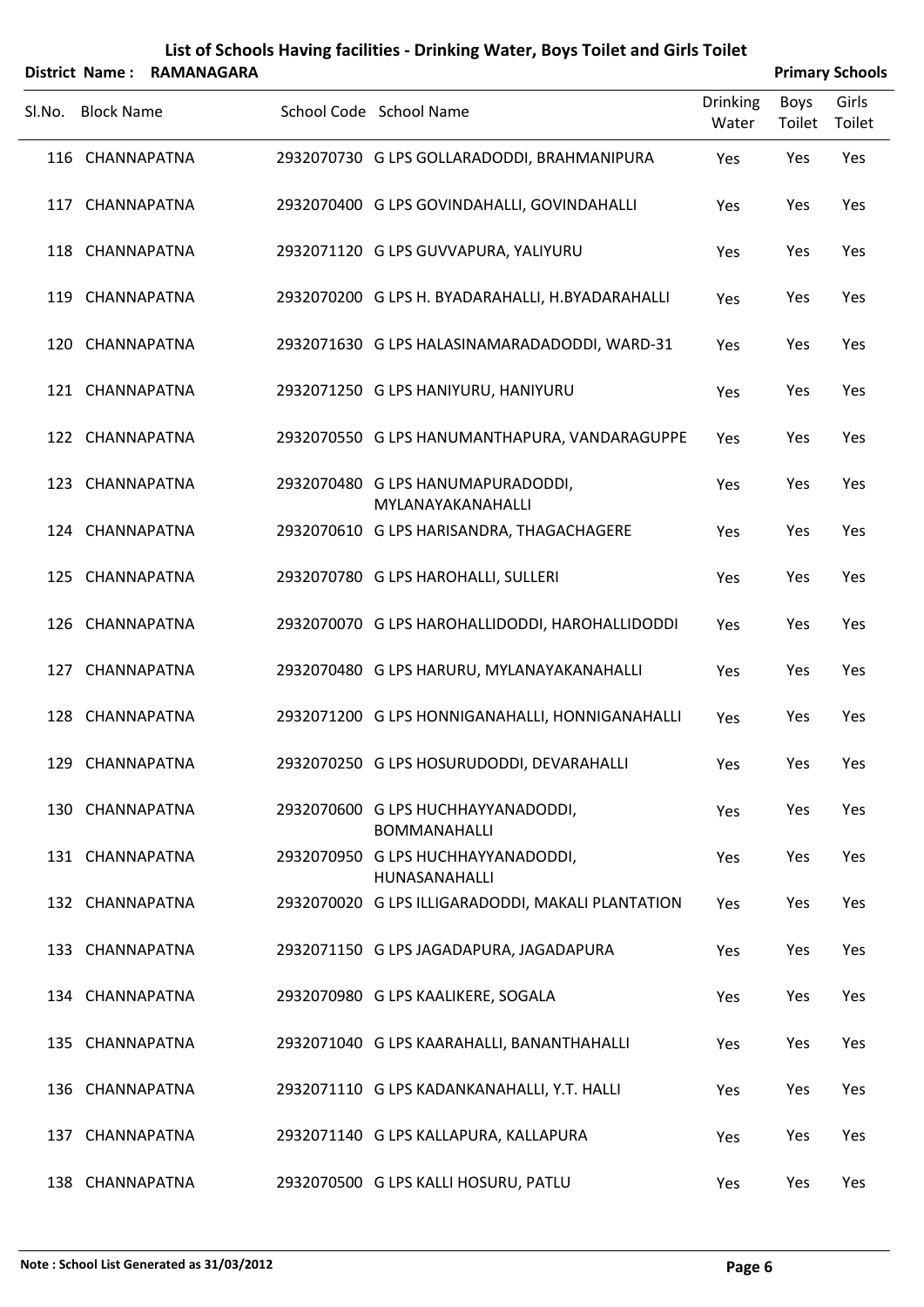|        |                   | District Name: RAMANAGARA |                                                            |                          |                       | <b>Primary Schools</b> |
|--------|-------------------|---------------------------|------------------------------------------------------------|--------------------------|-----------------------|------------------------|
| Sl.No. | <b>Block Name</b> |                           | School Code School Name                                    | <b>Drinking</b><br>Water | <b>Boys</b><br>Toilet | Girls<br>Toilet        |
|        | 139 CHANNAPATNA   |                           | 2932070170 G LPS KANNASANDRA, KANNASANDRA                  | Yes                      | Yes                   | Yes                    |
|        | 140 CHANNAPATNA   |                           | 2932070090 G LPS KANNIDODDI, AMMALLIDODDI                  | Yes                      | Yes                   | Yes                    |
|        | 141 CHANNAPATNA   |                           | 2932071040 G LPS KARALAHALLI GATE, BANANTHAHALLI           | Yes                      | Yes                   | Yes                    |
|        | 142 CHANNAPATNA   |                           | 2932071210 G LPS KAREKOPPA, KAREKOPPA                      | Yes                      | Yes                   | Yes                    |
|        | 143 CHANNAPATNA   |                           | 2932070630 G LPS KENCHABHOVIDODDI, LALAGHATTA              | Yes                      | Yes                   | Yes                    |
|        | 144 CHANNAPATNA   |                           | 2932070590 G LPS KEREMEGALADODDI,<br><b>HONNIGANAHALLI</b> | Yes                      | Yes                   | Yes                    |
|        | 145 CHANNAPATNA   |                           | 2932071260 G LPS KODIHOSAHALLI, KODIHOSAHALLI              | Yes                      | Yes                   | Yes                    |
|        | 146 CHANNAPATNA   |                           | 2932070710 G LPS KODIPURA, KODIPURA                        | Yes                      | Yes                   | Yes                    |
| 147    | CHANNAPATNA       |                           | 2932070300 G LPS KOLURU, MUDIGERE                          | Yes                      | Yes                   | Yes                    |
|        | 148 CHANNAPATNA   |                           | 2932070510 G LPS KOMANAHALLI, KOMANAHALLI                  | Yes                      | Yes                   | Yes                    |
| 149    | CHANNAPATNA       |                           | 2932070960 G LPS KONDAPURA, KONDAPURA                      | Yes                      | Yes                   | Yes                    |
|        | 150 CHANNAPATNA   |                           | 2932070410 G LPS KOORANAGERE, KOORANAGERE                  | Yes                      | Yes                   | Yes                    |
|        | 151 CHANNAPATNA   |                           | 2932070320 G LPS KOTAMARANAHALLI, DODDAMALURU              | Yes                      | Yes                   | Yes                    |
|        | 152 CHANNAPATNA   |                           | 2932070030 G LPS KOTE HOLADADODDI, MAKALI                  | Yes                      | Yes                   | Yes                    |
|        | 153 CHANNAPATNA   |                           | 2932070390 G LPS KUKKURU, KUKKURU                          | Yes                      | Yes                   | Yes                    |
|        | 154 CHANNAPATNA   |                           | 2932070390 G LPS KUKKURUDODDI, KUKKURU                     | Yes                      | Yes                   | Yes                    |
|        | 155 CHANNAPATNA   |                           | 2932070640 G LPS KUNTURUDODDI, MANGALAVARAPETE             | Yes                      | Yes                   | Yes                    |
|        | 156 CHANNAPATNA   |                           | 2932070120 G LPS KURIDODDI, MANDYA<br>BOMMANAYAKANAHALLI   | Yes                      | Yes                   | Yes                    |
|        | 157 CHANNAPATNA   |                           | 2932070630 G LPS LALAGHATTA, LALAGHATTA                    | Yes                      | Yes                   | Yes                    |
|        | 158 CHANNAPATNA   |                           | 2932070560 G LPS LAMBANIDODDI, CHOLAMARANAHALLI            | Yes                      | Yes                   | Yes                    |
|        | 159 CHANNAPATNA   |                           | 2932071030 G LPS MADAPURA, MADAPURA                        | Yes                      | Yes                   | Yes                    |
|        | 160 CHANNAPATNA   |                           | 2932071210 G LPS MADEGOWDANADODDI, KAREKOPPA               | Yes                      | Yes                   | Yes                    |
|        | 161 CHANNAPATNA   |                           | 2932070100 G LPS MAGANURU, GOWDAGERE                       | Yes                      | Yes                   | Yes                    |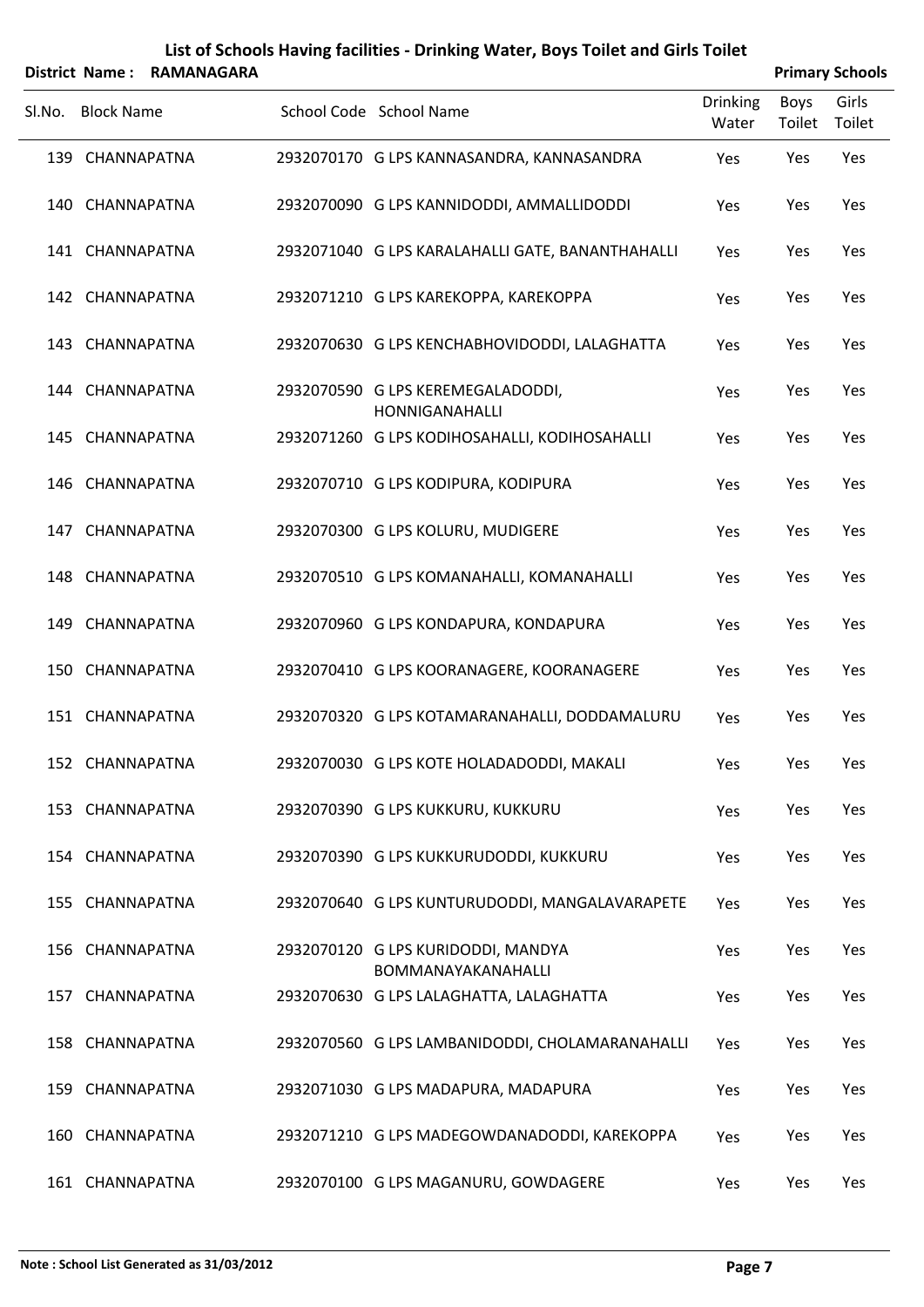|        |                   | District Name: RAMANAGARA |                                                                    |                          |                | <b>Primary Schools</b> |
|--------|-------------------|---------------------------|--------------------------------------------------------------------|--------------------------|----------------|------------------------|
| SI.No. | <b>Block Name</b> |                           | School Code School Name                                            | <b>Drinking</b><br>Water | Boys<br>Toilet | Girls<br>Toilet        |
|        | 162 CHANNAPATNA   |                           | 2932070030 G LPS MAKALI HOSAHALLI, MAKALI                          | Yes                      | Yes            | Yes                    |
|        | 163 CHANNAPATNA   |                           | 2932070800 G LPS MALAGALU, MALAGALU                                | Yes                      | Yes            | Yes                    |
|        | 164 CHANNAPATNA   |                           | 2932070740 G LPS MALLAMAGERE, MALLAMAGERE                          | Yes                      | Yes            | Yes                    |
|        | 165 CHANNAPATNA   |                           | 2932070630 G LPS MALLAYYANADODDI, LALAGHATTA                       | Yes                      | Yes            | Yes                    |
|        | 166 CHANNAPATNA   |                           | 2932071040 G LPS MANCHEGOWDANADODDI,<br><b>BANANTHAHALLI</b>       | Yes                      | Yes            | Yes                    |
|        | 167 CHANNAPATNA   |                           | 2932071350 G LPS MARALUHOLA, WARD-3                                | Yes                      | Yes            | Yes                    |
|        | 168 CHANNAPATNA   |                           | 2932071080 G LPS MAREGOWDANADODDI, IGGALURU                        | Yes                      | Yes            | Yes                    |
|        | 169 CHANNAPATNA   |                           | 2932070650 G LPS MASIGOWDANADODDI,<br>NELAKANTANAHALLI             | Yes                      | Yes            | Yes                    |
|        | 170 CHANNAPATNA   |                           | 2932070780 G LPS MENGAHALLI, SULLERI                               | Yes                      | Yes            | Yes                    |
|        | 171 CHANNAPATNA   |                           | 2932070330 G LPS MINIKERE DODDI,<br><b>HOTTIGANAHOSAHALLI</b>      | Yes                      | Yes            | Yes                    |
|        | 172 CHANNAPATNA   |                           | 2932070790 G LPS MOLE, AVVERAHALLI                                 | Yes                      | Yes            | Yes                    |
|        | 173 CHANNAPATNA   |                           | 2932070360 G LPS MUDIGERE PLANTAION, MUDIGERE<br><b>PLANTATION</b> | Yes                      | Yes            | Yes                    |
|        | 174 CHANNAPATNA   |                           | 2932070480 G LPS MYLANAYAKANAHALLI,<br>MYLANAYAKANAHALLI           | Yes                      | Yes            | Yes                    |
|        | 175 CHANNAPATNA   |                           | 2932070730 G LPS N., R COLONY, BRAHMANIPURA                        | Yes                      | Yes            | Yes                    |
|        | 176 CHANNAPATNA   |                           | 2932070830 G LPS NAGAPURA, NAGAPURA                                | Yes                      | Yes            | Yes                    |
|        | 177 CHANNAPATNA   |                           | 2932071060 G LPS NARAYANA THIMMANADODDI,<br><b>NUNNURU</b>         | Yes                      | Yes            | Yes                    |
|        | 178 CHANNAPATNA   |                           | 2932070890 G LPS NAYAKANA THANDYA,<br>MENASIGANAHALLI              | Yes                      | Yes            | Yes                    |
|        | 179 CHANNAPATNA   |                           | 2932070040 G LPS NAYEEDOLLE, NAYEE DOLLE                           | Yes                      | Yes            | Yes                    |
|        | 180 CHANNAPATNA   |                           | 2932070650 G LPS NEELAKANTAHALLI,<br>NELAKANTANAHALLI              | Yes                      | Yes            | Yes                    |
|        | 181 CHANNAPATNA   |                           | 2932071100 G LPS NIDAGODI, NELAMAKANAHALLI                         | Yes                      | Yes            | Yes                    |
|        | 182 CHANNAPATNA   |                           | 2932071060 G LPS NUNNURU, NUNNURU                                  | Yes                      | Yes            | Yes                    |
|        | 183 CHANNAPATNA   |                           | 2932070570 G LPS PAREDODDI, DEVARAHOSAHALLI                        | Yes                      | Yes            | Yes                    |
|        | 184 CHANNAPATNA   |                           | 2932070050 G LPS PATELARADODDI, DASHAVARA                          | Yes                      | Yes            | Yes                    |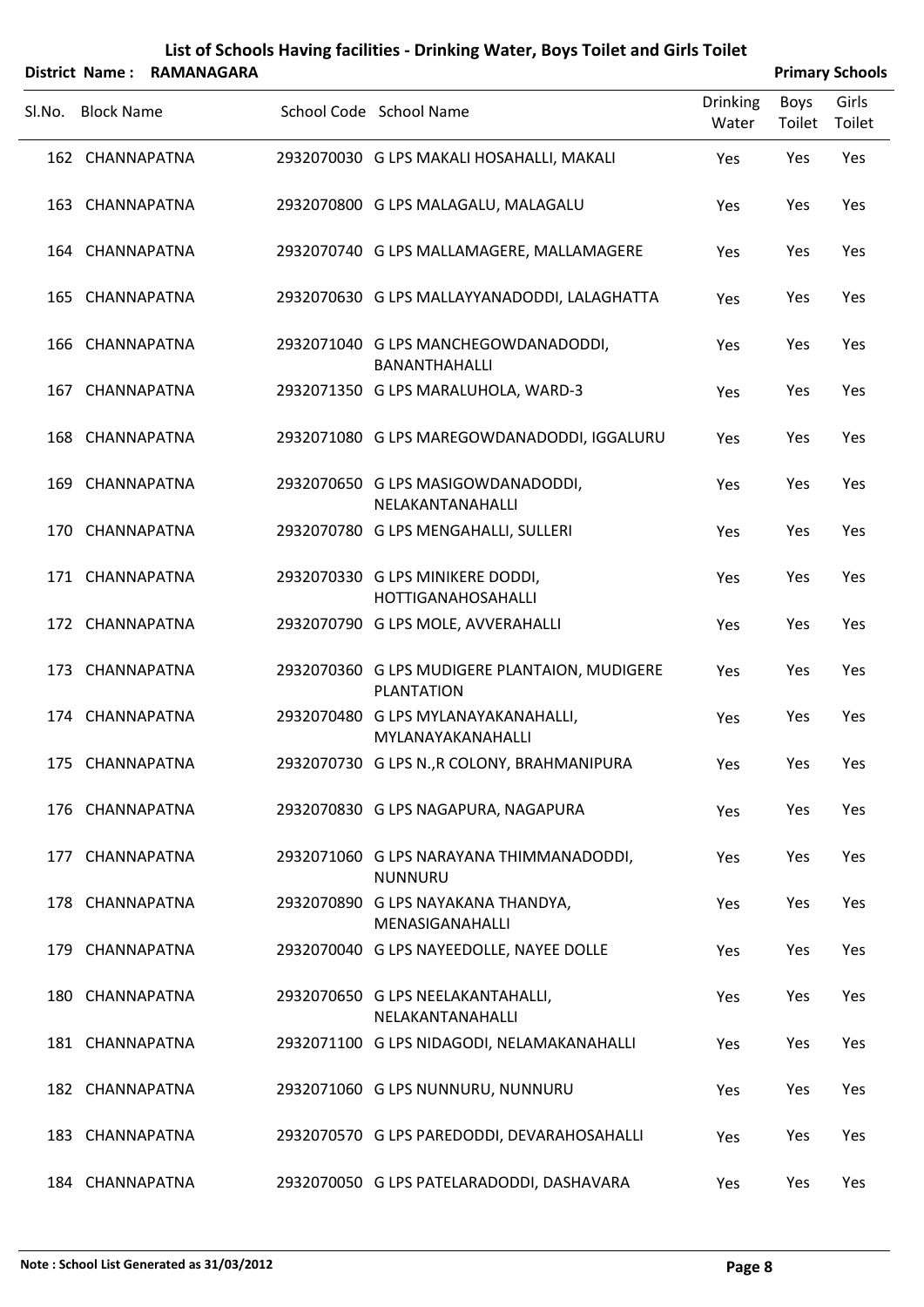|        |                   | District Name: RAMANAGARA |                                                            |                          |                | <b>Primary Schools</b> |
|--------|-------------------|---------------------------|------------------------------------------------------------|--------------------------|----------------|------------------------|
| SI.No. | <b>Block Name</b> |                           | School Code School Name                                    | <b>Drinking</b><br>Water | Boys<br>Toilet | Girls<br>Toilet        |
|        | 185 CHANNAPATNA   |                           | 2932071280 G LPS PEEHALLIDODDI, UJJANAHALLI                | Yes                      | Yes            | Yes                    |
|        | 186 CHANNAPATNA   |                           | 2932071490 G LPS PETTA, WARD-17                            | Yes                      | Yes            | Yes                    |
|        | 187 CHANNAPATNA   |                           | 2932070550 G LPS POWLIDODDI, VANDARAGUPPE                  | Yes                      | Yes            | Yes                    |
|        | 188 CHANNAPATNA   |                           | 2932070290 G LPS PUTTAPPANADODDI, DABANGUNDA               | Yes                      | Yes            | Yes                    |
|        | 189 CHANNAPATNA   |                           | 2932071060 G LPS PUTTEGOWDANADODDI, NUNNURU                | Yes                      | Yes            | Yes                    |
|        | 190 CHANNAPATNA   |                           | 2932071250 G LPS RAMEGOWDANADODDI, HANIYURU                | Yes                      | Yes            | Yes                    |
|        | 191 CHANNAPATNA   |                           | 2932070670 G LPS S.M.HALLI DODDI, S.M. HALLI               | Yes                      | Yes            | Yes                    |
|        | 192 CHANNAPATNA   |                           | 2932070990 G LPS SADAHALLI, SADAHALLI                      | Yes                      | Yes            | Yes                    |
|        | 193 CHANNAPATNA   |                           | 2932070920 G LPS SADARAHALLI, SADARAHALLI                  | Yes                      | Yes            | Yes                    |
|        | 194 CHANNAPATNA   |                           | 2932071100 G LPS SAMANDIPURA, NELAMAKANAHALLI              | Yes                      | Yes            | Yes                    |
|        | 195 CHANNAPATNA   |                           | 2932070270 G LPS SEEBANAHALLI, SEEBANAHALLI                | Yes                      | Yes            | Yes                    |
|        | 196 CHANNAPATNA   |                           | 2932071220 G LPS SHYANUBHOGANAHALLI,<br>SHYANUBHOGANAHALLI | Yes                      | Yes            | Yes                    |
|        | 197 CHANNAPATNA   |                           | 2932070110 G LPS SIDDANAHALLI, SIDDANAHALLI                | Yes                      | Yes            | Yes                    |
|        | 198 CHANNAPATNA   |                           | 2932071130 G LPS SIDDAPURA, SIDDAPURA                      | Yes                      | Yes            | Yes                    |
|        | 199 CHANNAPATNA   |                           | 2932070980 G LPS SOGALAPALYA, SOGALA                       | Yes                      | Yes            | Yes                    |
|        | 200 CHANNAPATNA   |                           | 2932070840 G LPS SOMANATHAPURA, SOMANATHAPURA              | Yes                      | Yes            | Yes                    |
|        | 201 CHANNAPATNA   |                           | 2932070930 G LPS SRINIVASAPURA, MANGADAHALLI               | Yes                      | Yes            | Yes                    |
|        | 202 CHANNAPATNA   |                           | 2932070690 G LPS SUNNAGHATTA, SUNNAGHATTA                  | Yes                      | Yes            | Yes                    |
|        | 203 CHANNAPATNA   |                           | 2932070220 G LPS THENKANAHALLI, THENKANAHALLI              | Yes                      | Yes            | Yes                    |
|        | 204 CHANNAPATNA   |                           | 2932070620 G LPS THIMMASANDRA, THIMMASANDRA                | Yes                      | Yes            | Yes                    |
|        | 205 CHANNAPATNA   |                           | 2932070490 G LPS THOREHOSURU, THORE HOSURU                 | Yes                      | Yes            | Yes                    |
|        | 206 CHANNAPATNA   |                           | 2932070980 G LPS VADDARADODDI, SOGALA                      | Yes                      | Yes            | Yes                    |
|        | 207 CHANNAPATNA   |                           | 2932071190 G LPS VADDARAHALLI, VADDARAHALLI                | Yes                      | Yes            | Yes                    |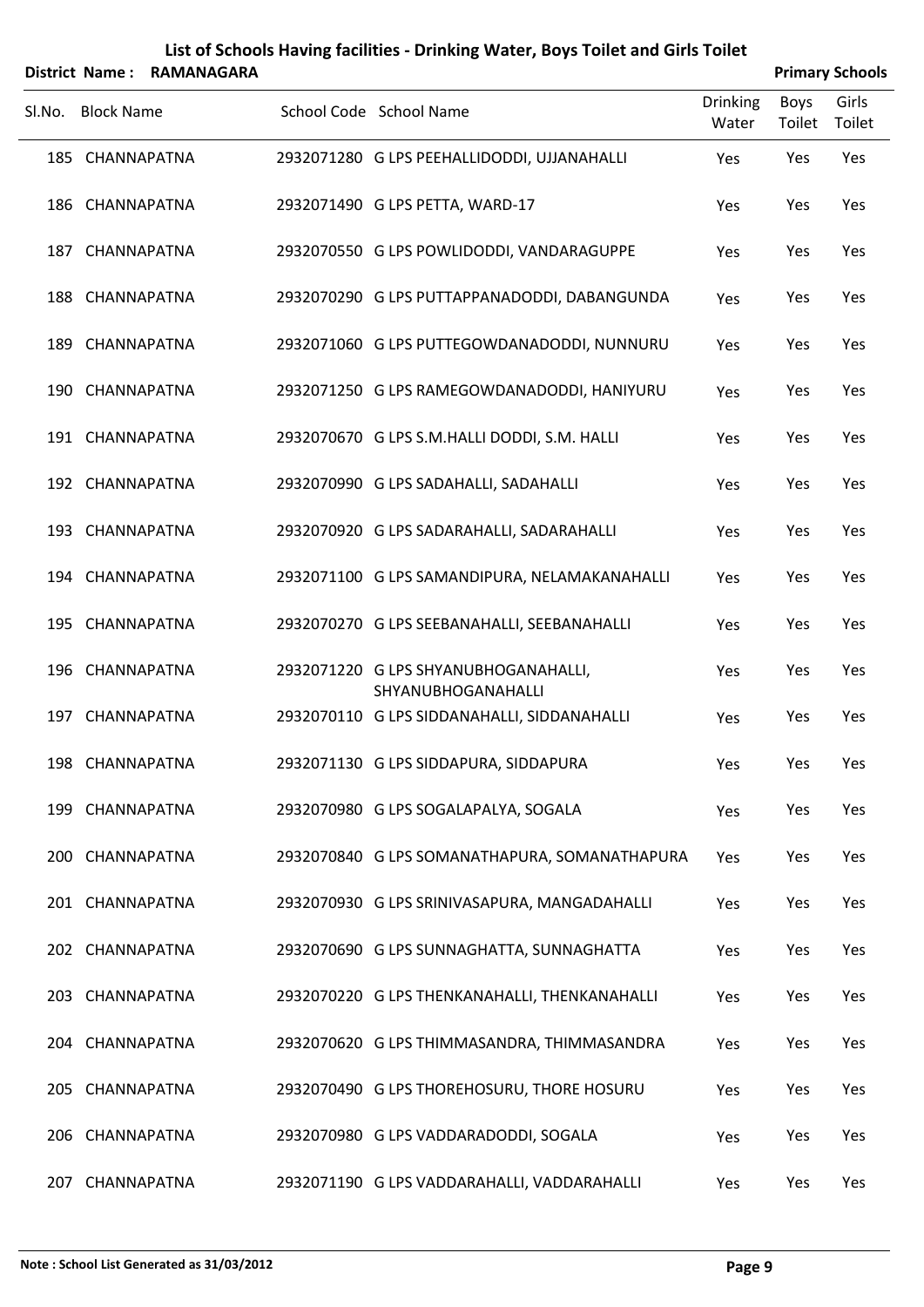|        |                   | District Name: RAMANAGARA |                                                |                          |                       | <b>Primary Schools</b> |
|--------|-------------------|---------------------------|------------------------------------------------|--------------------------|-----------------------|------------------------|
| SI.No. | <b>Block Name</b> |                           | School Code School Name                        | <b>Drinking</b><br>Water | <b>Boys</b><br>Toilet | Girls<br>Toilet        |
|        | 208 CHANNAPATNA   |                           | 2932070250 G LPS VALAGEREDODDI, DEVARAHALLI    | Yes                      | Yes                   | Yes                    |
|        | 209 CHANNAPATNA   |                           | 2932071120 G LPS VALE MARADADODDI, YALIYURU    | Yes                      | Yes                   | Yes                    |
|        | 210 CHANNAPATNA   |                           | 2932070320 G LPS VALETHOPU, DODDAMALURU        | Yes                      | Yes                   | Yes                    |
|        | 211 CHANNAPATNA   |                           | 2932071070 G LPS VEEREGOWDANADODDI, NERALURU   | Yes                      | Yes                   | Yes                    |
|        | 212 CHANNAPATNA   |                           | 2932071620 G LPS VEEREGOWDANADODDI, WARD-30    | Yes                      | Yes                   | Yes                    |
|        | 213 CHANNAPATNA   |                           | 2932070900 G LPS VITTALENAHALLI, VITALENAHALLI | Yes                      | Yes                   | Yes                    |
|        | 214 CHANNAPATNA   |                           | 2932070620 G LPS YALACHIPALYA, THIMMASANDRA    | Yes                      | Yes                   | Yes                    |
|        | 215 CHANNAPATNA   |                           | 2932071580 G MPS CHANNAPATNA, WARD-26          | Yes                      | Yes                   | Yes                    |
|        | 216 CHANNAPATNA   |                           | 2932071430 G MPS KOTE, WARD-11                 | Yes                      | Yes                   | Yes                    |
|        | 217 CHANNAPATNA   |                           | 2932071340 G MPS MANGALAVARAPETE, WARD-2       | Yes                      | Yes                   | Yes                    |
|        | 218 CHANNAPATNA   |                           | 2932071430 G UHPBS KOTE CHANNAPATNA, WARD-11   | Yes                      | Yes                   | Yes                    |
|        | 219 CHANNAPATNA   |                           | 2932070680 G UHPS HONGANURU, HONGANURU         | Yes                      | Yes                   | Yes                    |
|        | 220 CHANNAPATNA   |                           | 2932071180 G UHPS KODAMBALLI, KODAMBALLI       | Yes                      | Yes                   | Yes                    |
|        | 221 CHANNAPATNA   |                           | 2932071520 G UHPS TIPPUNAGARA, WARD-20         | Yes                      | Yes                   | Yes                    |
|        | 222 CHANNAPATNA   |                           | 2932071500 G ULPBS PATANAWADI, WARD-18         | Yes                      | Yes                   | Yes                    |
|        | 223 CHANNAPATNA   |                           | 2932071500 G ULPBS SAYYEDWADI, WARD-18         | Yes                      | Yes                   | Yes                    |
|        | 224 CHANNAPATNA   |                           | 2932071540 G ULPBS UPPER DAIRA, WARD-22        | Yes                      | Yes                   | Yes                    |
|        | 225 CHANNAPATNA   |                           | 2932071500 G ULPGS SAYYED WADI, WARD-18        | Yes                      | Yes                   | Yes                    |
|        | 226 CHANNAPATNA   |                           | 2932071540 G ULPGS UPPER DAIRA, WARD-22        | Yes                      | Yes                   | Yes                    |
|        | 227 CHANNAPATNA   |                           | 2932071620 G ULPS BEEDI COLONY, WARD-30        | Yes                      | Yes                   | Yes                    |
|        | 228 CHANNAPATNA   |                           | 2932071570 G ULPS CENTRAL, WARD-25             | Yes                      | Yes                   | Yes                    |
|        | 229 CHANNAPATNA   |                           | 2932071620 G ULPS INDIRA COTTAGE, WARD-30      | Yes                      | Yes                   | Yes                    |
|        | 230 CHANNAPATNA   |                           | 2932071560 G ULPS ISLAMPURA, WARD-24           | Yes                      | Yes                   | Yes                    |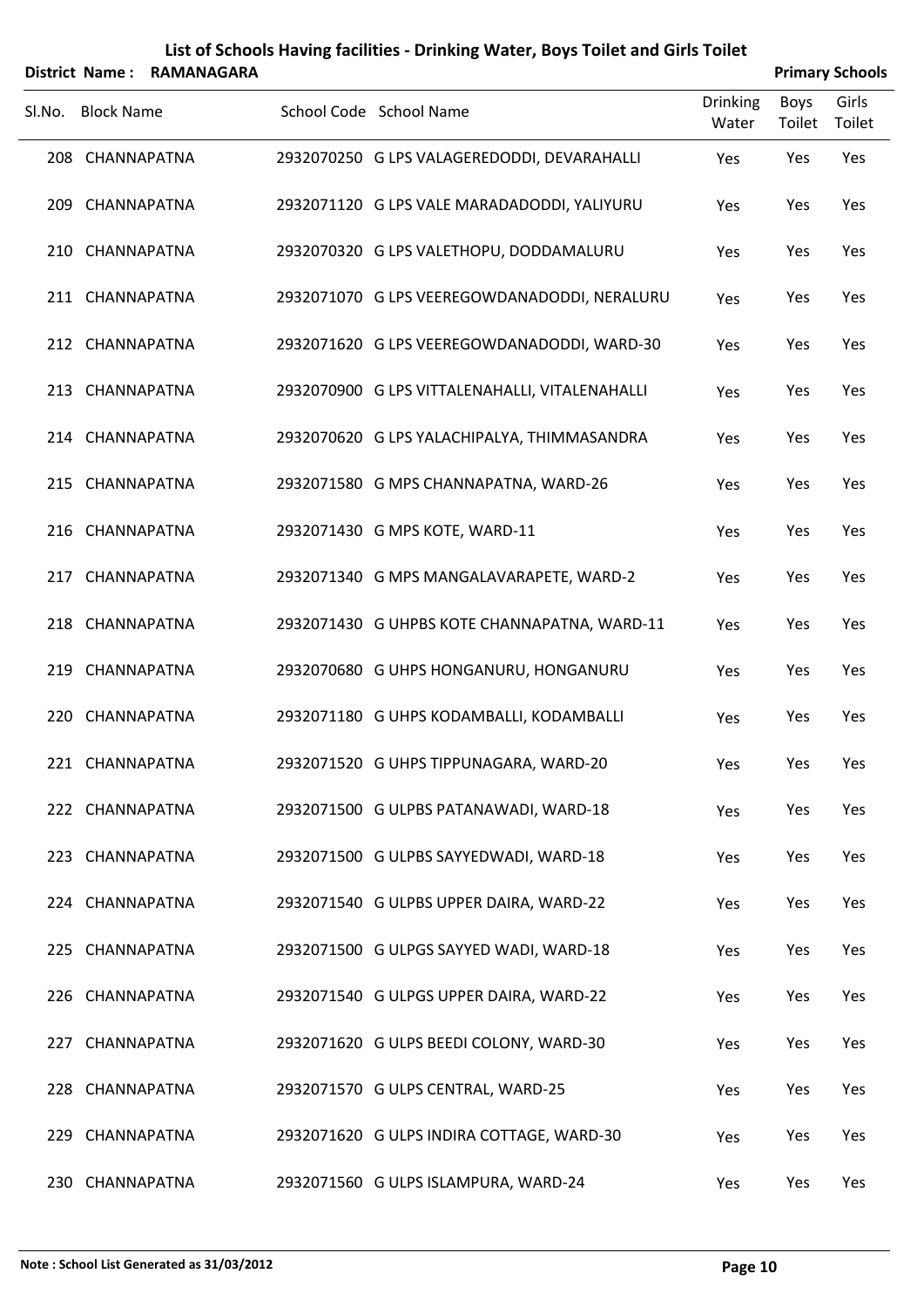|        |                   | District Name: RAMANAGARA |                                                                   |                          |                | <b>Primary Schools</b> |
|--------|-------------------|---------------------------|-------------------------------------------------------------------|--------------------------|----------------|------------------------|
| SI.No. | <b>Block Name</b> |                           | School Code School Name                                           | <b>Drinking</b><br>Water | Boys<br>Toilet | Girls<br>Toilet        |
|        | 231 CHANNAPATNA   |                           | 2932071600 G ULPS JEEVANPURA, WARD-28                             | Yes                      | Yes            | Yes                    |
|        | 232 CHANNAPATNA   |                           | 2932071590 G ULPS KALANAGARA, WARD-27                             | Yes                      | Yes            | Yes                    |
|        | 233 CHANNAPATNA   |                           | 2932071510 G ULPS MAKHAN, WARD-19                                 | Yes                      | Yes            | Yes                    |
|        | 234 CHANNAPATNA   |                           | 2932071302 G ULPS MEHANDINAGARA, CHANNAPATNA<br><b>TOWN</b>       | Yes                      | Yes            | Yes                    |
|        | 235 CHANNAPATNA   |                           | 2932070180 G ULPS MOHAMMED KHAN DODDI,<br>MOHAMMED KHAN DODDI     | Yes                      | Yes            | Yes                    |
|        | 236 CHANNAPATNA   |                           | 2932071550 G ULPS NEW DAIRA, WARD-23                              | Yes                      | Yes            | Yes                    |
|        | 237 CHANNAPATNA   |                           | 2932071550 G ULPS OLD DAIRA, WARD-23                              | Yes                      | Yes            | Yes                    |
|        | 238 CHANNAPATNA   |                           | 2932071510 G ULPS YARAB NAGARA, WARD-19                           | Yes                      | Yes            | Yes                    |
|        | 239 CHANNAPATNA   |                           | 2932071540 G UMGS CHANNAPATNA, WARD-22                            | Yes                      | Yes            | Yes                    |
|        | 240 CHANNAPATNA   |                           | 2932071570 G UMPBS CHANNAPATNA, WARD-25                           | Yes                      | Yes            | Yes                    |
|        | 241 CHANNAPATNA   |                           | 2932071580 G UMPS OLD DAIRA, WARD-26                              | Yes                      | Yes            | Yes                    |
|        | 242 CHANNAPATNA   |                           | 2932071540 GLPS HANUMANTHANAGARA, WARD-22                         | Yes                      | Yes            | Yes                    |
|        | 243 CHANNAPATNA   |                           | 2932071310 KASTURABA GANDHI BALIKA VIDYALAYA,<br><b>BYRAPATNA</b> | Yes                      | Yes            | Yes                    |
|        | 244 KANAKAPURA    |                           | 2932081931 ADRASHA MODEL SCHOOL, KODIHALLI                        | Yes                      | Yes            | Yes                    |
|        | 245 KANAKAPURA    |                           | 2932082350 G GMS, WARD-26                                         | Yes                      | Yes            | Yes                    |
|        | 246 KANAKAPURA    |                           | 2932080550 G HPS A.RAMPURA, A.RAMPURA                             | Yes                      | Yes            | Yes                    |
|        | 247 KANAKAPURA    |                           | 2932081370 G HPS ACHALU, ACHALU                                   | Yes                      | Yes            | Yes                    |
|        | 248 KANAKAPURA    |                           | 2932081880 G HPS ALAGADAKALU, GATTIGUNDA                          | Yes                      | Yes            | Yes                    |
|        | 249 KANAKAPURA    |                           | 2932082010 G HPS ALANATHA, ALANATHA                               | Yes                      | Yes            | Yes                    |
|        | 250 KANAKAPURA    |                           | 2932080840 G HPS ALLIMARANAHALLI,<br>HALLIMARANAHALLI             | Yes                      | Yes            | Yes                    |
|        | 251 KANAKAPURA    |                           | 2932081010 G HPS AMBEDKAR NAGARA, SHIVANAHALLI                    | Yes                      | Yes            | Yes                    |
|        | 252 KANAKAPURA    |                           | 2932080900 G HPS ANAMANAHALLI, ANAMANAHALLI                       | Yes                      | Yes            | Yes                    |
|        | 253 KANAKAPURA    |                           | 2932080030 G HPS ANEDODDI, KOLLIGANAHALLI                         | Yes                      | Yes            | Yes                    |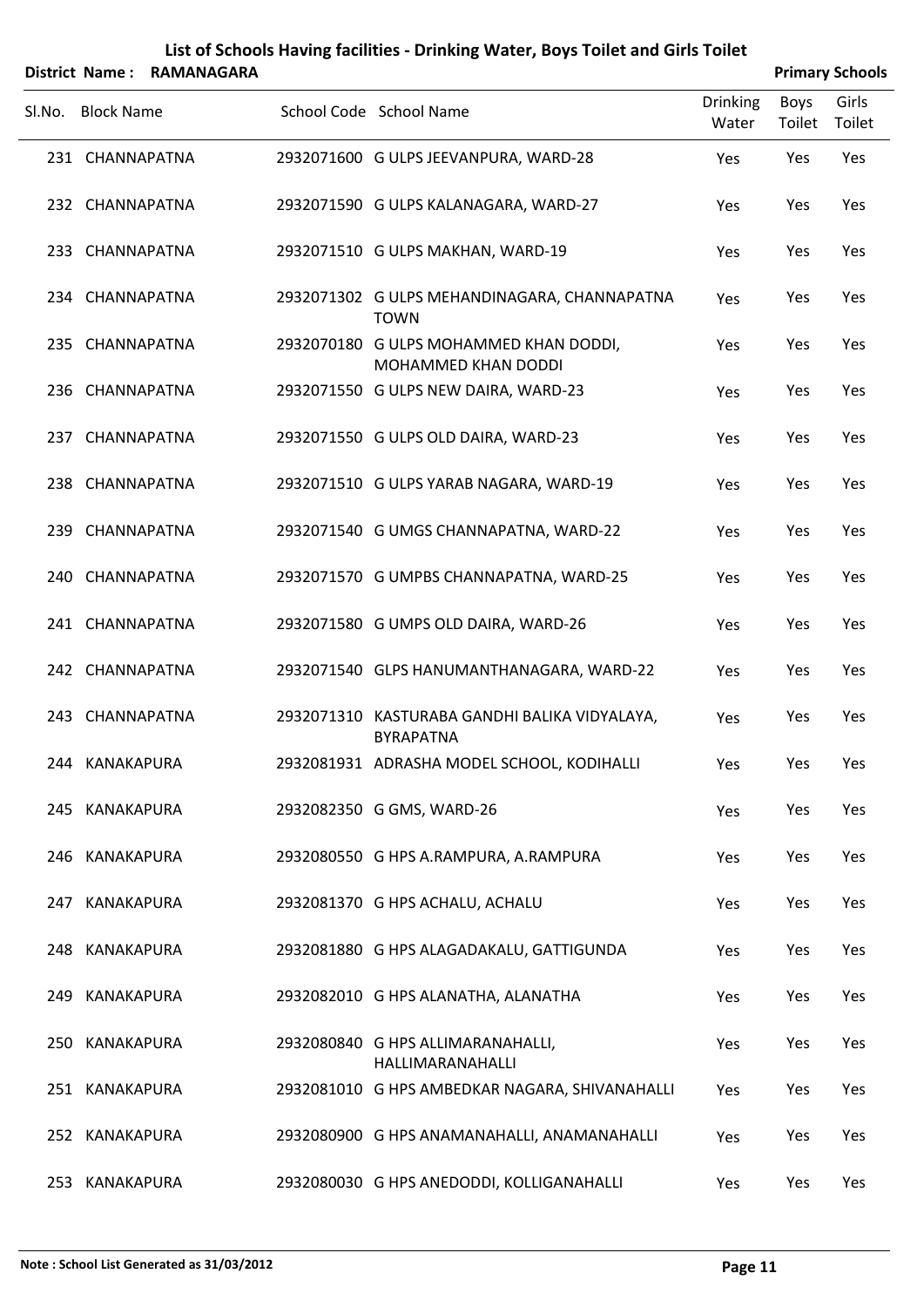|        | <b>District Name:</b> | <b>RAMANAGARA</b> |                                                        |                          |                | <b>Primary Schools</b> |
|--------|-----------------------|-------------------|--------------------------------------------------------|--------------------------|----------------|------------------------|
| SI.No. | <b>Block Name</b>     |                   | School Code School Name                                | <b>Drinking</b><br>Water | Boys<br>Toilet | Girls<br>Toilet        |
|        | 254 KANAKAPURA        |                   | 2932080270 G HPS ANGARAHALLI, ARATABELE                | Yes                      | Yes            | Yes                    |
|        | 255 KANAKAPURA        |                   | 2932080600 G HPS ARAGADAKALU, KOLALAGUNDI              | Yes                      | Yes            | Yes                    |
|        | 256 KANAKAPURA        |                   | 2932081760 G HPS ARAKERE, ARAKERE                      | Yes                      | Yes            | Yes                    |
|        | 257 KANAKAPURA        |                   | 2932081000 G HPS ARALALU, ARALALU                      | Yes                      | Yes            | Yes                    |
|        | 258 KANAKAPURA        |                   | 2932081290 G HPS AREKATTEDODDI, KACHUVANAHALLI         | Yes                      | Yes            | Yes                    |
|        | 259 KANAKAPURA        |                   | 2932080560 G HPS ATTHIGUPPE, ATTHIGUPPE                | Yes                      | Yes            | Yes                    |
| 260    | KANAKAPURA            |                   | 2932081240 G HPS ATTHIHALLI, ATTHIHALLI                | Yes                      | Yes            | Yes                    |
|        | 261 KANAKAPURA        |                   | 2932080620 G HPS BANAVASI, BANAVASI                    | Yes                      | Yes            | Yes                    |
|        | 262 KANAKAPURA        |                   | 2932080300 G HPS BANNIKUPPE, BANNKUPPE                 | Yes                      | Yes            | Yes                    |
|        | 263 KANAKAPURA        |                   | 2932082030 G HPS BANNIMUKKODLU, BANNIMUKKODLU          | Yes                      | Yes            | Yes                    |
|        | 264 KANAKAPURA        |                   | 2932080950 G HPS BARADANAHALLI, BARADANAHALLI          | Yes                      | Yes            | Yes                    |
| 265    | KANAKAPURA            |                   | 2932080250 G HPS BENDIGANAHALLI, BENDIGANAHALLI        | Yes                      | Yes            | Yes                    |
| 266    | KANAKAPURA            |                   | 2932081130 G HPS BETTEGOWDANADODDI, KEBBEHALLI         | Yes                      | Yes            | Yes                    |
|        | 267 KANAKAPURA        |                   | 2932081440 G HPS BHOOHALLI, BHOOHALLI                  | Yes                      | Yes            | Yes                    |
|        | 268 KANAKAPURA        |                   | 2932081870 G HPS BIJJAHALLI, BIJJAHALLI                | Yes                      | Yes            | Yes                    |
| 269    | KANAKAPURA            |                   | 2932080580 G HPS BILANAKUPPE, BILAGANAKUPPE            | Yes                      | Yes            | Yes                    |
|        | 270 KANAKAPURA        |                   | 2932081900 G HPS BILIDALE, BILIDALE                    | Yes                      | Yes            | Yes                    |
|        | 271 KANAKAPURA        |                   | 2932080970 G HPS CHAKANAHALLI, CHAKANAHALLI            | Yes                      | Yes            | Yes                    |
|        | 272 KANAKAPURA        |                   | 2932080350 G HPS CHEELURU, CHEELURU                    | Yes                      | Yes            | Yes                    |
| 273    | KANAKAPURA            |                   | 2932081460 G HPS CHIKKA ALAHALLI, CHIKKA ALAHALLI      | Yes                      | Yes            | Yes                    |
|        | 274 KANAKAPURA        |                   | 2932081140 G HPS CHIKKABETTAHALLI,<br>CHIKKABETTAHALLI | Yes                      | Yes            | Yes                    |
| 275    | KANAKAPURA            |                   | 2932080290 G HPS CHIKKAKALBALU, CHIKKA KALBALU         | Yes                      | Yes            | Yes                    |
|        | 276 KANAKAPURA        |                   | 2932080750 G HPS CHIKKAMUDUVADI,<br>CHIKKAMUDUVADI     | Yes                      | Yes            | Yes                    |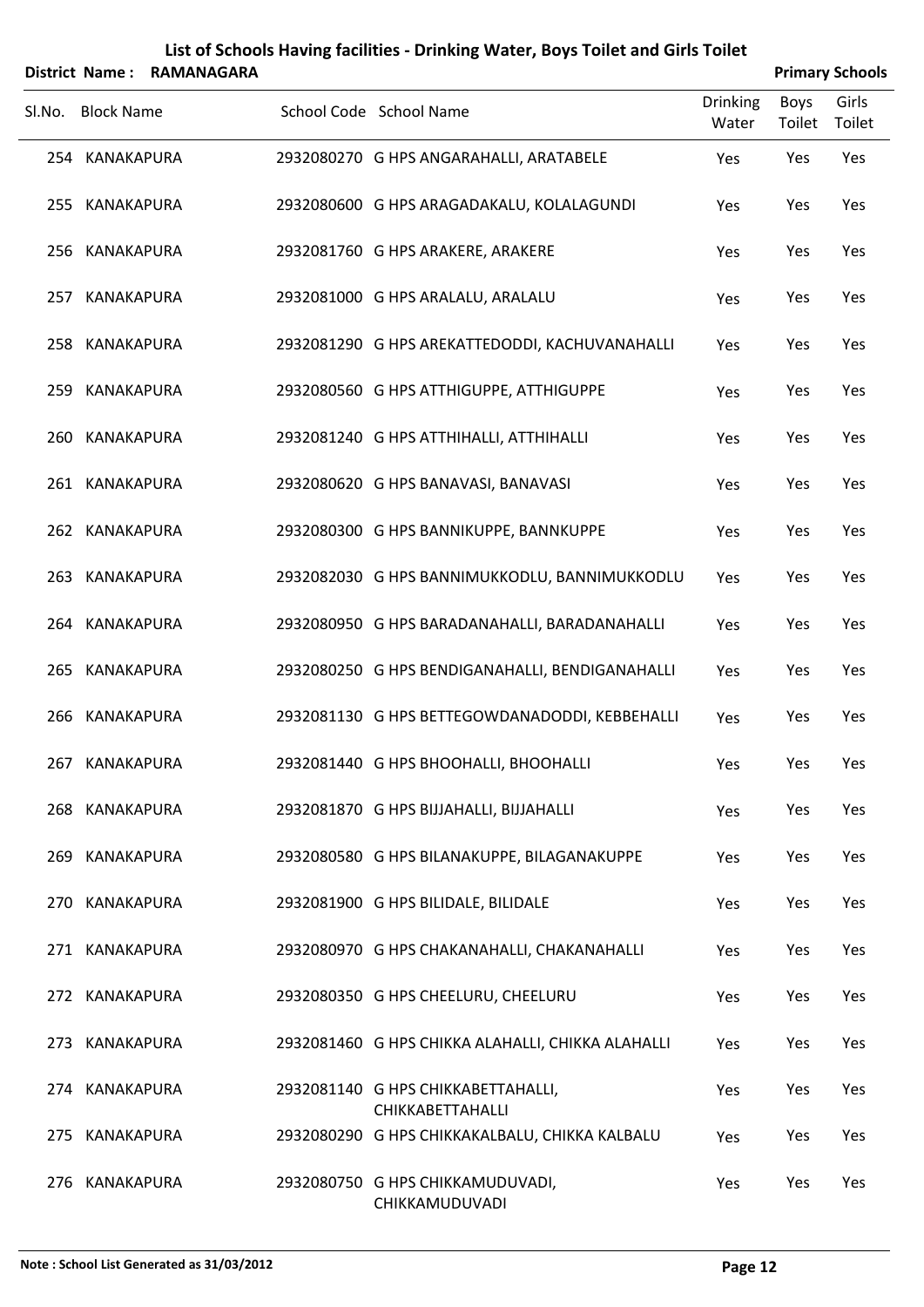|        |                   | District Name: RAMANAGARA |                                                          |                          |                | <b>Primary Schools</b> |
|--------|-------------------|---------------------------|----------------------------------------------------------|--------------------------|----------------|------------------------|
| SI.No. | <b>Block Name</b> |                           | School Code School Name                                  | <b>Drinking</b><br>Water | Boys<br>Toilet | Girls<br>Toilet        |
|        | 277 KANAKAPURA    |                           | 2932080740 G HPS CHIKKENAHALLI, ANAJAVADI                | Yes                      | Yes            | Yes                    |
|        | 278 KANAKAPURA    |                           | 2932081300 G HPS DALIMBA, DALIMBA                        | Yes                      | Yes            | Yes                    |
|        | 279 KANAKAPURA    |                           | 2932081850 G HPS DODDAKABBALLI, DODDAKABBAHALLI          | Yes                      | Yes            | Yes                    |
|        | 280 KANAKAPURA    |                           | 2932080210 G HPS DODDAKALBALU, DODDAKALBALU              | Yes                      | Yes            | Yes                    |
|        | 281 KANAKAPURA    |                           | 2932080240 G HPS DODDAMUDUVADI,<br>DODDAMUDUVADI         | Yes                      | Yes            | Yes                    |
|        | 282 KANAKAPURA    |                           | 2932080410 G HPS DODDASADENAHALLI,<br>DODDASADENAHALLI   | Yes                      | Yes            | Yes                    |
|        | 283 KANAKAPURA    |                           | 2932080500 G HPS DUNNASANDRA, M.MANIYAMBAL               | Yes                      | Yes            | Yes                    |
|        | 284 KANAKAPURA    |                           | 2932080330 G HPS DYAVASANDRA, DYAVASANDRA                | Yes                      | Yes            | Yes                    |
|        | 285 KANAKAPURA    |                           | 2932080090 G HPS GABBADI, GABBADI                        | Yes                      | Yes            | Yes                    |
|        | 286 KANAKAPURA    |                           | 2932081250 G HPS GERAHALLI, GERAHALLI                    | Yes                      | Yes            | Yes                    |
|        | 287 KANAKAPURA    |                           | 2932080570 G HPS GODURU, GODURU                          | Yes                      | Yes            | Yes                    |
|        | 288 KANAKAPURA    |                           | 2932080020 G HPS GOLLAHALLI, GOLLAHALLI                  | Yes                      | Yes            | Yes                    |
|        | 289 KANAKAPURA    |                           | 2932081150 G HPS GORAVINAPURA, GORAVINAPURA              | Yes                      | Yes            | Yes                    |
|        | 290 KANAKAPURA    |                           | 2932080140 G HPS GOTTIGEHALLI, GOTTIGEHALLI              | Yes                      | Yes            | Yes                    |
|        | 291 KANAKAPURA    |                           | 2932081820 G HPS GULAGANAHALLI,<br>HERINDYAPANAHALLI     | Yes                      | Yes            | Yes                    |
|        | 292 KANAKAPURA    |                           | 2932080780 G HPS H.KOTTANURU, MURUKANI                   | Yes                      | Yes            | Yes                    |
|        | 293 KANAKAPURA    |                           | 2932081080 G HPS HALAGONDANAHALLI,<br>THIGALARAHOSAHALLI | Yes                      | Yes            | Yes                    |
|        | 294 KANAKAPURA    |                           | 2932081390 G HPS HALASURU, HALASURU                      | Yes                      | Yes            | Yes                    |
|        | 295 KANAKAPURA    |                           | 2932081780 G HPS HALASURU, HALASURU                      | Yes                      | Yes            | Yes                    |
|        | 296 KANAKAPURA    |                           | 2932081790 G HPS HANCHAGULI, HANCHAGULI                  | Yes                      | Yes            | Yes                    |
|        | 297 KANAKAPURA    |                           | 2932081410 G HPS HARIHARA, HARIHARA                      | Yes                      | Yes            | Yes                    |
|        | 298 KANAKAPURA    |                           | 2932081710 G HPS HAROSHIVANAHALLI,<br>HAROSHIVANAHALLI   | Yes                      | Yes            | Yes                    |
|        | 299 KANAKAPURA    |                           | 2932081630 G HPS HEGGANURU, HEGGANURU                    | Yes                      | Yes            | Yes                    |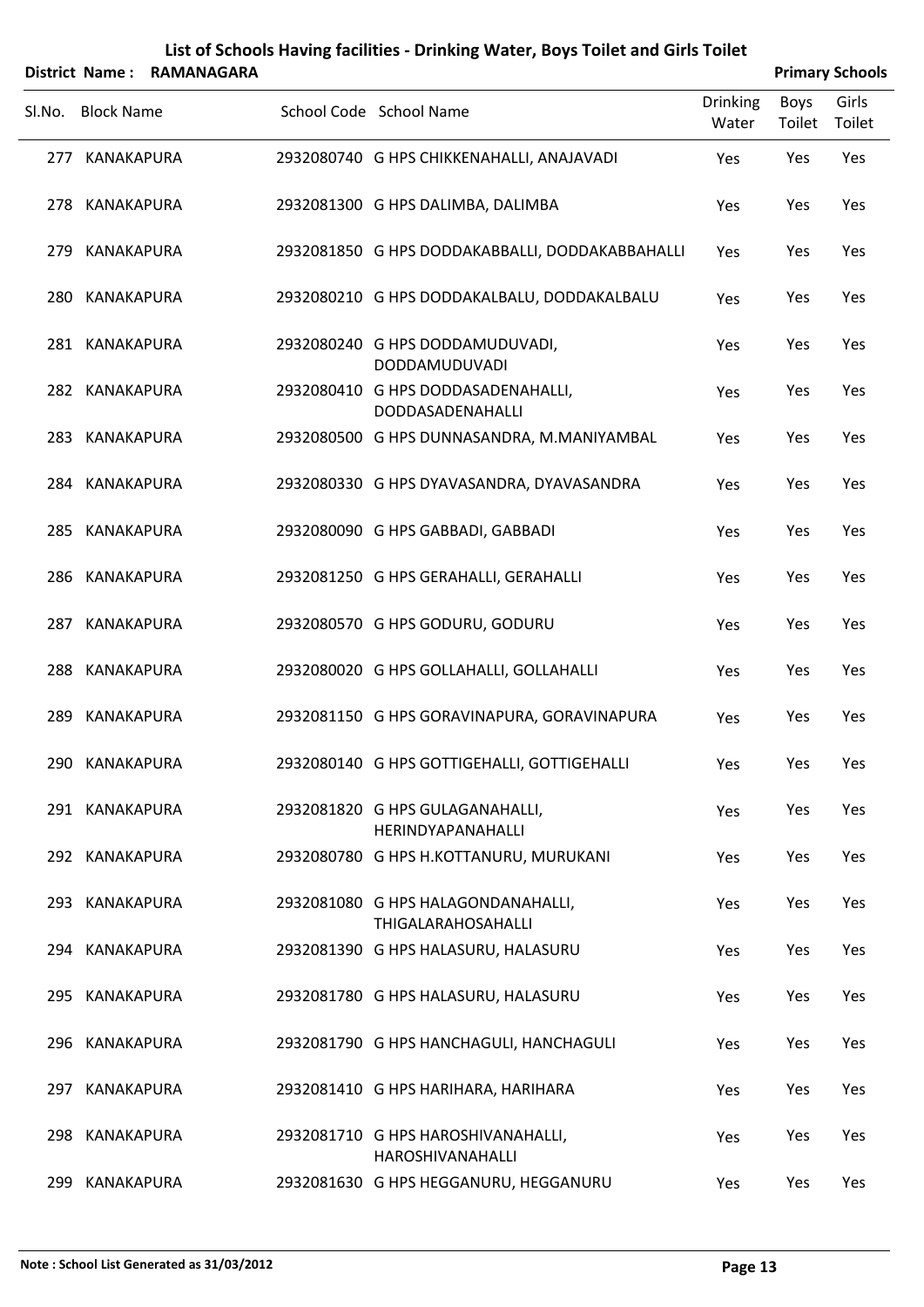|        | District Name: RAMANAGARA |                                                          |                   |                | <b>Primary Schools</b> |
|--------|---------------------------|----------------------------------------------------------|-------------------|----------------|------------------------|
| SI.No. | <b>Block Name</b>         | School Code School Name                                  | Drinking<br>Water | Boys<br>Toilet | Girls<br>Toilet        |
|        | 300 KANAKAPURA            | 2932081640 G HPS HELIGEHALLI, HELIGEHALLI                | Yes               | Yes            | Yes                    |
|        | 301 KANAKAPURA            | 2932081820 G HPS HERINDYAPANAHALLI,<br>HERINDYAPANAHALLI | Yes               | Yes            | Yes                    |
|        | 302 KANAKAPURA            | 2932081330 G HPS HONNIGANAHALLI, HONNIGANAHALLI          | Yes               | Yes            | Yes                    |
|        | 303 KANAKAPURA            | 2932081090 G HPS HORALAGALLU, HORALAGALLU                | Yes               | Yes            | Yes                    |
|        | 304 KANAKAPURA            | 2932081540 G HPS HUKUNDA, HUKUNDA                        | Yes               | Yes            | Yes                    |
|        | 305 KANAKAPURA            | 2932081100 G HPS HULIBELE, KOONURU                       | Yes               | Yes            | Yes                    |
|        | 306 KANAKAPURA            | 2932080190 G HPS HULUGONDANAHALLI,<br>HULUGONDANAHALLI   | Yes               | Yes            | Yes                    |
|        | 307 KANAKAPURA            | 2932082060 G HPS HUNASANAHALLI, HUNASANAHALLI            | Yes               | Yes            | Yes                    |
|        | 308 KANAKAPURA            | 2932081670 G HPS I GOLLAHALLI, INORAGOLLAHALLI           | Yes               | Yes            | Yes                    |
| 309    | KANAKAPURA                | 2932082310 G HPS JYOTHI COLONY, WARD-22                  | Yes               | Yes            | Yes                    |
| 310    | KANAKAPURA                | 2932081230 G HPS KABBALU, KABBALU                        | Yes               | Yes            | Yes                    |
|        | 311 KANAKAPURA            | 2932081290 G HPS KACHUVANAHALLI, KACHUVANAHALLI          | Yes               | Yes            | Yes                    |
|        | 312 KANAKAPURA            | 2932081400 G HPS KADAHALLI, KADAHALLI                    | Yes               | Yes            | Yes                    |
|        | 313 KANAKAPURA            | 2932080040 G HPS KADASIKOPPA, KADASIKOPPA                | Yes               | Yes            | Yes                    |
|        | 314 KANAKAPURA            | 2932080160 G HPS KADUJAKKASANDRA,<br>KADUJAKKASANDRA     | Yes               | Yes            | Yes                    |
|        | 315 KANAKAPURA            | 2932081880 G HPS KADUSHIVANAHALLI, GATTIGUNDA            | Yes               | Yes            | Yes                    |
|        | 316 KANAKAPURA            | 2932080100 G HPS KAGGALAHALLI, KAGGALAHALLI              | Yes               | Yes            | Yes                    |
|        | 317 KANAKAPURA            | 2932080930 G HPS KALLAHALLI, KALLAHALLI                  | Yes               | Yes            | Yes                    |
|        | 318 KANAKAPURA            | 2932080660 G HPS KALLANAKUPPE, KALLANAKUPPE              | Yes               | Yes            | Yes                    |
|        | 319 KANAKAPURA            | 2932081220 G HPS KAMASAGARA, KAMSAGARA                   | Yes               | Yes            | Yes                    |
|        | 320 KANAKAPURA            | 2932080550 G HPS KARIKALDODDI GATE, A.RAMPURA            | Yes               | Yes            | Yes                    |
|        | 321 KANAKAPURA            | 2932081800 G HPS KEBBARE, KEBBARE                        | Yes               | Yes            | Yes                    |
|        | 322 KANAKAPURA            | 2932080980 G HPS KERALALUSANDRA, KERALALUSANDRA          | Yes               | Yes            | Yes                    |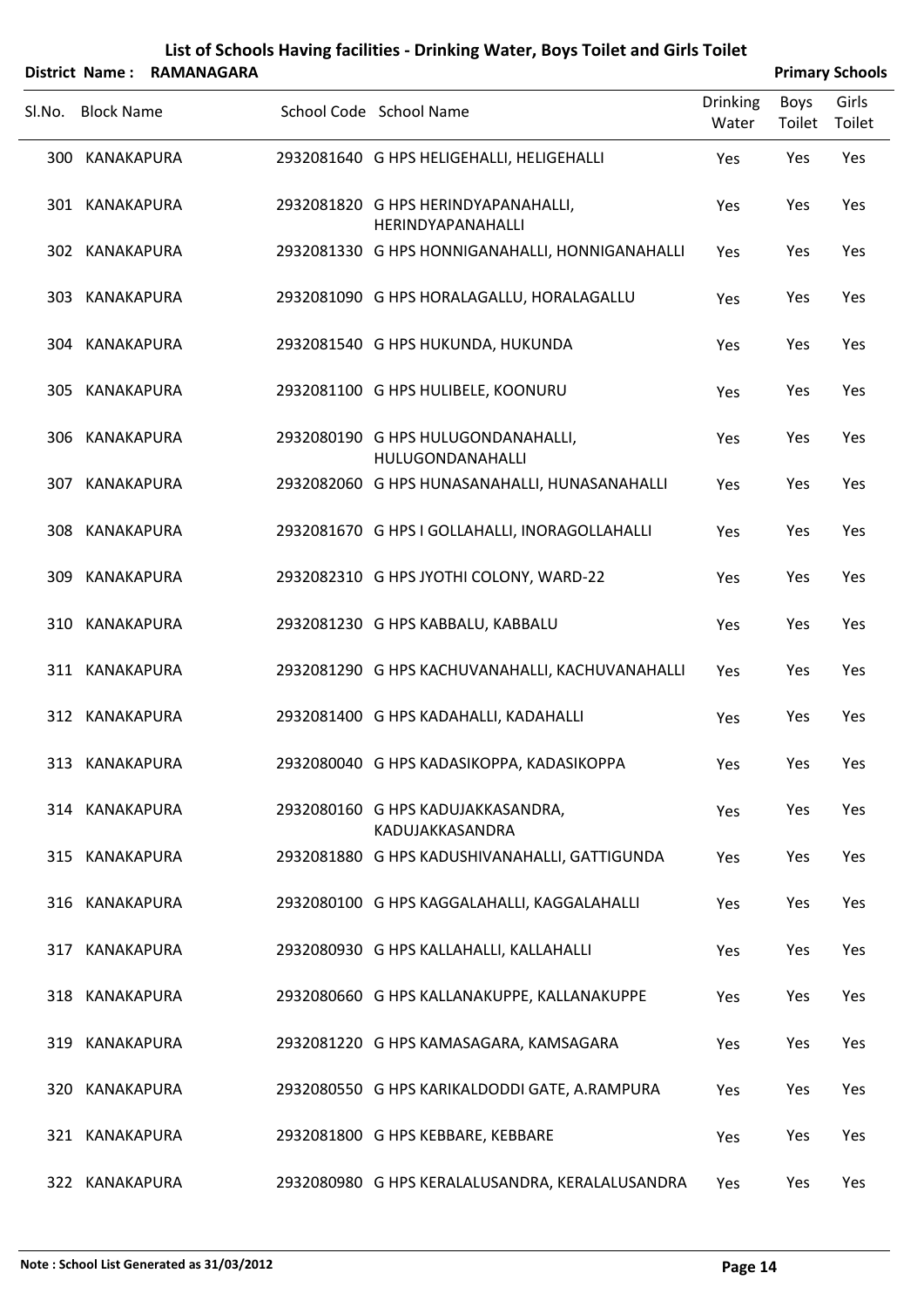|        | District Name: RAMANAGARA |  |                                                              |                          | <b>Primary Schools</b> |                 |  |  |
|--------|---------------------------|--|--------------------------------------------------------------|--------------------------|------------------------|-----------------|--|--|
| SI.No. | <b>Block Name</b>         |  | School Code School Name                                      | <b>Drinking</b><br>Water | <b>Boys</b><br>Toilet  | Girls<br>Toilet |  |  |
|        | 323 KANAKAPURA            |  | 2932081530 G HPS KOKKAREHOSAHALLI,<br>KOKKAREHOSAHALLI       | Yes                      | Yes                    | Yes             |  |  |
|        | 324 KANAKAPURA            |  | 2932081890 G HPS KOLAGONDANAHALLI,<br>KOLAGONDANAHALLI       | Yes                      | Yes                    | Yes             |  |  |
|        | 325 KANAKAPURA            |  | 2932080030 G HPS KOLLIGANAHALLI, KOLLIGANAHALLI              | Yes                      | Yes                    | Yes             |  |  |
|        | 326 KANAKAPURA            |  | 2932080340 G HPS KONASANDRA, KONASANDRA                      | Yes                      | Yes                    | Yes             |  |  |
|        | 327 KANAKAPURA            |  | 2932081030 G HPS KOOTHAGANAHALLI,<br><b>KOOTHAGANAHALLI</b>  | Yes                      | Yes                    | Yes             |  |  |
|        | 328 KANAKAPURA            |  | 2932081690 G HPS KOTEKOPPA, KOTEKOPPA                        | Yes                      | Yes                    | Yes             |  |  |
|        | 329 KANAKAPURA            |  | 2932080220 G HPS KOTTAGALU, KOTTAGALU                        | Yes                      | Yes                    | Yes             |  |  |
|        | 330 KANAKAPURA            |  | 2932081500 G HPS KRISHNAIYYANADODDI,<br>MARALEBEKUPPE        | Yes                      | Yes                    | Yes             |  |  |
|        | 331 KANAKAPURA            |  | 2932080820 G HPS MALLAPPANAHOSAHALLI,<br>MALLAPPANAHOSAHALLI | Yes                      | Yes                    | Yes             |  |  |
|        | 332 KANAKAPURA            |  | 2932080440 G HPS MALLIGEMETLU, MALLIGEMETLU                  | Yes                      | Yes                    | Yes             |  |  |
|        | 333 KANAKAPURA            |  | 2932081500 G HPS MARALE, MARALEBEKUPPE                       | Yes                      | Yes                    | Yes             |  |  |
|        | 334 KANAKAPURA            |  | 2932081500 G HPS MARALEBEKUPPE, MARALEBEKUPPE                | Yes                      | Yes                    | Yes             |  |  |
|        | 335 KANAKAPURA            |  | 2932080480 G HPS MAVATHURU, MAVATHURU                        | Yes                      | Yes                    | Yes             |  |  |
|        | 336 KANAKAPURA            |  | 2932080060 G HPS MEDAMARANAHALLI,<br>MEDAMARANAHALLI         | Yes                      | Yes                    | Yes             |  |  |
|        | 337 KANAKAPURA            |  | 2932082210 G HPS MELEKOTE, WARD-12                           | Yes                      | Yes                    | Yes             |  |  |
|        | 338 KANAKAPURA            |  | 2932081560 G HPS MULLAHALLI, MULLAHALLI                      | Yes                      | Yes                    | Yes             |  |  |
|        | 339 KANAKAPURA            |  | 2932081380 G HPS NAGARASANAKOTE,<br>NAGARASANAKOTE           | Yes                      | Yes                    | Yes             |  |  |
|        | 340 KANAKAPURA            |  | 2932081570 G HPS NALLAHALLI, NALLAHALLI                      | Yes                      | Yes                    | Yes             |  |  |
|        | 341 KANAKAPURA            |  | 2932081120 G HPS NARAYANAPURA, NARAYANAPURA                  | Yes                      | Yes                    | Yes             |  |  |
|        | 342 KANAKAPURA            |  | 2932081480 G HPS NAYAKANAHALLI, NAYAKANAHALLI                | Yes                      | Yes                    | Yes             |  |  |
|        | 343 KANAKAPURA            |  | 2932080870 G HPS P.RAMPURA, P.RAMPURA                        | Yes                      | Yes                    | Yes             |  |  |
|        | 344 KANAKAPURA            |  | 2932080400 G HPS PADUVANAGERE, PADUVANAGERE                  | Yes                      | Yes                    | Yes             |  |  |
|        | 345 KANAKAPURA            |  | 2932080010 G HPS PICCHANAKERE, PICCHANAKERE                  | Yes                      | Yes                    | Yes             |  |  |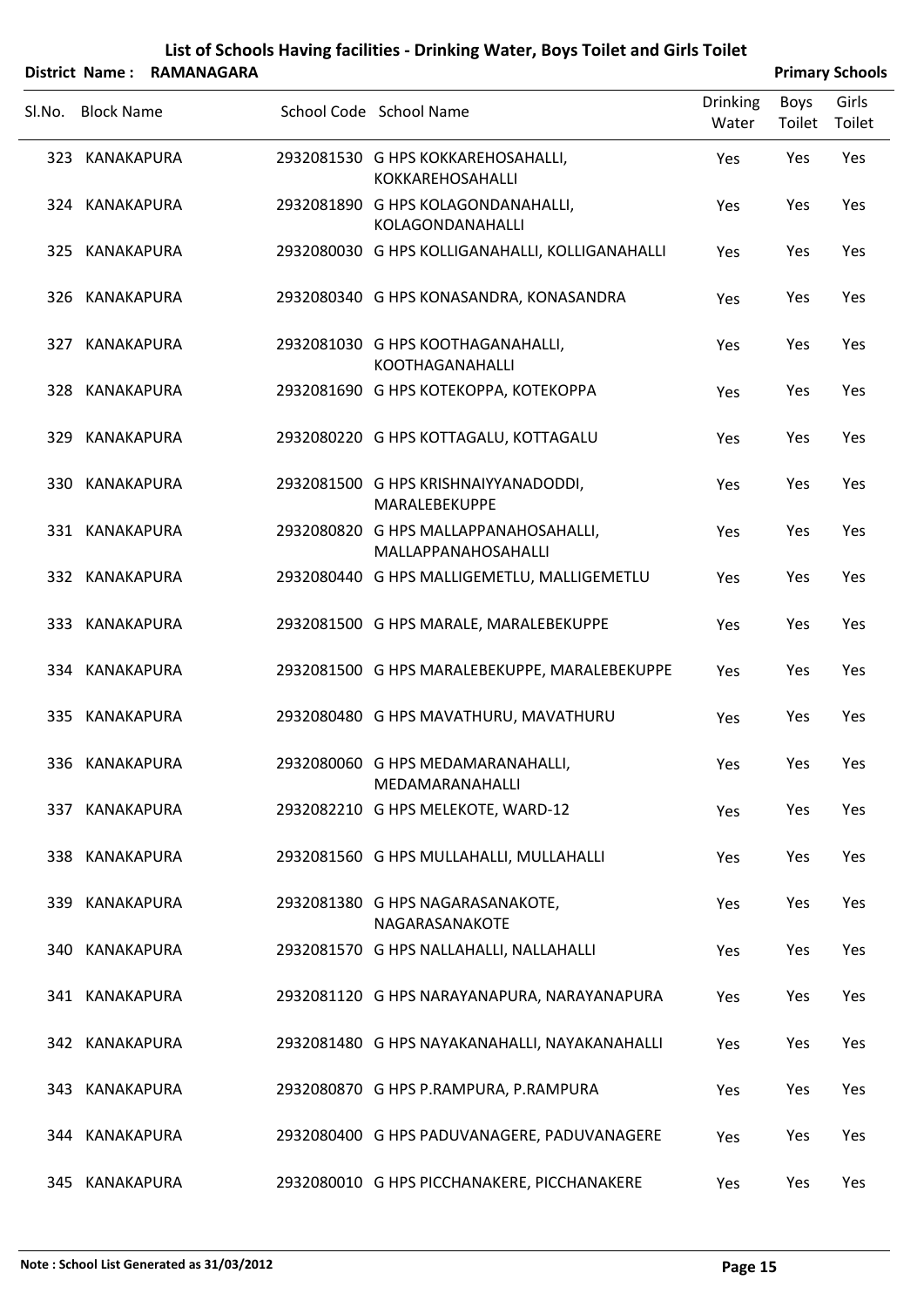|        |                   | District Name: RAMANAGARA |                                                              |                          |                | <b>Primary Schools</b> |
|--------|-------------------|---------------------------|--------------------------------------------------------------|--------------------------|----------------|------------------------|
| SI.No. | <b>Block Name</b> |                           | School Code School Name                                      | <b>Drinking</b><br>Water | Boys<br>Toilet | Girls<br>Toilet        |
|        | 346 KANAKAPURA    |                           | 2932081980 G HPS SALABANNI, SALABANNI                        | Yes                      | Yes            | Yes                    |
| 347    | KANAKAPURA        |                           | 2932082070 G HPS SARAHADDINADODDI, GANGANAHALLI              | Yes                      | Yes            | Yes                    |
|        | 348 KANAKAPURA    |                           | 2932081320 G HPS SASALAPURA, SASALAPURA                      | Yes                      | Yes            | Yes                    |
| 349    | KANAKAPURA        |                           | 2932081050 G HPS SEEGEKOTE, SEEGEKOTE                        | Yes                      | Yes            | Yes                    |
|        | 350 KANAKAPURA    |                           | 2932081010 G HPS SHIVANAHALLI, SHIVANAHALLI                  | Yes                      | Yes            | Yes                    |
|        | 351 KANAKAPURA    |                           | 2932081700 G HPS SHIVANEGOWDANADODDI, AREKOPPA               | Yes                      | Yes            | Yes                    |
|        | 352 KANAKAPURA    |                           | 2932080230 G HPS SINGASANDRA, SINGASANDRA                    | Yes                      | Yes            | Yes                    |
|        | 353 KANAKAPURA    |                           | 2932080810 G HPS SOMEDYAPANAHALLI,<br>SOMEDYAPANAHALLI       | Yes                      | Yes            | Yes                    |
|        | 354 KANAKAPURA    |                           | 2932080390 G HPS T HOSAHALLI, T.HOSAHALLI                    | Yes                      | Yes            | Yes                    |
|        | 355 KANAKAPURA    |                           | 2932080590 G HPS THATTEKERE, THATTEKERE                      | Yes                      | Yes            | Yes                    |
|        | 356 KANAKAPURA    |                           | 2932080710 G HPS THERUBEEDHI, THERUBEEDHI                    | Yes                      | Yes            | Yes                    |
| 357    | KANAKAPURA        |                           | 2932080790 G HPS THIMMEGOWDANADODDI,<br>BELIKOTTHANURU       | Yes                      | Yes            | Yes                    |
|        | 358 KANAKAPURA    |                           | 2932081830 G HPS THIPPURU, THIPPURU                          | Yes                      | Yes            | Yes                    |
|        | 359 KANAKAPURA    |                           | 2932080510 G HPS THOKASANDRA, THOKASANDRA                    | Yes                      | Yes            | Yes                    |
|        | 360 KANAKAPURA    |                           | 2932081270 G HPS THOTAHALLI, THOTAHALLI                      | Yes                      | Yes            | Yes                    |
|        | 361 KANAKAPURA    |                           | 2932080880 G HPS THUNGANI, TUNGANI                           | <b>Yes</b>               | Yes            | Yes                    |
|        | 362 KANAKAPURA    |                           | 2932081600 G HPS UYYAMBALLI, UYYAMBALLI                      | Yes                      | Yes            | Yes                    |
|        | 363 KANAKAPURA    |                           | 2932080110 G HPS VADERAHALLI, VADERAHALLI                    | Yes                      | Yes            | Yes                    |
|        | 364 KANAKAPURA    |                           | 2932081170 G HPS VENKATARAYARADODDI,<br>VENKATARAYARADODDI   | Yes                      | Yes            | Yes                    |
|        | 365 KANAKAPURA    |                           | 2932081490 G HPS YEDAMARANAHALLI,<br>YEDAMARANAHALLI         | Yes                      | Yes            | Yes                    |
|        | 366 KANAKAPURA    |                           | 2932080690 G HPS YELACHAVADI, YELACHAVADI                    | Yes                      | Yes            | Yes                    |
| 367    | KANAKAPURA        |                           | 2932082140 G KBMS, WARD-5                                    | <b>Yes</b>               | Yes            | Yes                    |
|        | 368 KANAKAPURA    |                           | 2932081460 G LPS DEVIRAMMANADODDI, CHIKKA<br><b>ALAHALLI</b> | Yes                      | Yes            | Yes                    |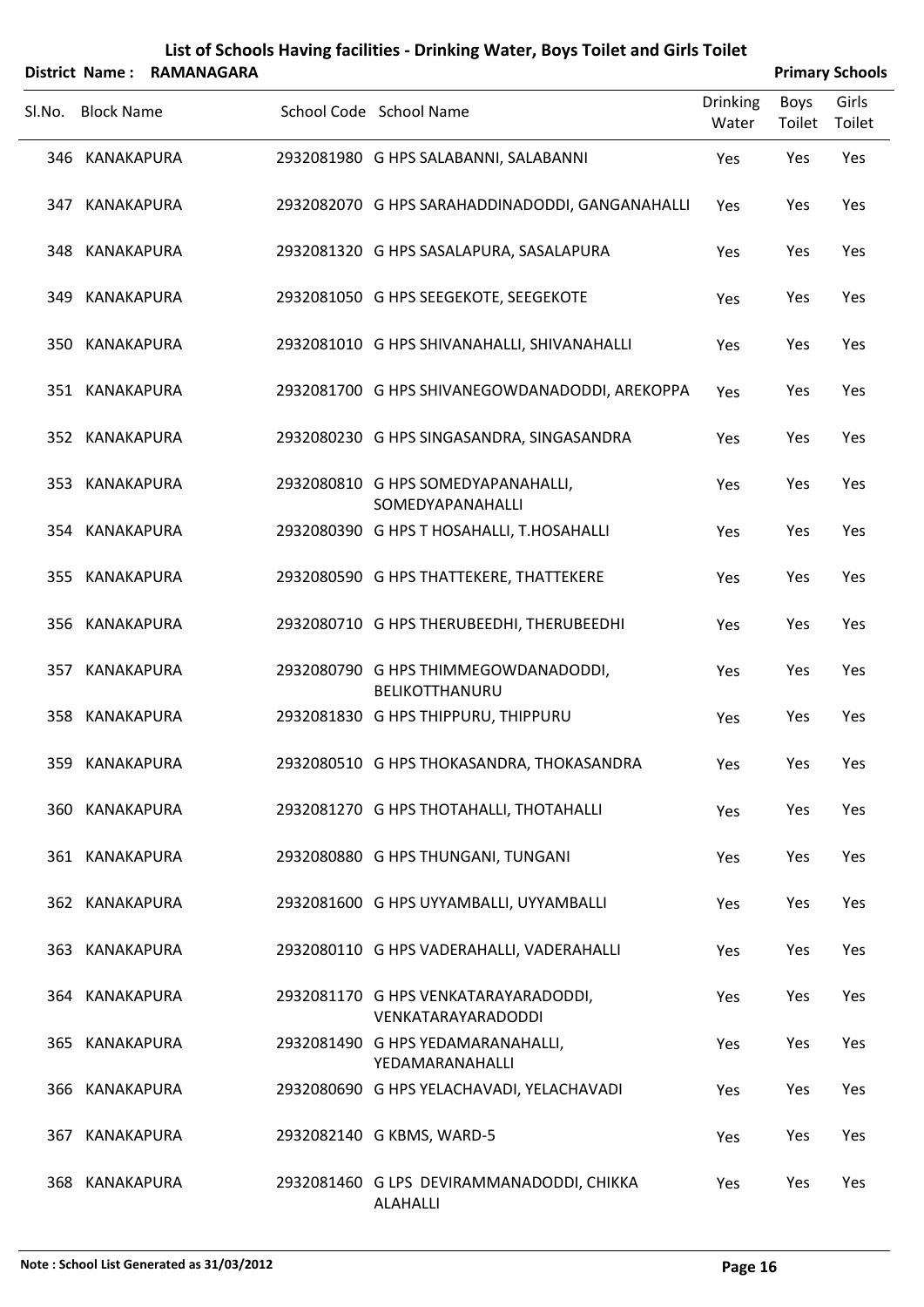|        |                   | District Name: RAMANAGARA |                                                              |                          |                | <b>Primary Schools</b> |
|--------|-------------------|---------------------------|--------------------------------------------------------------|--------------------------|----------------|------------------------|
| SI.No. | <b>Block Name</b> |                           | School Code School Name                                      | <b>Drinking</b><br>Water | Boys<br>Toilet | Girls<br>Toilet        |
|        | 369 KANAKAPURA    |                           | 2932081920 G LPS VASAPPANADODDI, DODDAERAMGERE               | Yes                      | Yes            | Yes                    |
|        | 370 KANAKAPURA    |                           | 2932081820 G LPS VEERAIYANADODDI,<br>HERINDYAPANAHALLI       | Yes                      | Yes            | Yes                    |
|        | 371 KANAKAPURA    |                           | 2932080940 G LPS ADANAKUPPE, ADANAKUPPE                      | Yes                      | Yes            | Yes                    |
|        | 372 KANAKAPURA    |                           | 2932080430 G LPS AGARA, AGARA                                | Yes                      | Yes            | Yes                    |
|        | 373 KANAKAPURA    |                           | 2932081360 G LPS AJJABASAVANAHALLI,<br>AJJABASAVANAHALLI     | Yes                      | Yes            | Yes                    |
|        | 374 KANAKAPURA    |                           | 2932080470 G LPS AJJEGOWDANAVALASE,<br>AJJEGOWDANAVALASE     | Yes                      | Yes            | Yes                    |
|        | 375 KANAKAPURA    |                           | 2932081700 G LPS ALKULI, AREKOPPA                            | Yes                      | Yes            | Yes                    |
|        | 376 KANAKAPURA    |                           | 2932081450 G LPS AMBEDKAR COLONY, DUNTHURU                   | Yes                      | Yes            | Yes                    |
| 377    | KANAKAPURA        |                           | 2932080740 G LPS ANAJAVADI, ANAJAVADI                        | Yes                      | Yes            | Yes                    |
|        | 378 KANAKAPURA    |                           | 2932081050 G LPS ANAJAVADIDODDI, SEEGEKOTE                   | Yes                      | Yes            | Yes                    |
| 379    | KANAKAPURA        |                           | 2932080540 G LPS ANEHOSAHALLI, ANEHOSAHALLI                  | Yes                      | Yes            | Yes                    |
| 380    | KANAKAPURA        |                           | 2932081770 G LPS ANKEGOWDANADODDI, DODDAGULI                 | Yes                      | Yes            | Yes                    |
|        | 381 KANAKAPURA    |                           | 2932081890 G LPS ARALAGADAKALU,<br>KOLAGONDANAHALLI          | Yes                      | Yes            | Yes                    |
|        | 382 KANAKAPURA    |                           | 2932080910 G LPS ARALALUSANDRA, ARALALUSANDRA                | Yes                      | Yes            | Yes                    |
|        | 383 KANAKAPURA    |                           | 2932081850 G LPS ARALIMARADADODDI,<br>DODDAKABBAHALLI        | Yes                      | Yes            | Yes                    |
|        | 384 KANAKAPURA    |                           | 2932081280 G LPS AREHOSAHALLI, AREHOSAHALLI                  | Yes                      | Yes            | Yes                    |
|        | 385 KANAKAPURA    |                           | 2932081700 G LPS AREKOPPA, AREKOPPA                          | Yes                      | Yes            | Yes                    |
|        | 386 KANAKAPURA    |                           | 2932081670 G LPS AREMEGALADODDI, INORAGOLLAHALLI             | Yes                      | Yes            | Yes                    |
|        | 387 KANAKAPURA    |                           | 2932082010 G LPS ARJANAHALLI, ALANATHA                       | Yes                      | Yes            | Yes                    |
|        | 388 KANAKAPURA    |                           | 2932080260 G LPS ARUTHIPALYA, ARUTHIPALYA                    | Yes                      | Yes            | Yes                    |
| 389    | KANAKAPURA        |                           | 2932080490 G LPS BACHAHALLIDODDI, BACHAHALLI<br><b>DODDI</b> | Yes                      | Yes            | Yes                    |
| 390    | KANAKAPURA        |                           | 2932080760 G LPS BACHAHALLIDODDI, VADEDODDI                  | Yes                      | Yes            | Yes                    |
|        | 391 KANAKAPURA    |                           | 2932080070 G LPS BADESABARADODDI, MUDENAHALLI                | Yes                      | Yes            | Yes                    |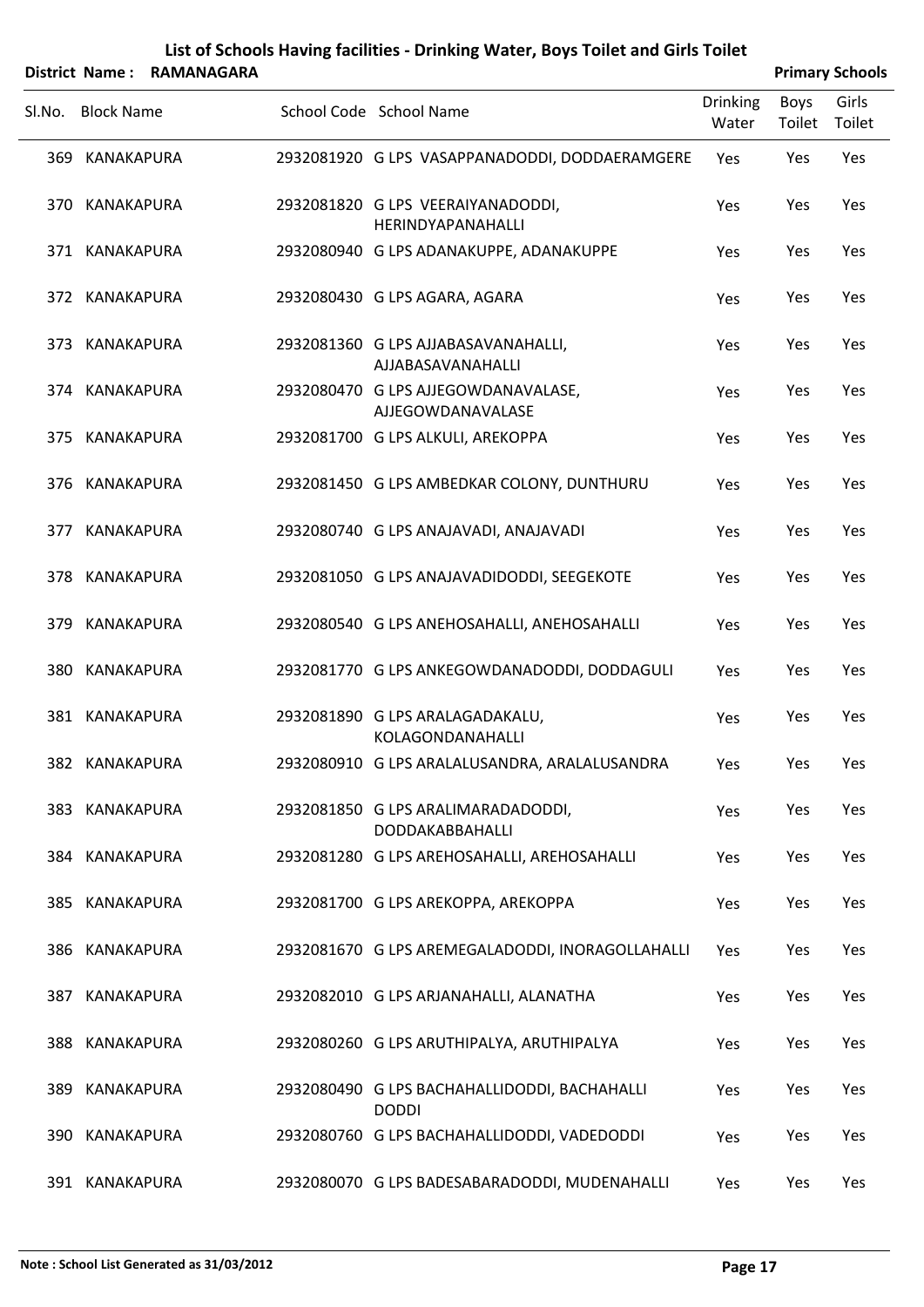|        |                   | District Name: RAMANAGARA |                                                                 |                          |                | <b>Primary Schools</b> |
|--------|-------------------|---------------------------|-----------------------------------------------------------------|--------------------------|----------------|------------------------|
| SI.No. | <b>Block Name</b> |                           | School Code School Name                                         | <b>Drinking</b><br>Water | Boys<br>Toilet | Girls<br>Toilet        |
|        | 392 KANAKAPURA    |                           | 2932080450 G LPS BALAGERE, BALAGERE                             | Yes                      | Yes            | Yes                    |
|        | 393 KANAKAPURA    |                           | 2932080400 G LPS BALECHANNAVALASE, PADUVANAGERE                 | Yes                      | Yes            | Yes                    |
|        | 394 KANAKAPURA    |                           | 2932080910 G LPS BANDEBASSAPPANADODDI,<br>ARALALUSANDRA         | Yes                      | Yes            | Yes                    |
|        | 395 KANAKAPURA    |                           | 2932081990 G LPS BANINAYAKANADODDI,<br>GUDDEVEERANAHOSAHALLI    | Yes                      | Yes            | Yes                    |
|        | 396 KANAKAPURA    |                           | 2932081770 G LPS BANNAHALLI, DODDAGULI                          | Yes                      | Yes            | Yes                    |
|        | 397 KANAKAPURA    |                           | 2932081220 G LPS BAPUJINAGARA, KAMSAGARA                        | Yes                      | Yes            | Yes                    |
|        | 398 KANAKAPURA    |                           | 2932080870 G LPS BASAVANABANNIKUPPE, P.RAMPURA                  | Yes                      | Yes            | Yes                    |
|        | 399 KANAKAPURA    |                           | 2932080750 G LPS BASAVANADODDI, CHIKKAMUDUVADI                  | Yes                      | Yes            | Yes                    |
| 400-   | KANAKAPURA        |                           | 2932080800 G LPS BASAVANAHALLI, BASAVANAHALLI                   | Yes                      | Yes            | Yes                    |
|        | 401 KANAKAPURA    |                           | 2932080280 G LPS BELAGULI, BELAGULI                             | Yes                      | Yes            | Yes                    |
|        | 402 KANAKAPURA    |                           | 2932080790 G LPS BELIKOTTANURU, BELIKOTTHANURU                  | Yes                      | Yes            | Yes                    |
|        | 403 KANAKAPURA    |                           | 2932080130 G LPS BETTAHALLI KAVAL, BETTAHALLI KAVAL             | Yes                      | Yes            | Yes                    |
|        | 404 KANAKAPURA    |                           | 2932082010 G LPS BEVINAMARADADODDI, ALANATHA                    | Yes                      | Yes            | Yes                    |
|        | 405 KANAKAPURA    |                           | 2932080210 G LPS BHADREGOWDANADODDI,<br>DODDAKALBALU            | Yes                      | Yes            | Yes                    |
|        | 406 KANAKAPURA    |                           | 2932081960 G LPS BHEEMAGONDANAHALLI, HOSADURGA                  | Yes                      | Yes            | Yes                    |
|        | 407 KANAKAPURA    |                           | 2932081940 G LPS BOGHANANJAPPANADODDI,<br><b>T.GOLLAHALLI</b>   | Yes                      | Yes            | Yes                    |
|        | 408 KANAKAPURA    |                           | 2932081670 G LPS BOLAMALLAPPANADODDI,<br><b>INORAGOLLAHALLI</b> | Yes                      | Yes            | Yes                    |
|        | 409 KANAKAPURA    |                           | 2932081260 G LPS BOMMANAHALLI, BOMMANAHALLI                     | Yes                      | Yes            | Yes                    |
|        | 410 KANAKAPURA    |                           | 2932081910 G LPS BOMMASANDRA, BOMMASANDRA                       | Yes                      | Yes            | Yes                    |
|        | 411 KANAKAPURA    |                           | 2932082093 G LPS BUDIGUPPE, KANAKAPURA TOWN                     | Yes                      | Yes            | Yes                    |
|        | 412 KANAKAPURA    |                           | 2932080730 G LPS BYALALU, BYALALU                               | Yes                      | Yes            | Yes                    |
|        | 413 KANAKAPURA    |                           | 2932080440 G LPS BYREGOWDANADODDI,<br>MALLIGEMETLU              | Yes                      | Yes            | Yes                    |
|        | 414 KANAKAPURA    |                           | 2932080300 G LPS BYREGOWDANAVALASE, BANNKUPPE                   | Yes                      | Yes            | Yes                    |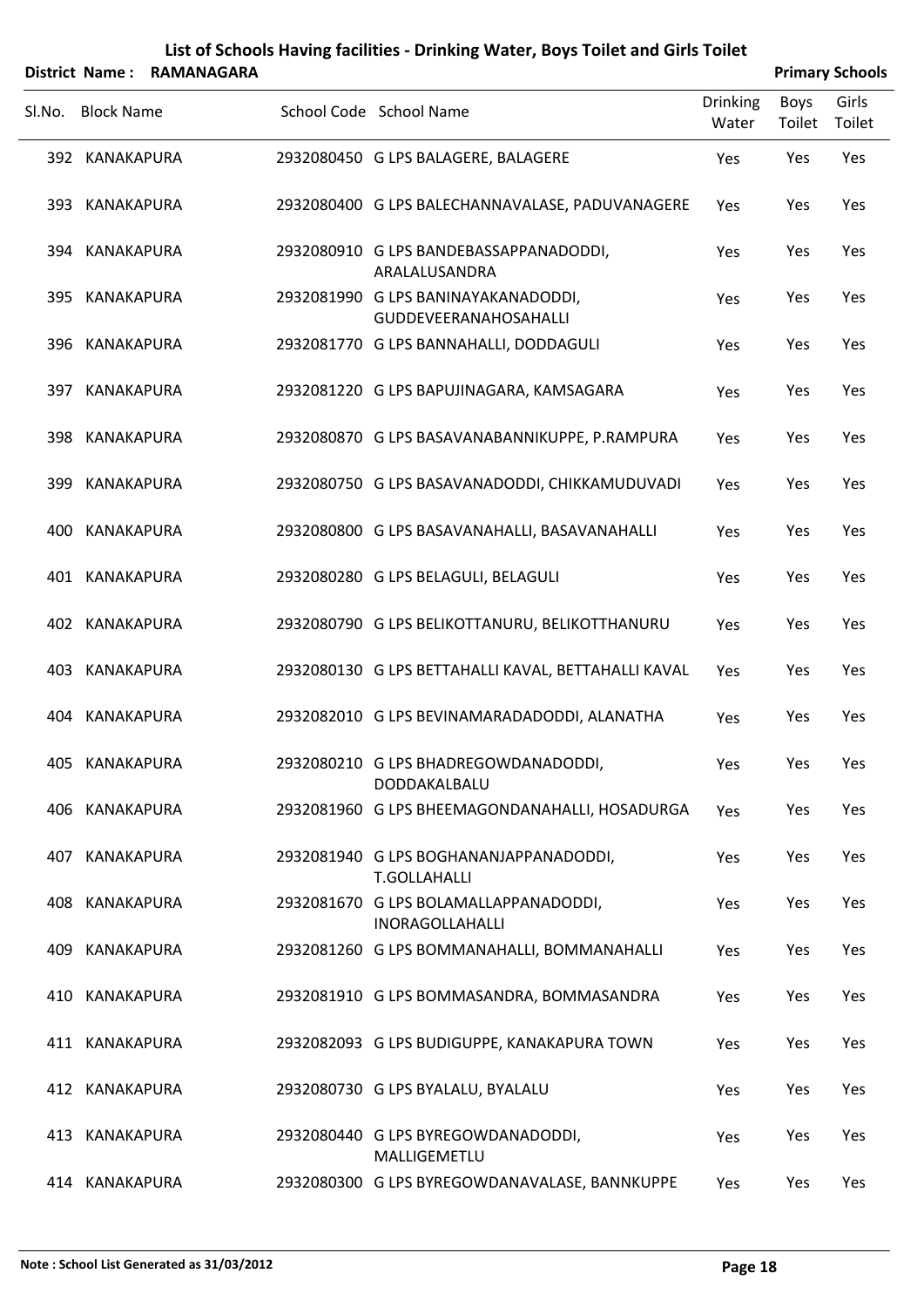|        |                   | District Name: RAMANAGARA |                                                            |                          |                | <b>Primary Schools</b> |
|--------|-------------------|---------------------------|------------------------------------------------------------|--------------------------|----------------|------------------------|
| SI.No. | <b>Block Name</b> |                           | School Code School Name                                    | <b>Drinking</b><br>Water | Boys<br>Toilet | Girls<br>Toilet        |
|        | 415 KANAKAPURA    |                           | 2932081680 G LPS CHALLIPURADODDI, DODDAKOPPA               | Yes                      | Yes            | Yes                    |
|        | 416 KANAKAPURA    |                           | 2932081530 G LPS CHAMBALKEDODDI,<br>KOKKAREHOSAHALLI       | Yes                      | Yes            | Yes                    |
|        | 417 KANAKAPURA    |                           | 2932081900 G LPS CHAMUNDIPURA, BILIDALE                    | Yes                      | Yes            | Yes                    |
|        | 418 KANAKAPURA    |                           | 2932081950 G LPS CHANNASANDRA, CHANNASANDRA                | Yes                      | Yes            | Yes                    |
|        | 419 KANAKAPURA    |                           | 2932080900 G LPS CHATRA, ANAMANAHALLI                      | Yes                      | Yes            | Yes                    |
|        | 420 KANAKAPURA    |                           | 2932081960 G LPS CHEEKALEGOWDANADODDI,<br><b>HOSADURGA</b> | Yes                      | Yes            | Yes                    |
|        | 421 KANAKAPURA    |                           | 2932081610 G LPS CHEELANDAVADI, CHEELANDAVADI              | Yes                      | Yes            | Yes                    |
|        | 422 KANAKAPURA    |                           | 2932080990 G LPS CHEERANAKUPPE, CHEERANAKUPPE              | Yes                      | Yes            | Yes                    |
|        | 423 KANAKAPURA    |                           | 2932081850 G LPS CHIKKA KABBALLI, DODDAKABBAHALLI          | Yes                      | Yes            | Yes                    |
|        | 424 KANAKAPURA    |                           | 2932081920 G LPS CHIKKA YERAMAGERE,<br>DODDAERAMGERE       | Yes                      | Yes            | Yes                    |
|        | 425 KANAKAPURA    |                           | 2932080380 G LPS CHIKKADEVARAHALLI,<br>CHIKKADEVARAHALLI   | Yes                      | Yes            | Yes                    |
|        | 426 KANAKAPURA    |                           | 2932080530 G LPS CHIKKAMARALAVADI,<br>CHIKKAMARALAVADI     | Yes                      | Yes            | Yes                    |
|        | 427 KANAKAPURA    |                           | 2932082050 G LPS CHIKKAMUKKODLU,<br>CHIKKAMUKKODLU         | Yes                      | Yes            | Yes                    |
|        | 428 KANAKAPURA    |                           | 2932080570 G LPS CHIKKANNANAVALASE, GODURU                 | Yes                      | Yes            | Yes                    |
|        | 429 KANAKAPURA    |                           | 2932081500 G LPS CHIKKEGOWDANADODDI,<br>MARALEBEKUPPE      | Yes                      | Yes            | Yes                    |
|        | 430 KANAKAPURA    |                           | 2932082060 G LPS CHIKKONDANAHALLI, HUNASANAHALLI           | Yes                      | Yes            | Yes                    |
|        | 431 KANAKAPURA    |                           | 2932081550 G LPS CHIKKOPPA, CHIKKOPPA                      | Yes                      | Yes            | Yes                    |
|        | 432 KANAKAPURA    |                           | 2932081060 G LPS CHOWKASANDRA, CHOWKASANDRA                | Yes                      | Yes            | Yes                    |
|        | 433 KANAKAPURA    |                           | 2932081610 G LPS CHUNCHI COLONY, CHEELANDAVADI             | Yes                      | Yes            | Yes                    |
|        | 434 KANAKAPURA    |                           | 2932081590 G LPS D.K.SHIVANAGARA, DODDA ALAHALLI           | Yes                      | Yes            | Yes                    |
|        | 435 KANAKAPURA    |                           | 2932080520 G LPS DEVARAHALLI, DEVARAHALLI                  | Yes                      | Yes            | Yes                    |
|        | 436 KANAKAPURA    |                           | 2932080310 G LPS DEVARAKAGGALAHALLI,<br>DEVARAKAGGALAHALLI | Yes                      | Yes            | Yes                    |
|        | 437 KANAKAPURA    |                           | 2932080250 G LPS DIMBADAHALLI, BENDIGANAHALLI              | Yes                      | Yes            | Yes                    |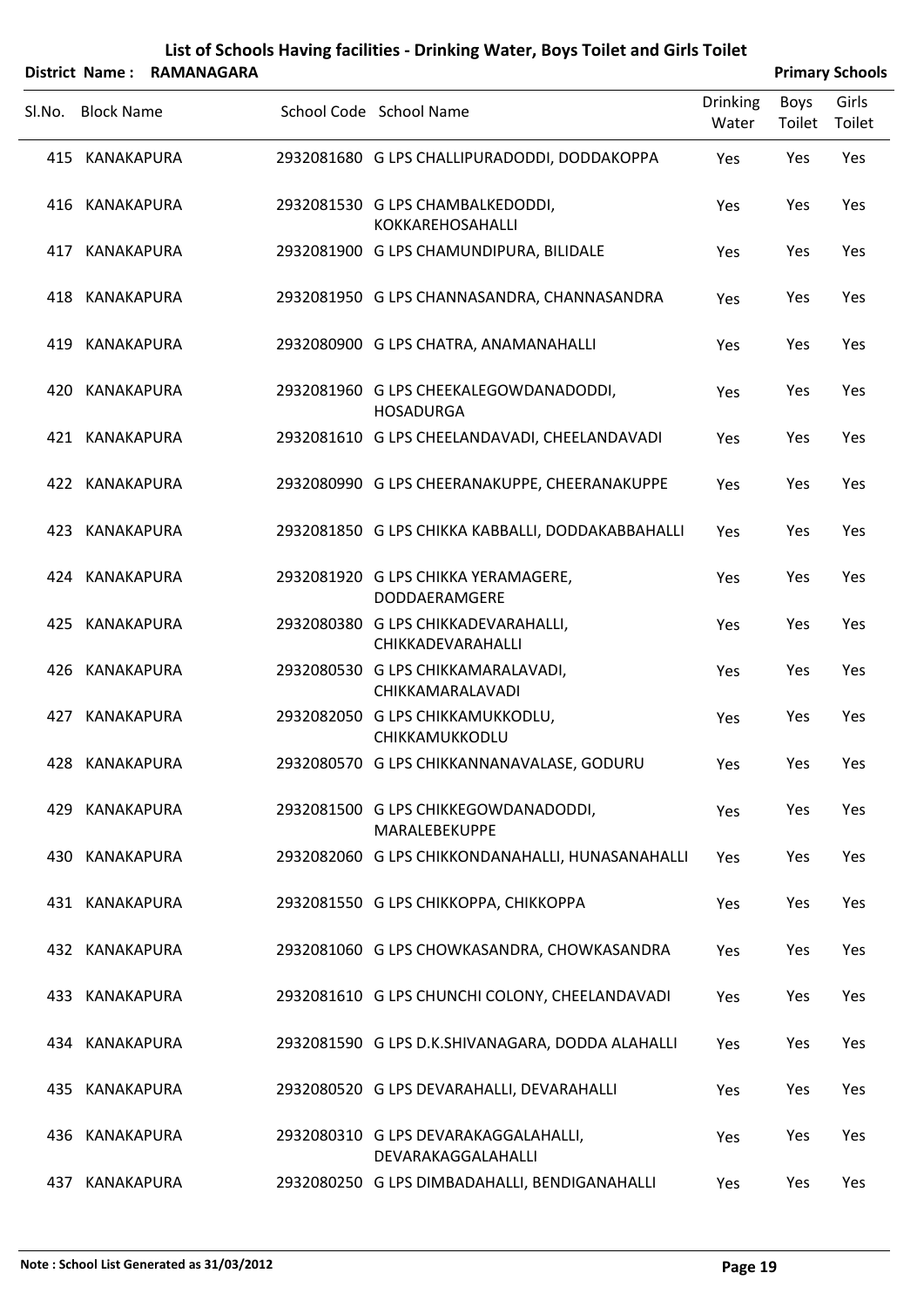|        |                   | District Name: RAMANAGARA |                                                            |                          |                | <b>Primary Schools</b> |
|--------|-------------------|---------------------------|------------------------------------------------------------|--------------------------|----------------|------------------------|
| Sl.No. | <b>Block Name</b> |                           | School Code School Name                                    | <b>Drinking</b><br>Water | Boys<br>Toilet | Girls<br>Toilet        |
|        | 438 KANAKAPURA    |                           | 2932082020 G LPS DIMBADAHALLI, IRALPODU                    | Yes                      | Yes            | Yes                    |
|        | 439 KANAKAPURA    |                           | 2932081010 G LPS DODDA THANDYA, SHIVANAHALLI               | Yes                      | Yes            | Yes                    |
|        | 440 KANAKAPURA    |                           | 2932081920 G LPS DODDA YERAMAGERE,<br><b>DODDAERAMGERE</b> | Yes                      | Yes            | Yes                    |
|        | 441 KANAKAPURA    |                           | 2932080660 G LPS DODDABECHALAHATTI, KALLANAKUPPE           | Yes                      | Yes            | Yes                    |
|        | 442 KANAKAPURA    |                           | 2932081140 G LPS DODDABETTAHALLI,<br>CHIKKABETTAHALLI      | Yes                      | Yes            | Yes                    |
|        | 443 KANAKAPURA    |                           | 2932080180 G LPS DODDABODAGERE, HAROHALLI                  | Yes                      | Yes            | Yes                    |
|        | 444 KANAKAPURA    |                           | 2932081770 G LPS DODDAGULI, DODDAGULI                      | Yes                      | Yes            | Yes                    |
|        | 445 KANAKAPURA    |                           | 2932081680 G LPS DODDAKOPPA, DODDAKOPPA                    | Yes                      | Yes            | Yes                    |
|        | 446 KANAKAPURA    |                           | 2932080710 G LPS DODDURU, THERUBEEDHI                      | Yes                      | Yes            | Yes                    |
|        | 447 KANAKAPURA    |                           | 2932081340 G LPS DOMBARADODDI, KEMMALE                     | Yes                      | Yes            | Yes                    |
|        | 448 KANAKAPURA    |                           | 2932080920 G LPS DOMBARADODDI, THAMASANDRA                 | Yes                      | Yes            | Yes                    |
| 449    | KANAKAPURA        |                           | 2932081450 G LPS DUNTHURU, DUNTHURU                        | Yes                      | Yes            | Yes                    |
|        | 450 KANAKAPURA    |                           | 2932080990 G LPS DYAPEGOWDANADODDI,<br>CHEERANAKUPPE       | Yes                      | Yes            | Yes                    |
|        | 451 KANAKAPURA    |                           | 2932080330 G LPS G. GOLLAHALLI, DYAVASANDRA                | Yes                      | Yes            | Yes                    |
|        | 452 KANAKAPURA    |                           | 2932081010 G LPS GADASAHALLI, SHIVANAHALLI                 | Yes                      | Yes            | Yes                    |
|        | 453 KANAKAPURA    |                           | 2932080860 G LPS GANALU, GANALU                            | Yes                      | Yes            | Yes                    |
|        | 454 KANAKAPURA    |                           | 2932080180 G LPS GANALUDODDI, HAROHALLI                    | Yes                      | Yes            | Yes                    |
|        | 455 KANAKAPURA    |                           | 2932082070 G LPS GANGANAHALLI, GANGANAHALLI                | Yes                      | Yes            | Yes                    |
|        | 456 KANAKAPURA    |                           | 2932081090 G LPS GANGAYYANADODDI, HORALAGALLU              | Yes                      | Yes            | Yes                    |
|        | 457 KANAKAPURA    |                           | 2932080120 G LPS GANTAKANADDDI, YEDAMADU                   | Yes                      | Yes            | Yes                    |
|        | 458 KANAKAPURA    |                           | 2932081750 G LPS GARALAPURA, GARALAPURA                    | Yes                      | Yes            | Yes                    |
|        | 459 KANAKAPURA    |                           | 2932080190 G LPS GAREPALYA, HULUGONDANAHALLI               | Yes                      | Yes            | Yes                    |
|        | 460 KANAKAPURA    |                           | 2932081880 G LPS GATTIGUNDA, GATTIGUNDA                    | Yes                      | Yes            | Yes                    |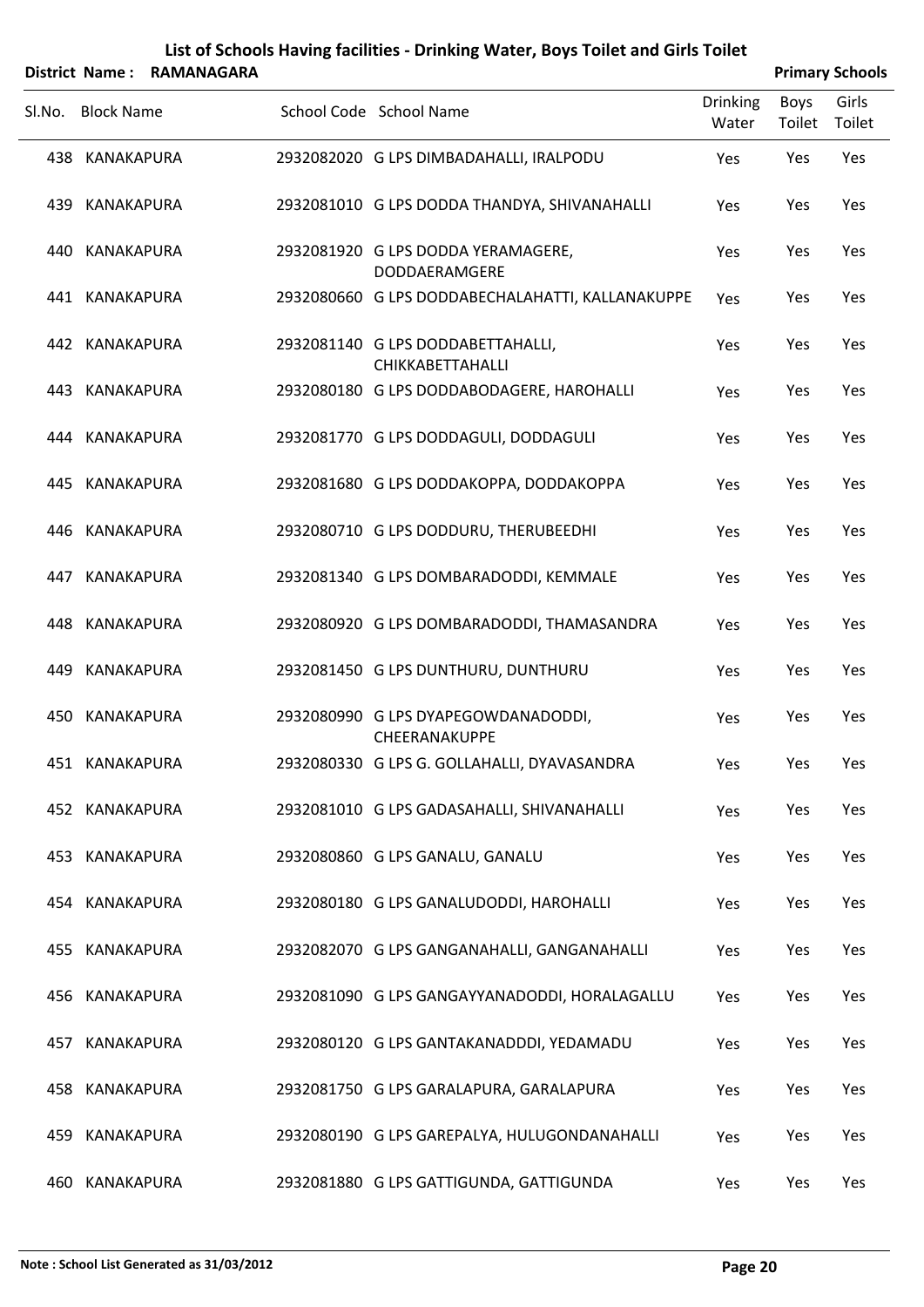|        |                   | District Name: RAMANAGARA |                                                                         |                   |                       | <b>Primary Schools</b> |
|--------|-------------------|---------------------------|-------------------------------------------------------------------------|-------------------|-----------------------|------------------------|
| SI.No. | <b>Block Name</b> |                           | School Code School Name                                                 | Drinking<br>Water | <b>Boys</b><br>Toilet | Girls<br>Toilet        |
|        | 461 KANAKAPURA    |                           | 2932080180 G LPS GIRENAHALLI, HAROHALLI                                 | Yes               | Yes                   | Yes                    |
|        | 462 KANAKAPURA    |                           | 2932082070 G LPS GOLLARADODDI, GANGANAHALLI                             | Yes               | Yes                   | Yes                    |
|        | 463 KANAKAPURA    |                           | 2932080660 G LPS GOLLARADODDI, KALLANAKUPPE                             | Yes               | Yes                   | Yes                    |
|        | 464 KANAKAPURA    |                           | 2932081560 G LPS GOLLARADODDI, MULLAHALLI                               | Yes               | Yes                   | Yes                    |
|        | 465 KANAKAPURA    |                           | 2932080880 G LPS GOPASANDRA, TUNGANI                                    | Yes               | Yes                   | Yes                    |
| 466    | KANAKAPURA        |                           | 2932080970 G LPS GOWDAHALLI, CHAKANAHALLI                               | Yes               | Yes                   | Yes                    |
| 467    | KANAKAPURA        |                           | 2932081990 G LPS GUDDEVEERANAHOSAHALLI,<br><b>GUDDEVEERANAHOSAHALLI</b> | Yes               | Yes                   | Yes                    |
| 468    | KANAKAPURA        |                           | 2932080250 G LPS GUGAREDODDI, BENDIGANAHALLI                            | Yes               | Yes                   | Yes                    |
| 469    | KANAKAPURA        |                           | 2932081880 G LPS GULAVADIDODDI, GATTIGUNDA                              | Yes               | Yes                   | Yes                    |
| 470    | KANAKAPURA        |                           | 2932080150 G LPS GULLAHATTI KAVAL, GULLAHATTI<br><b>KAVAL</b>           | Yes               | Yes                   | Yes                    |
|        | 471 KANAKAPURA    |                           | 2932081030 G LPS GURUKARADODDI, KOOTHAGANAHALLI                         | Yes               | Yes                   | Yes                    |
|        | 472 KANAKAPURA    |                           | 2932080460 G LPS GUTTALAHUNASE, GUTTALAHUNASE                           | Yes               | Yes                   | Yes                    |
|        | 473 KANAKAPURA    |                           | 2932081230 G LPS HALASINAMARADADODDI, KABBALU                           | Yes               | Yes                   | Yes                    |
|        | 474 KANAKAPURA    |                           | 2932081970 G LPS HANAKADABURU, HANAKADABURU                             | Yes               | Yes                   | Yes                    |
|        | 475 KANAKAPURA    |                           | 2932081460 G LPS HANCHIPURADADODDI, CHIKKA<br><b>ALAHALLI</b>           | Yes               | Yes                   | Yes                    |
|        | 476 KANAKAPURA    |                           | 2932080350 G LPS HANUMANAHALLI, CHEELURU                                | Yes               | Yes                   | Yes                    |
|        | 477 KANAKAPURA    |                           | 2932080350 G LPS HANUMANTHANAGARA, CHEELURU                             | Yes               | Yes                   | Yes                    |
|        | 478 KANAKAPURA    |                           | 2932080530 G LPS HANUMANTHAPURA,<br>CHIKKAMARALAVADI                    | Yes               | Yes                   | Yes                    |
| 479    | KANAKAPURA        |                           | 2932081710 G LPS HARIJANADODDI, HAROSHIVANAHALLI                        | Yes               | Yes                   | Yes                    |
|        | 480 KANAKAPURA    |                           | 2932080180 G LPS HAROHALLI EXTN., HAROHALLI                             | Yes               | Yes                   | Yes                    |
|        | 481 KANAKAPURA    |                           | 2932080300 G LPS HEBBIDARAMETLU, BANNKUPPE                              | Yes               | Yes                   | Yes                    |
|        | 482 KANAKAPURA    |                           | 2932081630 G LPS HEGGANURUDODDI, HEGGANURU                              | Yes               | Yes                   | Yes                    |
|        | 483 KANAKAPURA    |                           | 2932081470 G LPS HONGANIDODDI, MAKKALANDA                               | Yes               | Yes                   | Yes                    |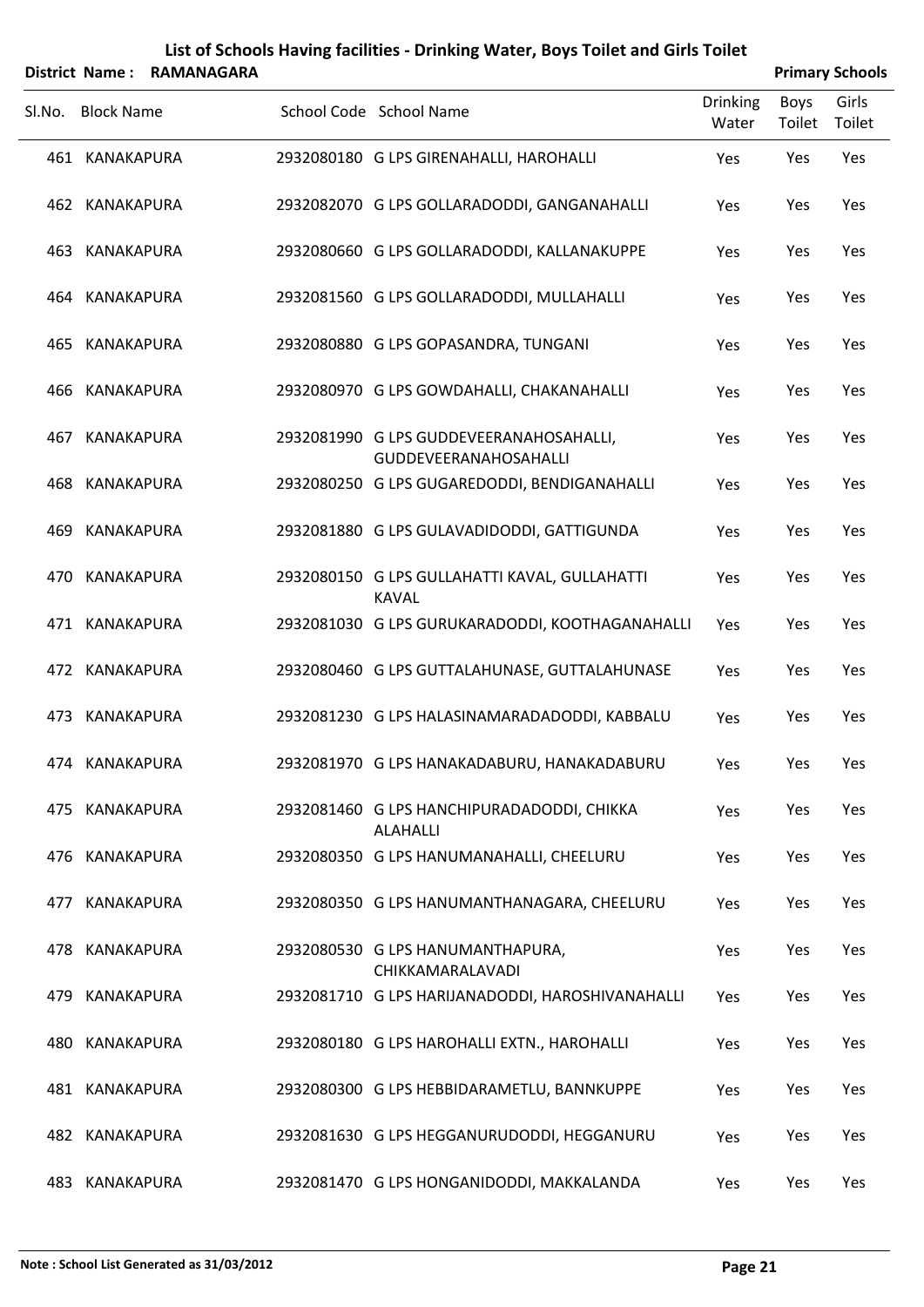|        |                   | District Name: RAMANAGARA |                                                          |                          |                | <b>Primary Schools</b> |
|--------|-------------------|---------------------------|----------------------------------------------------------|--------------------------|----------------|------------------------|
| Sl.No. | <b>Block Name</b> |                           | School Code School Name                                  | <b>Drinking</b><br>Water | Boys<br>Toilet | Girls<br>Toilet        |
|        | 484 KANAKAPURA    |                           | 2932081200 G LPS HONNAHALLI, HONNAHALLI                  | Yes                      | Yes            | Yes                    |
|        | 485 KANAKAPURA    |                           | 2932080190 G LPS HONNALAGANADODDI,<br>HULUGONDANAHALLI   | Yes                      | Yes            | Yes                    |
|        | 486 KANAKAPURA    |                           | 2932080840 G LPS HONNIGANADODDI,<br>HALLIMARANAHALLI     | Yes                      | Yes            | Yes                    |
| 487    | KANAKAPURA        |                           | 2932082040 G LPS HONNIGANAHALLI, HONNIGANAHALLI          | Yes                      | Yes            | Yes                    |
| 488    | KANAKAPURA        |                           | 2932081710 G LPS HOSADODDI, HAROSHIVANAHALLI             | Yes                      | Yes            | Yes                    |
| 489    | KANAKAPURA        |                           | 2932081090 G LPS HOSADODDI, HORALAGALLU                  | Yes                      | Yes            | Yes                    |
| 490    | KANAKAPURA        |                           | 2932081230 G LPS HOSAKABBALU, KABBALU                    | Yes                      | Yes            | Yes                    |
|        | 491 KANAKAPURA    |                           | 2932080080 G LPS HOSAKOTE, HOSAKOTE                      | Yes                      | Yes            | Yes                    |
| 492    | KANAKAPURA        |                           | 2932080920 G LPS HOSAKOTE, THAMASANDRA                   | Yes                      | Yes            | Yes                    |
|        | 493 KANAKAPURA    |                           | 2932081620 G LPS HULYA, HOOLYA                           | Yes                      | Yes            | Yes                    |
|        | 494 KANAKAPURA    |                           | 2932082080 G LPS HUNASANAKODIHALLI,<br>HUNASANAKODIHALLI | Yes                      | Yes            | Yes                    |
|        | 495 KANAKAPURA    |                           | 2932080850 G LPS HUNASEMARADADODDI, DOLLAHALLI           | Yes                      | Yes            | Yes                    |
| 496    | KANAKAPURA        |                           | 2932081750 G LPS INDIRANAGARA, GARALAPURA                | Yes                      | Yes            | Yes                    |
|        | 497 KANAKAPURA    |                           | 2932082020 G LPS IRALPODU, IRALPODU                      | Yes                      | Yes            | Yes                    |
|        | 498 KANAKAPURA    |                           | 2932080920 G LPS IRULIGARA COLONY, THAMASANDRA           | Yes                      | Yes            | Yes                    |
|        | 499 KANAKAPURA    |                           | 2932081370 G LPS JAKKEGOWDANADODDI, ACHALU               | Yes                      | Yes            | Yes                    |
|        | 500 KANAKAPURA    |                           | 2932080890 G LPS JAMPALEGOWDANADODDI,<br>RAYASANDRA      | Yes                      | Yes            | Yes                    |
|        | 501 KANAKAPURA    |                           | 2932080110 G LPS JATTIPALYA, VADERAHALLI                 | Yes                      | Yes            | Yes                    |
|        | 502 KANAKAPURA    |                           | 2932080960 G LPS JAVANAMMANADODDI,<br>VIRUPASANDRA       | Yes                      | Yes            | Yes                    |
|        | 503 KANAKAPURA    |                           | 2932080880 G LPS JAYALAKSHMIPURA, TUNGANI                | Yes                      | Yes            | Yes                    |
|        | 504 KANAKAPURA    |                           | 2932081070 G LPS JOGAMANAHOSAHALLI, T.BEKUPPE            | Yes                      | Yes            | Yes                    |
|        | 505 KANAKAPURA    |                           | 2932081810 G LPS K.GOLLAHALLI, K.GOLLAHALLI              | Yes                      | Yes            | Yes                    |
|        | 506 KANAKAPURA    |                           | 2932082030 G LPS KABBALAIANADODDI,<br>BANNIMUKKODLU      | Yes                      | Yes            | Yes                    |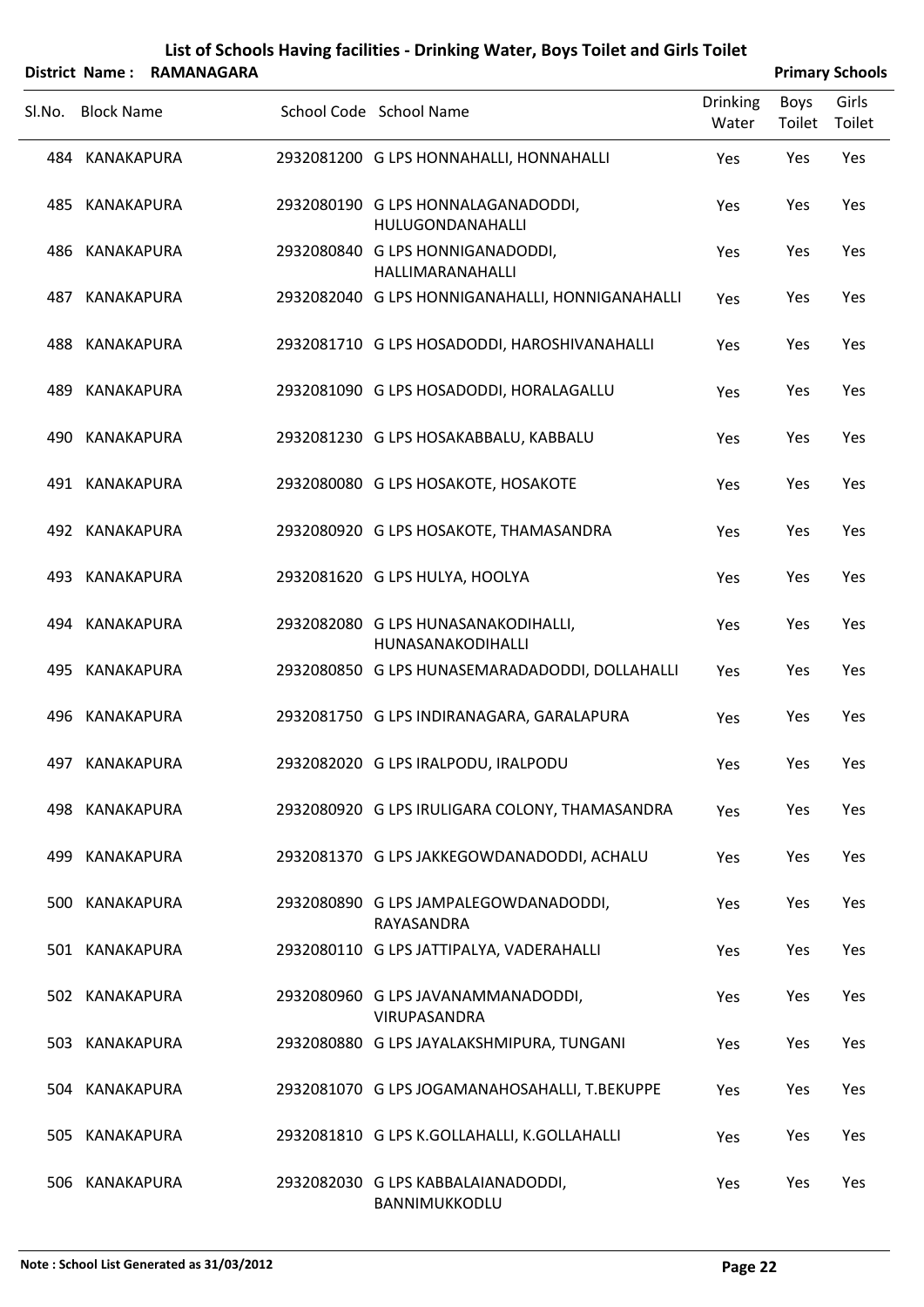|        |                   | District Name: RAMANAGARA |                                                                  |                          |                | <b>Primary Schools</b> |
|--------|-------------------|---------------------------|------------------------------------------------------------------|--------------------------|----------------|------------------------|
| SI.No. | <b>Block Name</b> |                           | School Code School Name                                          | <b>Drinking</b><br>Water | Boys<br>Toilet | Girls<br>Toilet        |
|        | 507 KANAKAPURA    |                           | 2932081720 G LPS KADALINGEGOWDANADODDI,<br>KADALINGEGOWDANADODDI | Yes                      | Yes            | Yes                    |
| 508    | KANAKAPURA        |                           | 2932080970 G LPS KADAVEKEREDODDI, CHAKANAHALLI                   | Yes                      | Yes            | Yes                    |
|        | 509 KANAKAPURA    |                           | 2932082080 G LPS KALASHETTYPURA,<br>HUNASANAKODIHALLI            | Yes                      | Yes            | Yes                    |
|        | 510 KANAKAPURA    |                           | 2932081350 G LPS KALEGOWDANADODDI, SATHANURU                     | <b>Yes</b>               | Yes            | Yes                    |
|        | 511 KANAKAPURA    |                           | 2932081050 G LPS KALEGOWDANADODDI, SEEGEKOTE                     | <b>Yes</b>               | Yes            | Yes                    |
|        | 512 KANAKAPURA    |                           | 2932081110 G LPS KALKEREDODDI, NIDAGALLU                         | Yes                      | Yes            | Yes                    |
|        | 513 KANAKAPURA    |                           | 2932080320 G LPS KALLIBHEEMASANDRA,<br>KALLIBHEEMASANDRA         | Yes                      | Yes            | Yes                    |
|        | 514 KANAKAPURA    |                           | 2932081660 G LPS KALLIGOWDANADODDI,<br><b>KALLIGOWDANADODDI</b>  | Yes                      | Yes            | Yes                    |
|        | 515 KANAKAPURA    |                           | 2932080570 G LPS KAMALAPURA, GODURU                              | Yes                      | Yes            | Yes                    |
|        | 516 KANAKAPURA    |                           | 2932081160 G LPS KANCHANAHALLI, KANCHANAHALLI                    | Yes                      | Yes            | Yes                    |
|        | 517 KANAKAPURA    |                           | 2932081580 G LPS KAPANIGOWDANADODDI,<br>MAHIMANAHALLI            | Yes                      | Yes            | Yes                    |
|        | 518 KANAKAPURA    |                           | 2932080550 G LPS KARIKALDODDI, A.RAMPURA                         | Yes                      | Yes            | Yes                    |
|        | 519 KANAKAPURA    |                           | 2932081090 G LPS KARIRAYARADODDI, HORALAGALLU                    | Yes                      | Yes            | Yes                    |
|        | 520 KANAKAPURA    |                           | 2932080680 G LPS KATTHARINATHA, KATTHARINATHA                    | Yes                      | Yes            | Yes                    |
|        | 521 KANAKAPURA    |                           | 2932080080 G LPS KEBBEDODDI, HOSAKOTE                            | Yes                      | Yes            | Yes                    |
|        | 522 KANAKAPURA    |                           | 2932081130 G LPS KEBBEHALLI, KEBBEHALLI                          | Yes                      | Yes            | Yes                    |
|        | 523 KANAKAPURA    |                           | 2932080370 G LPS KEERANAGERE, KEERANAGERE                        | Yes                      | Yes            | Yes                    |
|        | 524 KANAKAPURA    |                           | 2932081340 G LPS KEMMALE, KEMMALE                                | <b>Yes</b>               | Yes            | Yes                    |
|        | 525 KANAKAPURA    |                           | 2932082000 G LPS KEMPALANATHA, KEMPALANATHA                      | Yes                      | Yes            | Yes                    |
|        | 526 KANAKAPURA    |                           | 2932081410 G LPS KEMPEGOWDANADODDI, HARIHARA                     | Yes                      | Yes            | Yes                    |
|        | 527 KANAKAPURA    |                           | 2932081220 G LPS KENCHEGOWDANADODDI,<br>KAMSAGARA                | Yes                      | Yes            | Yes                    |
|        | 528 KANAKAPURA    |                           | 2932080840 G LPS KEREMEGALADODDI,<br>HALLIMARANAHALLI            | Yes                      | Yes            | Yes                    |
|        | 529 KANAKAPURA    |                           | 2932081230 G LPS KITTAPPANADODDI, KABBALU                        | Yes                      | Yes            | Yes                    |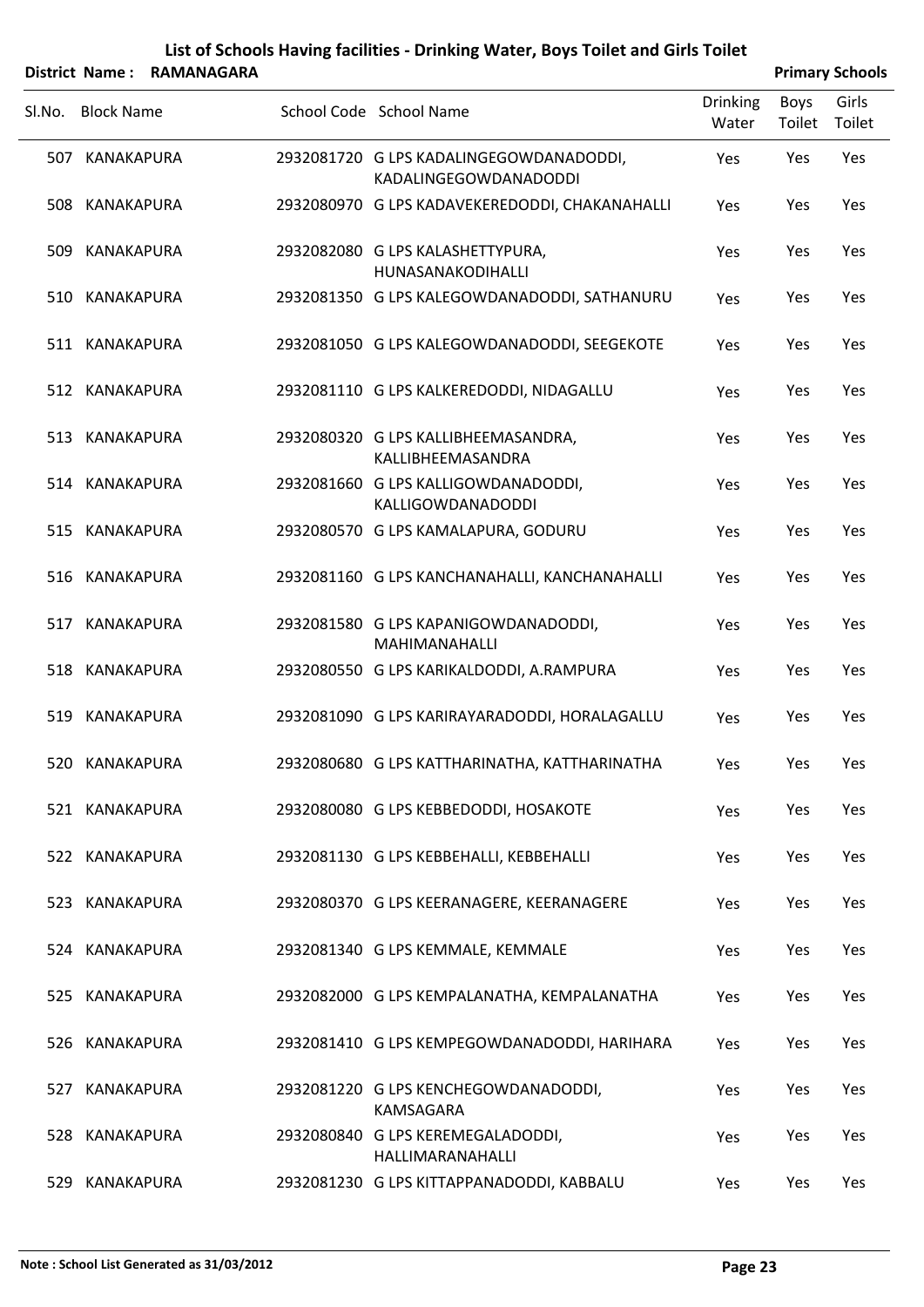|        | <b>District Name:</b> | <b>RAMANAGARA</b> |                                                                    |                          |                       | <b>Primary Schools</b> |
|--------|-----------------------|-------------------|--------------------------------------------------------------------|--------------------------|-----------------------|------------------------|
| SI.No. | <b>Block Name</b>     |                   | School Code School Name                                            | <b>Drinking</b><br>Water | <b>Boys</b><br>Toilet | Girls<br>Toilet        |
|        | 530 KANAKAPURA        |                   | 2932081930 G LPS KODIPURA, KODIHALLI                               | Yes                      | Yes                   | Yes                    |
|        | 531 KANAKAPURA        |                   | 2932080600 G LPS KOLALAGUNDI, KOLALAGUNDI                          | Yes                      | Yes                   | Yes                    |
|        | 532 KANAKAPURA        |                   | 2932080500 G LPS KONALADODDI, M.MANIYAMBAL                         | Yes                      | Yes                   | Yes                    |
|        | 533 KANAKAPURA        |                   | 2932080860 G LPS KONAMANAHALLI, GANALU                             | Yes                      | Yes                   | Yes                    |
|        | 534 KANAKAPURA        |                   | 2932081100 G LPS KOONURU, KOONURU                                  | Yes                      | Yes                   | Yes                    |
|        | 535 KANAKAPURA        |                   | 2932081520 G LPS KOOTHAGALE, KOOTHAGALE                            | Yes                      | Yes                   | Yes                    |
|        | 536 KANAKAPURA        |                   | 2932081540 G LPS KORATAGEREDODDI, HUKUNDA                          | Yes                      | Yes                   | Yes                    |
|        | 537 KANAKAPURA        |                   | 2932082060 G LPS KUDIGALANEDODDI, HUNASANAHALLI                    | Yes                      | Yes                   | Yes                    |
|        | 538 KANAKAPURA        |                   | 2932080180 G LPS KULUMEBHEEMASANDRA, HAROHALLI                     | Yes                      | Yes                   | Yes                    |
|        | 539 KANAKAPURA        |                   | 2932080530 G LPS KULUMEDODDI, CHIKKAMARALAVADI                     | Yes                      | Yes                   | Yes                    |
|        | 540 KANAKAPURA        |                   | 2932080710 G LPS KUMBARADODDI, THERUBEEDHI                         | Yes                      | Yes                   | Yes                    |
|        | 541 KANAKAPURA        |                   | 2932081390 G LPS KUNCHITIGARAPALYA, HALASURU                       | Yes                      | Yes                   | Yes                    |
|        | 542 KANAKAPURA        |                   | 2932080860 G LPS KUNTHIKALDODDI, GANALU                            | Yes                      | Yes                   | Yes                    |
|        | 543 KANAKAPURA        |                   | 2932081630 G LPS KUPPEDODDI, HEGGANURU                             | Yes                      | Yes                   | Yes                    |
|        | 544 KANAKAPURA        |                   | 2932080890 G LPS KURIGOWDANADODDI, RAYASANDRA                      | Yes                      | Yes                   | Yes                    |
|        | 545 KANAKAPURA        |                   | 2932080970 G LPS KURUBARADODDI, CHAKANAHALLI                       | Yes                      | Yes                   | Yes                    |
|        | 546 KANAKAPURA        |                   | 2932080200 G LPS KURUBARAHALLI, KURUBARAHALLI                      | Yes                      | Yes                   | Yes                    |
|        | 547 KANAKAPURA        |                   | 2932081170 G LPS KURUBARAHALLI,                                    | Yes                      | Yes                   | Yes                    |
|        | 548 KANAKAPURA        |                   | VENKATARAYARADODDI<br>2932081230 G LPS KURUBARAHALLIDODDI, KABBALU | Yes                      | Yes                   | Yes                    |
|        | 549 KANAKAPURA        |                   | 2932080700 G LPS LINGANAPURA, LINGANAPURA                          | Yes                      | Yes                   | Yes                    |
|        | 550 KANAKAPURA        |                   | 2932080270 G LPS LINGEGOWDANADODDI, ARATABELE                      | Yes                      | Yes                   | Yes                    |
|        | 551 KANAKAPURA        |                   | 2932080500 G LPS M.MANIYAMBAL, M.MANIYAMBAL                        | Yes                      | Yes                   | Yes                    |
|        | 552 KANAKAPURA        |                   | 2932082250 G LPS MAHARAJARA KATTE, WARD-16                         | Yes                      | Yes                   | Yes                    |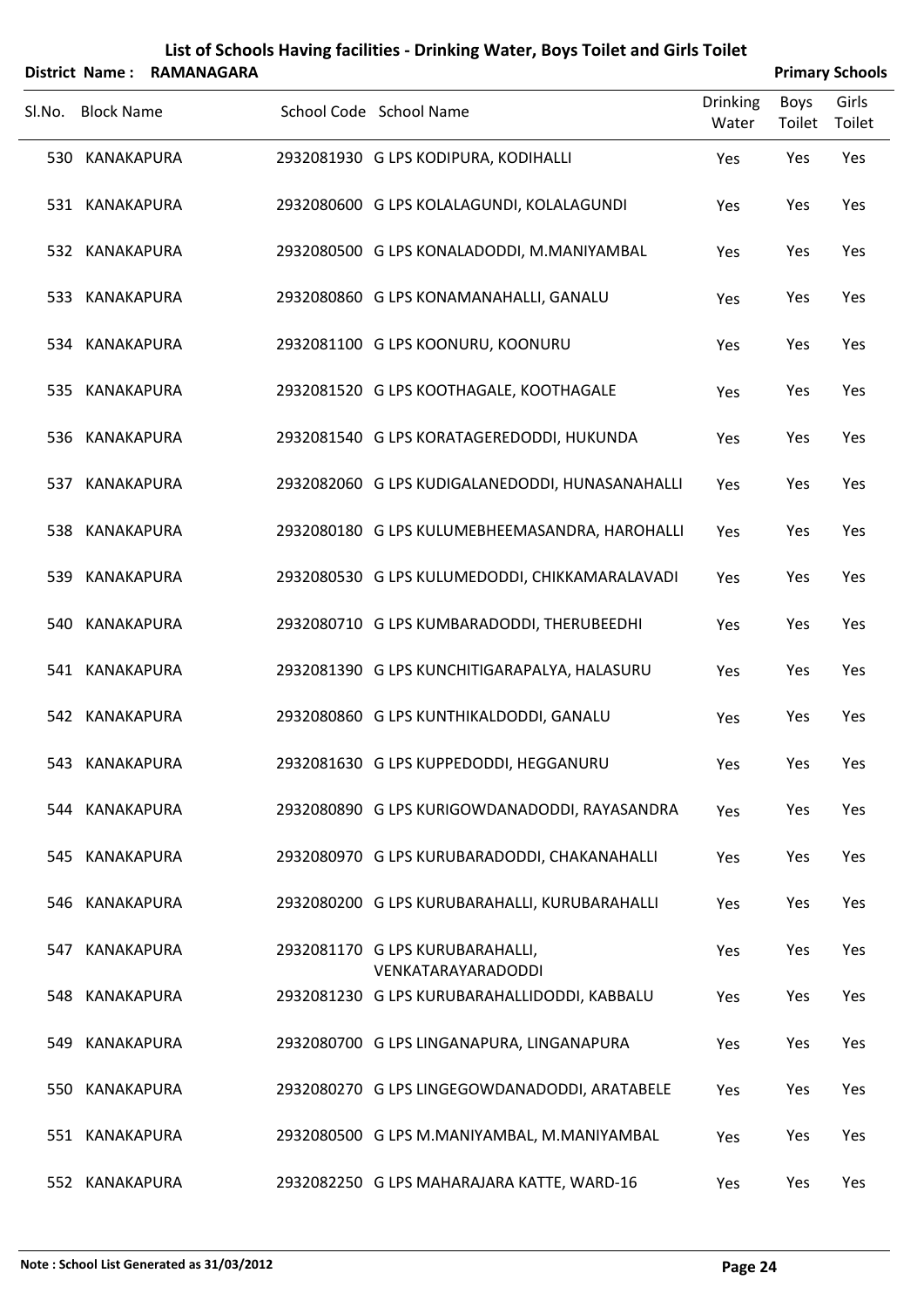|        |                   | District Name: RAMANAGARA |                                                          |                          |                       | <b>Primary Schools</b> |
|--------|-------------------|---------------------------|----------------------------------------------------------|--------------------------|-----------------------|------------------------|
| SI.No. | <b>Block Name</b> |                           | School Code School Name                                  | <b>Drinking</b><br>Water | <b>Boys</b><br>Toilet | Girls<br>Toilet        |
|        | 553 KANAKAPURA    |                           | 2932081580 G LPS MAHIMANAHALLI, MAHIMANAHALLI            | Yes                      | Yes                   | Yes                    |
|        | 554 KANAKAPURA    |                           | 2932081470 G LPS MAKKALANDA, MAKKALANDA                  | Yes                      | Yes                   | Yes                    |
|        | 555 KANAKAPURA    |                           | 2932082360 G LPS MALAGALU, WARD-27                       | Yes                      | Yes                   | Yes                    |
|        | 556 KANAKAPURA    |                           | 2932080840 G LPS MALIGEGOWDANADODDI,<br>HALLIMARANAHALLI | Yes                      | Yes                   | Yes                    |
| 557    | KANAKAPURA        |                           | 2932081930 G LPS MALLAPURA, KODIHALLI                    | Yes                      | Yes                   | Yes                    |
|        | 558 KANAKAPURA    |                           | 2932080450 G LPS MALLENAHALLI, BALAGERE                  | Yes                      | Yes                   | Yes                    |
|        | 559 KANAKAPURA    |                           | 2932081030 G LPS MANCHANADODDI,<br>KOOTHAGANAHALLI       | Yes                      | Yes                   | Yes                    |
|        | 560 KANAKAPURA    |                           | 2932080830 G LPS MARADIHOSAHALLI,<br>MARADIHOSAHALLI     | Yes                      | Yes                   | Yes                    |
|        | 561 KANAKAPURA    |                           | 2932082060 G LPS MARALADODDI, HUNASANAHALLI              | Yes                      | Yes                   | Yes                    |
|        | 562 KANAKAPURA    |                           | 2932081400 G LPS MARALETHIMMANAHALLI, KADAHALLI          | Yes                      | Yes                   | Yes                    |
|        | 563 KANAKAPURA    |                           | 2932081930 G LPS MARASANDRA, KODIHALLI                   | Yes                      | Yes                   | Yes                    |
|        | 564 KANAKAPURA    |                           | 2932080170 G LPS MARASANDRA, MARASANDRA                  | Yes                      | Yes                   | Yes                    |
|        | 565 KANAKAPURA    |                           | 2932080630 G LPS MARASARAHALLI, MARASARAHALLI            | Yes                      | Yes                   | Yes                    |
|        | 566 KANAKAPURA    |                           | 2932080450 G LPS MAREGOWDADODDI, BALAGERE                | Yes                      | Yes                   | Yes                    |
| 567    | KANAKAPURA        |                           | 2932081510 G LPS MARGADAIANAGUNDI,<br>MARGADAIANAGUNDI   | Yes                      | Yes                   | Yes                    |
|        | 568 KANAKAPURA    |                           | 2932081690 G LPS MARIGOWDANADODDI, KOTEKOPPA             | Yes                      | Yes                   | Yes                    |
|        | 569 KANAKAPURA    |                           | 2932081900 G LPS MARISIDDEGOWDANADODDI, BILIDALE         | Yes                      | Yes                   | Yes                    |
|        | 570 KANAKAPURA    |                           | 2932080240 G LPS MATTHIKUNTE, DODDAMUDUVADI              | Yes                      | Yes                   | Yes                    |
|        | 571 KANAKAPURA    |                           | 2932080740 G LPS MEDARADODDI, ANAJAVADI                  | Yes                      | Yes                   | Yes                    |
|        | 572 KANAKAPURA    |                           | 2932082040 G LPS MEGALAHONNENAHALLI,<br>HONNIGANAHALLI   | Yes                      | Yes                   | Yes                    |
|        | 573 KANAKAPURA    |                           | 2932080070 G LPS MUDDENAHALLI, MUDENAHALLI               | Yes                      | Yes                   | Yes                    |
|        | 574 KANAKAPURA    |                           | 2932081740 G LPS MUGGURU, MUGGURU                        | Yes                      | Yes                   | Yes                    |
| 575    | KANAKAPURA        |                           | 2932081120 G LPS MUNESHWARADODDI,<br>NARAYANAPURA        | Yes                      | Yes                   | Yes                    |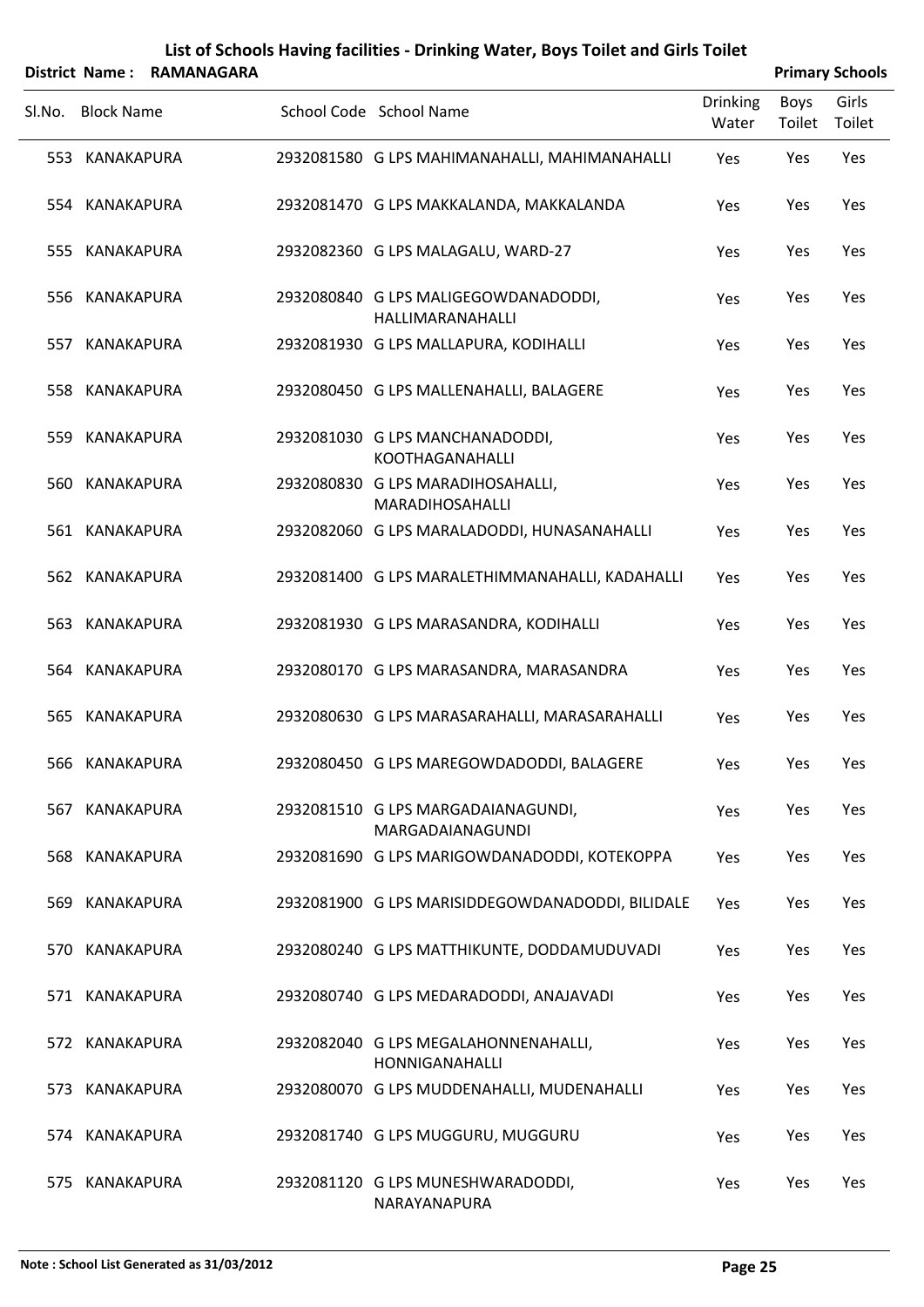|        |                   | District Name: RAMANAGARA |                                                               |                          |                       | <b>Primary Schools</b> |
|--------|-------------------|---------------------------|---------------------------------------------------------------|--------------------------|-----------------------|------------------------|
| SI.No. | <b>Block Name</b> |                           | School Code School Name                                       | <b>Drinking</b><br>Water | <b>Boys</b><br>Toilet | Girls<br>Toilet        |
|        | 576 KANAKAPURA    |                           | 2932081930 G LPS MUNIGOWDANADODDI, KODIHALLI                  | Yes                      | Yes                   | Yes                    |
| 577    | KANAKAPURA        |                           | 2932080150 G LPS MUNINAGARA, GULLAHATTI KAVAL                 | Yes                      | Yes                   | Yes                    |
|        | 578 KANAKAPURA    |                           | 2932080780 G LPS MURUKANI, MURUKANI                           | Yes                      | Yes                   | Yes                    |
| 579.   | KANAKAPURA        |                           | 2932080150 G LPS MUTTHURAYANAPURA, GULLAHATTI<br><b>KAVAL</b> | Yes                      | Yes                   | Yes                    |
|        | 580 KANAKAPURA    |                           | 2932080040 G LPS NARAYANAPURA, KADASIKOPPA                    | Yes                      | Yes                   | Yes                    |
|        | 581 KANAKAPURA    |                           | 2932081770 G LPS NAYAKARADODDI, DODDAGULI                     | Yes                      | Yes                   | Yes                    |
|        | 582 KANAKAPURA    |                           | 2932081630 G LPS NAYAKARADODDI, HEGGANURU                     | Yes                      | Yes                   | Yes                    |
|        | 583 KANAKAPURA    |                           | 2932081470 G LPS NEHARUDODDI, MAKKALANDA                      | Yes                      | Yes                   | Yes                    |
|        | 584 KANAKAPURA    |                           | 2932081560 G LPS NERALEHALLIDODDI, MULLAHALLI                 | Yes                      | Yes                   | Yes                    |
|        | 585 KANAKAPURA    |                           | 2932082130 G LPS NHPBS-1, WARD-4                              | Yes                      | Yes                   | Yes                    |
|        | 586 KANAKAPURA    |                           | 2932081110 G LPS NIDAGALLU, NIDAGALLU                         | Yes                      | Yes                   | Yes                    |
|        | 587 KANAKAPURA    |                           | 2932080090 G LPS PARUVAYYANAPALYA, GABBADI                    | Yes                      | Yes                   | Yes                    |
|        | 588 KANAKAPURA    |                           | 2932081670 G LPS PILLEGOWDANADODDI,<br><b>INORAGOLLAHALLI</b> | Yes                      | Yes                   | Yes                    |
|        | 589 KANAKAPURA    |                           | 2932080400 G LPS PURADADODDI, PADUVANAGERE                    | Yes                      | Yes                   | Yes                    |
|        | 590 KANAKAPURA    |                           | 2932080410 G LPS PUTTAHEGGADEVALASE,<br>DODDASADENAHALLI      | Yes                      | Yes                   | Yes                    |
|        | 591 KANAKAPURA    |                           | 2932081040 G LPS R HANUMANAHALLI,<br>R.HANUMANAHALLI          | Yes                      | Yes                   | Yes                    |
|        | 592 KANAKAPURA    |                           | 2932081030 G LPS RACHAYYANADODDI,<br>KOOTHAGANAHALLI          | Yes                      | Yes                   | Yes                    |
|        | 593 KANAKAPURA    |                           | 2932080180 G LPS RAMAKRISHNAPURADADODDI,<br><b>HAROHALLI</b>  | Yes                      | Yes                   | Yes                    |
|        | 594 KANAKAPURA    |                           | 2932081020 G LPS RAMANAHALLI, RAMANAHALLI                     | Yes                      | Yes                   | Yes                    |
|        | 595 KANAKAPURA    |                           | 2932080060 G LPS RAMASAGARA, MEDAMARANAHALLI                  | Yes                      | Yes                   | Yes                    |
| 596    | KANAKAPURA        |                           | 2932080360 G LPS RASTHEJAKKASANDRA,<br>RASTHEJAKKASANDRA      | Yes                      | Yes                   | Yes                    |
|        | 597 KANAKAPURA    |                           | 2932080890 G LPS RAYASANDRA, RAYASANDRA                       | Yes                      | Yes                   | Yes                    |
|        | 598 KANAKAPURA    |                           | 2932081310 G LPS SAMBEGOWDANADODDI,<br>ANAMANAHALLI           | Yes                      | Yes                   | Yes                    |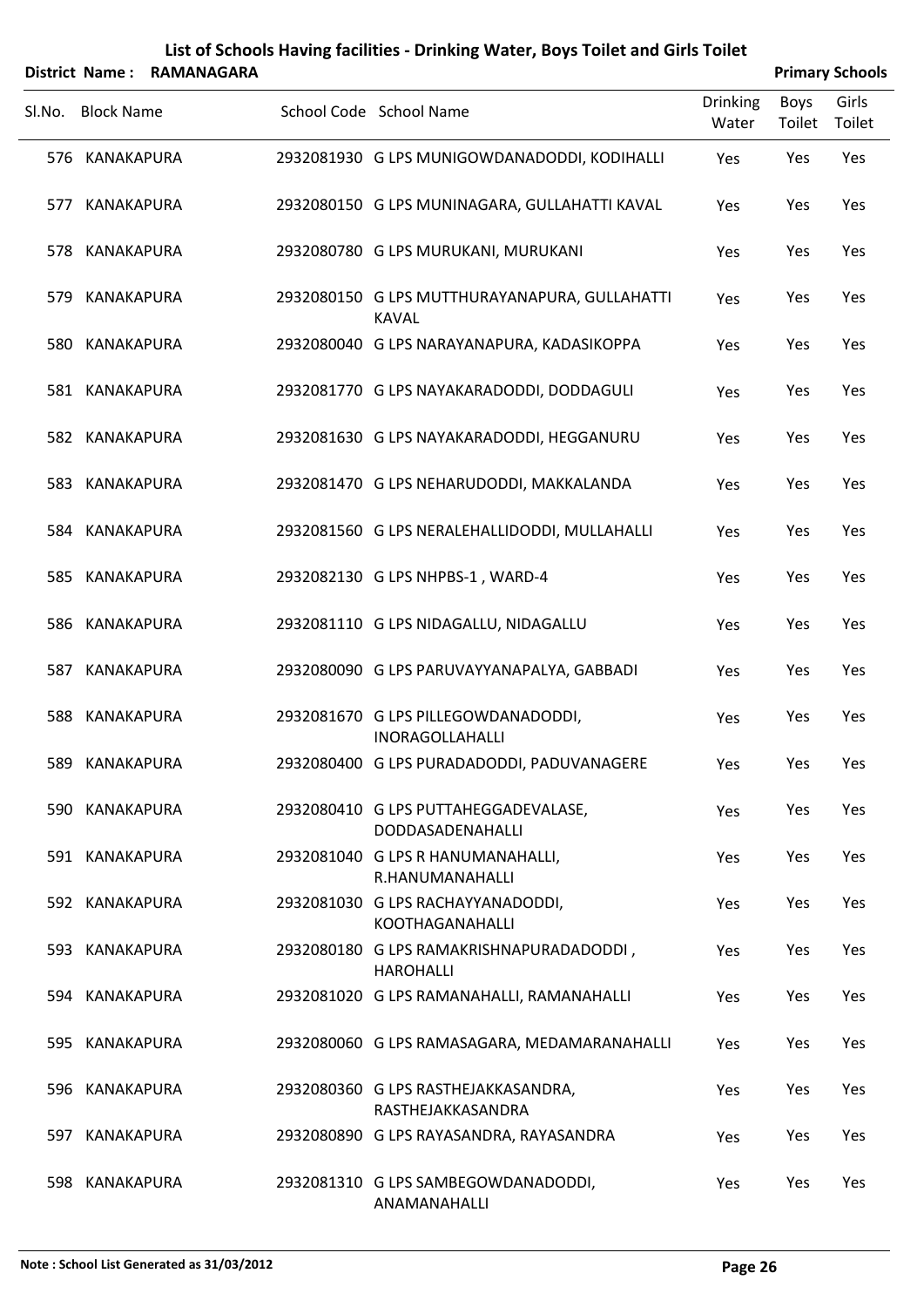| List of Schools Having facilities - Drinking Water, Boys Toilet and Girls Toilet |  |  |
|----------------------------------------------------------------------------------|--|--|
|                                                                                  |  |  |

|        |                   | District Name: RAMANAGARA |                                                            |                   |                | <b>Primary Schools</b> |
|--------|-------------------|---------------------------|------------------------------------------------------------|-------------------|----------------|------------------------|
| SI.No. | <b>Block Name</b> |                           | School Code School Name                                    | Drinking<br>Water | Boys<br>Toilet | Girls<br>Toilet        |
|        | 599 KANAKAPURA    |                           | 2932081730 G LPS SANGAMA, MAHALLI                          | Yes               | Yes            | Yes                    |
|        | 600 KANAKAPURA    |                           | 2932080560 G LPS SHANKADASANADODDI, ATTHIGUPPE             | Yes               | Yes            | Yes                    |
|        | 601 KANAKAPURA    |                           | 2932080670 G LPS SHEETHALAVADI, SHEETHALAVADI              | Yes               | Yes            | Yes                    |
|        | 602 KANAKAPURA    |                           | 2932081540 G LPS SHETTYKEREDODDI, HUKUNDA                  | Yes               | Yes            | Yes                    |
|        | 603 KANAKAPURA    |                           | 2932081590 G LPS SHIVAPURA, DODDA ALAHALLI                 | Yes               | Yes            | Yes                    |
|        | 604 KANAKAPURA    |                           | 2932080590 G LPS SHIVAPURA, THATTEKERE                     | Yes               | Yes            | Yes                    |
|        | 605 KANAKAPURA    |                           | 2932080030 G LPS SIDDAYYANADODDI, KOLLIGANAHALLI           | Yes               | Yes            | Yes                    |
|        | 606 KANAKAPURA    |                           | 2932080210 G LPS SIDDENAHALLI, DODDAKALBALU                | Yes               | Yes            | Yes                    |
|        | 607 KANAKAPURA    |                           | 2932080140 G LPS SONNAREDODDI, GOTTIGEHALLI                | Yes               | Yes            | Yes                    |
|        | 608 KANAKAPURA    |                           | 2932080040 G LPS SONTENAHALLI, KADASIKOPPA                 | Yes               | Yes            | Yes                    |
| 609    | KANAKAPURA        |                           | 2932081210 G LPS SOORANAHALLI, SOORANAHALLI                | Yes               | Yes            | Yes                    |
|        | 610 KANAKAPURA    |                           | 2932081350 G LPS SOREKAYIDODDI, SATHANURU                  | Yes               | Yes            | Yes                    |
|        | 611 KANAKAPURA    |                           | 2932081070 G LPS SRINIVASANAHALLI, T.BEKUPPE               | Yes               | Yes            | Yes                    |
|        | 612 KANAKAPURA    |                           | 2932081540 G LPS SRIRAMASAGARA, HUKUNDA                    | Yes               | Yes            | Yes                    |
|        | 613 KANAKAPURA    |                           | 2932080720 G LPS SUNDAGHATTA, SUNDAGHATTA                  | Yes               | Yes            | Yes                    |
|        | 614 KANAKAPURA    |                           | 2932081940 G LPS T GOLLAHALLI, T.GOLLAHALLI                | Yes               | Yes            | Yes                    |
|        | 615 KANAKAPURA    |                           | 2932081060 G LPS T.BEKUPPE CIRCLE, CHOWKASANDRA            | Yes               | Yes            | Yes                    |
|        | 616 KANAKAPURA    |                           | 2932081070 G LPS T.BEKUPPE, T.BEKUPPE                      | Yes               | Yes            | Yes                    |
|        | 617 KANAKAPURA    |                           | 2932080610 G LPS T.MANIYAMBAL, T.MANIYAMBAL                | Yes               | Yes            | Yes                    |
|        | 618 KANAKAPURA    |                           | 2932081680 G LPS THAGADEGOWDANADODDI,<br><b>DODDAKOPPA</b> | Yes               | Yes            | Yes                    |
|        | 619 KANAKAPURA    |                           | 2932080180 G LPS THAMASANDRA, HAROHALLI                    | Yes               | Yes            | Yes                    |
|        | 620 KANAKAPURA    |                           | 2932080920 G LPS THAMASANDRA, THAMASANDRA                  | Yes               | Yes            | Yes                    |
|        | 621 KANAKAPURA    |                           | 2932082050 G LPS THATTEKERE, CHIKKAMUKKODLU                | Yes               | Yes            | Yes                    |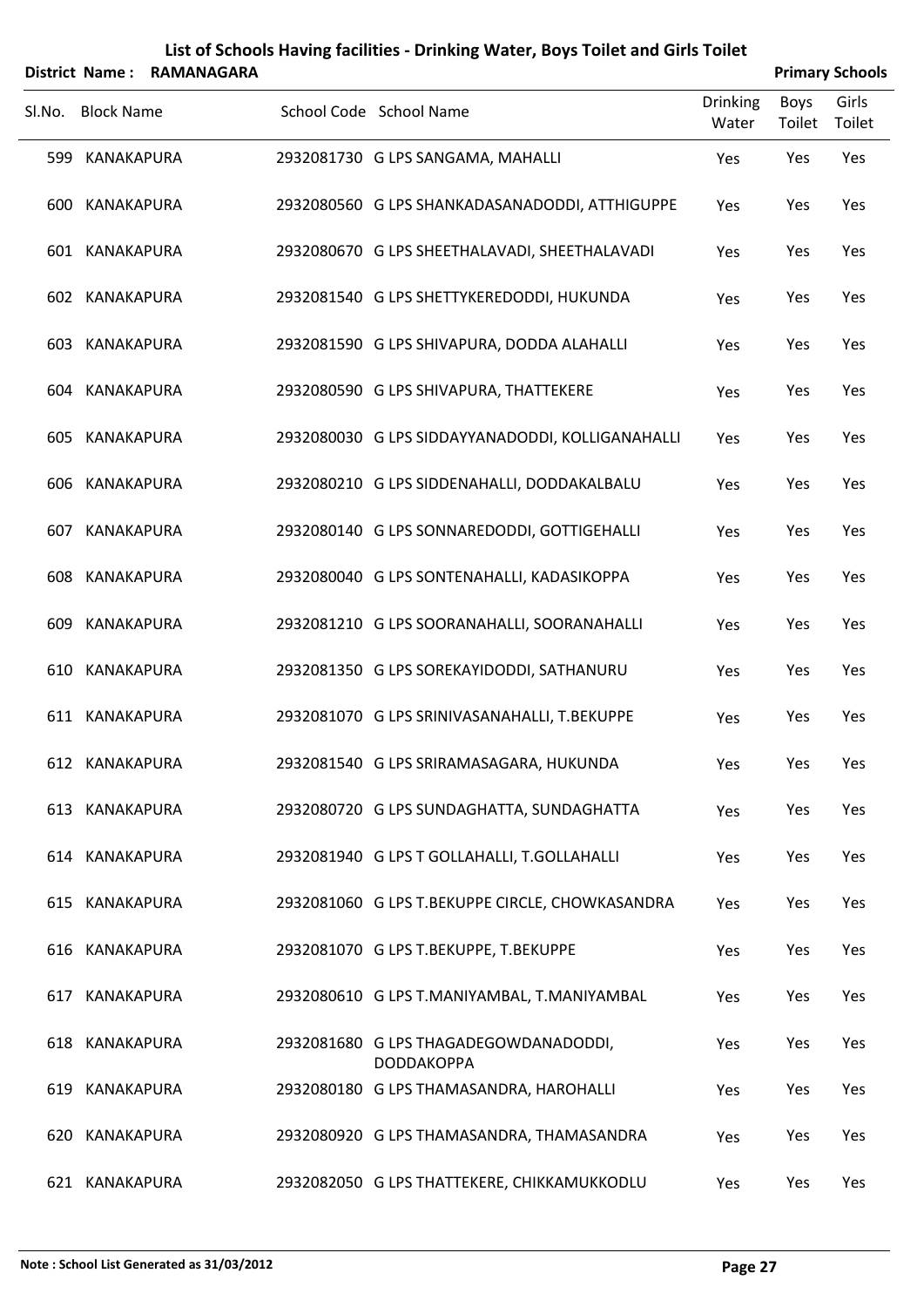|        |                   | District Name: RAMANAGARA |                                                               |                          |                | <b>Primary Schools</b> |
|--------|-------------------|---------------------------|---------------------------------------------------------------|--------------------------|----------------|------------------------|
| SI.No. | <b>Block Name</b> |                           | School Code School Name                                       | <b>Drinking</b><br>Water | Boys<br>Toilet | Girls<br>Toilet        |
|        | 622 KANAKAPURA    |                           | 2932081860 G LPS THATTIGUPPE, THATTAGUPPE                     | Yes                      | Yes            | Yes                    |
| 623    | KANAKAPURA        |                           | 2932081500 G LPS THAVAREGATTE, MARALEBEKUPPE                  | Yes                      | Yes            | Yes                    |
|        | 624 KANAKAPURA    |                           | 2932081180 G LPS THENGANAYAKANAHALLI,<br>THENGANAYAKANAHALLI  | Yes                      | Yes            | Yes                    |
| 625    | KANAKAPURA        |                           | 2932081670 G LPS THERIGEDODDI, INORAGOLLAHALLI                | Yes                      | Yes            | Yes                    |
| 626    | KANAKAPURA        |                           | 2932081080 G LPS THERINADODDI, THIGALARAHOSAHALLI             | Yes                      | Yes            | Yes                    |
| 627    | <b>KANAKAPURA</b> |                           | 2932080930 G LPS THIGALARAHALLI, KALLAHALLI                   | Yes                      | Yes            | Yes                    |
| 628    | KANAKAPURA        |                           | 2932082060 G LPS THIMMANADODDI, HUNASANAHALLI                 | Yes                      | Yes            | Yes                    |
| 629    | KANAKAPURA        |                           | 2932080110 G LPS THOKATHIMMANADODDI,<br>VADERAHALLI           | Yes                      | Yes            | Yes                    |
| 630    | KANAKAPURA        |                           | 2932081500 G LPS THOKINAYAKANADODDI,<br>MARALEBEKUPPE         | Yes                      | Yes            | Yes                    |
|        | 631 KANAKAPURA    |                           | 2932080890 G LPS THOPPAGANAHALLI, RAYASANDRA                  | Yes                      | Yes            | Yes                    |
|        | 632 KANAKAPURA    |                           | 2932081010 G LPS THULASIDODDI, SHIVANAHALLI                   | Yes                      | Yes            | Yes                    |
| 633    | <b>KANAKAPURA</b> |                           | 2932080770 G LPS UDARAHALLI, UDARAHALLI                       | Yes                      | Yes            | Yes                    |
| 634    | KANAKAPURA        |                           | 2932080590 G LPS URUGANADODDI, THATTEKERE                     | Yes                      | Yes            | Yes                    |
|        | 635 KANAKAPURA    |                           | 2932080650 G LPS UYYALAPPANAHALLI,<br><b>UYYALAPPANAHALLI</b> | Yes                      | Yes            | Yes                    |
| 636    | KANAKAPURA        |                           | 2932081700 G LPS UYYAMBALLIDODDI, AREKOPPA                    | Yes                      | Yes            | Yes                    |
|        | 637 KANAKAPURA    |                           | 2932081650 G LPS VADAKEKATTE, VADAKEKATTE                     | Yes                      | Yes            | Yes                    |
| 638    | KANAKAPURA        |                           | 2932081300 G LPS VADDARADODDI, DALIMBA                        | Yes                      | Yes            | Yes                    |
| 639    | KANAKAPURA        |                           | 2932080660 G LPS VADDARAKUPPE, KALLANAKUPPE                   | Yes                      | Yes            | Yes                    |
|        | 640 KANAKAPURA    |                           | 2932080760 G LPS VADEDODDI, VADEDODDI                         | Yes                      | Yes            | Yes                    |
|        | 641 KANAKAPURA    |                           | 2932080350 G LPS VADERAHALLI, CHEELURU                        | Yes                      | Yes            | Yes                    |
|        | 642 KANAKAPURA    |                           | 2932081260 G LPS VADLEGOWDANADODDI,<br><b>BOMMANAHALLI</b>    | Yes                      | Yes            | Yes                    |
| 643    | KANAKAPURA        |                           | 2932080910 G LPS VARAGERAHALLI, ARALALUSANDRA                 | Yes                      | Yes            | Yes                    |
|        | 644 KANAKAPURA    |                           | 2932082030 G LPS VARTHIPURA, BANNIMUKKODLU                    | Yes                      | Yes            | Yes                    |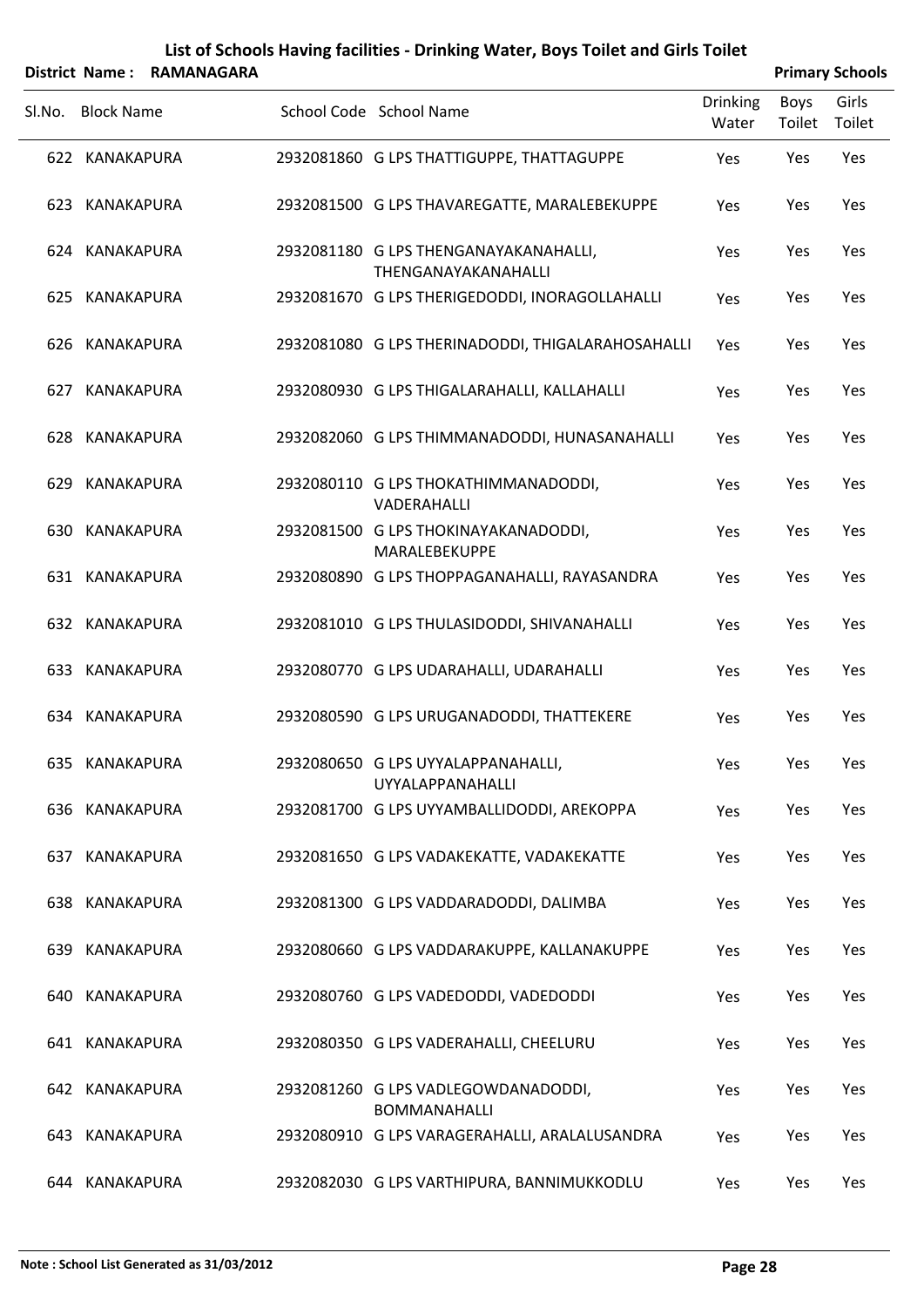|        |                   | District Name: RAMANAGARA |                                                             |                          |                | <b>Primary Schools</b> |
|--------|-------------------|---------------------------|-------------------------------------------------------------|--------------------------|----------------|------------------------|
| SI.No. | <b>Block Name</b> |                           | School Code School Name                                     | <b>Drinking</b><br>Water | Boys<br>Toilet | Girls<br>Toilet        |
|        | 645 KANAKAPURA    |                           | 2932080690 G LPS VASAPATNA, YELACHAVADI                     | Yes                      | Yes            | Yes                    |
|        | 646 KANAKAPURA    |                           | 2932080230 G LPS VEEREGOWDANADODDI,<br>SINGASANDRA          | Yes                      | Yes            | Yes                    |
|        | 647 KANAKAPURA    |                           | 2932081190 G LPS VIRUPASANDRA, VIRUPASANDRA                 | Yes                      | Yes            | Yes                    |
|        | 648 KANAKAPURA    |                           | 2932080960 G LPS VIRUPASANDRA, VIRUPASANDRA                 | Yes                      | Yes            | Yes                    |
|        | 649 KANAKAPURA    |                           | 2932080050 G LPS YAREHALLI, YEREHALLI                       | Yes                      | Yes            | Yes                    |
|        | 650 KANAKAPURA    |                           | 2932080120 G LPS YEDAMADU, YEDAMADU                         | Yes                      | Yes            | Yes                    |
|        | 651 KANAKAPURA    |                           | 2932080350 G LPS YEDAVANAHALLI, CHEELURU                    | Yes                      | Yes            | Yes                    |
|        | 652 KANAKAPURA    |                           | 2932081840 G LPS YEKKULI, YEKKULI                           | Yes                      | Yes            | Yes                    |
|        | 653 KANAKAPURA    |                           | 2932081250 G LPS YELAVALLI, GERAHALLI                       | Yes                      | Yes            | Yes                    |
|        | 654 KANAKAPURA    |                           | 2932081880 G LPS YELAVANATHA, GATTIGUNDA                    | Yes                      | Yes            | Yes                    |
|        | 655 KANAKAPURA    |                           | 2932081590 G MPS ALAHALLI, DODDA ALAHALLI                   | Yes                      | Yes            | Yes                    |
|        | 656 KANAKAPURA    |                           | 2932080640 G MPS DODDAMARALAVADI,<br><b>DODDAMARALAVADI</b> | Yes                      | Yes            | Yes                    |
|        | 657 KANAKAPURA    |                           | 2932080180 G MPS HAROHALLI, HAROHALLI                       | Yes                      | Yes            | Yes                    |
|        | 658 KANAKAPURA    |                           | 2932081960 G MPS HOSADURGA, HOSADURGA                       | Yes                      | Yes            | Yes                    |
|        | 659 KANAKAPURA    |                           | 2932081930 G MPS KODIHALLI, KODIHALLI                       | Yes                      | Yes            | Yes                    |
|        | 660 KANAKAPURA    |                           | 2932081350 G MPS SATHANURU, SATHANURU                       | Yes                      | Yes            | Yes                    |
|        | 661 KANAKAPURA    |                           | 2932082230 G NHPBS-2, WARD-14                               | Yes                      | Yes            | Yes                    |
|        | 662 KANAKAPURA    |                           | 2932080750 G UHPS CHIKKAMUDUVADI,<br>CHIKKAMUDUVADI         | Yes                      | Yes            | Yes                    |
|        | 663 KANAKAPURA    |                           | 2932080180 G UHPS HAROHALLI, HAROHALLI                      | Yes                      | Yes            | Yes                    |
|        | 664 KANAKAPURA    |                           | 2932081930 G UHPS KODIHALLI, KODIHALLI                      | Yes                      | Yes            | Yes                    |
|        | 665 KANAKAPURA    |                           | 2932082220 G UHPS MELEKOTE, WARD-13                         | Yes                      | Yes            | Yes                    |
|        | 666 KANAKAPURA    |                           | 2932081350 G UHPS SATHANURU, SATHANURU                      | Yes                      | Yes            | Yes                    |
|        | 667 KANAKAPURA    |                           | 2932082130 G UHPS UMPBS, WARD-4                             | Yes                      | Yes            | Yes                    |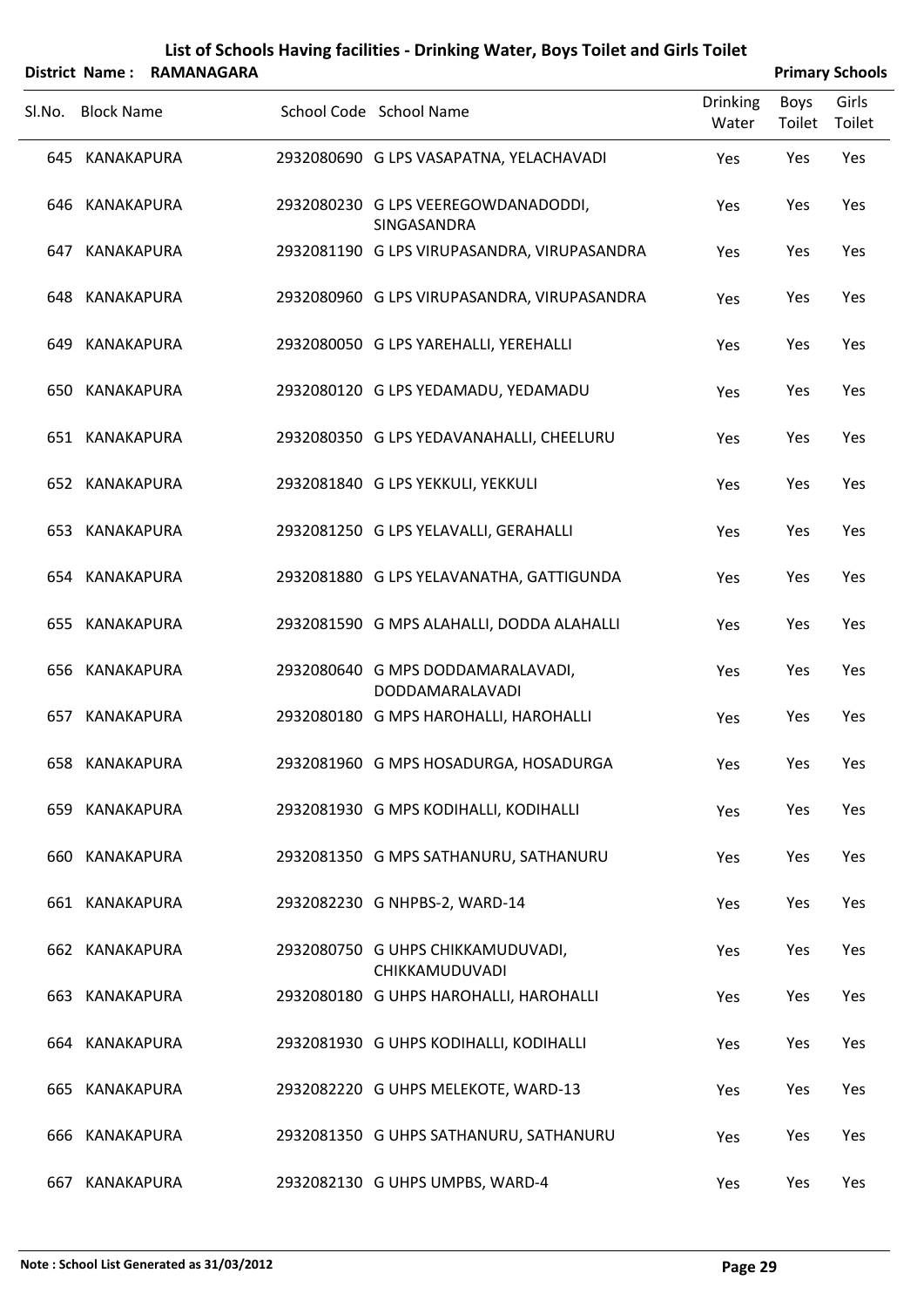| List of Schools Having facilities - Drinking Water, Boys Toilet and Girls Toilet |  |
|----------------------------------------------------------------------------------|--|
|----------------------------------------------------------------------------------|--|

|        |                   | District Name: RAMANAGARA |                                                           |                          |                | <b>Primary Schools</b> |
|--------|-------------------|---------------------------|-----------------------------------------------------------|--------------------------|----------------|------------------------|
| Sl.No. | <b>Block Name</b> |                           | School Code School Name                                   | <b>Drinking</b><br>Water | Boys<br>Toilet | Girls<br>Toilet        |
|        | 668 KANAKAPURA    |                           | 2932082130 G UHPS UNTGMS, WARD-4                          | Yes                      | Yes            | Yes                    |
|        | 669 KANAKAPURA    |                           | 2932081370 G ULPS ACHALU, ACHALU                          | Yes                      | Yes            | Yes                    |
|        | 670 KANAKAPURA    |                           | 2932080940 G ULPS ADANAKUPPE, ADANAKUPPE                  | Yes                      | Yes            | Yes                    |
|        | 671 KANAKAPURA    |                           | 2932080270 G ULPS ARATABELE, ARATABELE                    | Yes                      | Yes            | Yes                    |
|        | 672 KANAKAPURA    |                           | 2932080070 G ULPS BADESABARADODDI, MUDENAHALLI            | Yes                      | Yes            | Yes                    |
|        | 673 KANAKAPURA    |                           | 2932082060 G ULPS HUNASANAHALLI, HUNASANAHALLI            | Yes                      | Yes            | Yes                    |
|        | 674 KANAKAPURA    |                           | 2932080840 G ULPS KARIMKHANDODDI,<br>HALLIMARANAHALLI     | Yes                      | Yes            | Yes                    |
|        | 675 KANAKAPURA    |                           | 2932080640 G ULPS MARALAVADI, DODDAMARALAVADI             | Yes                      | Yes            | Yes                    |
|        | 676 KANAKAPURA    |                           | 2932080010 G ULPS PICCHANAKERE, PICCHANAKERE              | Yes                      | Yes            | Yes                    |
|        | 677 KANAKAPURA    |                           | 2932081750 G ULPS RAMPURADODDI, GARALAPURA                | Yes                      | Yes            | Yes                    |
|        | 678 KANAKAPURA    |                           | 2932080750 G ULPS THIMMASANDRA, CHIKKAMUDUVADI            | Yes                      | Yes            | Yes                    |
|        | 679 KANAKAPURA    |                           | 2932080510 G ULPS THOKASANDRA, THOKASANDRA                | Yes                      | Yes            | Yes                    |
|        | 680 KANAKAPURA    |                           | 2932081760 GLPS ARAKERE BANDE, ARAKERE                    | Yes                      | Yes            | Yes                    |
|        | 681 KANAKAPURA    |                           | 2932081890 GLPS GULAWADIDDDI COLONY,<br>KOLAGONDANAHALLI  | Yes                      | Yes            | Yes                    |
|        | 682 KANAKAPURA    |                           | 2932081030 GLPS IRULIGARA COLONY,<br>KOOTHAGANAHALLI      | Yes                      | Yes            | Yes                    |
|        | 683 KANAKAPURA    |                           | 2932080640 GLPS KRISHNADOVIDODDI,<br>DODDAMARALAVADI      | Yes                      | Yes            | Yes                    |
|        | 684 KANAKAPURA    |                           | 2932082030 GLPS MARALIPURA, BANNIMUKKODLU                 | Yes                      | Yes            | Yes                    |
|        | 685 KANAKAPURA    |                           | 2932081760 GLPS RAMPURADODDI, ARAKERE                     | Yes                      | Yes            | Yes                    |
|        | 686 MAGADI        |                           | 2932051880 G LPS KONDAHALLI, KONDAHALLI                   | Yes                      | Yes            | Yes                    |
|        | 687 MAGADI        |                           | 2932052640 G GMS MAGADI TOWN, WARD-11                     | Yes                      | Yes            | Yes                    |
|        | 688 MAGADI        |                           | 2932050200 G HPS ADILINGAYYANAPALYA,<br>ADILINGAIANAPALYA | Yes                      | Yes            | Yes                    |
|        | 689 MAGADI        |                           | 2932051850 G HPS AGALAKOTE, AGALAKOTE                     | Yes                      | Yes            | Yes                    |
|        | 690 MAGADI        |                           | 2932050610 G HPS AJJAHALLI, AJJAHALLI                     | Yes                      | Yes            | Yes                    |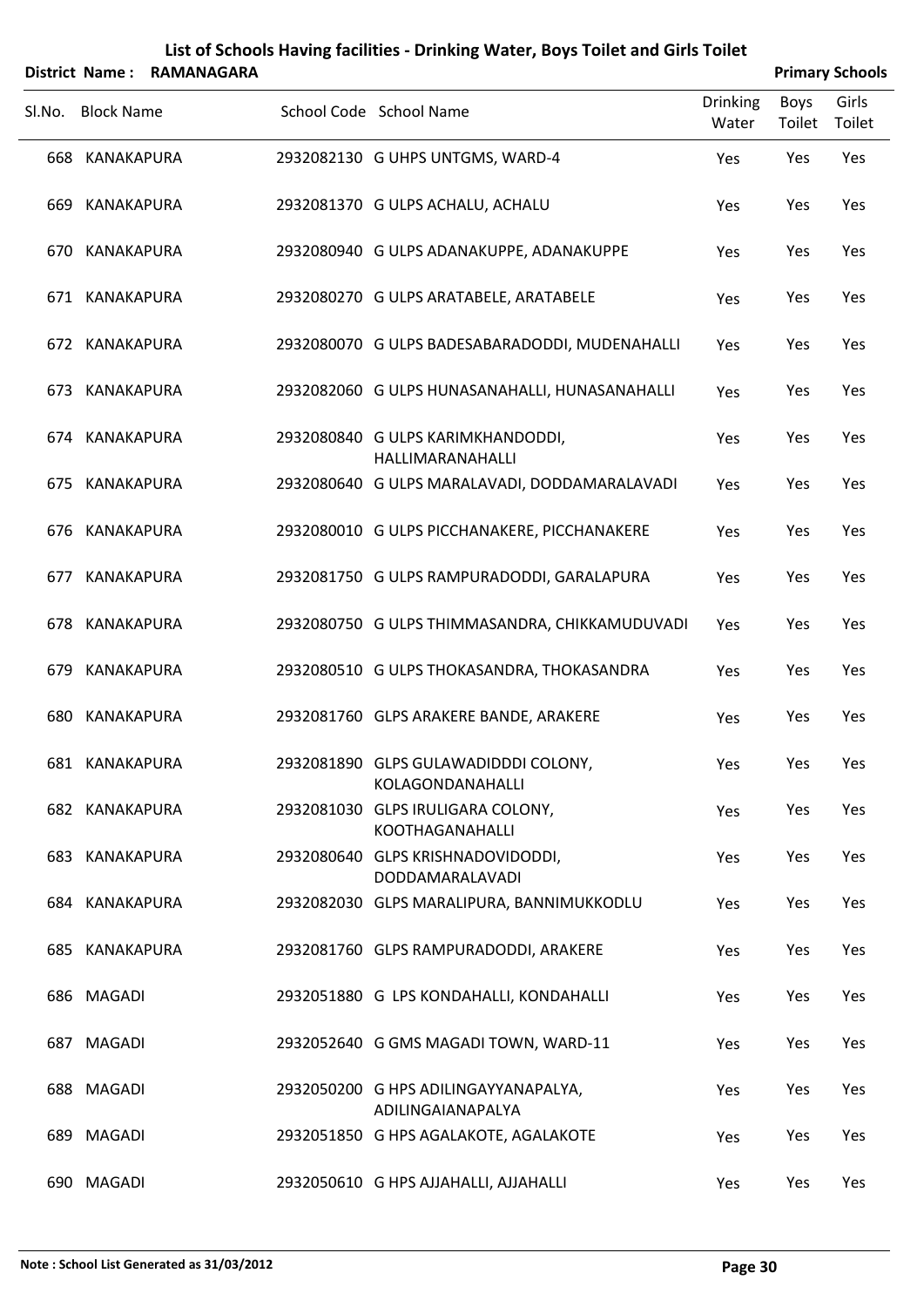|        | <b>District Name:</b> | <b>RAMANAGARA</b> |                                                          |                          |                       | <b>Primary Schools</b> |
|--------|-----------------------|-------------------|----------------------------------------------------------|--------------------------|-----------------------|------------------------|
| Sl.No. | <b>Block Name</b>     |                   | School Code School Name                                  | <b>Drinking</b><br>Water | <b>Boys</b><br>Toilet | Girls<br>Toilet        |
|        | 691 MAGADI            |                   | 2932052310 G HPS AJJANAHALLI, AJJANAHALLI                | Yes                      | Yes                   | Yes                    |
|        | 692 MAGADI            |                   | 2932050900 G HPS ALURU, ALURU                            | Yes                      | Yes                   | Yes                    |
|        | 693 MAGADI            |                   | 2932051140 G HPS ARASINAKUNTE, ARASINAKUNTE              | Yes                      | Yes                   | Yes                    |
|        | 694 MAGADI            |                   | 2932052330 G HPS ATTHIMGERE, ATTIMGERE                   | Yes                      | Yes                   | Yes                    |
|        | 695 MAGADI            |                   | 2932051970 G HPS BACHENAHATTI, BHACHENAHATTI             | Yes                      | Yes                   | Yes                    |
|        | 696 MAGADI            |                   | 2932050260 G HPS BAGINAGERE, BAGINAGERE                  | Yes                      | Yes                   | Yes                    |
|        | 697 MAGADI            |                   | 2932050950 G HPS BANAVADI, BANAVADI                      | Yes                      | Yes                   | Yes                    |
|        | 698 MAGADI            |                   | 2932051400 G HPS BANTARAKUPPE, BANTARAKUPPE              | Yes                      | Yes                   | Yes                    |
|        | 699 MAGADI            |                   | 2932051320 G HPS BASAVANAHALLI, BASAVANAHALLI            | Yes                      | Yes                   | Yes                    |
|        | 700 MAGADI            |                   | 2932052240 G HPS BELAGAVADI, BELAGAVADI                  | Yes                      | Yes                   | Yes                    |
|        | 701 MAGADI            |                   | 2932051750 G HPS BELAGUMBA, BELAGUMBA                    | Yes                      | Yes                   | Yes                    |
|        | 702 MAGADI            |                   | 2932050580 G HPS BETTAHALLI, BETTAHALLI                  | Yes                      | Yes                   | Yes                    |
|        | 703 MAGADI            |                   | 2932050790 G HPS BISKURU, BISKURU                        | Yes                      | Yes                   | Yes                    |
|        | 704 MAGADI            |                   | 2932051490 G HPS BYALAKERE, BYALAKERE                    | Yes                      | Yes                   | Yes                    |
|        | 705 MAGADI            |                   | 2932051720 G HPS BYCHAPURA, BYCHAPURA                    | Yes                      | Yes                   | Yes                    |
|        | 706 MAGADI            |                   | 2932052170 G HPS CHAKRABHAVI, CHAKRABHAVI                | Yes                      | Yes                   | Yes                    |
|        | 707 MAGADI            |                   | 2932051690 G HPS CHANDURAYANAHALLI,<br>CHANDURAYANAHALLI | Yes                      | Yes                   | Yes                    |
|        | 708 MAGADI            |                   | 2932050480 G HPS CHIKKAMASKAL, CHIKKAMASKAL              | Yes                      | Yes                   | Yes                    |
|        | 709 MAGADI            |                   | 2932050010 G HPS CHIKKANAHALLI, CHIKKAHALLI              | Yes                      | Yes                   | Yes                    |
|        | 710 MAGADI            |                   | 2932052470 G HPS DABBAGULI, DABBAGULI                    | Yes                      | Yes                   | Yes                    |
|        | 711 MAGADI            |                   | 2932050330 G HPS DODDAMUDIGERE, DODDAMUDIGERE            | Yes                      | Yes                   | Yes                    |
|        | 712 MAGADI            |                   | 2932050390 G HPS DODDASOMANAHALLI,<br>DODDASOMANAHALLI   | Yes                      | Yes                   | Yes                    |
|        | 713 MAGADI            |                   | 2932051280 G HPS G.M.HALLI, G.M.HALLI                    | Yes                      | Yes                   | Yes                    |

L,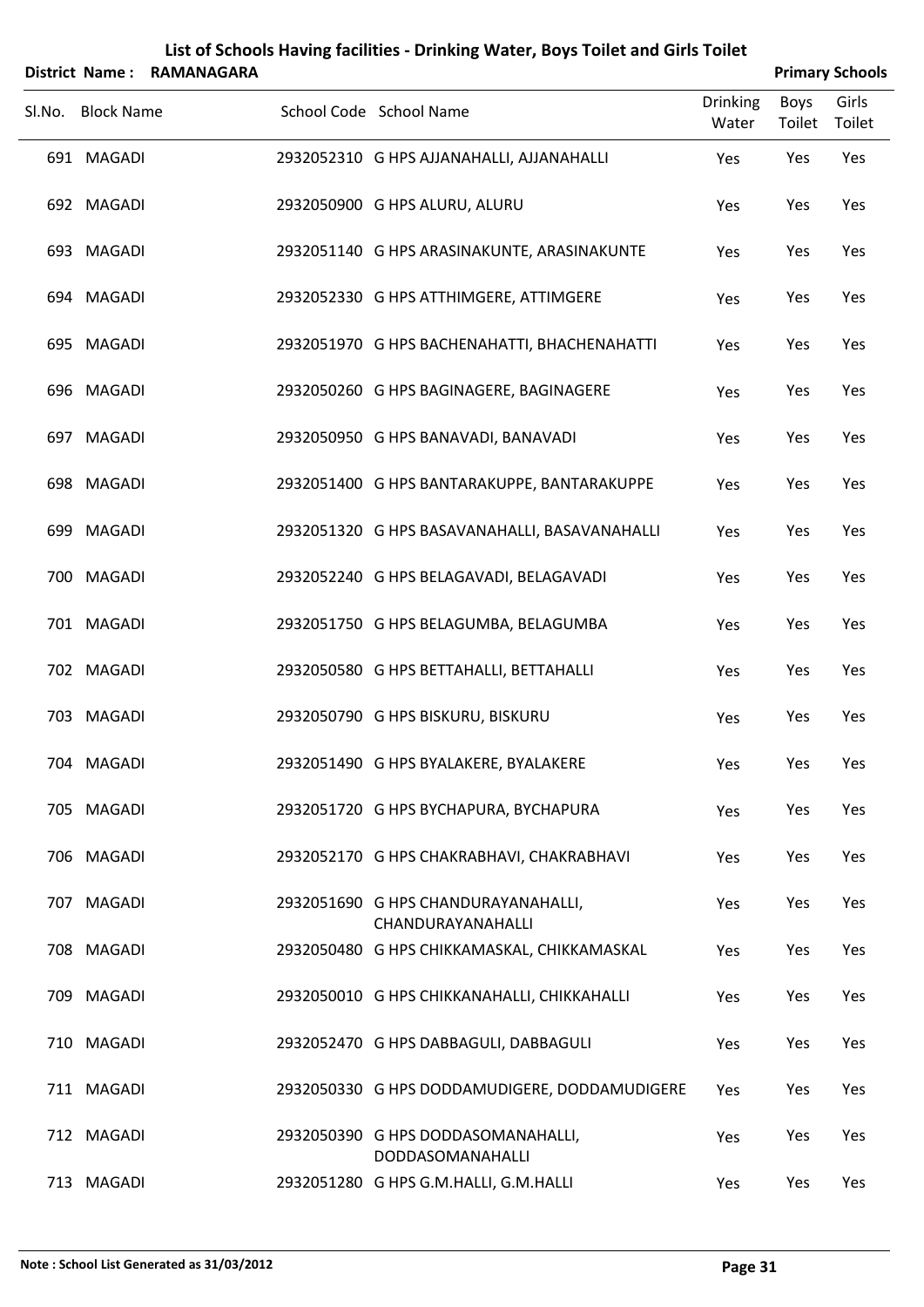|        | District Name:    | <b>RAMANAGARA</b> |                                                                     |                          |                       | <b>Primary Schools</b> |
|--------|-------------------|-------------------|---------------------------------------------------------------------|--------------------------|-----------------------|------------------------|
| SI.No. | <b>Block Name</b> |                   | School Code School Name                                             | <b>Drinking</b><br>Water | <b>Boys</b><br>Toilet | Girls<br>Toilet        |
|        | 714 MAGADI        |                   | 2932050070 G HPS GANGONAHALLI, GANGONAHALLI                         | Yes                      | Yes                   | Yes                    |
|        | 715 MAGADI        |                   | 2932051290 G HPS GARGESHWARAPURA,<br>GARGESHWARAPURA                | Yes                      | Yes                   | Yes                    |
|        | 716 MAGADI        |                   | 2932052180 G HPS GATTIPURA, GHATTIPURA                              | Yes                      | Yes                   | Yes                    |
|        | 717 MAGADI        |                   | 2932052080 G HPS GAVINAGAMANGALA,<br>GAVINAGAMANGALA                | Yes                      | Yes                   | Yes                    |
|        | 718 MAGADI        |                   | 2932052250 G HPS GEJJAGARAGUPPE, GEJJAGARAGUPPE                     | Yes                      | Yes                   | Yes                    |
|        | 719 MAGADI        |                   | 2932051110 G HPS GORURU, GORURU                                     | Yes                      | Yes                   | Yes                    |
|        | 720 MAGADI        |                   | 2932051910 G HPS GUMMASANDRA, GUMMASANDRA                           | Yes                      | Yes                   | Yes                    |
|        | 721 MAGADI        |                   | 2932051460 G HPS HALASINGANAHALLI,<br>HALASIGANAHALLI               | Yes                      | Yes                   | Yes                    |
|        | 722 MAGADI        |                   | 2932051520 G HPS HARTHI, HARTHI                                     | Yes                      | Yes                   | Yes                    |
|        | 723 MAGADI        |                   | 2932050140 G HPS HEBBALALU, HEBBALALU                               | Yes                      | Yes                   | Yes                    |
|        | 724 MAGADI        |                   | 2932052120 G HPS HELIGEHALLI, HELIGEHALLLI                          | Yes                      | Yes                   | Yes                    |
|        | 725 MAGADI        |                   | 2932052630 G HPS HOMMBALAMMANAPETE, WARD-10                         | Yes                      | Yes                   | Yes                    |
|        | 726 MAGADI        |                   | 2932051620 G HPS HOSAPALYA, KALARI KAVAL                            | Yes                      | Yes                   | Yes                    |
|        | 727 MAGADI        |                   | 2932052580 G HPS HOSAPETE, WARD-5                                   | Yes                      | Yes                   | Yes                    |
|        | 728 MAGADI        |                   | 2932051610 G HPS HUCHHANUMEGOWDANAPALYA,<br>HUCHAHANUMEGOWDANAPALYA | Yes                      | Yes                   | Yes                    |
|        | 729 MAGADI        |                   | 2932050550 G HPS HULIKAL, HULIKAL                                   | Yes                      | Yes                   | Yes                    |
|        | 730 MAGADI        |                   | 2932052150 G HPS HULIKATTE, HULIKATTE                               | Yes                      | Yes                   | Yes                    |
|        | 731 MAGADI        |                   | 2932050130 G HPS HULLENAHALLI, HULLENAHALLI                         | Yes                      | Yes                   | Yes                    |
|        | 732 MAGADI        |                   | 2932050620 G HPS KAGIMADU, KAGIMADU                                 | Yes                      | Yes                   | Yes                    |
|        | 733 MAGADI        |                   | 2932050360 G HPS KALKERE, KALKERE                                   | Yes                      | Yes                   | Yes                    |
|        | 734 MAGADI        |                   | 2932052220 G HPS KALLUDEVANAHALLI,<br>KALLUDEVANAHALLI              | Yes                      | Yes                   | Yes                    |
|        | 735 MAGADI        |                   | 2932052010 G HPS KALLURU, KALLURU                                   | Yes                      | Yes                   | Yes                    |
|        | 736 MAGADI        |                   | 2932052680 G HPS KALYA GATE, WARD-15                                | Yes                      | Yes                   | Yes                    |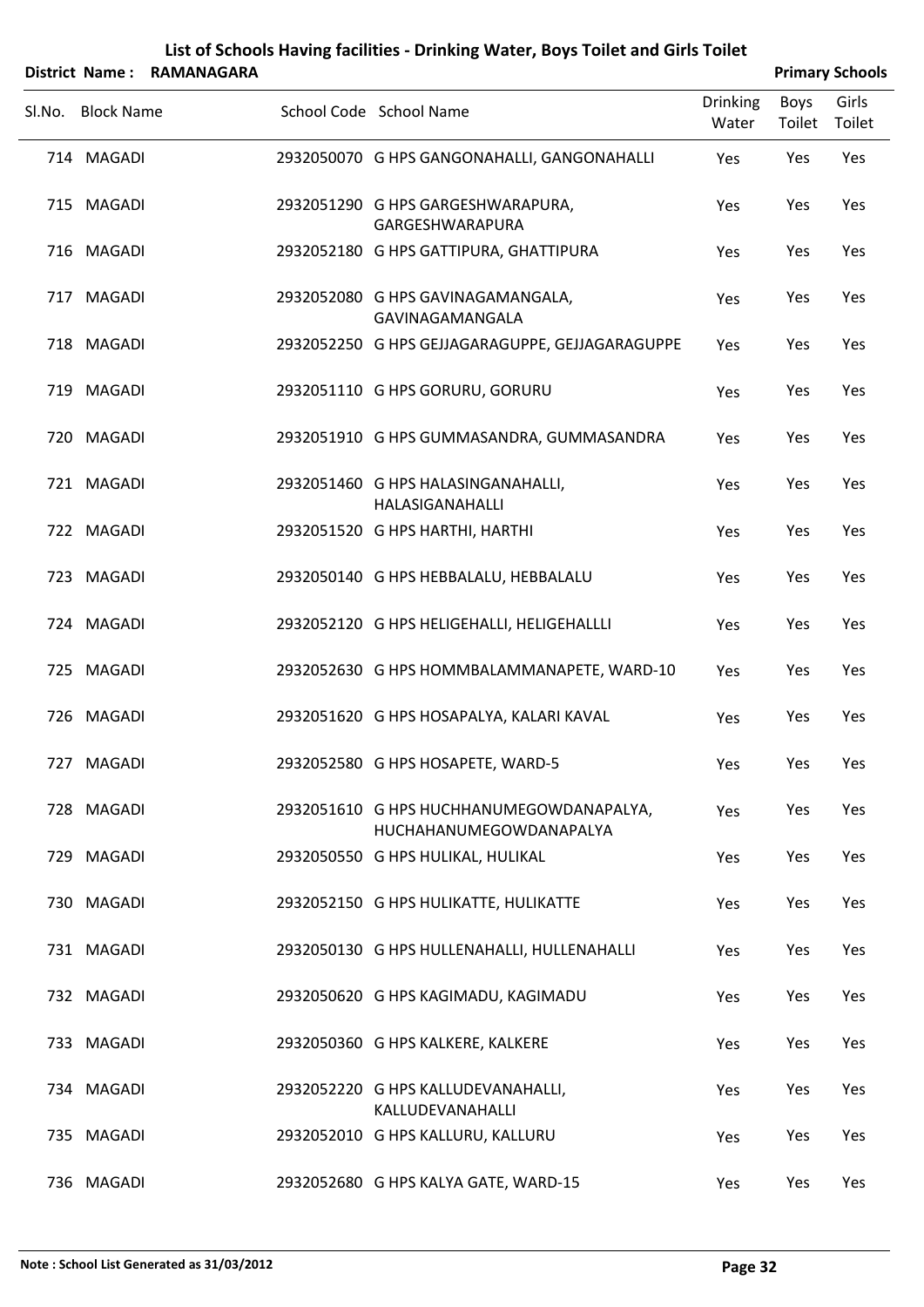|        | District Name:    | <b>RAMANAGARA</b> | List of Schools Having facilities - Drinking Water, Boys Toilet and Girls Toilet |                          |                       | <b>Primary Schools</b> |
|--------|-------------------|-------------------|----------------------------------------------------------------------------------|--------------------------|-----------------------|------------------------|
| Sl.No. | <b>Block Name</b> |                   | School Code School Name                                                          | <b>Drinking</b><br>Water | <b>Boys</b><br>Toilet | Girls<br>Toilet        |
|        | 737 MAGADI        |                   | 2932051590 G HPS KALYA, KALYA                                                    | Yes                      | Yes                   | Yes                    |
|        | 738 MAGADI        |                   | 2932050450 G HPS KANNANURU, KANANURU                                             | Yes                      | Yes                   | Yes                    |
|        | 739 MAGADI        |                   | 2932050750 G HPS KANNASANDRA, KANNASANDRA                                        | Yes                      | Yes                   | Yes                    |
|        | 740 MAGADI        |                   | 2932052390 G HPS KARALAMANGALA, KARALAMANGALA                                    | Yes                      | Yes                   | Yes                    |
|        | 741 MAGADI        |                   | 2932051810 G HPS KEMPASAGARA, KEMPASAGARA                                        | Yes                      | Yes                   | Yes                    |
|        | 742 MAGADI        |                   | 2932051200 G HPS KORAMANGALA, KORAMANGALA                                        | Yes                      | Yes                   | Yes                    |
|        | 743 MAGADI        |                   | 2932050650 G HPS KUDURU, KUDURU                                                  | Yes                      | Yes                   | Yes                    |
|        | 744 MAGADI        |                   | 2932050700 G HPS KUTTINAGERE, KUTTINAGERE                                        | Yes                      | Yes                   | Yes                    |
|        | 745 MAGADI        |                   | 2932051180 G HPS LAKKENAHALLI, LAKKENAHALLI                                      | Yes                      | Yes                   | Yes                    |
|        | 746 MAGADI        |                   | 2932052030 G HPS MADABALU, MADABALU                                              | Yes                      | Yes                   | Yes                    |
|        | 747 MAGADI        |                   | 2932050740 G HPS MADIGONDANAHALLI,<br>MADIGONDANAHALLI                           | Yes                      | Yes                   | Yes                    |
|        | 748 MAGADI        |                   | 2932050650 G HPS MAHATHMA NAGARA, KUDURU                                         | Yes                      | Yes                   | Yes                    |
|        | 749 MAGADI        |                   | 2932051370 G HPS MALLURU, MALLURU                                                | Yes                      | Yes                   | Yes                    |
|        | 750 MAGADI        |                   | 2932052020 G HPS MANAGALLU, MANAGALLU                                            | Yes                      | Yes                   | Yes                    |
|        | 751 MAGADI        |                   | 2932052480 G HPS MANCHANABELE, MANCHANABELE                                      | Yes                      | Yes                   | Yes                    |
|        | 752 MAGADI        |                   | 2932050850 G HPS MANIGANAHALLI, MANIGANAHALLI                                    | Yes                      | Yes                   | Yes                    |
|        | 753 MAGADI        |                   | 2932051930 G HPS MARALAGONDALA, MARALAGONDALA                                    | Yes                      | Yes                   | Yes                    |
|        | 754 MAGADI        |                   | 2932051310 G HPS MARIKUPPE, MARIKUPPE                                            | Yes                      | Yes                   | Yes                    |
|        | 755 MAGADI        |                   | 2932050820 G HPS MARURU, MARURU                                                  | Yes                      | Yes                   | Yes                    |
|        | 756 MAGADI        |                   | 2932052340 G HPS MATTHA, MATTHA                                                  | Yes                      | Yes                   | Yes                    |
|        | 757 MAGADI        |                   | 2932052120 G HPS MATTHIKERE COLONY, HELIGEHALLLI                                 | Yes                      | Yes                   | Yes                    |
|        | 758 MAGADI        |                   | 2932052130 G HPS MATTHIKERE, MATTHIKERE                                          | Yes                      | Yes                   | Yes                    |
|        | 759 MAGADI        |                   | 2932051570 G HPS MAYANAYAKANAHALLI,<br>MAYANAYAKANAHALLI                         | Yes                      | Yes                   | Yes                    |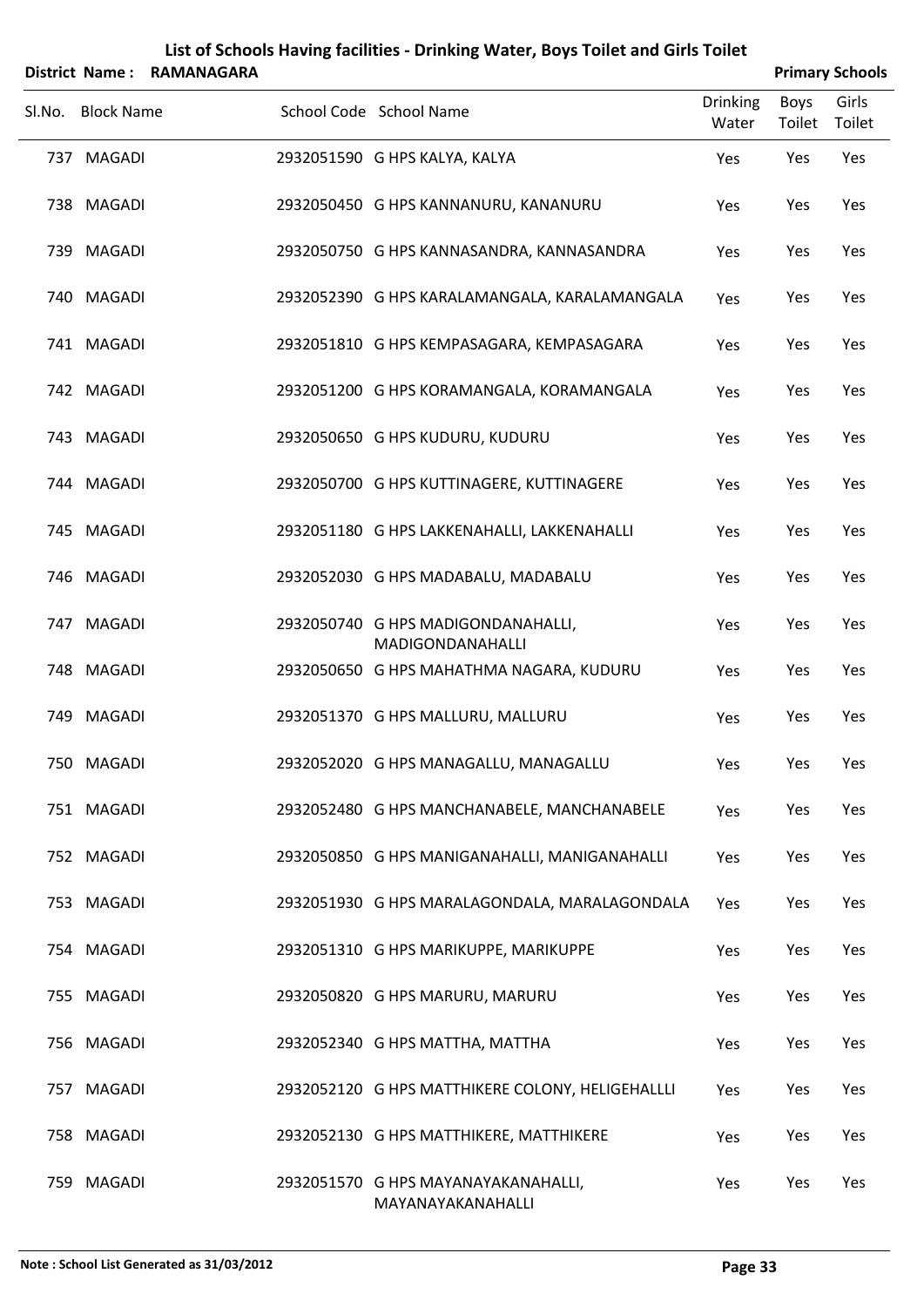|        |                   | District Name: RAMANAGARA |                                                   |                          |                | <b>Primary Schools</b> |
|--------|-------------------|---------------------------|---------------------------------------------------|--------------------------|----------------|------------------------|
| SI.No. | <b>Block Name</b> |                           | School Code School Name                           | <b>Drinking</b><br>Water | Boys<br>Toilet | Girls<br>Toilet        |
|        | 760 MAGADI        |                           | 2932050040 G HPS MAYASANDRA, MAYASANDRA           | Yes                      | Yes            | Yes                    |
|        | 761 MAGADI        |                           | 2932051380 G HPS MOTAGANAHALLI, MOTAGANAHALLI     | Yes                      | Yes            | Yes                    |
|        | 762 MAGADI        |                           | 2932051480 G HPS NAGASHETTYHALLI, NAGASHETTYHALLI | Yes                      | Yes            | Yes                    |
|        | 763 MAGADI        |                           | 2932050760 G HPS NARASANDRA, NARASANDRA           | Yes                      | Yes            | Yes                    |
|        | 764 MAGADI        |                           | 2932051010 G HPS NARASAPURA, NARASAPURA           | Yes                      | Yes            | Yes                    |
|        | 765 MAGADI        |                           | 2932051900 G HPS NETHENAHALLI, NETHENAHALLI       | Yes                      | Yes            | Yes                    |
|        | 766 MAGADI        |                           | 2932050970 G HPS PALANAHALLI, PALANAHALLI         | Yes                      | Yes            | Yes                    |
|        | 767 MAGADI        |                           | 2932051420 G HPS RAJANAPALYA, MUMMENAHALLI        | Yes                      | Yes            | Yes                    |
|        | 768 MAGADI        |                           | 2932050180 G HPS SANGIGHATTA, SANKIGHATTA         | Yes                      | Yes            | Yes                    |
|        | 769 MAGADI        |                           | 2932051820 G HPS SATHANURU, SATHANURU             | Yes                      | Yes            | Yes                    |
|        | 770 MAGADI        |                           | 2932052210 G HPS SEEGEKUPPE, SEEGEKUPPE           | Yes                      | Yes            | Yes                    |
|        | 771 MAGADI        |                           | 2932050420 G HPS SHIVANASANDRA, SHIVANASANDRA     | Yes                      | Yes            | Yes                    |
|        | 772 MAGADI        |                           | 2932051160 G HPS SOLURU, SOLURU                   | Yes                      | Yes            | Yes                    |
|        | 773 MAGADI        |                           | 2932051680 G HPS SOMESHWARA EXTN., VADDARAPALYA   | Yes                      | Yes            | Yes                    |
|        | 774 MAGADI        |                           | 2932050520 G HPS SRIGIRIPURA, SRIGIRIPURA         | Yes                      | Yes            | Yes                    |
|        | 775 MAGADI        |                           | 2932051640 G HPS SRIPATHIHALLI, SRIPATHIHALLI     | Yes                      | Yes            | Yes                    |
|        | 776 MAGADI        |                           | 2932050430 G HPS SUGGANAHALLI, SUGGANAHALLI       | Yes                      | Yes            | Yes                    |
|        | 777 MAGADI        |                           | 2932051960 G HPS THAGACHAKUPPE, THAGACHAKUPPE     | Yes                      | Yes            | Yes                    |
|        | 778 MAGADI        |                           | 2932051560 G HPS THAGGIKUPPE, THAGGIKUPPE         | Yes                      | Yes            | Yes                    |
|        | 779 MAGADI        |                           | 2932050300 G HPS THIGALARAPALYA, MACHOHALLLI      | Yes                      | Yes            | Yes                    |
|        | 780 MAGADI        |                           | 2932050230 G HPS THIPPASANDRA, THIPPASANDRA       | Yes                      | Yes            | Yes                    |
|        | 781 MAGADI        |                           | 2932052540 G HPS THIRUMALE, WARD-1                | Yes                      | Yes            | Yes                    |
|        | 782 MAGADI        |                           | 2932050960 G HPS UDUKUNTE, UDUKUNTE               | Yes                      | Yes            | Yes                    |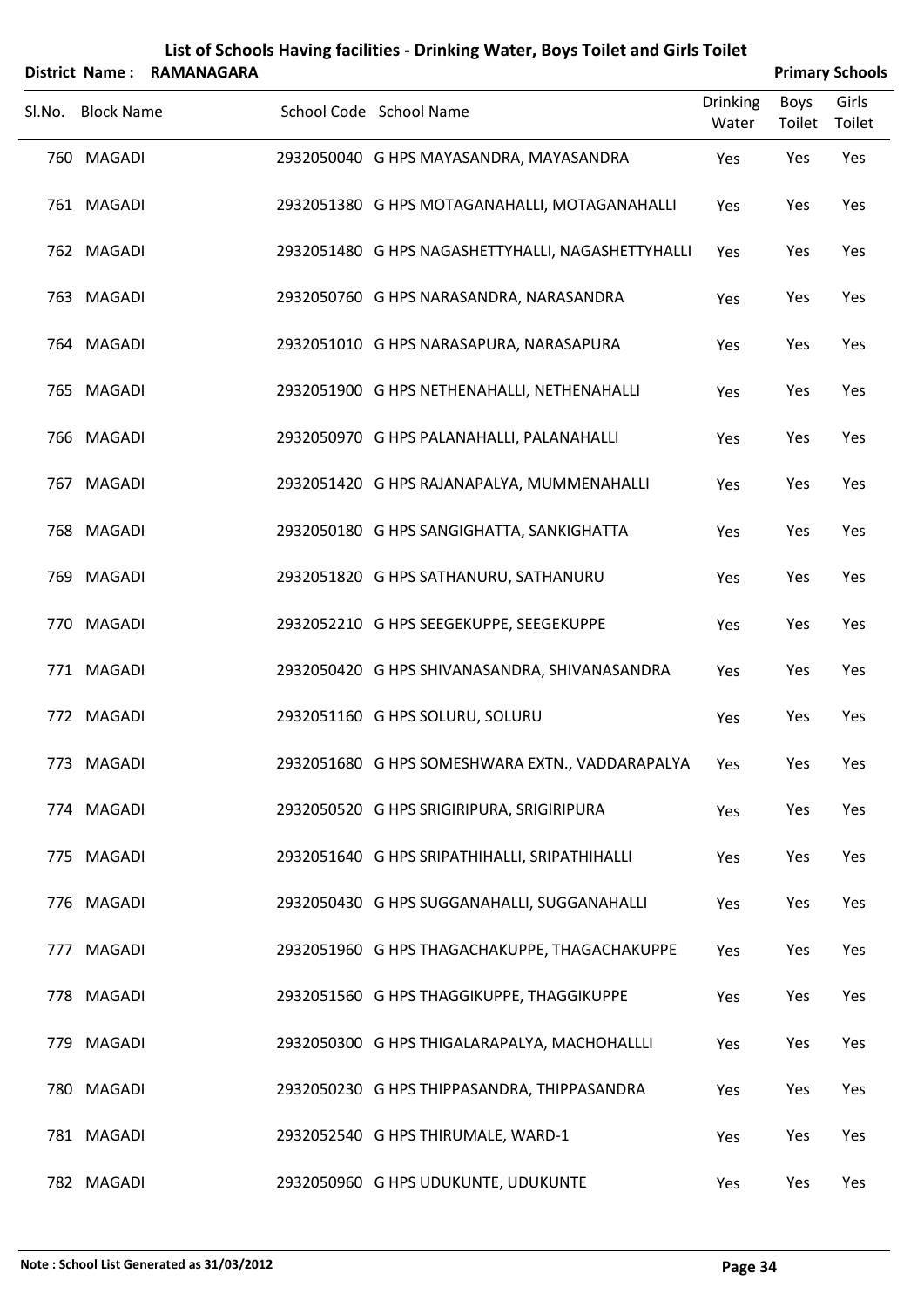|        | List of Schools Having facilities - Drinking Water, Boys Toilet and Girls Toilet |                           |                                                            |                          |                |                        |  |  |  |
|--------|----------------------------------------------------------------------------------|---------------------------|------------------------------------------------------------|--------------------------|----------------|------------------------|--|--|--|
|        |                                                                                  | District Name: RAMANAGARA |                                                            |                          |                | <b>Primary Schools</b> |  |  |  |
| Sl.No. | <b>Block Name</b>                                                                |                           | School Code School Name                                    | <b>Drinking</b><br>Water | Boys<br>Toilet | Girls<br>Toilet        |  |  |  |
|        | 783 MAGADI                                                                       |                           | 2932051890 G HPS UDUVEGERE, UDUVEGERE                      | Yes                      | Yes            | Yes                    |  |  |  |
|        | 784 MAGADI                                                                       |                           | 2932052370 G HPS V.G.DODDI, ANCHIKUPPE                     | Yes                      | Yes            | Yes                    |  |  |  |
|        | 785 MAGADI                                                                       |                           | 2932050880 G HPS VAJARAHALLI, VAJARAHALLI                  | Yes                      | Yes            | Yes                    |  |  |  |
|        | 786 MAGADI                                                                       |                           | 2932050600 G HPS VEERAPURA, VEERAPURA                      | Yes                      | Yes            | Yes                    |  |  |  |
|        | 787 MAGADI                                                                       |                           | 2932050010 G HPS VIRUPAPURA, CHIKKAHALLI                   | Yes                      | Yes            | Yes                    |  |  |  |
|        | 788 MAGADI                                                                       |                           | 2932052430 G HPS YEKKADEREPAYLA, VEERAPURA                 | Yes                      | Yes            | Yes                    |  |  |  |
|        | 789 MAGADI                                                                       |                           | 2932051050 G HPS YENNEGERE, YENNEGERE                      | Yes                      | Yes            | Yes                    |  |  |  |
|        | 790 MAGADI                                                                       |                           | 2932050830 G HPS YESAPPANAPALYA, DOMMANAKATTE              | Yes                      | Yes            | Yes                    |  |  |  |
|        | 791 MAGADI                                                                       |                           | 2932052640 G KBMS MAGADI TOWN, WARD-11                     | Yes                      | Yes            | Yes                    |  |  |  |
|        | 792 MAGADI                                                                       |                           | 2932050650 G LPS A.K.COLONY, KUDURU                        | Yes                      | Yes            | Yes                    |  |  |  |
|        | 793 MAGADI                                                                       |                           | 2932051980 G LPS ADAKAMARANAHALLI,<br>ADAKAMARANAHALLI     | Yes                      | Yes            | Yes                    |  |  |  |
|        | 794 MAGADI                                                                       |                           | 2932050590 G LPS ADARANGI, ADARANGI                        | Yes                      | Yes            | Yes                    |  |  |  |
|        | 795 MAGADI                                                                       |                           | 2932052160 G LPS ALALAKUPPE, ALALAKUPPE                    | Yes                      | Yes            | Yes                    |  |  |  |
|        | 796 MAGADI                                                                       |                           | 2932050240 G LPS ANESHASTRIPALYA, ANESHASTRIPALYA          | Yes                      | Yes            | Yes                    |  |  |  |
|        | 797 MAGADI                                                                       |                           | 2932050320 G LPS ANGAJANAHALLI, ANGAJANAHALLI              | Yes                      | Yes            | Yes                    |  |  |  |
|        | 798 MAGADI                                                                       |                           | 2932052320 G LPS ANNEKARANAHALLI,<br>ANNEKARANAHALLI       | Yes                      | Yes            | Yes                    |  |  |  |
|        | 799 MAGADI                                                                       |                           | 2932052380 G LPS ANNEKEMPAIANADODDI,<br>ANNEKEMPAIANADODDI | <b>Yes</b>               | Yes            | Yes                    |  |  |  |
|        | 800 MAGADI                                                                       |                           | 2932052180 G LPS ARALIKATTEDODDI, GHATTIPURA               | Yes                      | Yes            | Yes                    |  |  |  |
|        | 801 MAGADI                                                                       |                           | 2932050740 G LPS ARALIMARADAPALYA,<br>MADIGONDANAHALLI     | <b>Yes</b>               | Yes            | Yes                    |  |  |  |
|        | 802 MAGADI                                                                       |                           | 2932050420 G LPS ARANAKATTEPALYA, SHIVANASANDRA            | Yes                      | Yes            | Yes                    |  |  |  |
|        | 803 MAGADI                                                                       |                           | 2932050750 G LPS AREPALYA, KANNASANDRA                     | Yes                      | Yes            | Yes                    |  |  |  |
|        | 804 MAGADI                                                                       |                           | 2932052460 G LPS AVVERAHALLI, AVVERAHALLI                  | Yes                      | Yes            | Yes                    |  |  |  |
|        | 805 MAGADI                                                                       |                           | 2932051740 G LPS B NARAYANAPURA, SINGRIPALYA               | Yes                      | Yes            | Yes                    |  |  |  |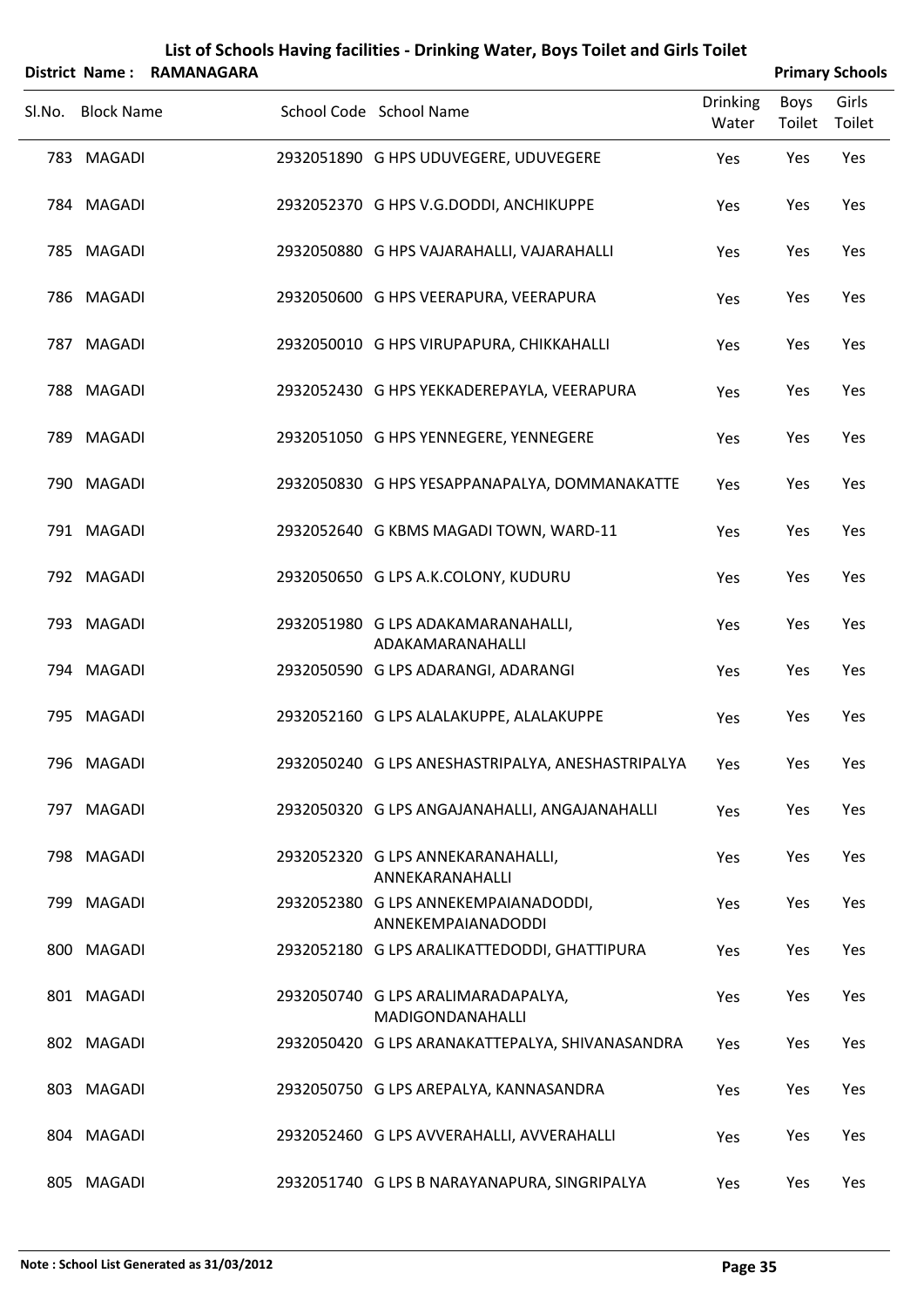|        | List of Schools Having facilities - Drinking Water, Boys Toilet and Girls Toilet |                   |  |                                                              |                          |                |                        |  |  |
|--------|----------------------------------------------------------------------------------|-------------------|--|--------------------------------------------------------------|--------------------------|----------------|------------------------|--|--|
|        | <b>District Name:</b>                                                            | <b>RAMANAGARA</b> |  |                                                              |                          |                | <b>Primary Schools</b> |  |  |
| Sl.No. | <b>Block Name</b>                                                                |                   |  | School Code School Name                                      | <b>Drinking</b><br>Water | Boys<br>Toilet | Girls<br>Toilet        |  |  |
|        | 806 MAGADI                                                                       |                   |  | 2932050790 G LPS B.HOSAPALYA, BISKURU                        | Yes                      | Yes            | Yes                    |  |  |
|        | 807 MAGADI                                                                       |                   |  | 2932051400 G LPS BANTARAKUPPE COLONY,<br><b>BANTARAKUPPE</b> | Yes                      | Yes            | Yes                    |  |  |
|        | 808 MAGADI                                                                       |                   |  | 2932050770 G LPS BASAVANAGUDIPALYA, BISANAHALLI              | Yes                      | Yes            | Yes                    |  |  |
|        | 809 MAGADI                                                                       |                   |  | 2932050070 G LPS BASAVANAGUDIPALYA,<br>GANGONAHALLI          | Yes                      | Yes            | Yes                    |  |  |
|        | 810 MAGADI                                                                       |                   |  | 2932050060 G LPS BASAVANAPALYA, BASAVANAPALYA                | Yes                      | Yes            | Yes                    |  |  |
|        | 811 MAGADI                                                                       |                   |  | 2932051590 G LPS BASAVANAPALYA, KALYA                        | Yes                      | Yes            | Yes                    |  |  |
|        | 812 MAGADI                                                                       |                   |  | 2932050120 G LPS BEECHANAHALLI, BEECHANAHALLI                | Yes                      | Yes            | Yes                    |  |  |
|        | 813 MAGADI                                                                       |                   |  | 2932051210 G LPS BEERAVARA, BEERAVARA                        | Yes                      | Yes            | Yes                    |  |  |
|        | 814 MAGADI                                                                       |                   |  | 2932050410 G LPS BENNAPPANAPALYA, MALLASANDRA                | Yes                      | Yes            | Yes                    |  |  |
|        | 815 MAGADI                                                                       |                   |  | 2932050580 G LPS BETTAHALLI COLONY, BETTAHALLI               | Yes                      | Yes            | Yes                    |  |  |
|        | 816 MAGADI                                                                       |                   |  | 2932050580 G LPS BETTAHALLI PALYA, BETTAHALLI                | Yes                      | Yes            | Yes                    |  |  |
|        | 817 MAGADI                                                                       |                   |  | 2932050040 G LPS BHYRANAPALYA, MAYASANDRA                    | Yes                      | Yes            | Yes                    |  |  |
|        | 818 MAGADI                                                                       |                   |  | 2932051100 G LPS BITTASANDRA, KANAKENAHALLI                  | Yes                      | Yes            | Yes                    |  |  |
|        | 819 MAGADI                                                                       |                   |  | 2932051390 G LPS BOMMANAHALLI, BOMMANAHALLI                  | Yes                      | Yes            | Yes                    |  |  |
|        | 820 MAGADI                                                                       |                   |  | 2932051760 G LPS BYADARAHALLI, BYADARAHALLI                  | Yes                      | Yes            | Yes                    |  |  |
|        | 821 MAGADI                                                                       |                   |  | 2932051820 G LPS BYRANAHALLI, SATHANURU                      | Yes                      | Yes            | Yes                    |  |  |
|        | 822 MAGADI                                                                       |                   |  | 2932050690 G LPS BYRAPURA, BYRAPURA                          | Yes                      | Yes            | Yes                    |  |  |
|        | 823 MAGADI                                                                       |                   |  | 2932051520 G LPS CHALUVAYYANAPALYA, HARTHI                   | Yes                      | Yes            | Yes                    |  |  |
|        | 824 MAGADI                                                                       |                   |  | 2932051900 G LPS CHANNAMMANAPALYA,<br>NETHENAHALLI           | Yes                      | Yes            | Yes                    |  |  |
|        | 825 MAGADI                                                                       |                   |  | 2932051130 G LPS CHANNOHALLI, CHANNOHALLI                    | Yes                      | Yes            | Yes                    |  |  |
|        | 826 MAGADI                                                                       |                   |  | 2932050860 G LPS CHEELURU, CHEELURU                          | Yes                      | Yes            | Yes                    |  |  |
|        | 827 MAGADI                                                                       |                   |  | 2932050230 G LPS CHIGALURU, THIPPASANDRA                     | Yes                      | Yes            | Yes                    |  |  |
|        | 828 MAGADI                                                                       |                   |  | 2932050210 G LPS CHIKKAKALYA, CHIKKAKALYA                    | Yes                      | Yes            | Yes                    |  |  |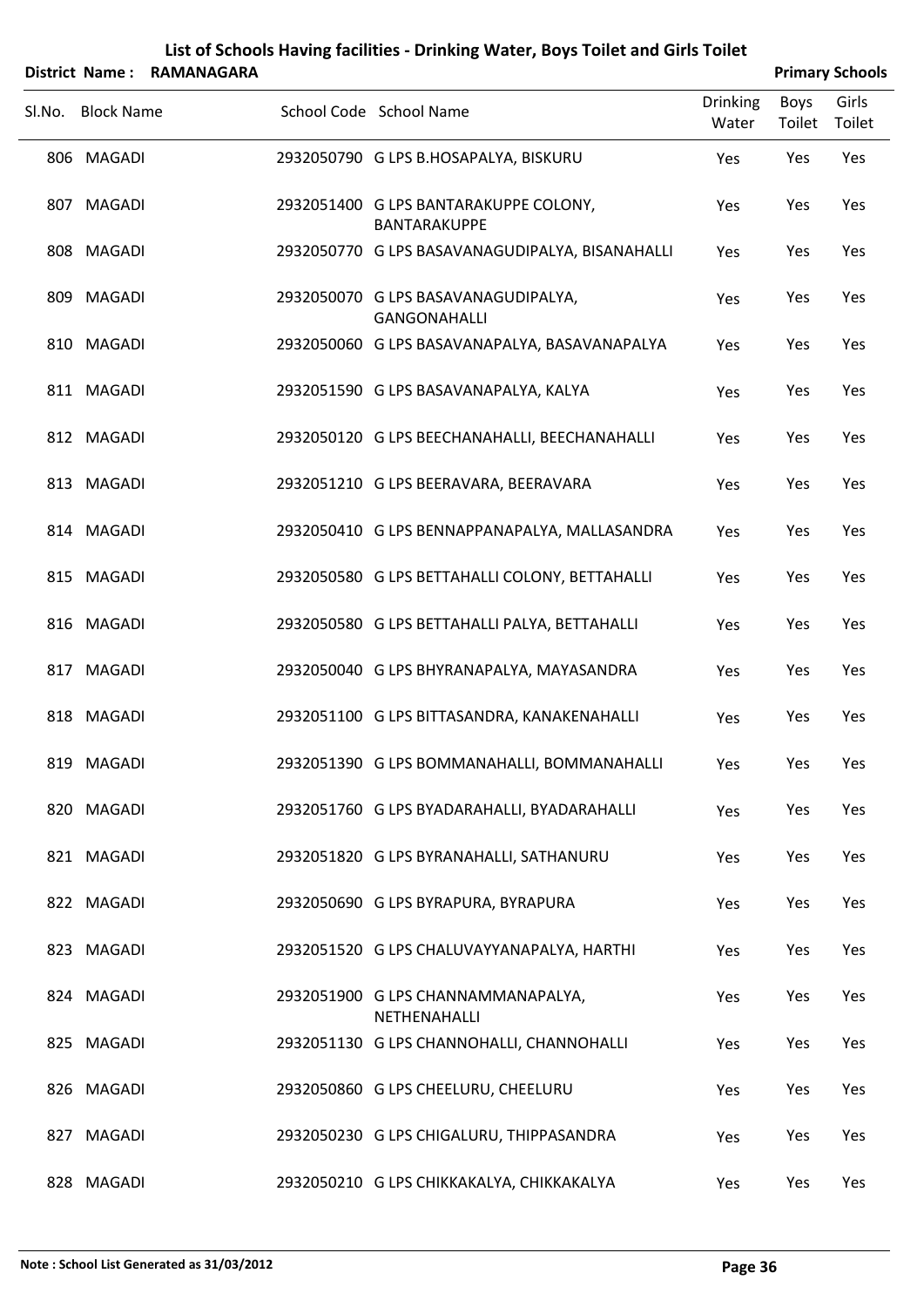|        |                   | District Name: RAMANAGARA |                                                        |                          |                | <b>Primary Schools</b> |
|--------|-------------------|---------------------------|--------------------------------------------------------|--------------------------|----------------|------------------------|
| SI.No. | <b>Block Name</b> |                           | School Code School Name                                | <b>Drinking</b><br>Water | Boys<br>Toilet | Girls<br>Toilet        |
|        | 829 MAGADI        |                           | 2932052450 G LPS CHIKKAMASKAL, CHIKKAMASKAL            | Yes                      | Yes            | Yes                    |
|        | 830 MAGADI        |                           | 2932050350 G LPS CHIKKAMUDIGERE, CHIKKAMUDIGERE        | Yes                      | Yes            | Yes                    |
|        | 831 MAGADI        |                           | 2932051230 G LPS CHIKKASOLURO, CHIKKASOLURU            | Yes                      | Yes            | Yes                    |
|        | 832 MAGADI        |                           | 2932051940 G LPS CHIKKATHOREPALYA,<br>CHIKKATHOREPALYA | Yes                      | Yes            | Yes                    |
|        | 833 MAGADI        |                           | 2932050060 G LPS CHIKKAYYANAPALYA, BASAVANAPALYA       | Yes                      | Yes            | Yes                    |
|        | 834 MAGADI        |                           | 2932051060 G LPS CHIKKENAHALLI, CHIKKENAHALLI          | Yes                      | Yes            | Yes                    |
|        | 835 MAGADI        |                           | 2932052260 G LPS CHITTANAHALLI, LAKKASANDRA            | Yes                      | Yes            | Yes                    |
|        | 836 MAGADI        |                           | 2932050460 G LPS CHOWDIBEGURU, CHOWDIBEGURU            | Yes                      | Yes            | Yes                    |
|        | 837 MAGADI        |                           | 2932050270 G LPS DANDENAHALLI, DANDENAHALLI            | Yes                      | Yes            | Yes                    |
|        | 838 MAGADI        |                           | 2932051860 G LPS DANDIGEPURA, DANDIGEPURA              | Yes                      | Yes            | Yes                    |
|        | 839 MAGADI        |                           | 2932051830 G LPS DANDINAPALYA, DONAKUPPE               | Yes                      | Yes            | Yes                    |
|        | 840 MAGADI        |                           | 2932050650 G LPS DASAPPANAPALYA, KUDURU                | Yes                      | Yes            | Yes                    |
|        | 841 MAGADI        |                           | 2932051340 G LPS DASEGOWDANAPALYA, NAGANAHALLI         | Yes                      | Yes            | Yes                    |
|        | 842 MAGADI        |                           | 2932050010 G LPS DODDAHALLI, CHIKKAHALLI               | Yes                      | Yes            | Yes                    |
|        | 843 MAGADI        |                           | 2932052440 G LPS DODDAMASKAL, DODDAMASKAL              | Yes                      | Yes            | Yes                    |
|        | 844 MAGADI        |                           | 2932050490 G LPS DOLLENAHALLI, DOLLENAHALLI            | Yes                      | Yes            | Yes                    |
|        | 845 MAGADI        |                           | 2932051830 G LPS DONAKUPPE, DONAKUPPE                  | Yes                      | Yes            | Yes                    |
|        | 846 MAGADI        |                           | 2932051550 G LPS DUBBAGHATTA, DUBBAGHATTA              | Yes                      | Yes            | Yes                    |
|        | 847 MAGADI        |                           | 2932051970 G LPS DUDUPANAHALLI, BHACHENAHATTI          | Yes                      | Yes            | Yes                    |
|        | 848 MAGADI        |                           | 2932050130 G LPS DYAVANAPALYA, HULLENAHALLI            | Yes                      | Yes            | Yes                    |
|        | 849 MAGADI        |                           | 2932051210 G LPS G.M.HALLI KYMARA, BEERAVARA           | Yes                      | Yes            | Yes                    |
|        | 850 MAGADI        |                           | 2932051780 G LPS G.V.PALYA, THIMMASANDRA               | Yes                      | Yes            | Yes                    |
|        | 851 MAGADI        |                           | 2932051080 G LPS GANGENAPURA, GANGENAPURA              | Yes                      | Yes            | Yes                    |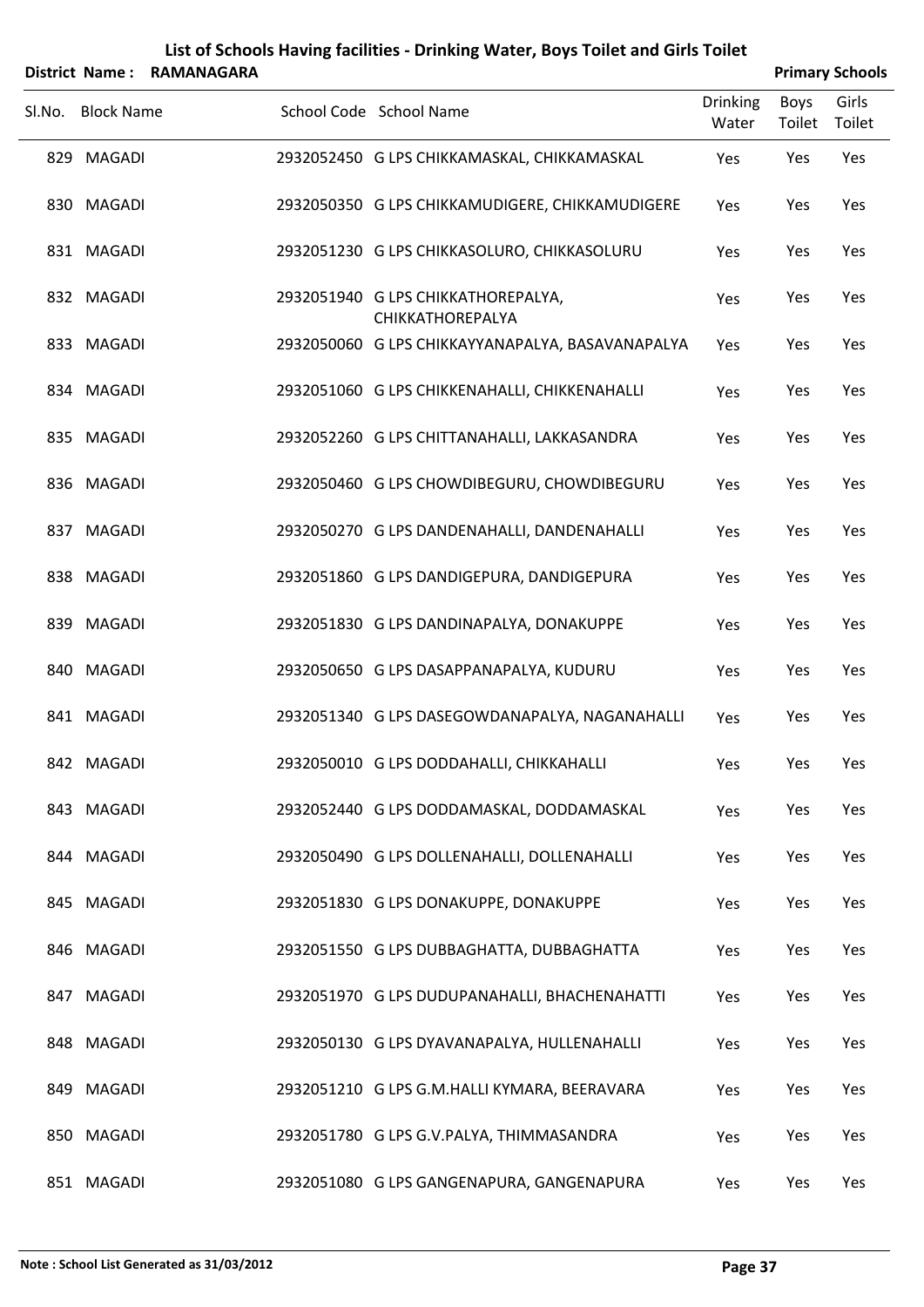|        |                   | District Name: RAMANAGARA |                                                   |                          |                | <b>Primary Schools</b> |
|--------|-------------------|---------------------------|---------------------------------------------------|--------------------------|----------------|------------------------|
| Sl.No. | <b>Block Name</b> |                           | School Code School Name                           | <b>Drinking</b><br>Water | Boys<br>Toilet | Girls<br>Toilet        |
|        | 852 MAGADI        |                           | 2932051320 G LPS GEJJAGARAPALYA, BASAVANAHALLI    | Yes                      | Yes            | Yes                    |
|        | 853 MAGADI        |                           | 2932052290 G LPS GERAHALLI, GERAHALLI             | Yes                      | Yes            | Yes                    |
|        | 854 MAGADI        |                           | 2932050680 G LPS GOLLAHALLI, GOLLAHALLI           | Yes                      | Yes            | Yes                    |
|        | 855 MAGADI        |                           | 2932051410 G LPS GOLLAHALLI, GOLLAHALLI           | Yes                      | Yes            | Yes                    |
|        | 856 MAGADI        |                           | 2932051230 G LPS GOLLARAHATTI, CHIKKASOLURU       | Yes                      | Yes            | Yes                    |
|        | 857 MAGADI        |                           | 2932052300 G LPS GOLLARAHATTI, GUDDALAHALLI       | Yes                      | Yes            | Yes                    |
|        | 858 MAGADI        |                           | 2932050620 G LPS GOLLARAHATTI, KAGIMADU           | Yes                      | Yes            | Yes                    |
|        | 859 MAGADI        |                           | 2932051590 G LPS GOLLARAHATTI, KALYA              | Yes                      | Yes            | Yes                    |
|        | 860 MAGADI        |                           | 2932050160 G LPS GOLLARAHATTI, PALYADAHALLI       | Yes                      | Yes            | Yes                    |
|        | 861 MAGADI        |                           | 2932050520 G LPS GOLLARAHATTI, SRIGIRIPURA        | Yes                      | Yes            | Yes                    |
|        | 862 MAGADI        |                           | 2932051950 G LPS GOLLARAPALYA, GOLLARAPALYA       | Yes                      | Yes            | Yes                    |
|        | 863 MAGADI        |                           | 2932050050 G LPS GUDDAHALLI, GUDDAHALLI           | Yes                      | Yes            | Yes                    |
|        | 864 MAGADI        |                           | 2932052300 G LPS GUDDALAHALLI, GUDDALAHALLI       | Yes                      | Yes            | Yes                    |
|        | 865 MAGADI        |                           | 2932050230 G LPS GUDDAYYANAPALYA, THIPPASANDRA    | Yes                      | Yes            | Yes                    |
|        | 866 MAGADI        |                           | 2932050560 G LPS GUNDIGERE, GUNDIGERE             | Yes                      | Yes            | Yes                    |
|        | 867 MAGADI        |                           | 2932051300 G LPS HAKKINALU COLONY, HAKKINALU      | Yes                      | Yes            | Yes                    |
|        | 868 MAGADI        |                           | 2932051300 G LPS HAKKINALU, HAKKINALU             | Yes                      | Yes            | Yes                    |
|        | 869 MAGADI        |                           | 2932051840 G LPS HALASABELE, HALASABELE           | Yes                      | Yes            | Yes                    |
|        | 870 MAGADI        |                           | 2932051650 G LPS HALASHETTYHALLI, HALASHETTYHALLI | Yes                      | Yes            | Yes                    |
|        | 871 MAGADI        |                           | 2932051440 G LPS HANUMANTHAPURA, KALARI           | Yes                      | Yes            | Yes                    |
|        | 872 MAGADI        |                           | 2932051570 G LPS HANUMAPURA, MAYANAYAKANAHALLI    | Yes                      | Yes            | Yes                    |
|        | 873 MAGADI        |                           | 2932051670 G LPS HAROHALLI, HAROHALLI             | Yes                      | Yes            | Yes                    |
|        | 874 MAGADI        |                           | 2932051020 G LPS HEMAPURA, HEMAPURA               | Yes                      | Yes            | Yes                    |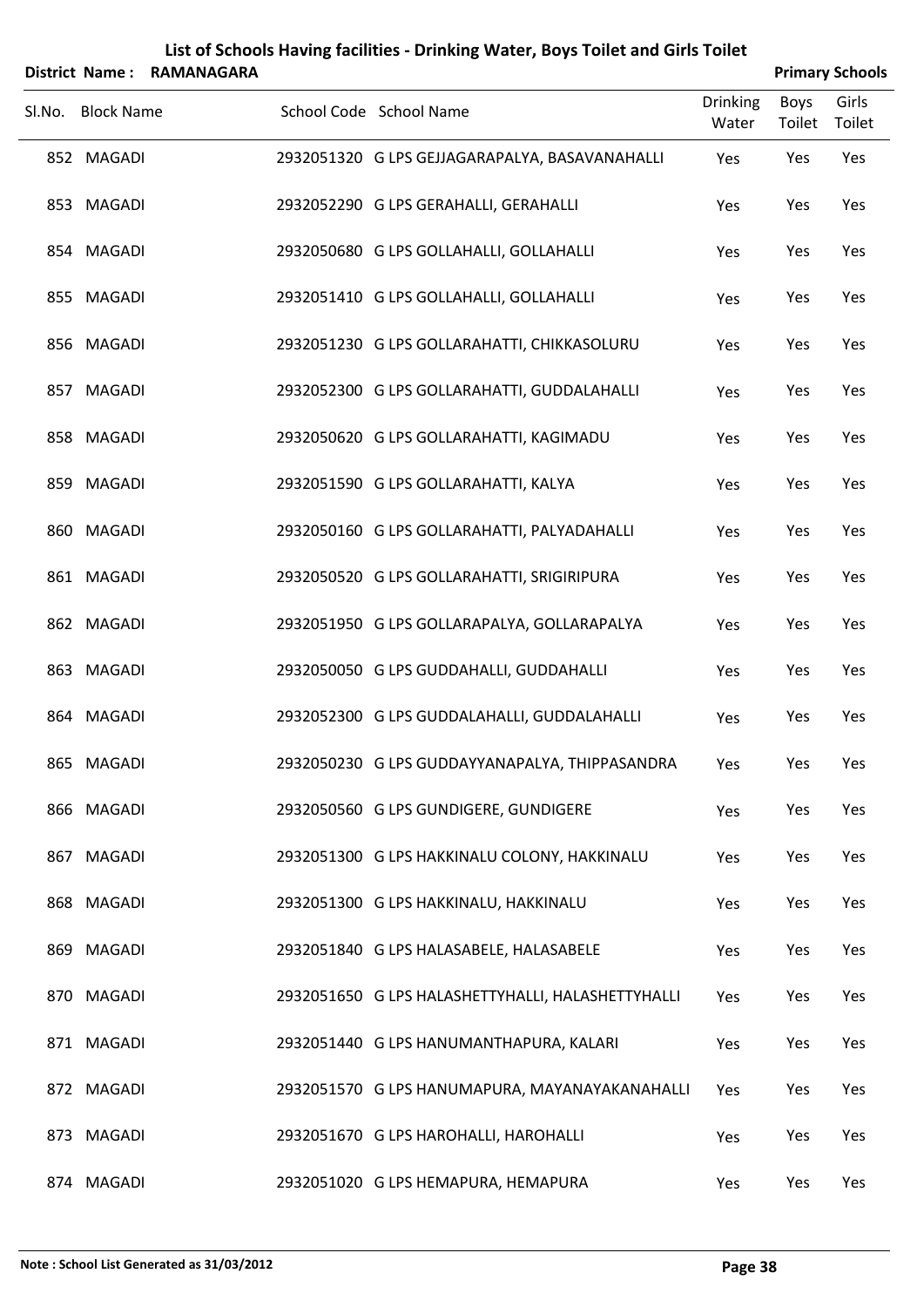|        | District Name:    | <b>RAMANAGARA</b> |                                                 |                          |                | <b>Primary Schools</b> |
|--------|-------------------|-------------------|-------------------------------------------------|--------------------------|----------------|------------------------|
| Sl.No. | <b>Block Name</b> |                   | School Code School Name                         | <b>Drinking</b><br>Water | Boys<br>Toilet | Girls<br>Toilet        |
|        | 875 MAGADI        |                   | 2932050020 G LPS HONNAPURA, HONNAPURA           | Yes                      | Yes            | Yes                    |
|        | 876 MAGADI        |                   | 2932050020 G LPS HONNAPURADA PALYA, HONNAPURA   | Yes                      | Yes            | Yes                    |
|        | 877 MAGADI        |                   | 2932050850 G LPS HOOJENAHALLI, MANIGANAHALLI    | Yes                      | Yes            | Yes                    |
|        | 878 MAGADI        |                   | 2932052310 G LPS HOSADODDI, AJJANAHALLI         | Yes                      | Yes            | Yes                    |
|        | 879 MAGADI        |                   | 2932051190 G LPS HOSAHALLI, HOSAHALLI           | Yes                      | Yes            | Yes                    |
|        | 880 MAGADI        |                   | 2932050500 G LPS HOSAHALLI, HOSAHALLI           | Yes                      | Yes            | Yes                    |
|        | 881 MAGADI        |                   | 2932051700 G LPS HOSAHALLI, HOSAHALLI           | Yes                      | Yes            | Yes                    |
|        | 882 MAGADI        |                   | 2932051420 G LPS HOSURU, MUMMENAHALLI           | Yes                      | Yes            | Yes                    |
|        | 883 MAGADI        |                   | 2932050210 G LPS HUCHHANABAVI, CHIKKAKALYA      | Yes                      | Yes            | Yes                    |
|        | 884 MAGADI        |                   | 2932051470 G LPS HUJAGALLU, HUJAGALLU           | Yes                      | Yes            | Yes                    |
|        | 885 MAGADI        |                   | 2932052110 G LPS HULUVANAHALLI, HULUVANAHALLI   | Yes                      | Yes            | Yes                    |
|        | 886 MAGADI        |                   | 2932051260 G LPS HYAGANAHALLI, HYAGANAHALLI     | Yes                      | Yes            | Yes                    |
|        | 887 MAGADI        |                   | 2932050340 G LPS IYYANDAHALLI, IYYANDAHALLI     | Yes                      | Yes            | Yes                    |
|        | 888 MAGADI        |                   | 2932050670 G LPS JAGGANAPALYA, KODIHALLI        | Yes                      | Yes            | Yes                    |
|        | 889 MAGADI        |                   | 2932051620 G LPS JANATHA COLONY, KALARI KAVAL   | Yes                      | Yes            | Yes                    |
|        | 890 MAGADI        |                   | 2932051590 G LPS JANATHA COLONY, KALYA          | Yes                      | Yes            | Yes                    |
|        | 891 MAGADI        |                   | 2932050400 G LPS JANIGERE, JANIGERE             | Yes                      | Yes            | Yes                    |
|        | 892 MAGADI        |                   | 2932052030 G LPS JENUKALLU, MADABALU            | Yes                      | Yes            | Yes                    |
|        | 893 MAGADI        |                   | 2932052390 G LPS JODAGHATTA, KARALAMANGALA      | Yes                      | Yes            | Yes                    |
|        | 894 MAGADI        |                   | 2932051550 G LPS JOGIPALYA, DUBBAGHATTA         | Yes                      | Yes            | Yes                    |
|        | 895 MAGADI        |                   | 2932051660 G LPS JUTTANAHALLI, JUTTANAHALLI     | Yes                      | Yes            | Yes                    |
|        | 896 MAGADI        |                   | 2932051000 G LPS K.B MATA, KEMPAPURA (K.B.MATA) | Yes                      | Yes            | Yes                    |
|        | 897 MAGADI        |                   | 2932051520 G LPS KADARAYYANAPALYA, HARTHI       | Yes                      | Yes            | Yes                    |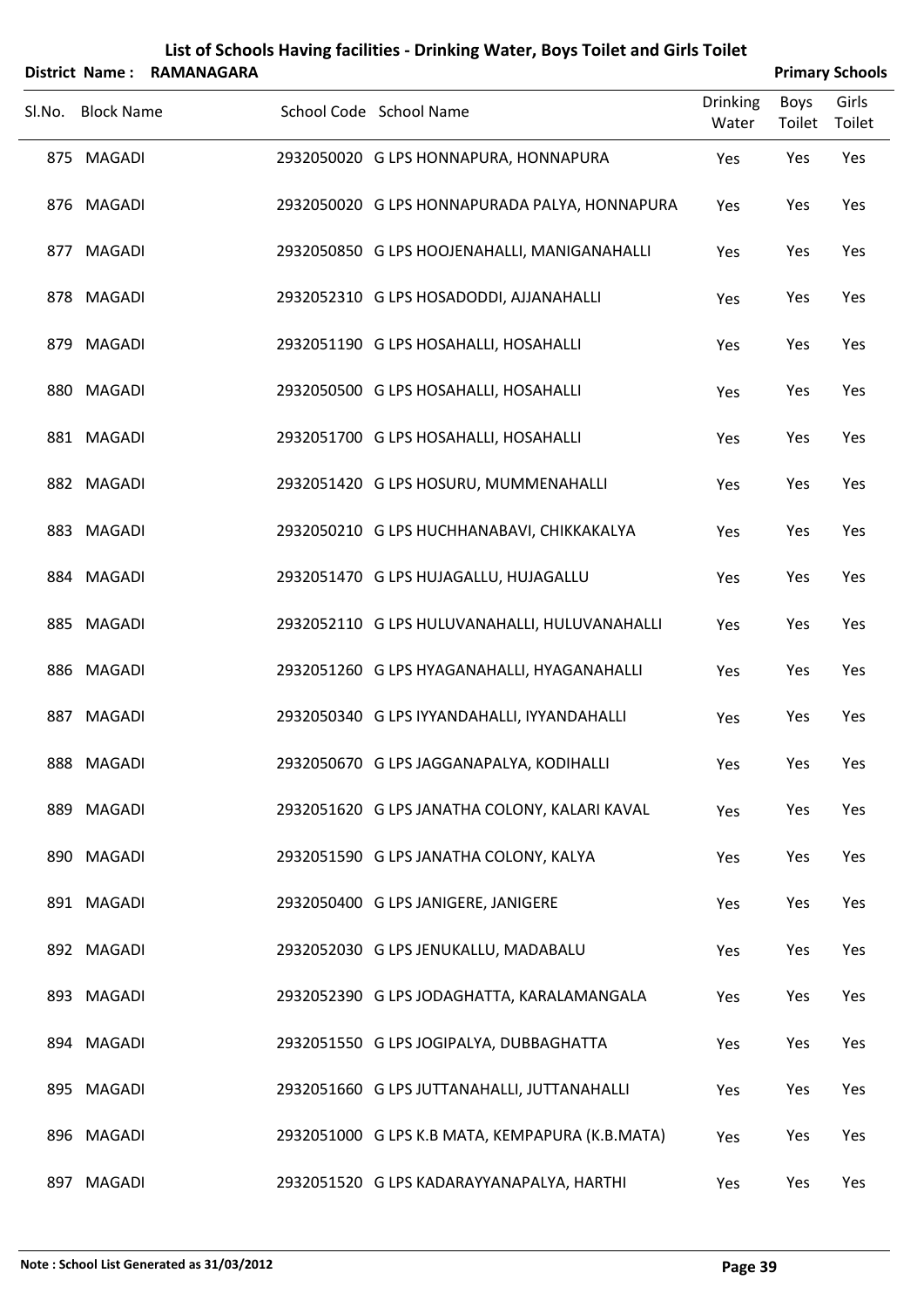|                   | District Name: RAMANAGARA | List of Schools Having facilities - Drinking Water, Boys Toilet and Girls Toilet |                          |                | <b>Primary Schools</b> |
|-------------------|---------------------------|----------------------------------------------------------------------------------|--------------------------|----------------|------------------------|
| Sl.No. Block Name |                           | School Code School Name                                                          | <b>Drinking</b><br>Water | Boys<br>Toilet | Girls<br>Toilet        |
| 898 MAGADI        |                           | 2932050800 G LPS KADURAMANAHALLI,<br>KADURAMANAHALLI                             | Yes                      | Yes            | Yes                    |
| 899 MAGADI        |                           | 2932050900 G LPS KAKKEPALYA, ALURU                                               | Yes                      | Yes            | Yes                    |
| 900 MAGADI        |                           | 2932051560 G LPS KAKKEPPANAPALYA, THAGGIKUPPE                                    | Yes                      | Yes            | Yes                    |
| 901 MAGADI        |                           | 2932050140 G LPS KALACHIKKANA PALYA, HEBBALALU                                   | Yes                      | Yes            | Yes                    |
| 902 MAGADI        |                           | 2932051440 G LPS KALARI, KALARI                                                  | Yes                      | Yes            | Yes                    |
| 903 MAGADI        |                           | 2932051780 G LPS KALLANTEPALYA, THIMMASANDRA                                     | Yes                      | Yes            | Yes                    |
| 904 MAGADI        |                           | 2932050740 G LPS KALLIPALYA, MADIGONDANAHALLI                                    | Yes                      | Yes            | Yes                    |
| 905 MAGADI        |                           | 2932052370 G LPS KALYANA VODEYAR TANDYA,<br><b>ANCHIKUPPE</b>                    | Yes                      | Yes            | Yes                    |
| 906 MAGADI        |                           | 2932051240 G LPS KALYANAPURA, KALYANAPURA                                        | Yes                      | Yes            | Yes                    |
| 907 MAGADI        |                           | 2932051320 G LPS KALYANIPURA, BASAVANAHALLI                                      | Yes                      | Yes            | Yes                    |
| 908 MAGADI        |                           | 2932052030 G LPS KALYAREPALYA, MADABALU                                          | Yes                      | Yes            | Yes                    |
| 909 MAGADI        |                           | 2932050220 G LPS KAMASAGARA, KAMASAGARA                                          | Yes                      | Yes            | Yes                    |
| 910 MAGADI        |                           | 2932051090 G LPS KANAKENAHALLI, BITTASANDRA                                      | Yes                      | Yes            | Yes                    |
| 911 MAGADI        |                           | 2932051100 G LPS KANAKENAHALLIPALYA,<br>KANAKENAHALLI                            | Yes                      | Yes            | <b>Yes</b>             |
| 912 MAGADI        |                           | 2932050450 G LPS KANANURU KODIPALYA, KANANURU                                    | Yes                      | Yes            | Yes                    |
| 913 MAGADI        |                           | 2932051530 G LPS KANCHUGARANAHALLI,<br><b>KANCHUGARANAHALLI</b>                  | Yes                      | Yes            | Yes                    |
| 914 MAGADI        |                           | 2932050450 G LPS KANNANURU KYMARA, KANANURU                                      | Yes                      | Yes            | Yes                    |
| 915 MAGADI        |                           | 2932050750 G LPS KANNASANDRA COLONY,<br>KANNASANDRA                              | Yes                      | Yes            | Yes                    |
| 916 MAGADI        |                           | 2932051170 G LPS KANNASANDRA, KANNASANDRA                                        | Yes                      | Yes            | Yes                    |
| 917 MAGADI        |                           | 2932050550 G LPS KARE HANUMAYYANAPALYA, HULIKAL                                  | <b>Yes</b>               | Yes            | Yes                    |
| 918 MAGADI        |                           | 2932051900 G LPS KARENAHALLI, NETHENAHALLI                                       | Yes                      | Yes            | Yes                    |
| 919 MAGADI        |                           | 2932052060 G LPS KARLAHALLI, KARLAHALLI                                          | Yes                      | Yes            | Yes                    |
| 920 MAGADI        |                           | 2932051380 G LPS KATANAPALYA, MOTAGANAHALLI                                      | Yes                      | Yes            | Yes                    |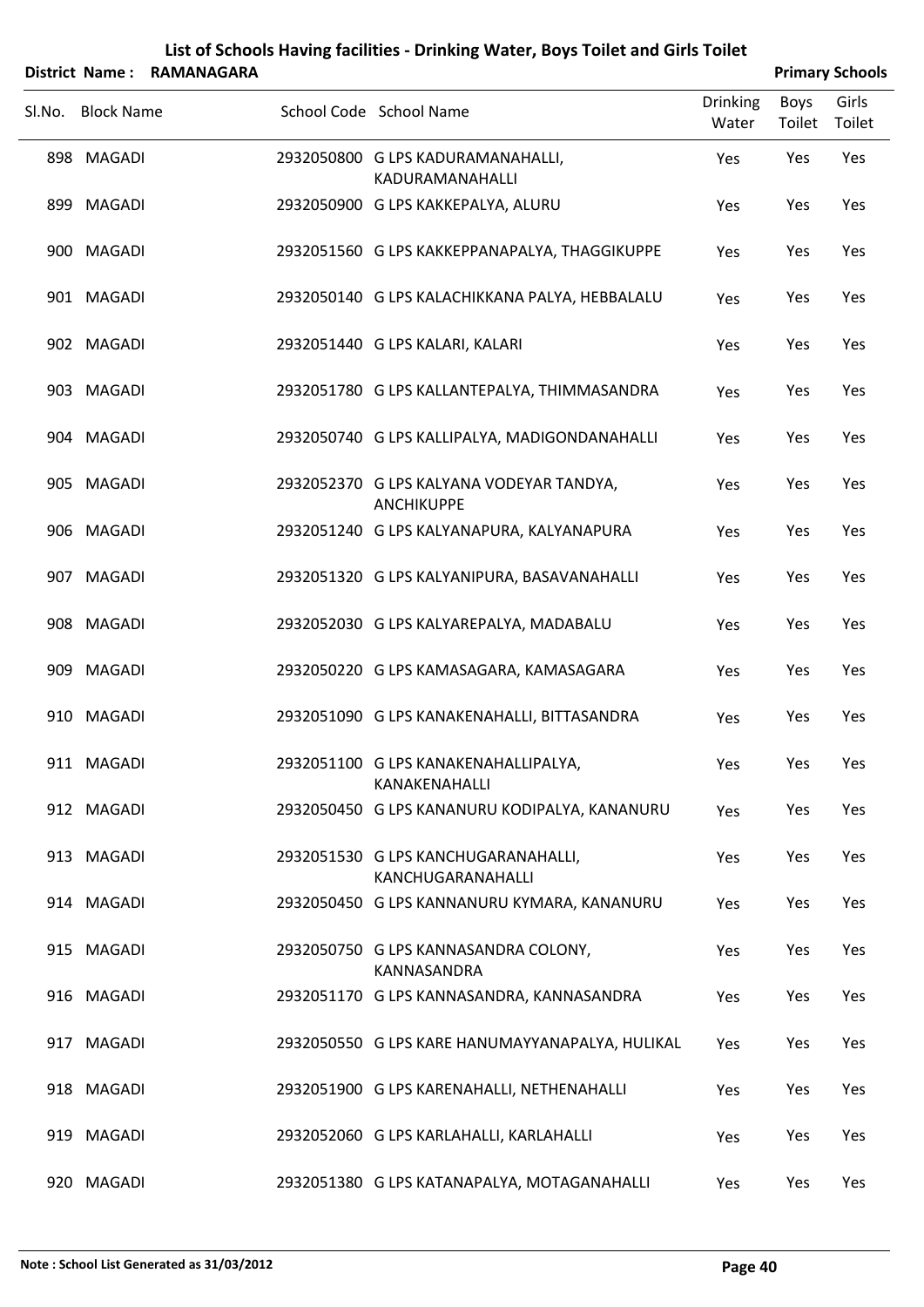|        |                   | District Name: RAMANAGARA |                                                        |                          |                | <b>Primary Schools</b> |
|--------|-------------------|---------------------------|--------------------------------------------------------|--------------------------|----------------|------------------------|
| SI.No. | <b>Block Name</b> |                           | School Code School Name                                | <b>Drinking</b><br>Water | Boys<br>Toilet | Girls<br>Toilet        |
|        | 921 MAGADI        |                           | 2932050660 G LPS KEMPACHIKKANAHALLI, LAKKENAHALLI      | Yes                      | Yes            | Yes                    |
|        | 922 MAGADI        |                           | 2932050810 G LPS KEMPAIANAPALYA, SURAPPANAHALLI        | Yes                      | Yes            | Yes                    |
|        | 923 MAGADI        |                           | 2932050310 G LPS KEMPAPURA, KEMPAPURA                  | Yes                      | Yes            | Yes                    |
|        | 924 MAGADI        |                           | 2932050570 G LPS KEMPAPURA, KEMPAPURA                  | Yes                      | Yes            | Yes                    |
|        | 925 MAGADI        |                           | 2932050840 G LPS KEMPOHALLI, KEMPOHALLI                | Yes                      | Yes            | Yes                    |
|        | 926 MAGADI        |                           | 2932052010 G LPS KENCHAHUNASEPALYA, KALLURU            | Yes                      | Yes            | Yes                    |
|        | 927 MAGADI        |                           | 2932050370 G LPS KENCHANAHALLI, KENCHANAHALLI          | Yes                      | Yes            | Yes                    |
|        | 928 MAGADI        |                           | 2932050150 G LPS KENCHANAPALYA, MUTTUKADAHALLI         | Yes                      | Yes            | Yes                    |
|        | 929 MAGADI        |                           | 2932050720 G LPS KENCHANAPURA, KENCHANAPURA            | Yes                      | Yes            | Yes                    |
|        | 930 MAGADI        |                           | 2932050440 G LPS KENKERE -2, KENKERE                   | Yes                      | Yes            | Yes                    |
|        | 931 MAGADI        |                           | 2932050440 G LPS KENKERE-1, KENKERE                    | Yes                      | Yes            | Yes                    |
|        | 932 MAGADI        |                           | 2932050650 G LPS KHAJI PALYA, KUDURU                   | Yes                      | Yes            | Yes                    |
|        | 933 MAGADI        |                           | 2932050670 G LPS KODIHALLI, KODIHALLI                  | Yes                      | Yes            | Yes                    |
|        | 934 MAGADI        |                           | 2932051440 G LPS KODIPALYA A., KALARI                  | Yes                      | Yes            | Yes                    |
|        | 935 MAGADI        |                           | 2932050140 G LPS KODIPALYA, HEBBALALU                  | Yes                      | Yes            | Yes                    |
|        | 936 MAGADI        |                           | 2932052200 G LPS KORAMANGALA, KORAMANGALA              | Yes                      | Yes            | Yes                    |
|        | 937 MAGADI        |                           | 2932050650 G LPS KOTE KUDURU, KUDURU                   | Yes                      | Yes            | Yes                    |
|        | 938 MAGADI        |                           | 2932052280 G LPS KOTTAGARANAHALLI,<br>KOTTAGARANAHALLI | Yes                      | Yes            | Yes                    |
|        | 939 MAGADI        |                           | 2932051350 G LPS KOTTHAGANAHALLI, KOTTAGANAHALLI       | Yes                      | Yes            | Yes                    |
|        | 940 MAGADI        |                           | 2932051220 G LPS KUDLURU, KUDLURU                      | Yes                      | Yes            | Yes                    |
|        | 941 MAGADI        |                           | 2932050550 G LPS KUDUREMARIPALYA, HULIKAL              | Yes                      | Yes            | Yes                    |
|        | 942 MAGADI        |                           | 2932051040 G LPS KUPPEMALA, KUPPEMALA                  | Yes                      | Yes            | Yes                    |
|        | 943 MAGADI        |                           | 2932050590 G LPS LAKKAYYANAPALYA, ADARANGI             | Yes                      | Yes            | Yes                    |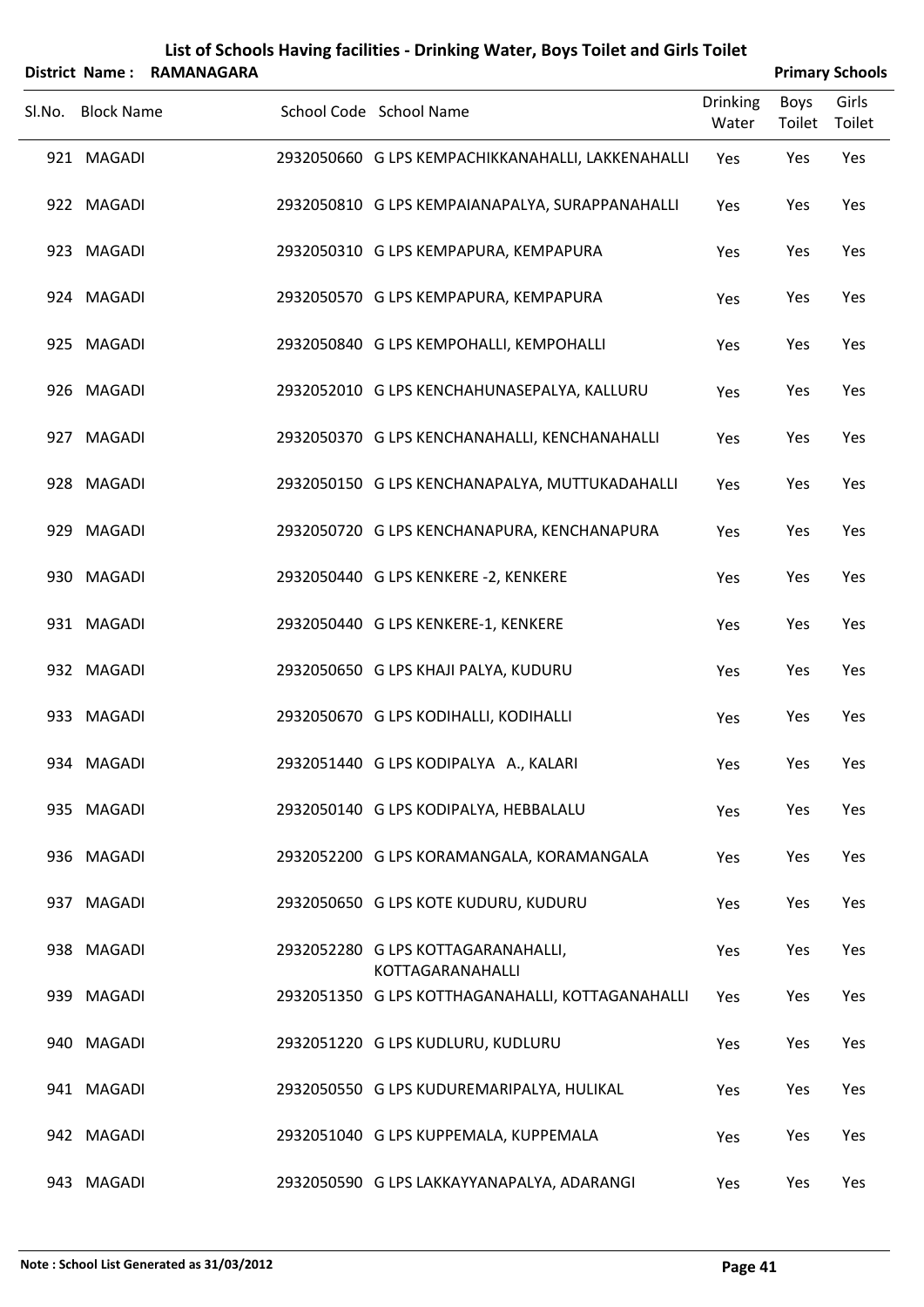|        |                   | District Name: RAMANAGARA |                                                             |                          |                | <b>Primary Schools</b> |
|--------|-------------------|---------------------------|-------------------------------------------------------------|--------------------------|----------------|------------------------|
| Sl.No. | <b>Block Name</b> |                           | School Code School Name                                     | <b>Drinking</b><br>Water | Boys<br>Toilet | Girls<br>Toilet        |
|        | 944 MAGADI        |                           | 2932050660 G LPS LAKKENAHALLI, LAKKENAHALLI                 | Yes                      | Yes            | Yes                    |
|        | 945 MAGADI        |                           | 2932050330 G LPS M.KODIPALYA, DODDAMUDIGERE                 | Yes                      | Yes            | Yes                    |
|        | 946 MAGADI        |                           | 2932050300 G LPS MACHOHALLI, MACHOHALLLI                    | Yes                      | Yes            | Yes                    |
|        | 947 MAGADI        |                           | 2932051550 G LPS MADALARAYANAPALYA,<br><b>DUBBAGHATTA</b>   | Yes                      | Yes            | Yes                    |
|        | 948 MAGADI        |                           | 2932050360 G LPS MALIYAPPANAPALYA, KALKERE                  | Yes                      | Yes            | Yes                    |
|        | 949 MAGADI        |                           | 2932050530 G LPS MALLAPPANAHALLI,<br>MALLAPPANAHALLI        | Yes                      | Yes            | Yes                    |
|        | 950 MAGADI        |                           | 2932050930 G LPS MALLAPURA, MALLAPURA                       | Yes                      | Yes            | Yes                    |
|        | 951 MAGADI        |                           | 2932050410 G LPS MALLASANDRA, MALLASANDRA                   | Yes                      | Yes            | Yes                    |
|        | 952 MAGADI        |                           | 2932050710 G LPS MALLIGUNTE, MALLIGUNTE                     | Yes                      | Yes            | Yes                    |
|        | 953 MAGADI        |                           | 2932050670 G LPS MANDANIPALYA, KODIHALLI                    | Yes                      | Yes            | Yes                    |
|        | 954 MAGADI        |                           | 2932052300 G LPS MANTANADODDI, GUDDALAHALLI                 | Yes                      | Yes            | Yes                    |
|        | 955 MAGADI        |                           | 2932052140 G LPS MARALUDEVANAPURA,<br>MARALUDEVANAPURA      | Yes                      | Yes            | Yes                    |
|        | 956 MAGADI        |                           | 2932050650 G LPS MARAPPANAPALYA, KUDURU                     | Yes                      | Yes            | Yes                    |
|        | 957 MAGADI        |                           | 2932050540 G LPS MARASANDRA, MARASANDRA                     | Yes                      | Yes            | Yes                    |
|        | 958 MAGADI        |                           | 2932052370 G LPS MAREGOWDANADODDI, ANCHIKUPPE               | Yes                      | Yes            | Yes                    |
|        | 959 MAGADI        |                           | 2932050350 G LPS MARI SOMANAHALLI,<br><b>CHIKKAMUDIGERE</b> | Yes                      | Yes            | Yes                    |
|        | 960 MAGADI        |                           | 2932051850 G LPS MATADAPALYA, AGALAKOTE                     | Yes                      | Yes            | Yes                    |
|        | 961 MAGADI        |                           | 2932052330 G LPS MEGALADODDI, ATTIMGERE                     | Yes                      | Yes            | Yes                    |
|        | 962 MAGADI        |                           | 2932051560 G LPS MOTEGOWDANAPALYA, THAGGIKUPPE              | Yes                      | Yes            | Yes                    |
|        | 963 MAGADI        |                           | 2932050910 G LPS MUDALAPALYA, MUDALAPALYA                   | Yes                      | Yes            | Yes                    |
|        | 964 MAGADI        |                           | 2932050920 G LPS MUGANAHALLI, MUGANAHALLI                   | Yes                      | Yes            | Yes                    |
|        | 965 MAGADI        |                           | 2932051420 G LPS MUMMENAHALLI, MUMMENAHALLI                 | Yes                      | Yes            | Yes                    |
|        | 966 MAGADI        |                           | 2932050990 G LPS MUPPENAHALLI, MUPPENAHALLI                 | Yes                      | Yes            | Yes                    |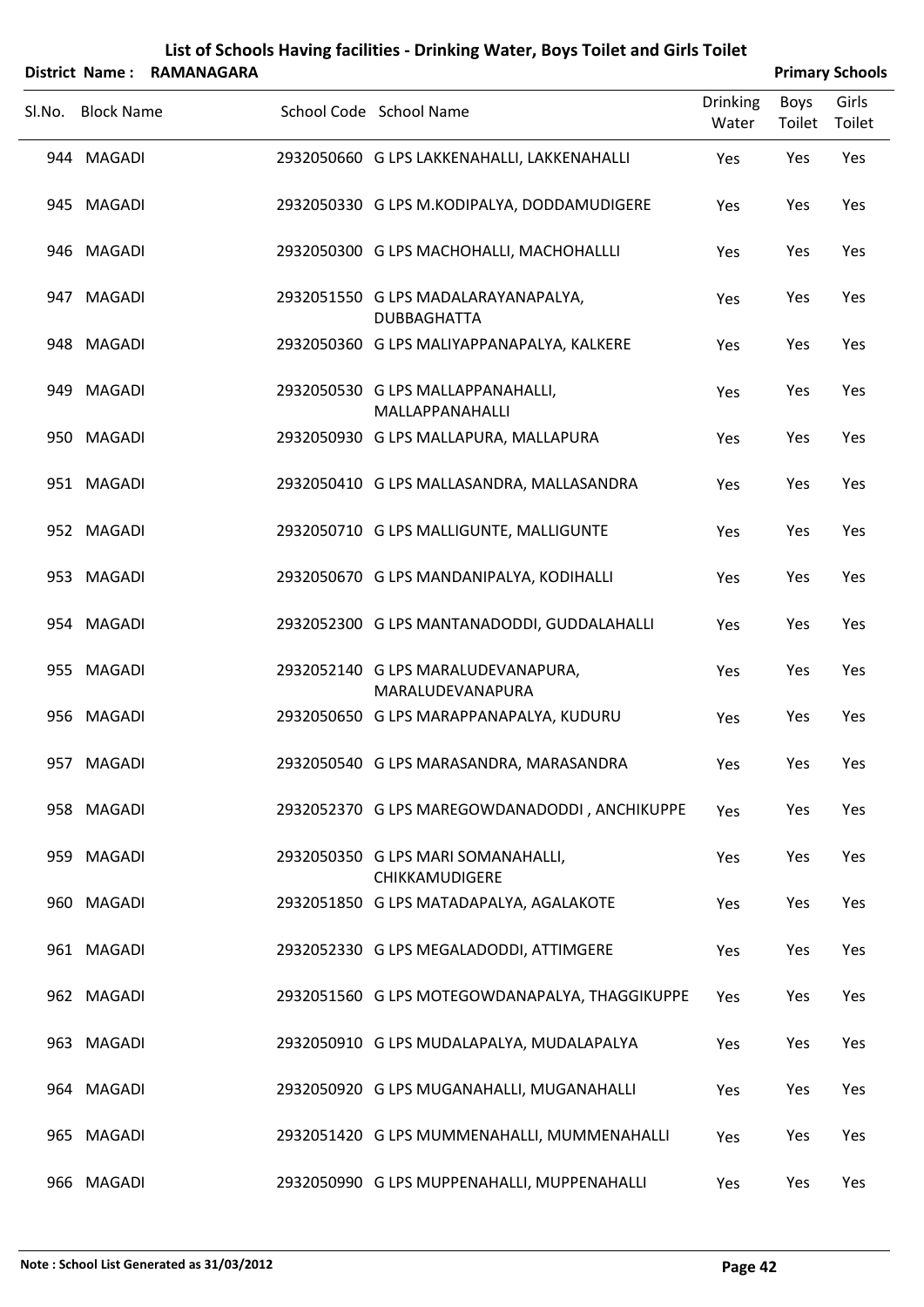|        | District Name: RAMANAGARA |                                                         |                          |                | <b>Primary Schools</b> |
|--------|---------------------------|---------------------------------------------------------|--------------------------|----------------|------------------------|
| Sl.No. | <b>Block Name</b>         | School Code School Name                                 | <b>Drinking</b><br>Water | Boys<br>Toilet | Girls<br>Toilet        |
|        | 967 MAGADI                | 2932051510 G LPS MUTHARAYANAGUDIPALYA,<br>SIDAGANAHALLI | Yes                      | Yes            | Yes                    |
|        | 968 MAGADI                | 2932050780 G LPS MUTHSAGARA, MUTHSAGARA                 | Yes                      | Yes            | Yes                    |
|        | 969 MAGADI                | 2932050760 G LPS MUTTAIAHNAPALYA, NARASANDRA            | Yes                      | Yes            | Yes                    |
|        | 970 MAGADI                | 2932050890 G LPS MYLANAHALLI, MYLANAHALLI               | Yes                      | Yes            | Yes                    |
|        | 971 MAGADI                | 2932050760 G LPS N.HOSAPALYA, NARASANDRA                | Yes                      | Yes            | Yes                    |
|        | 972 MAGADI                | 2932051340 G LPS NAGANAHALLI, NAGANAHALLI               | Yes                      | Yes            | Yes                    |
|        | 973 MAGADI                | 2932050470 G LPS NAGANAHALLI, NAGANAHALLI               | Yes                      | Yes            | Yes                    |
|        | 974 MAGADI                | 2932050200 G LPS NARAYANA PURA,<br>ADILINGAIANAPALYA    | Yes                      | Yes            | Yes                    |
|        | 975 MAGADI                | 2932052360 G LPS NAYAKANAPALYA, NAYAKANAPALYA           | Yes                      | Yes            | Yes                    |
|        | 976 MAGADI                | 2932052270 G LPS NERALAVADI, NERALAVADI                 | Yes                      | Yes            | Yes                    |
|        | 977 MAGADI                | 2932050170 G LPS NERALEKERE, NERALEKERE                 | Yes                      | Yes            | Yes                    |
|        | 978 MAGADI                | 2932052290 G LPS NERALEMARADADODDI, GERAHALLI           | Yes                      | Yes            | Yes                    |
|        | 979 MAGADI                | 2932051150 G LPS OMBATHANAKUNTE,<br>OMBATHANAKUNTE      | Yes                      | Yes            | Yes                    |
|        | 980 MAGADI                | 2932050160 G LPS PALYADAHALLI, PALYADAHALLI             | Yes                      | Yes            | Yes                    |
|        | 981 MAGADI                | 2932051770 G LPS PANAKANAKALLU, PANAKANAKALLU           | Yes                      | Yes            | Yes                    |
|        | 982 MAGADI                | 2932051330 G LPS PEMMANAHALLI, PEMMANAHALLI             | Yes                      | Yes            | Yes                    |
|        | 983 MAGADI                | 2932052410 G LPS POLOHALLI, POLOHALLI                   | Yes                      | Yes            | Yes                    |
|        | 984 MAGADI                | 2932050280 G LPS PRASHANTHANAGARA, THALEKERE            | Yes                      | Yes            | Yes                    |
|        | 985 MAGADI                | 2932052050 G LPS PURA, PURA                             | Yes                      | Yes            | Yes                    |
|        | 986 MAGADI                | 2932050250 G LPS RAGHUNATHAPURA,<br>RAGHUNATHAPURA      | Yes                      | Yes            | Yes                    |
|        | 987 MAGADI                | 2932050080 G LPS RAGHUVANAPALYA,<br>RAGHUVANAPALYA      | Yes                      | Yes            | Yes                    |
|        | 988 MAGADI                | 2932050630 G LPS RAMANAHALLI, THOREMARANAHALLI          | Yes                      | Yes            | Yes                    |
|        | 989 MAGADI                | 2932050590 G LPS RANGAYYANAPALYA, ADARANGI              | Yes                      | Yes            | Yes                    |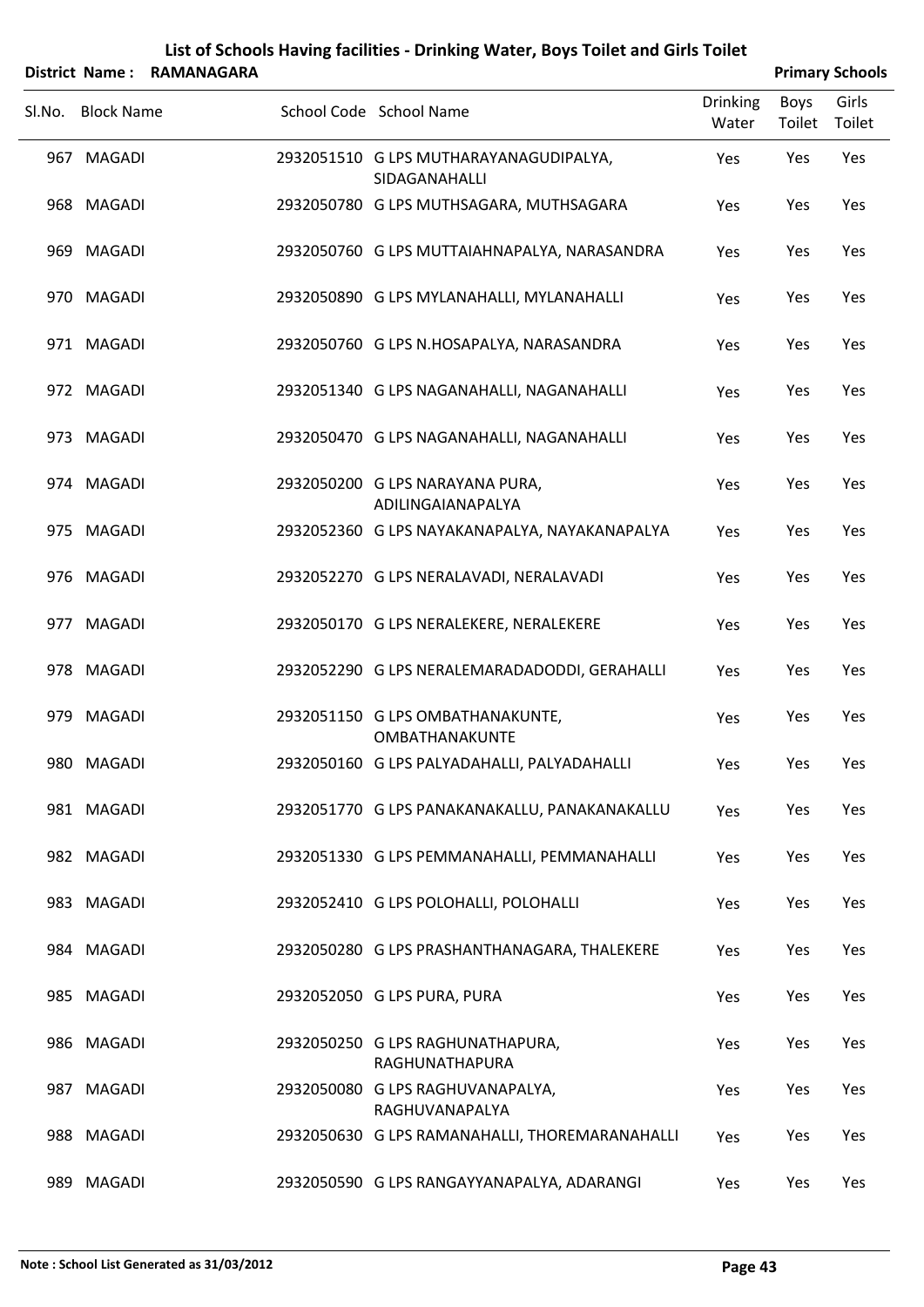|        | District Name: RAMANAGARA |  |                                                                |                          |                | <b>Primary Schools</b> |
|--------|---------------------------|--|----------------------------------------------------------------|--------------------------|----------------|------------------------|
| SI.No. | <b>Block Name</b>         |  | School Code School Name                                        | <b>Drinking</b><br>Water | Boys<br>Toilet | Girls<br>Toilet        |
|        | 990 MAGADI                |  | 2932051500 G LPS RANGENAHALLI, RANGENAHALLI                    | Yes                      | Yes            | Yes                    |
|        | 991 MAGADI                |  | 2932051030 G LPS RANGENAHALLI, RANGENAHALLI                    | Yes                      | Yes            | Yes                    |
|        | 992 MAGADI                |  | 2932051490 G LPS RANOJIPALYA, BYALAKERE                        | Yes                      | Yes            | Yes                    |
|        | 993 MAGADI                |  | 2932052230 G LPS S.BYADARAHALLI, S.BYADARAHALLI                | Yes                      | Yes            | Yes                    |
|        | 994 MAGADI                |  | 2932052190 G LPS SADUMARANAHALLI,<br>SADUMARANAHALLI           | Yes                      | Yes            | Yes                    |
|        | 995 MAGADI                |  | 2932051610 G LPS SANJEEVAIANAPALYA,<br>HUCHAHANUMEGOWDANAPALYA | Yes                      | Yes            | Yes                    |
|        | 996 MAGADI                |  | 2932050090 G LPS SANNENAHALLI, SANNENAHALLI                    | Yes                      | Yes            | Yes                    |
|        | 997 MAGADI                |  | 2932052420 G LPS SAVANADURGA, NELLAPATNA                       | Yes                      | Yes            | Yes                    |
|        | 998 MAGADI                |  | 2932051970 G LPS SEVANAGARA, BHACHENAHATTI                     | Yes                      | Yes            | Yes                    |
|        | 999 MAGADI                |  | 2932051600 G LPS SHAMBAIANAPALYA,<br>SHAMBIANAPALYA            | Yes                      | Yes            | Yes                    |
|        | 1000 MAGADI               |  | 2932052040 G LPS SHAMBHUDEVANAHALLI,<br>SHAMBHUDEVANAHALLI     | Yes                      | Yes            | Yes                    |
|        | 1001 MAGADI               |  | 2932050980 G LPS SHANTHAPURA, SHANTHAPURA                      | Yes                      | Yes            | Yes                    |
|        | 1002 MAGADI               |  | 2932051490 G LPS SHANTHIGRAMA, BYALAKERE                       | Yes                      | Yes            | Yes                    |
|        | 1003 MAGADI               |  | 2932052000 G LPS SHYANUBHOGANAHALLI,<br>SHYANUBHOGANAHALLI     | Yes                      | Yes            | Yes                    |
|        | 1004 MAGADI               |  | 2932051510 G LPS SIDAGANAHALLI, SIDAGANAHALLI                  | Yes                      | Yes            | Yes                    |
|        | 1005 MAGADI               |  | 2932050290 G LPS SIDDAPURA, SIDDAPURA                          | Yes                      | Yes            | Yes                    |
|        | 1006 MAGADI               |  | 2932051260 G LPS SIDDAYYANAPALYA, HYAGANAHALLI                 | Yes                      | Yes            | Yes                    |
|        | 1007 MAGADI               |  | 2932050420 G LPS SINGRIGOWDANAPALYA,<br>SHIVANASANDRA          | Yes                      | Yes            | Yes                    |
|        | 1008 MAGADI               |  | 2932051250 G LPS SOMADEVANAHALLI,<br>SOMADEVANAHALLI           | Yes                      | Yes            | Yes                    |
|        | 1009 MAGADI               |  | 2932052090 G LPS SONNENAHALLI, SONNENAHALLI                    | Yes                      | Yes            | Yes                    |
|        | 1010 MAGADI               |  | 2932051330 G LPS SRIRAMPURA COLONY,<br>PEMMANAHALLI            | Yes                      | Yes            | Yes                    |
|        | 1011 MAGADI               |  | 2932050940 G LPS SRIRANGANAHALLI, SRIRANGANAHALLI              | Yes                      | Yes            | Yes                    |
|        | 1012 MAGADI               |  | 2932050810 G LPS SURAPPANAHALLI, SURAPPANAHALLI                | Yes                      | Yes            | Yes                    |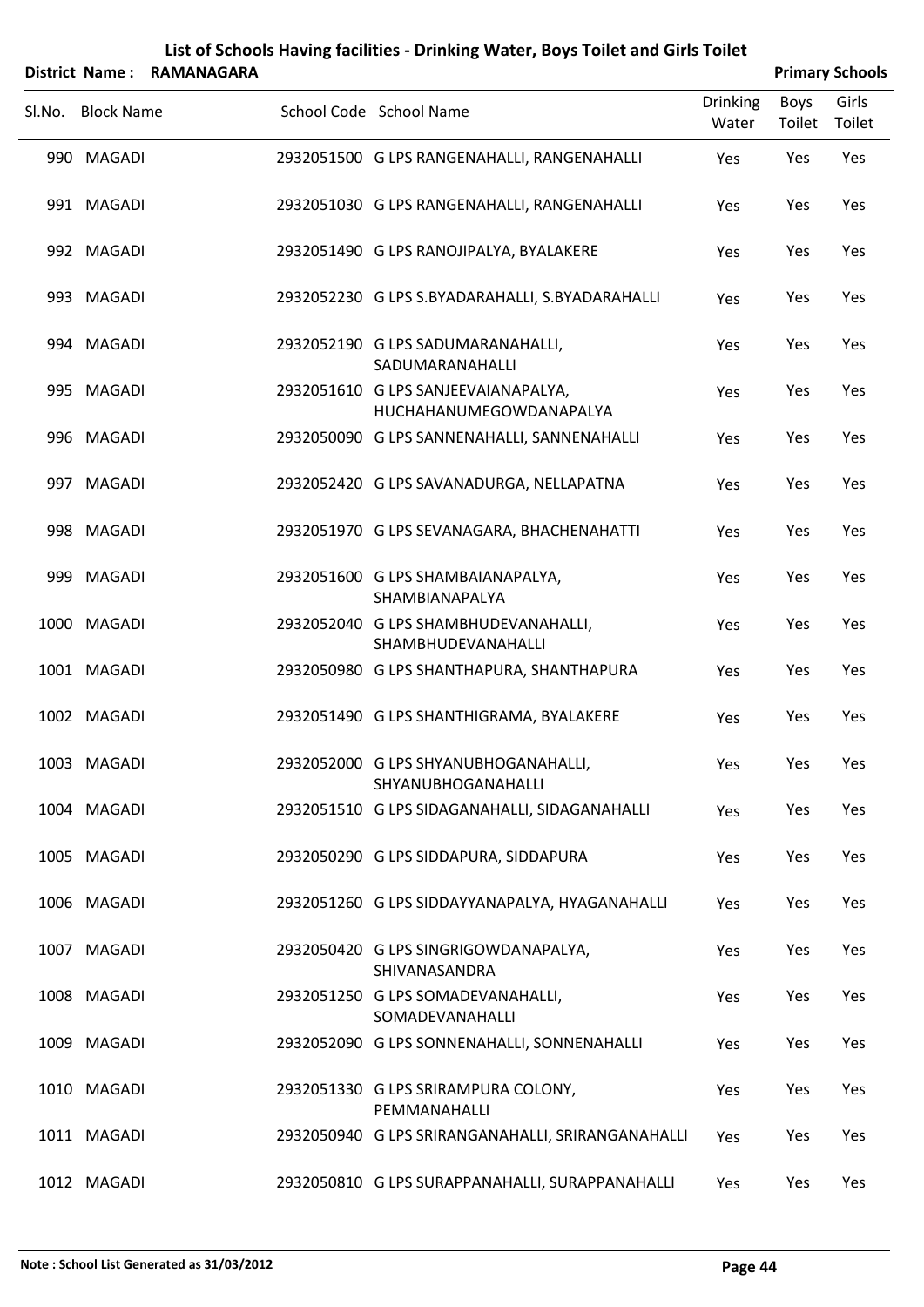|                   | District Name: RAMANAGARA |                                                                |                          |                | <b>Primary Schools</b> |
|-------------------|---------------------------|----------------------------------------------------------------|--------------------------|----------------|------------------------|
| Sl.No. Block Name |                           | School Code School Name                                        | <b>Drinking</b><br>Water | Boys<br>Toilet | Girls<br>Toilet        |
| 1013 MAGADI       |                           | 2932051790 G LPS T GOLLARAHATTI, THATAVALU                     | Yes                      | Yes            | Yes                    |
| 1014 MAGADI       |                           | 2932050280 G LPS THALEKERE, THALEKERE                          | Yes                      | Yes            | Yes                    |
| 1015 MAGADI       |                           | 2932051790 G LPS THATAVALU, THATAVALU                          | Yes                      | Yes            | Yes                    |
| 1016 MAGADI       |                           | 2932051380 G LPS THATTEKERE COLONY,<br>MOTAGANAHALLI           | Yes                      | Yes            | Yes                    |
| 1017 MAGADI       |                           | 2932051120 G LPS THATTEKERE, THATTEKERE                        | Yes                      | Yes            | Yes                    |
| 1018 MAGADI       |                           | 2932050100 G LPS THAVAREKERE, THAVAREKERE                      | Yes                      | Yes            | Yes                    |
| 1019 MAGADI       |                           | 2932050860 G LPS THERANAPALYA, CHEELURU                        | Yes                      | Yes            | Yes                    |
| 1020 MAGADI       |                           | 2932051180 G LPS THIMMARAYA GOWDARAPALYA,<br>LAKKENAHALLI      | Yes                      | Yes            | Yes                    |
| 1021 MAGADI       |                           | 2932050610 G LPS THIMMEGOWDANAPALYA, AJJAHALLI                 | Yes                      | Yes            | Yes                    |
| 1022 MAGADI       |                           | 2932050010 G LPS THIRUKA RANGIAHNAPALYA,<br><b>CHIKKAHALLI</b> | Yes                      | Yes            | Yes                    |
| 1023 MAGADI       |                           | 2932051360 G LPS THORECHANNOHALLI,<br>THORECHANNOHALLI         | Yes                      | Yes            | Yes                    |
| 1024 MAGADI       |                           | 2932051320 G LPS THOREHOSAPALYA, BASAVANAHALLI                 | Yes                      | Yes            | Yes                    |
| 1025 MAGADI       |                           | 2932051440 G LPS THOREPALYA, KALARI                            | Yes                      | Yes            | Yes                    |
| 1026 MAGADI       |                           | 2932051870 G LPS THUBINAKERE, THUBINAKERE                      | Yes                      | Yes            | Yes                    |
| 1027 MAGADI       |                           | 2932052070 G LPS THYAGADEREPALYA,<br>THYAGADEREPALYA           | Yes                      | Yes            | Yes                    |
| 1028 MAGADI       |                           | 2932051270 G LPS UDDANDAHALLI, UDDANDAHALLI                    | Yes                      | Yes            | Yes                    |
| 1029 MAGADI       |                           | 2932051630 G LPS UPPARTHI, UPPARTHI                            | Yes                      | Yes            | Yes                    |
| 1030 MAGADI       |                           | 2932051400 G LPS VADDARADODDI, BANTARAKUPPE                    | Yes                      | Yes            | Yes                    |
| 1031 MAGADI       |                           | 2932051680 G LPS VADDARAPALYA, VADDARAPALYA                    | Yes                      | Yes            | Yes                    |
| 1032 MAGADI       |                           | 2932051990 G LPS VARADENAHALLI, VARADENAHALLI                  | Yes                      | Yes            | Yes                    |
| 1033 MAGADI       |                           | 2932051430 G LPS VARADOHALLI, VARADOHALLI                      | Yes                      | Yes            | Yes                    |
| 1034 MAGADI       |                           | 2932050600 G LPS VEERAPURA GOLLARAHATTI,<br>VEERAPURA          | Yes                      | Yes            | Yes                    |
| 1035 MAGADI       |                           | 2932050510 G LPS VEERASAGARA, VEERASAGARA                      | Yes                      | Yes            | Yes                    |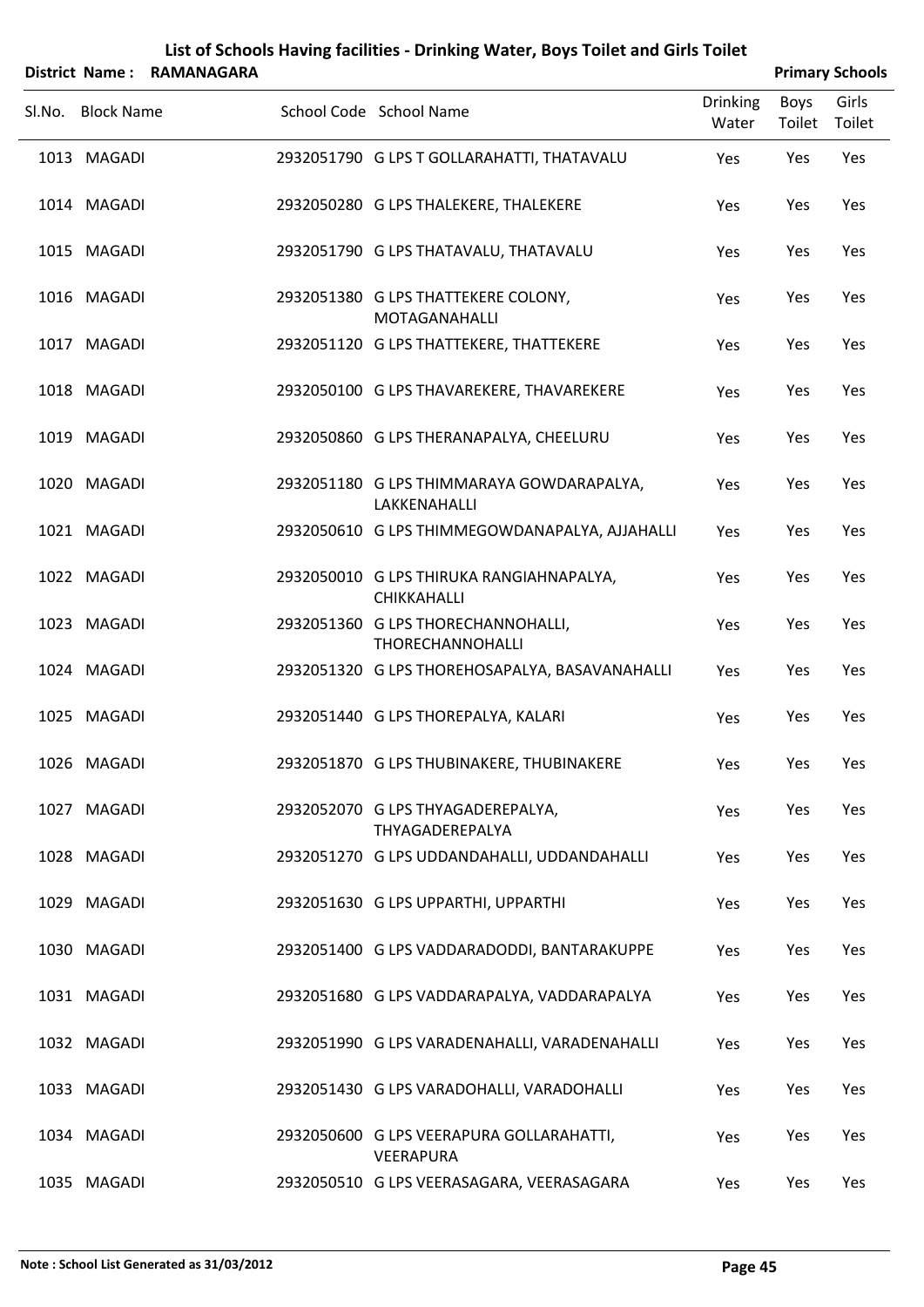|                   | District Name: RAMANAGARA |                                                          |                          |                | <b>Primary Schools</b> |
|-------------------|---------------------------|----------------------------------------------------------|--------------------------|----------------|------------------------|
| Sl.No. Block Name |                           | School Code School Name                                  | <b>Drinking</b><br>Water | Boys<br>Toilet | Girls<br>Toilet        |
| 1036 MAGADI       |                           | 2932051920 G LPS VENGALAPPANAHALLI,<br>VENGALAPPANAHALLI | Yes                      | Yes            | Yes                    |
| 1037 MAGADI       |                           | 2932050690 G LPS VENTAYYANAPALYA, BYRAPURA               | Yes                      | Yes            | Yes                    |
| 1038 MAGADI       |                           | 2932051800 G LPS VISWANATHAPURA,<br>VISWANATHAPURA       | Yes                      | Yes            | Yes                    |
| 1039 MAGADI       |                           | 2932051580 G LPS VITTALAPURA, VITTALAPURA                | Yes                      | Yes            | Yes                    |
| 1040 MAGADI       |                           | 2932050450 G LPS VODDARAHALLI, KANANURU                  | Yes                      | Yes            | Yes                    |
| 1041 MAGADI       |                           | 2932051070 G LPS VODDARAHALLI, VODDARAHALLI              | Yes                      | Yes            | Yes                    |
| 1042 MAGADI       |                           | 2932051900 G LPS VYASARAYANAPALYA, NETHENAHALLI          | Yes                      | Yes            | Yes                    |
| 1043 MAGADI       |                           | 2932050110 G LPS YELLAPURA, YELLAPURA                    | Yes                      | Yes            | Yes                    |
| 1044 MAGADI       |                           | 2932050130 G UHPS A.K. LAYA, HULLENAHALLI                | Yes                      | Yes            | Yes                    |
| 1045 MAGADI       |                           | 2932050590 G UHPS ADARANGI, ADARANGI                     | Yes                      | Yes            | Yes                    |
| 1046 MAGADI       |                           | 2932050010 G UHPS CHIKKAHALLI, CHIKKAHALLI               | Yes                      | Yes            | Yes                    |
| 1047 MAGADI       |                           | 2932050680 G UHPS GOLLAHALLI, GOLLAHALLI                 | Yes                      | Yes            | Yes                    |
| 1048 MAGADI       |                           | 2932051790 G UHPS JAMALSABARAPALYA, THATAVALU            | Yes                      | Yes            | Yes                    |
| 1049 MAGADI       |                           | 2932050650 G UHPS KUDURU, KUDURU                         | Yes                      | Yes            | Yes                    |
| 1050 MAGADI       |                           | 2932052490 G UHPS MAGADI, MAGADI TOWN                    | Yes                      | Yes            | Yes                    |
| 1051 MAGADI       |                           | 2932051160 G UHPS SOLURU, SOLURU                         | Yes                      | Yes            | Yes                    |
| 1052 MAGADI       |                           | 2932052700 G UHPS UNTGMS, WARD-17                        | Yes                      | Yes            | Yes                    |
| 1053 MAGADI       |                           | 2932051850 G ULPS AGALAKOTE, AGALAKOTE                   | Yes                      | Yes            | Yes                    |
| 1054 MAGADI       |                           | 2932052370 G ULPS ANCHIKUPPE, ANCHIKUPPE                 | Yes                      | Yes            | Yes                    |
| 1055 MAGADI       |                           | 2932050950 G ULPS BANAVADI, BANAVADI                     | Yes                      | Yes            | Yes                    |
| 1056 MAGADI       |                           | 2932050650 G ULPS BYRANADURGA, KUDURU                    | Yes                      | Yes            | Yes                    |
| 1057 MAGADI       |                           | 2932051280 G ULPS G.M.HALLI, G.M.HALLI                   | Yes                      | Yes            | Yes                    |
| 1058 MAGADI       |                           | 2932052250 G ULPS GEJJAGARAGUPPE, GEJJAGARAGUPPE         | Yes                      | Yes            | Yes                    |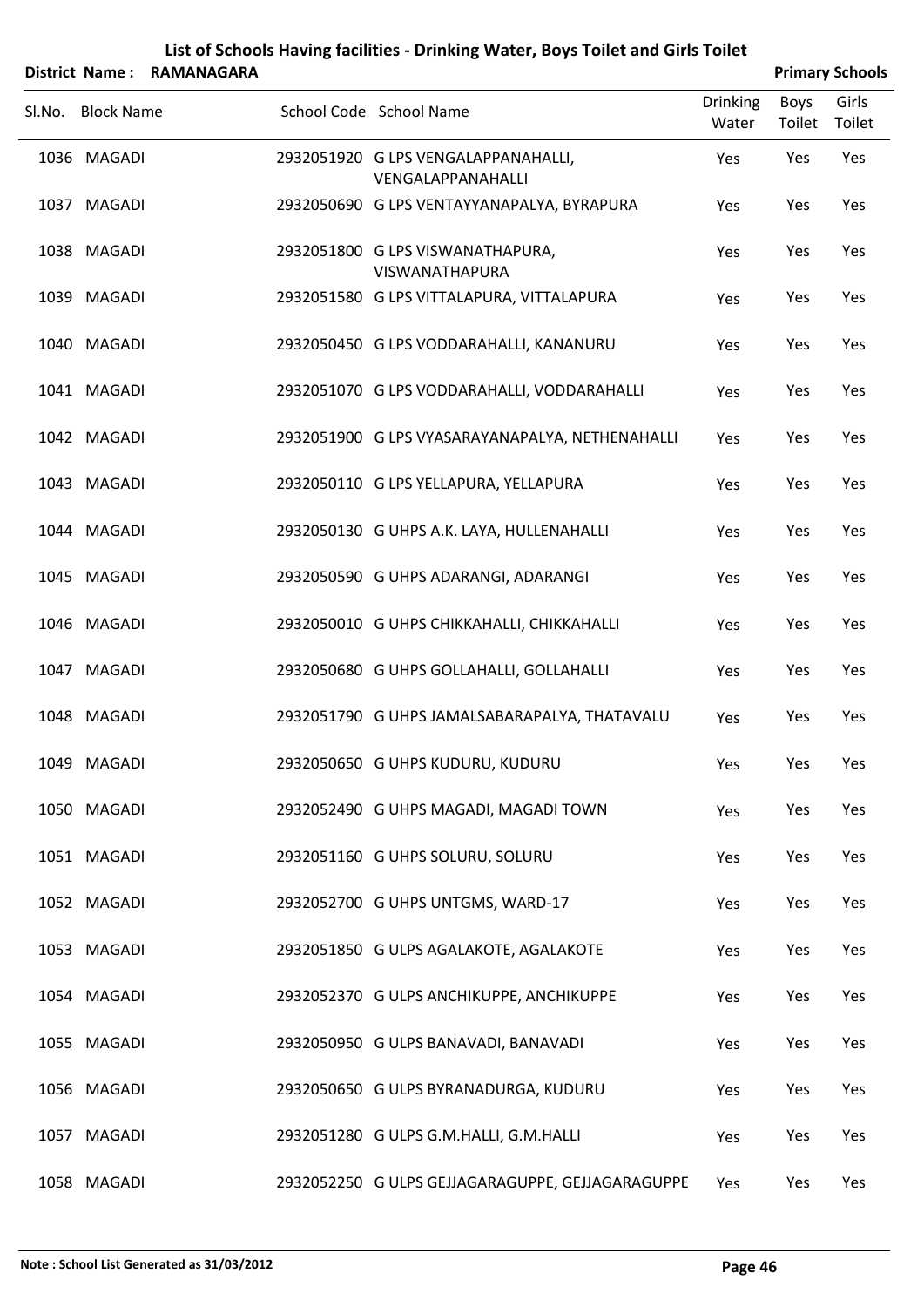|        |                   |                   | List of Schools Having facilities - Drinking Water, Boys Toilet and Girls Toilet |                          |                       |                        |
|--------|-------------------|-------------------|----------------------------------------------------------------------------------|--------------------------|-----------------------|------------------------|
|        | District Name:    | <b>RAMANAGARA</b> |                                                                                  |                          |                       | <b>Primary Schools</b> |
| SI.No. | <b>Block Name</b> |                   | School Code School Name                                                          | <b>Drinking</b><br>Water | <b>Boys</b><br>Toilet | Girls<br>Toilet        |
|        | 1059 MAGADI       |                   | 2932050560 G ULPS GUNDIGERE, GUNDIGERE                                           | Yes                      | Yes                   | Yes                    |
|        | 1060 MAGADI       |                   | 2932050640 G ULPS HANCHIBASAVANAPALYA,<br>ANCHIBASAVANAPALYA                     | Yes                      | Yes                   | Yes                    |
|        | 1061 MAGADI       |                   | 2932052580 G ULPS HOSAPETE, WARD-5                                               | Yes                      | Yes                   | Yes                    |
|        | 1062 MAGADI       |                   | 2932050550 G ULPS HULIKAL, HULIKAL                                               | Yes                      | Yes                   | Yes                    |
|        | 1063 MAGADI       |                   | 2932051620 G ULPS KAPANIPALYA, KALARI KAVAL                                      | Yes                      | Yes                   | Yes                    |
|        | 1064 MAGADI       |                   | 2932050780 G ULPS MUTHSAGARA, MUTHSAGARA                                         | Yes                      | Yes                   | Yes                    |
|        | 1065 MAGADI       |                   | 2932050150 G ULPS MUTHUKADAHALLI,<br>MUTTUKADAHALLI                              | Yes                      | Yes                   | Yes                    |
|        | 1066 MAGADI       |                   | 2932050760 G ULPS MUTTAIANAPALYA, NARASANDRA                                     | Yes                      | Yes                   | Yes                    |
|        | 1067 MAGADI       |                   | 2932050170 G ULPS NEW LAYA, NERALEKERE                                           | Yes                      | Yes                   | Yes                    |
|        | 1068 MAGADI       |                   | 2932050170 G ULPS OLD LAYA, NERALEKERE                                           | Yes                      | Yes                   | Yes                    |
|        | 1069 MAGADI       |                   | 2932050630 G ULPS RAMANAHALLI, THOREMARANAHALLI                                  | Yes                      | Yes                   | Yes                    |
|        | 1070 MAGADI       |                   | 2932050100 G ULPS S.K. LAYA, THAVAREKERE                                         | Yes                      | Yes                   | Yes                    |
|        | 1071 MAGADI       |                   | 2932050610 G ULPS S.S.PALYA, AJJAHALLI                                           | Yes                      | Yes                   | Yes                    |
|        | 1072 MAGADI       |                   | 2932050980 G ULPS SHANTHAPURA, SHANTHAPURA                                       | Yes                      | Yes                   | Yes                    |
|        | 1073 MAGADI       |                   | 2932052250 GLPS BASAPPANA DODDI, GEJJAGARAGUPPE                                  | Yes                      | Yes                   | Yes                    |
|        | 1074 MAGADI       |                   | 2932051180 GLPS AMBEDKARNAGARA, LAKKENAHALLI                                     | Yes                      | Yes                   | Yes                    |
|        | 1075 MAGADI       |                   | 2932051050 GLPS KAMBADAKALLU, YENNEGERE                                          | Yes                      | Yes                   | Yes                    |
|        | 1076 MAGADI       |                   | 2932050670 GLPS KODIHALLI COLONY, KODIHALLI                                      | Yes                      | Yes                   | Yes                    |
|        | 1077 MAGADI       |                   | 2932052491 GLPS RAJEEVGANDHI NAGARA, MAGADI<br><b>TOWN</b>                       | Yes                      | Yes                   | Yes                    |
|        | 1078 MAGADI       |                   | 2932052000 GLPS SHANUBHOGANAHALLI BANDE,<br>SHYANUBHOGANAHALLI                   | Yes                      | Yes                   | Yes                    |
|        | 1079 MAGADI       |                   | 2932051780 GLPS THIMMASANDRA, THIMMASANDRA                                       | Yes                      | Yes                   | Yes                    |
|        | 1080 MAGADI       |                   | 2932051180 GULPS UMERSAPALYA, LAKKENAHALLI                                       | Yes                      | Yes                   | Yes                    |
|        | 1081 MAGADI       |                   | 2932050350 LPS PAAPIRANGAIYYANA PALYA,<br>CHIKKAMUDIGERE                         | Yes                      | Yes                   | Yes                    |

#### **Note : School List Generated as 31/03/2012 Page 47**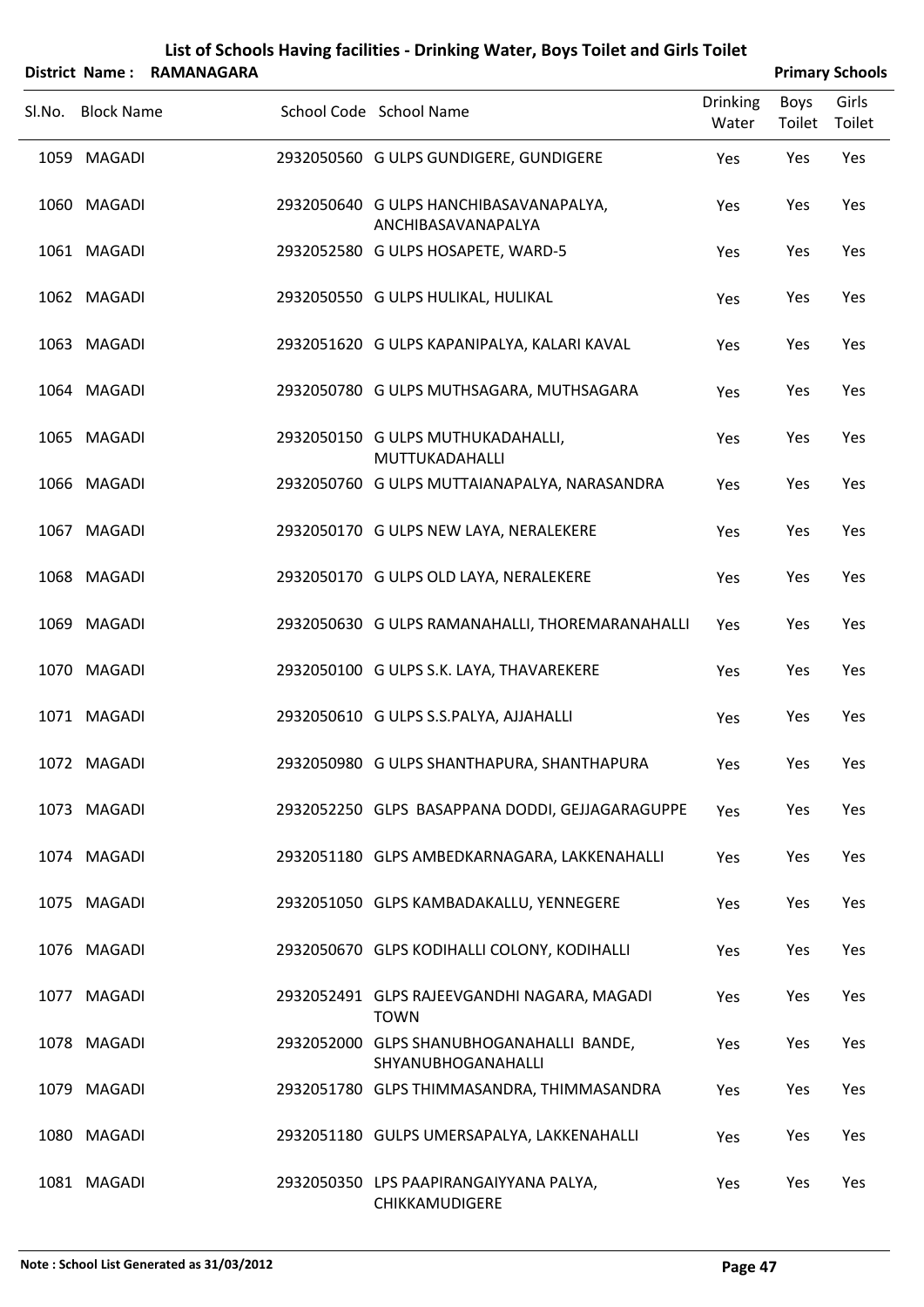|        |                   | District Name: RAMANAGARA |                                                                   |                          |                | <b>Primary Schools</b> |
|--------|-------------------|---------------------------|-------------------------------------------------------------------|--------------------------|----------------|------------------------|
| Sl.No. | <b>Block Name</b> |                           | School Code School Name                                           | <b>Drinking</b><br>Water | Boys<br>Toilet | Girls<br>Toilet        |
|        | 1082 RAMANAGARA   |                           | 2932060920 G HPS KANVA, CHANNAMANAHALLI                           | Yes                      | Yes            | Yes                    |
|        | 1083 RAMANAGARA   |                           | 2932060510 G HPS BYRAGI COLONY, VAJARAHALLI                       | Yes                      | Yes            | Yes                    |
|        | 1084 RAMANAGARA   |                           | 2932060340 G HPS MANNUGUDDEDODDI, DODDA<br><b>MANNUGUDDEDODDI</b> | Yes                      | Yes            | Yes                    |
|        | 1085 RAMANAGARA   |                           | 2932060760 G HPS ABBANAKUPPE, ABBANAKUPPE                         | Yes                      | Yes            | Yes                    |
|        | 1086 RAMANAGARA   |                           | 2932060010 G HPS AKKURU, AKKURU                                   | Yes                      | Yes            | Yes                    |
|        | 1087 RAMANAGARA   |                           | 2932060770 G HPS ANCHIPURA COLONY, BANNAGIRI                      | Yes                      | Yes            | Yes                    |
|        | 1088 RAMANAGARA   |                           | 2932060950 G HPS ANJANAPURA, VIBHUTHIKERE                         | Yes                      | Yes            | Yes                    |
|        | 1089 RAMANAGARA   |                           | 2932060980 G HPS ANKANAHALLI (KYLANCHA),<br>ANKANAHALLI           | Yes                      | Yes            | Yes                    |
|        | 1090 RAMANAGARA   |                           | 2932060060 G HPS ANKANAHALLI, ANKANAHALLI                         | Yes                      | Yes            | Yes                    |
|        | 1091 RAMANAGARA   |                           | 2932060880 G HPS ANNAHALLI, ANNAHALLI                             | Yes                      | Yes            | Yes                    |
|        | 1092 RAMANAGARA   |                           | 2932060820 G HPS ARALALUSANDRA, ARALALU SANDRA                    | Yes                      | Yes            | Yes                    |
|        | 1093 RAMANAGARA   |                           | 2932061450 G HPS ARCHAKARAHALLI, WARD-31                          | Yes                      | Yes            | Yes                    |
|        | 1094 RAMANAGARA   |                           | 2932060230 G HPS AREHALLI, AREHALLI                               | Yes                      | Yes            | Yes                    |
|        | 1095 RAMANAGARA   |                           | 2932061140 G HPS AVVERAHALLI, AVVERAHALLI                         | Yes                      | Yes            | Yes                    |
|        | 1096 RAMANAGARA   |                           | 2932061310 G HPS BALAGERE, WARD-17                                | Yes                      | Yes            | Yes                    |
|        | 1097 RAMANAGARA   |                           | 2932061210 G HPS BALEPETE, WARD-7                                 | Yes                      | Yes            | Yes                    |
|        | 1098 RAMANAGARA   |                           | 2932060690 G HPS BANANDURU, BANANDURU                             | Yes                      | Yes            | Yes                    |
|        | 1099 RAMANAGARA   |                           | 2932060450 G HPS BANNIKUPPE (BIDADI), BANNIKUPPE                  | Yes                      | Yes            | Yes                    |
|        | 1100 RAMANAGARA   |                           | 2932060360 G HPS BASAVANAPURA, BASAVANAPURA                       | Yes                      | Yes            | Yes                    |
|        | 1101 RAMANAGARA   |                           | 2932060590 G HPS BIDADI, BIDADI                                   | Yes                      | Yes            | Yes                    |
|        | 1102 RAMANAGARA   |                           | 2932060310 G HPS BILAGUMBA, BILAGUMBA                             | Yes                      | Yes            | Yes                    |
|        | 1103 RAMANAGARA   |                           | 2932060740 G HPS BYRAMANGALA, BHYRAMANGALA                        | Yes                      | Yes            | Yes                    |
|        | 1104 RAMANAGARA   |                           | 2932060920 G HPS CHANNAMANAHALLI,<br>CHANNAMANAHALLI              | Yes                      | Yes            | Yes                    |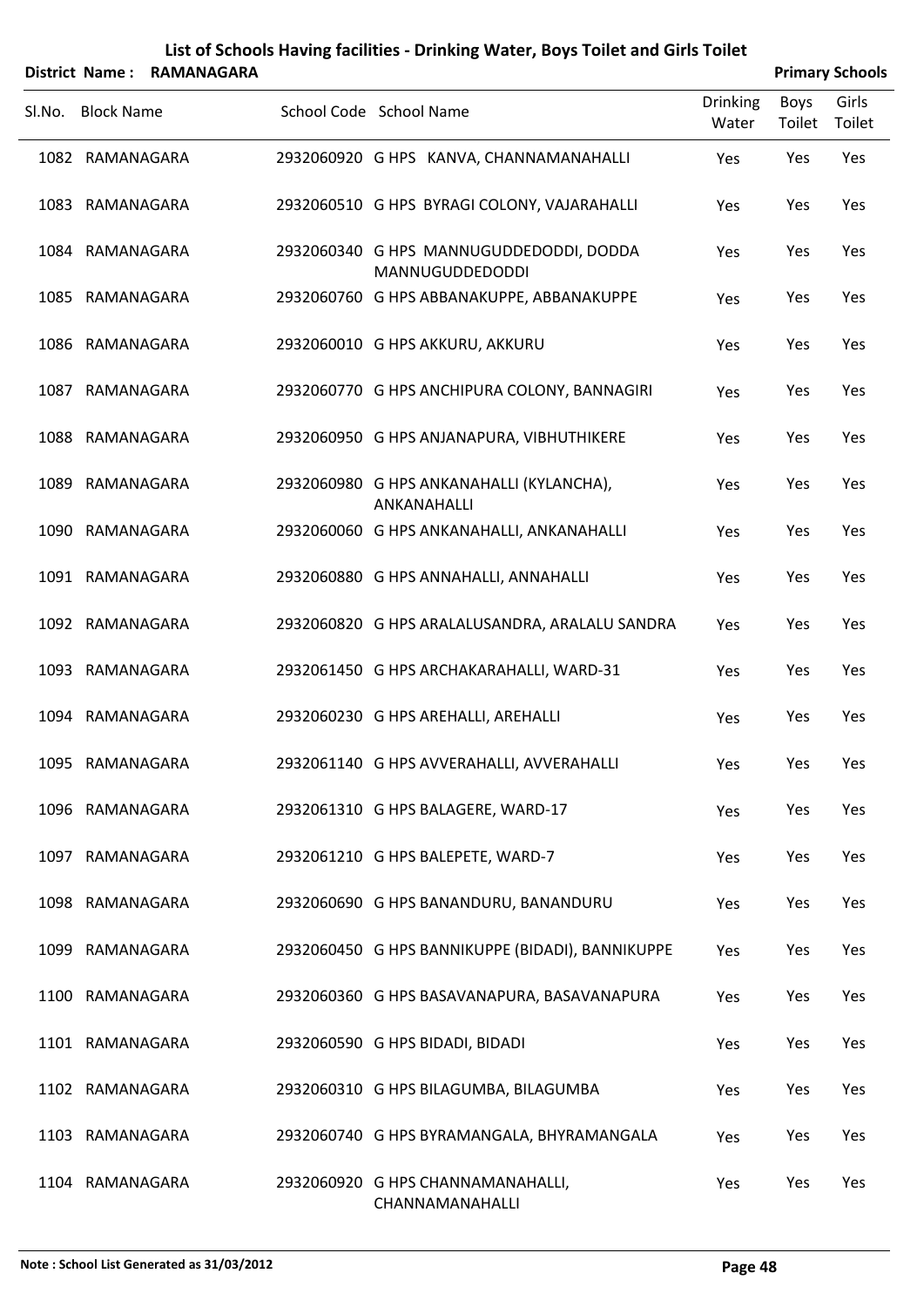|        |                   | District Name: RAMANAGARA |                                                                 |                          |                | <b>Primary Schools</b> |
|--------|-------------------|---------------------------|-----------------------------------------------------------------|--------------------------|----------------|------------------------|
| SI.No. | <b>Block Name</b> |                           | School Code School Name                                         | <b>Drinking</b><br>Water | Boys<br>Toilet | Girls<br>Toilet        |
|        | 1105 RAMANAGARA   |                           | 2932060030 G HPS CHIKKAGANGAVADI, CHIKKA<br>GANGAWADI           | Yes                      | Yes            | Yes                    |
|        | 1106 RAMANAGARA   |                           | 2932060210 G HPS DANAYAKANAPURA,<br>DANAYAKANAPURA              | Yes                      | Yes            | Yes                    |
|        | 1107 RAMANAGARA   |                           | 2932060150 G HPS DODDAGANGAVADI,<br><b>DODDAGANGAWADI</b>       | Yes                      | Yes            | Yes                    |
|        | 1108 RAMANAGARA   |                           | 2932060090 G HPS DODDASULIKERE, DODDA SULIKERE                  | Yes                      | Yes            | Yes                    |
|        | 1109 RAMANAGARA   |                           | 2932060420 G HPS GANAKAL, GANAKAL                               | Yes                      | Yes            | Yes                    |
|        | 1110 RAMANAGARA   |                           | 2932060250 G HPS HAGALAHALLI, HAGALAHALLI                       | Yes                      | Yes            | Yes                    |
|        | 1111 RAMANAGARA   |                           | 2932061390 G HPS HANUMANTHANAGARA, WARD-25                      | Yes                      | Yes            | Yes                    |
|        | 1112 RAMANAGARA   |                           | 2932060290 G HPS HARISANDRA, HARISANDRA                         | Yes                      | Yes            | Yes                    |
|        | 1113 RAMANAGARA   |                           | 2932060850 G HPS HEBBAKODI, HEBBAKODI                           | Yes                      | Yes            | Yes                    |
|        | 1114 RAMANAGARA   |                           | 2932060700 G HPS HEGGADAGERE, HEGGADAGERE                       | Yes                      | Yes            | Yes                    |
|        | 1115 RAMANAGARA   |                           | 2932060790 G HPS HOSURU, HOSURU                                 | Yes                      | Yes            | Yes                    |
|        | 1116 RAMANAGARA   |                           | 2932060570 G HPS HULTHAR HOSADODDI, HULTHAR<br><b>HOSADODDI</b> | Yes                      | Yes            | Yes                    |
|        | 1117 RAMANAGARA   |                           | 2932060830 G HPS HUNASANAHALLI, HUNASANAHALLI                   | Yes                      | Yes            | Yes                    |
|        | 1118 RAMANAGARA   |                           | 2932061430 G HPS IJOORU KANNADA, WARD-29                        | Yes                      | Yes            | Yes                    |
|        | 1119 RAMANAGARA   |                           | 2932060080 G HPS IRULIGARADODDI,<br>KEMPAVADERAHALLI            | Yes                      | Yes            | Yes                    |
|        | 1120 RAMANAGARA   |                           | 2932060750 G HPS ITTAMADU, ITTAMADU                             | Yes                      | Yes            | Yes                    |
|        | 1121 RAMANAGARA   |                           | 2932060040 G HPS JALAMANGALA, JALAMANGALA                       | Yes                      | Yes            | Yes                    |
|        | 1122 RAMANAGARA   |                           | 2932060340 G HPS JAYAPURA, DODDA<br>MANNUGUDDEDODDI             | Yes                      | Yes            | Yes                    |
|        | 1123 RAMANAGARA   |                           | 2932060740 G HPS JODI KARENAHALLI, BHYRAMANGALA                 | Yes                      | Yes            | Yes                    |
|        | 1124 RAMANAGARA   |                           | 2932060460 G HPS K.KARENAHALLI, K. KARENAHALLI                  | Yes                      | Yes            | Yes                    |
|        | 1125 RAMANAGARA   |                           | 2932060900 G HPS K.P.DODDI, KOONAGALLU                          | Yes                      | Yes            | Yes                    |
|        | 1126 RAMANAGARA   |                           | 2932060550 G HPS KAKARAMANAHALLI,<br>KAKARAMANAHALLI            | Yes                      | Yes            | Yes                    |
|        | 1127 RAMANAGARA   |                           | 2932060800 G HPS KANCHUGARANAHALLI,<br>KANCHUGARANAHALLI        | Yes                      | Yes            | Yes                    |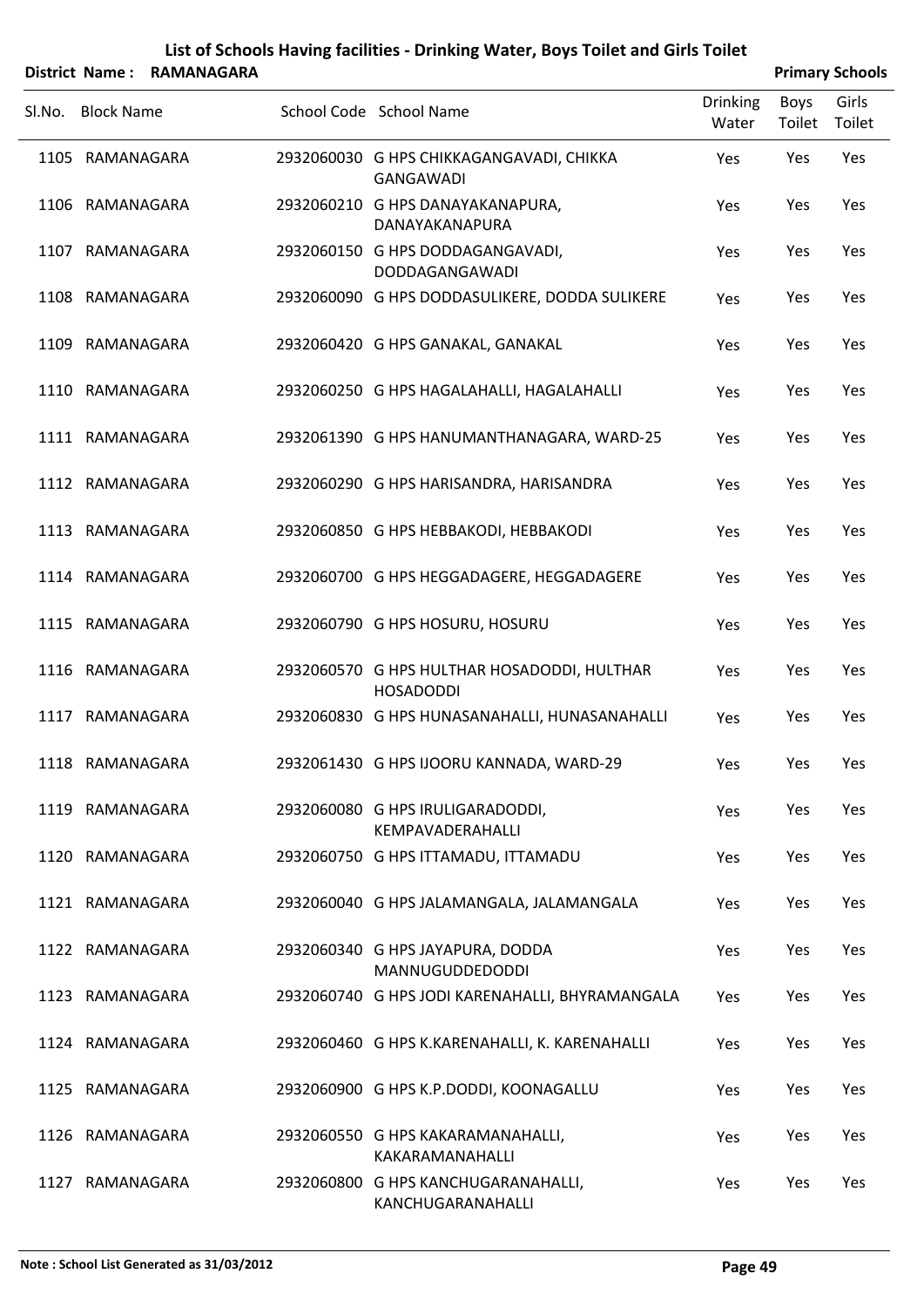|        |                   | District Name: RAMANAGARA |                                                              |                          |                | <b>Primary Schools</b> |
|--------|-------------------|---------------------------|--------------------------------------------------------------|--------------------------|----------------|------------------------|
| Sl.No. | <b>Block Name</b> |                           | School Code School Name                                      | <b>Drinking</b><br>Water | Boys<br>Toilet | Girls<br>Toilet        |
|        | 1128 RAMANAGARA   |                           | 2932060260 G HPS KATAMANADODDI,<br><b>BOMMACHANAHALLI</b>    | Yes                      | Yes            | Yes                    |
|        | 1129 RAMANAGARA   |                           | 2932061010 G HPS KAVANAPURA, KAVANAPURA                      | Yes                      | Yes            | Yes                    |
|        | 1130 RAMANAGARA   |                           | 2932060810 G HPS KEMPAIANAPALYA,<br>KEMPAYYANAPALYA          | Yes                      | Yes            | Yes                    |
|        | 1131 RAMANAGARA   |                           | 2932060400 G HPS KEMPANAHALLI, KEMPANAHALLI                  | Yes                      | Yes            | Yes                    |
|        | 1132 RAMANAGARA   |                           | 2932060580 G HPS KENCHANAKUPPE, KENCHANAKUPPE                | Yes                      | Yes            | Yes                    |
|        | 1133 RAMANAGARA   |                           | 2932060370 G HPS KETHOHALLI, KETHOHALLI                      | Yes                      | Yes            | Yes                    |
|        | 1134 RAMANAGARA   |                           | 2932061070 G HPS KG HOSAHALLI, K.G. HOSAHALLI                | Yes                      | Yes            | Yes                    |
|        | 1135 RAMANAGARA   |                           | 2932060900 G HPS KOONAGALLU, KOONAGALLU                      | Yes                      | Yes            | Yes                    |
|        | 1136 RAMANAGARA   |                           | 2932061040 G HPS KURUBARAHALLI, KURUBARAHALLI                | Yes                      | Yes            | Yes                    |
|        | 1137 RAMANAGARA   |                           | 2932060190 G HPS KYASAPURA, KYASAPURA                        | Yes                      | Yes            | Yes                    |
|        | 1138 RAMANAGARA   |                           | 2932060970 G HPS KYLANCHA, KYLANCHA                          | Yes                      | Yes            | Yes                    |
|        | 1139 RAMANAGARA   |                           | 2932061020 G HPS LAKKOJANAHALLI, LAKKOJANAHALLI              | Yes                      | Yes            | Yes                    |
|        | 1140 RAMANAGARA   |                           | 2932060100 G HPS LAKSHMIPURA, LAKSHMIPURA                    | Yes                      | Yes            | Yes                    |
|        | 1141 RAMANAGARA   |                           | 2932060730 G HPS M GOPAHALLI, M. GOPAHALLI                   | Yes                      | Yes            | Yes                    |
|        | 1142 RAMANAGARA   |                           | 2932060560 G HPS M KARENAHALLI, M.KARENAHALLI                | Yes                      | Yes            | Yes                    |
|        | 1143 RAMANAGARA   |                           | 2932060380 G HPS MADAPURA, MADAPURA                          | Yes                      | Yes            | Yes                    |
|        | 1144 RAMANAGARA   |                           | 2932061230 G HPS MAIN, WARD-9                                | Yes                      | Yes            | Yes                    |
|        | 1145 RAMANAGARA   |                           | 2932060500 G HPS MANCHANAYAKANAHALLI,<br>MANCHANAYAKANAHALLI | Yes                      | Yes            | Yes                    |
|        | 1146 RAMANAGARA   |                           | 2932060390 G HPS MAYAGANAHALLI, MAYAGANAHALLI                | Yes                      | Yes            | Yes                    |
|        | 1147 RAMANAGARA   |                           | 2932060110 G HPS MELEHALLI, MELEHALLI                        | Yes                      | Yes            | Yes                    |
|        | 1148 RAMANAGARA   |                           | 2932060860 G HPS MG PALYA, M.G.PALYA                         | Yes                      | Yes            | Yes                    |
|        | 1149 RAMANAGARA   |                           | 2932060290 G HPS PADARAHALLI, HARISANDRA                     | Yes                      | Yes            | Yes                    |
|        | 1150 RAMANAGARA   |                           | 2932060300 G HPS PALABHOVIDODDI, HALLIMALA                   | Yes                      | Yes            | Yes                    |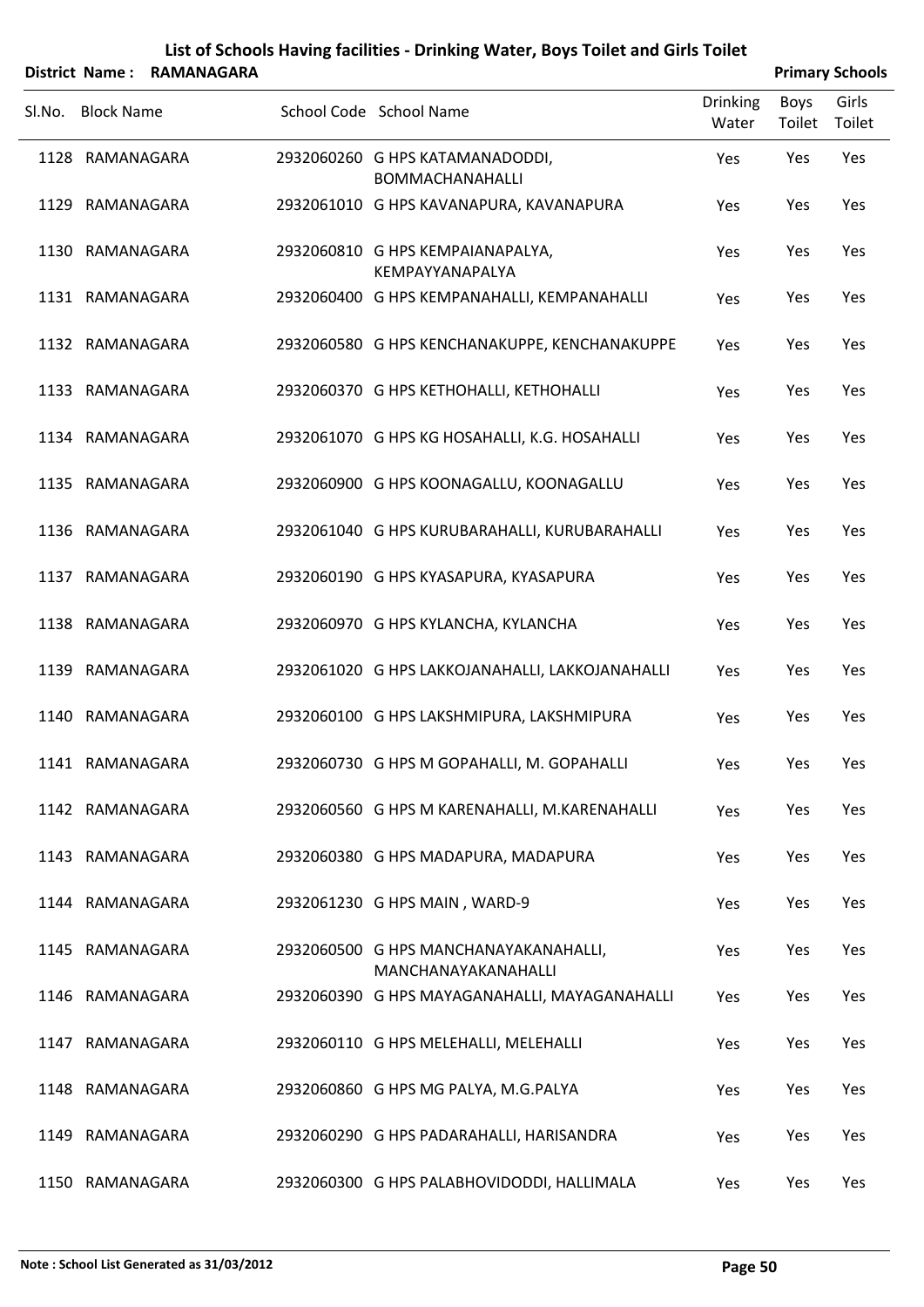|        |                   | District Name: RAMANAGARA |                                                            |                          |                | <b>Primary Schools</b> |
|--------|-------------------|---------------------------|------------------------------------------------------------|--------------------------|----------------|------------------------|
| SI.No. | <b>Block Name</b> |                           | School Code School Name                                    | <b>Drinking</b><br>Water | Boys<br>Toilet | Girls<br>Toilet        |
|        | 1151 RAMANAGARA   |                           | 2932060720 G HPS RAMANAHALLI, RAMANAHALLI                  | Yes                      | Yes            | Yes                    |
|        | 1152 RAMANAGARA   |                           | 2932060680 G HPS SHYANAMANGALA, SHYANAMANGALA              | Yes                      | Yes            | Yes                    |
|        | 1153 RAMANAGARA   |                           | 2932060170 G HPS SHYANUBHOGANAHALLI,<br>SHYANUBHOGANAHALLI | Yes                      | Yes            | Yes                    |
|        | 1154 RAMANAGARA   |                           | 2932060140 G HPS TALAVADI, TALAVADI                        | Yes                      | Yes            | Yes                    |
|        | 1155 RAMANAGARA   |                           | 2932060050 G HPS THADAKAVAGILU, THADIKAVAGILU              | Yes                      | Yes            | Yes                    |
|        | 1156 RAMANAGARA   |                           | 2932060290 G HPS THIMMEGOWDANADODDI,<br><b>HARISANDRA</b>  | Yes                      | Yes            | Yes                    |
|        | 1157 RAMANAGARA   |                           | 2932060710 G HPS URAGAHALLI, URAGAHALLI                    | Yes                      | Yes            | Yes                    |
|        | 1158 RAMANAGARA   |                           | 2932060890 G HPS VADDARAHALLI, NAGOHALLI                   | Yes                      | Yes            | Yes                    |
|        | 1159 RAMANAGARA   |                           | 2932060350 G HPS VADERAHALLI, VADERAHALLI                  | Yes                      | Yes            | Yes                    |
|        | 1160 RAMANAGARA   |                           | 2932060510 G HPS VAJARAHALLI, VAJARAHALLI                  | Yes                      | Yes            | Yes                    |
|        | 1161 RAMANAGARA   |                           | 2932060950 G HPS VIBHUTHIKERE, VIBHUTHIKERE                | Yes                      | Yes            | Yes                    |
|        | 1162 RAMANAGARA   |                           | 2932060130 G HPS YEREHALLI, YEREHALLI                      | Yes                      | Yes            | Yes                    |
|        | 1163 RAMANAGARA   |                           | 2932061260 G KMPS RAMANAGARA, WARD-12                      | Yes                      | Yes            | Yes                    |
|        | 1164 RAMANAGARA   |                           | 2932061440 G LPS RMC YARD, WARD-30                         | Yes                      | Yes            | Yes                    |
|        | 1165 RAMANAGARA   |                           | 2932060951 G LPS THIMMAIAHNADODDI, VIBHUTHIKERE            | Yes                      | Yes            | Yes                    |
|        | 1166 RAMANAGARA   |                           | 2932060760 G LPS ABBANAKUPPE COLONY,<br>ABBANAKUPPE        | Yes                      | Yes            | Yes                    |
|        | 1167 RAMANAGARA   |                           | 2932060910 G LPS ACHALU DODDI, ACHALU                      | Yes                      | Yes            | Yes                    |
|        | 1168 RAMANAGARA   |                           | 2932060910 G LPS ACHALU, ACHALU                            | Yes                      | Yes            | Yes                    |
|        | 1169 RAMANAGARA   |                           | 2932060150 G LPS ADISHAKTHIHALLI,<br>DODDAGANGAWADI        | Yes                      | Yes            | Yes                    |
|        | 1170 RAMANAGARA   |                           | 2932060710 G LPS ALADAMARADADODDI, URAGAHALLI              | Yes                      | Yes            | Yes                    |
|        | 1171 RAMANAGARA   |                           | 2932060950 G LPS ALEMARADADODDI, VIBHUTHIKERE              | Yes                      | Yes            | Yes                    |
|        | 1172 RAMANAGARA   |                           | 2932061160 G LPS AMBEDKAR COLONY, WARD-2                   | Yes                      | Yes            | Yes                    |
|        | 1173 RAMANAGARA   |                           | 2932061050 G LPS AMMANAPURA, AMMANAPURA                    | Yes                      | Yes            | Yes                    |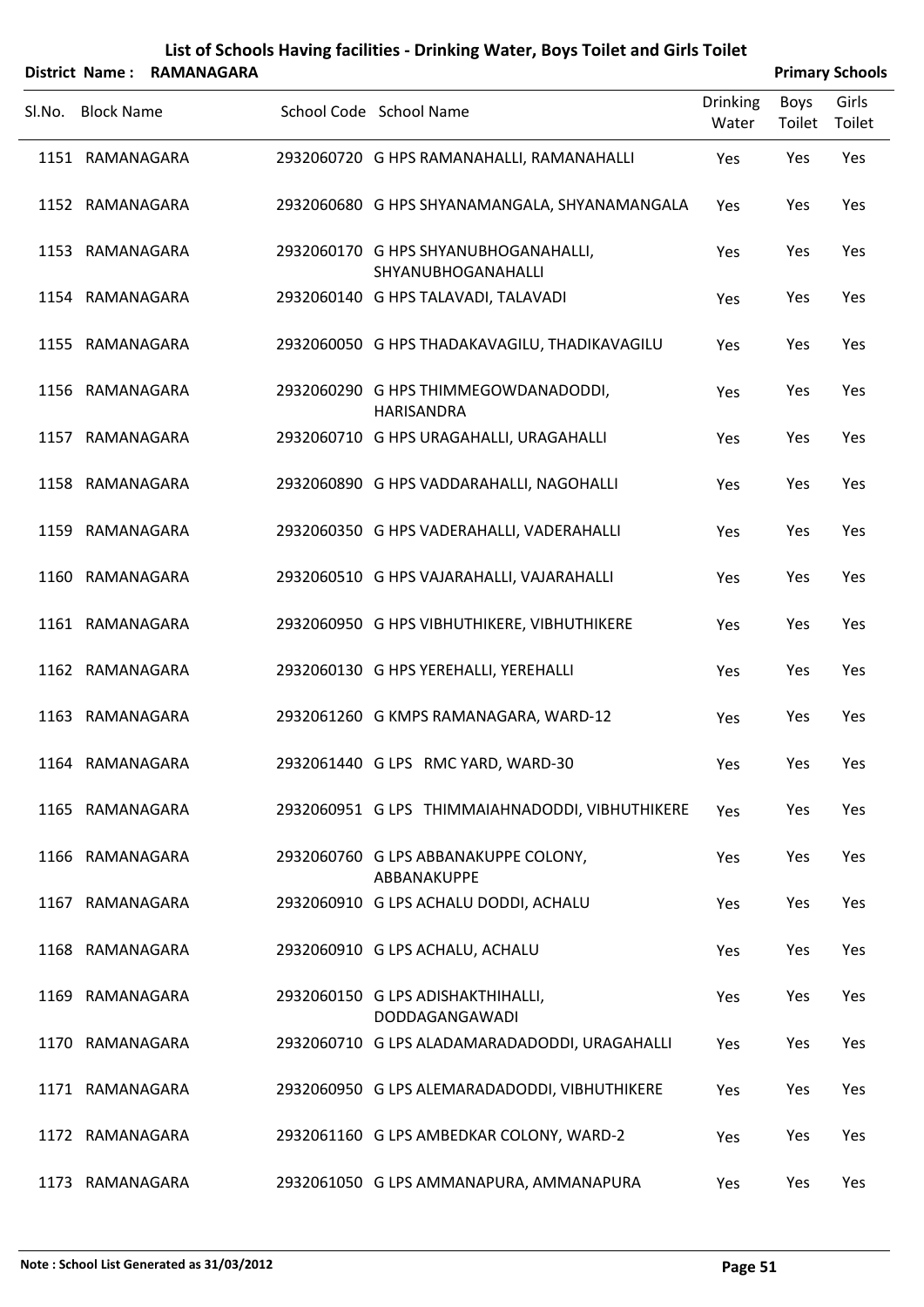|        |                   | District Name: RAMANAGARA |                                                             |                   |                       | <b>Primary Schools</b> |
|--------|-------------------|---------------------------|-------------------------------------------------------------|-------------------|-----------------------|------------------------|
| SI.No. | <b>Block Name</b> |                           | School Code School Name                                     | Drinking<br>Water | <b>Boys</b><br>Toilet | Girls<br>Toilet        |
|        | 1174 RAMANAGARA   |                           | 2932060180 G LPS ANAMANAHALLI, ANUMANAHALLI                 | Yes               | Yes                   | Yes                    |
|        | 1175 RAMANAGARA   |                           | 2932060770 G LPS ANCHIPURA, BANNAGIRI                       | Yes               | Yes                   | Yes                    |
|        | 1176 RAMANAGARA   |                           | 2932060700 G LPS ANGARAHALLI, HEGGADAGERE                   | Yes               | Yes                   | Yes                    |
|        | 1177 RAMANAGARA   |                           | 2932060820 G LPS ANGARAPALYA, ARALALU SANDRA                | Yes               | Yes                   | Yes                    |
|        | 1178 RAMANAGARA   |                           | 2932060370 G LPS ARALIMARADADODDI, KETHOHALLI               | Yes               | Yes                   | Yes                    |
|        | 1179 RAMANAGARA   |                           | 2932060520 G LPS AVARAGERE, AVARAGERE                       | Yes               | Yes                   | Yes                    |
|        | 1180 RAMANAGARA   |                           | 2932060140 G LPS BALALINGEGOWDANADODDI,<br><b>TALAVADI</b>  | Yes               | Yes                   | Yes                    |
|        | 1181 RAMANAGARA   |                           | 2932060770 G LPS BANNAGIRI, BANNAGIRI                       | Yes               | Yes                   | Yes                    |
|        | 1182 RAMANAGARA   |                           | 2932060590 G LPS BAREDODDI, BIDADI                          | Yes               | Yes                   | Yes                    |
|        | 1183 RAMANAGARA   |                           | 2932060290 G LPS BEJJARAHALLIKATTE, HARISANDRA              | Yes               | Yes                   | Yes                    |
|        | 1184 RAMANAGARA   |                           | 2932060870 G LPS BENNAHALLI, BENNAHALLI                     | Yes               | Yes                   | Yes                    |
|        | 1185 RAMANAGARA   |                           | 2932060440 G LPS BETHAMGERE, BETHAMGERE                     | Yes               | Yes                   | Yes                    |
|        | 1186 RAMANAGARA   |                           | 2932060470 G LPS BHADRAPURA, KUMBALAGODU STATE              | Yes               | Yes                   | Yes                    |
|        | 1187 RAMANAGARA   |                           | 2932060710 G LPS BHAKTHIPURA, URAGAHALLI                    | Yes               | Yes                   | Yes                    |
|        | 1188 RAMANAGARA   |                           | 2932060840 G LPS BHOOTHAYYANADODDI,<br>THAMMANAYAKANAHALLI  | Yes               | Yes                   | Yes                    |
|        | 1189 RAMANAGARA   |                           | 2932060610 G LPS BILLAKEMPANAHALLI,<br>BILLAKEMPANAHALLI    | Yes               | Yes                   | Yes                    |
|        | 1190 RAMANAGARA   |                           | 2932060730 G LPS BILLEDODDI, M. GOPAHALLI                   | Yes               | Yes                   | Yes                    |
|        | 1191 RAMANAGARA   |                           | 2932060260 G LPS BOMMACHANAHALLI,<br><b>BOMMACHANAHALLI</b> | Yes               | Yes                   | Yes                    |
|        | 1192 RAMANAGARA   |                           | 2932060540 G LPS BOREHALLI, BOREHALLI                       | Yes               | Yes                   | Yes                    |
|        | 1193 RAMANAGARA   |                           | 2932060640 G LPS BYCHOHALLI, BYCHOHALLI                     | Yes               | Yes                   | Yes                    |
|        | 1194 RAMANAGARA   |                           | 2932060950 G LPS CAUVERY DODDI, VIBHUTHIKERE                | Yes               | Yes                   | Yes                    |
|        | 1195 RAMANAGARA   |                           | 2932060200 G LPS CHAMANAHALLI, CHAMANAHALLI                 | Yes               | Yes                   | Yes                    |
|        | 1196 RAMANAGARA   |                           | 2932060320 G LPS CHAMUNDIPURA, BOLAPPANAHALLI               | Yes               | Yes                   | Yes                    |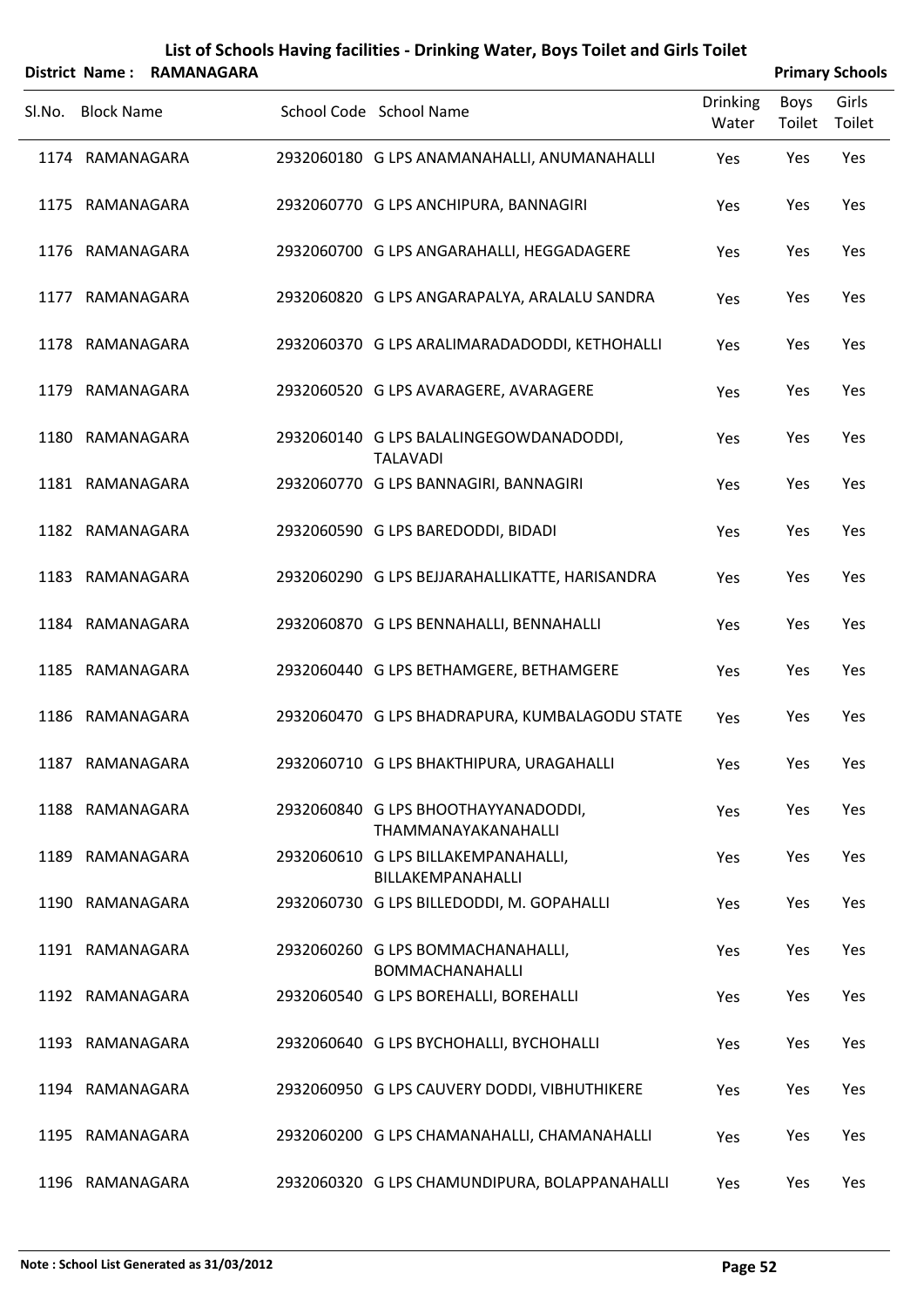|        |                   | District Name: RAMANAGARA |                                                                  |                          |                | <b>Primary Schools</b> |
|--------|-------------------|---------------------------|------------------------------------------------------------------|--------------------------|----------------|------------------------|
| SI.No. | <b>Block Name</b> |                           | School Code School Name                                          | <b>Drinking</b><br>Water | Boys<br>Toilet | Girls<br>Toilet        |
|        | 1197 RAMANAGARA   |                           | 2932060270 G LPS CHANNAMAREGOWDANADODDI,<br>SUGGANAHALLI         | Yes                      | Yes            | Yes                    |
|        | 1198 RAMANAGARA   |                           | 2932060660 G LPS CHANNAMMANAPALYA, KODIYALA<br>KARENAHALLI       | Yes                      | Yes            | Yes                    |
|        | 1199 RAMANAGARA   |                           | 2932060280 G LPS CHANNAPURADODDI, LAKKASANDRA                    | Yes                      | Yes            | Yes                    |
|        | 1200 RAMANAGARA   |                           | 2932061390 G LPS CHANNENAHALLI, WARD-25                          | Yes                      | Yes            | Yes                    |
|        | 1201 RAMANAGARA   |                           | 2932060670 G LPS CHIKKAKUNTANAHALLI, CHIKKA<br>KUNTANAHALLI      | Yes                      | Yes            | Yes                    |
|        | 1202 RAMANAGARA   |                           | 2932060710 G LPS CHIKKARASANAHALLI, URAGAHALLI                   | Yes                      | Yes            | Yes                    |
|        | 1203 RAMANAGARA   |                           | 2932060240 G LPS CHIKKASULIKERE, CHIKKASULIKERE                  | Yes                      | Yes            | Yes                    |
|        | 1204 RAMANAGARA   |                           | 2932060290 G LPS CHIKKEGOWDANADODDI,<br><b>HARISANDRA</b>        | Yes                      | Yes            | Yes                    |
|        | 1205 RAMANAGARA   |                           | 2932060940 G LPS CHIKKENAHALLI, CHIKKENAHALLI                    | Yes                      | Yes            | Yes                    |
|        | 1206 RAMANAGARA   |                           | 2932060630 G LPS CHINNEGOWDANADODDI,<br><b>THALAKUPPE</b>        | Yes                      | Yes            | Yes                    |
| 1207   | RAMANAGARA        |                           | 2932060220 G LPS CHOWDESHWARIHALLI,<br><b>CHOWDESHWARI HALLI</b> | Yes                      | Yes            | Yes                    |
|        | 1208 RAMANAGARA   |                           | 2932060730 G LPS CHOWKAHALLI COLONY, M.<br><b>GOPAHALLI</b>      | Yes                      | Yes            | Yes                    |
| 1209   | RAMANAGARA        |                           | 2932060730 G LPS CHOWKAHALLI, M. GOPAHALLI                       | Yes                      | Yes            | Yes                    |
|        | 1210 RAMANAGARA   |                           | 2932060710 G LPS CHUNCHAGA, URAGAHALLI                           | Yes                      | Yes            | Yes                    |
|        | 1211 RAMANAGARA   |                           | 2932060570 G LPS DASAPPANADODDI, HULTHAR<br><b>HOSADODDI</b>     | Yes                      | Yes            | Yes                    |
|        | 1212 RAMANAGARA   |                           | 2932060840 G LPS DASEGOWDANADODDI,<br>THAMMANAYAKANAHALLI        | Yes                      | Yes            | Yes                    |
|        | 1213 RAMANAGARA   |                           | 2932061050 G LPS DEVARADODDI, AMMANAPURA                         | Yes                      | Yes            | Yes                    |
|        | 1214 RAMANAGARA   |                           | 2932060650 G LPS DODDAKUNTANAHALLI, DODDA<br>KUNTANAHALLI        | Yes                      | Yes            | Yes                    |
|        | 1215 RAMANAGARA   |                           | 2932061150 G LPS DYAVARSEGOWDANADODDI, WARD-1                    | Yes                      | Yes            | Yes                    |
|        | 1216 RAMANAGARA   |                           | 2932060360 G LPS GANGARAJANAHALLI, BASAVANAPURA                  | Yes                      | Yes            | Yes                    |
|        | 1217 RAMANAGARA   |                           | 2932060690 G LPS GOLLAHALLI, BANANDURU                           | Yes                      | Yes            | Yes                    |
|        | 1218 RAMANAGARA   |                           | 2932060090 G LPS GOLLARADODDI, DODDA SULIKERE                    | Yes                      | Yes            | Yes                    |
|        | 1219 RAMANAGARA   |                           | 2932061040 G LPS GOLLARADODDI, KURUBARAHALLI                     | Yes                      | Yes            | Yes                    |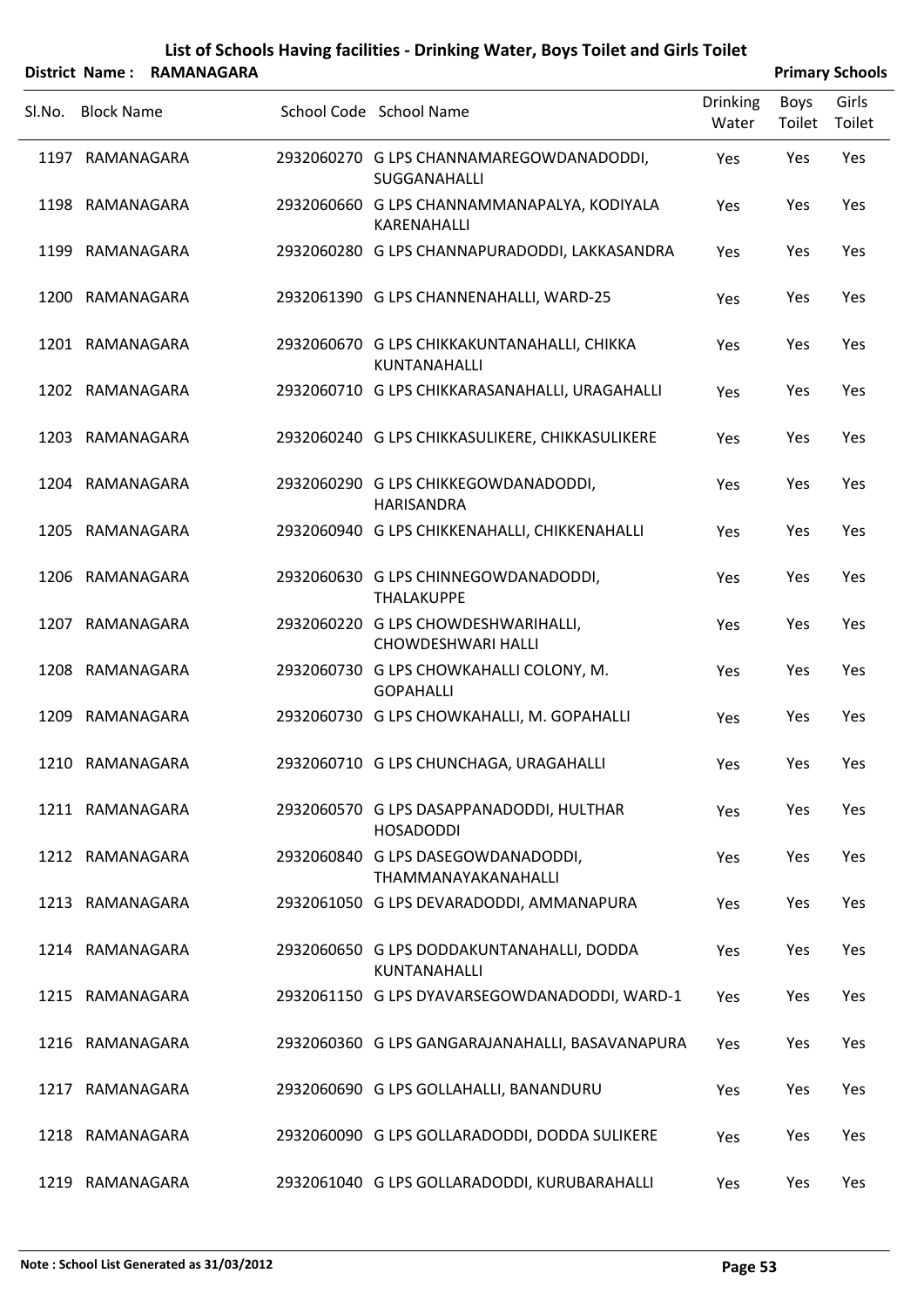| List of Schools Having facilities - Drinking Water, Boys Toilet and Girls Toilet |                |
|----------------------------------------------------------------------------------|----------------|
| trict Namo · DAMANACADA                                                          | <b>Drimany</b> |

|        | <b>District Name:</b> | <b>RAMANAGARA</b> |                                                            | <b>Primary Schools</b>   |                |                 |
|--------|-----------------------|-------------------|------------------------------------------------------------|--------------------------|----------------|-----------------|
| Sl.No. | <b>Block Name</b>     |                   | School Code School Name                                    | <b>Drinking</b><br>Water | Boys<br>Toilet | Girls<br>Toilet |
|        | 1220 RAMANAGARA       |                   | 2932060890 G LPS GOLLARADODDI, NAGOHALLI                   | Yes                      | Yes            | Yes             |
|        | 1221 RAMANAGARA       |                   | 2932060950 G LPS GOLLARADODDI, VIBHUTHIKERE                | Yes                      | Yes            | Yes             |
|        | 1222 RAMANAGARA       |                   | 2932060020 G LPS GOLLARADODDI, VIRUPASANDRA                | Yes                      | Yes            | Yes             |
|        | 1223 RAMANAGARA       |                   | 2932060680 G LPS GOLLARAPALYA, SHYANAMANGALA               | Yes                      | Yes            | Yes             |
|        | 1224 RAMANAGARA       |                   | 2932060970 G LPS GOWDAYYANADODDI, KYLANCHA                 | Yes                      | Yes            | Yes             |
|        | 1225 RAMANAGARA       |                   | 2932060250 G LPS GUDDADAHALLI, HAGALAHALLI                 | Yes                      | Yes            | Yes             |
|        | 1226 RAMANAGARA       |                   | 2932060110 G LPS GUNGARAHALLI, MELEHALLI                   | Yes                      | Yes            | Yes             |
|        | 1227 RAMANAGARA       |                   | 2932061080 G LPS GUNNURU, HULIKERE GUNNURU                 | Yes                      | Yes            | Yes             |
|        | 1228 RAMANAGARA       |                   | 2932060450 G LPS HAKKIPIKKI COLONY, BANNIKUPPE             | Yes                      | Yes            | Yes             |
|        | 1229 RAMANAGARA       |                   | 2932060590 G LPS HALASINAMARADADODDI, BIDADI               | Yes                      | Yes            | Yes             |
|        | 1230 RAMANAGARA       |                   | 2932060300 G LPS HALLIMALA, HALLIMALA                      | Yes                      | Yes            | Yes             |
|        | 1231 RAMANAGARA       |                   | 2932060500 G LPS HANUMANTHANAGARA,<br>MANCHANAYAKANAHALLI  | Yes                      | Yes            | Yes             |
|        | 1232 RAMANAGARA       |                   | 2932060160 G LPS HANUMANTHAPURA, KOOTAGAL                  | Yes                      | Yes            | Yes             |
|        | 1233 RAMANAGARA       |                   | 2932060290 G LPS HANUMANTHEGOWDANADODDI,<br>HARISANDRA     | Yes                      | Yes            | Yes             |
|        | 1234 RAMANAGARA       |                   | 2932060700 G LPS HEGGADAGERE COLONY,<br>HEGGADAGERE        | Yes                      | Yes            | Yes             |
|        | 1235 RAMANAGARA       |                   | 2932060480 G LPS HEJJALA, HEJJALA                          | Yes                      | Yes            | Yes             |
|        | 1236 RAMANAGARA       |                   | 2932060530 G LPS HIREHALLI, HIREHALLI                      | Yes                      | Yes            | Yes             |
|        | 1237 RAMANAGARA       |                   | 2932060320 G LPS HOMBAYYANADODDI,<br><b>BOLAPPANAHALLI</b> | Yes                      | Yes            | Yes             |
|        | 1238 RAMANAGARA       |                   | 2932061030 G LPS HOSADODDI, HOSADODDI                      | Yes                      | Yes            | Yes             |
|        | 1239 RAMANAGARA       |                   | 2932060790 G LPS HOSURU GOLLAHALLI, HOSURU                 | Yes                      | Yes            | Yes             |
|        | 1240 RAMANAGARA       |                   | 2932060160 G LPS HOSURU, KOOTAGAL                          | Yes                      | Yes            | Yes             |
|        | 1241 RAMANAGARA       |                   | 2932060950 G LPS HOSURUDODDI, VIBHUTHIKERE                 | Yes                      | Yes            | Yes             |
|        | 1242 RAMANAGARA       |                   | 2932060870 G LPS HUCHHAMMANADODDI, BENNAHALLI              | Yes                      | Yes            | Yes             |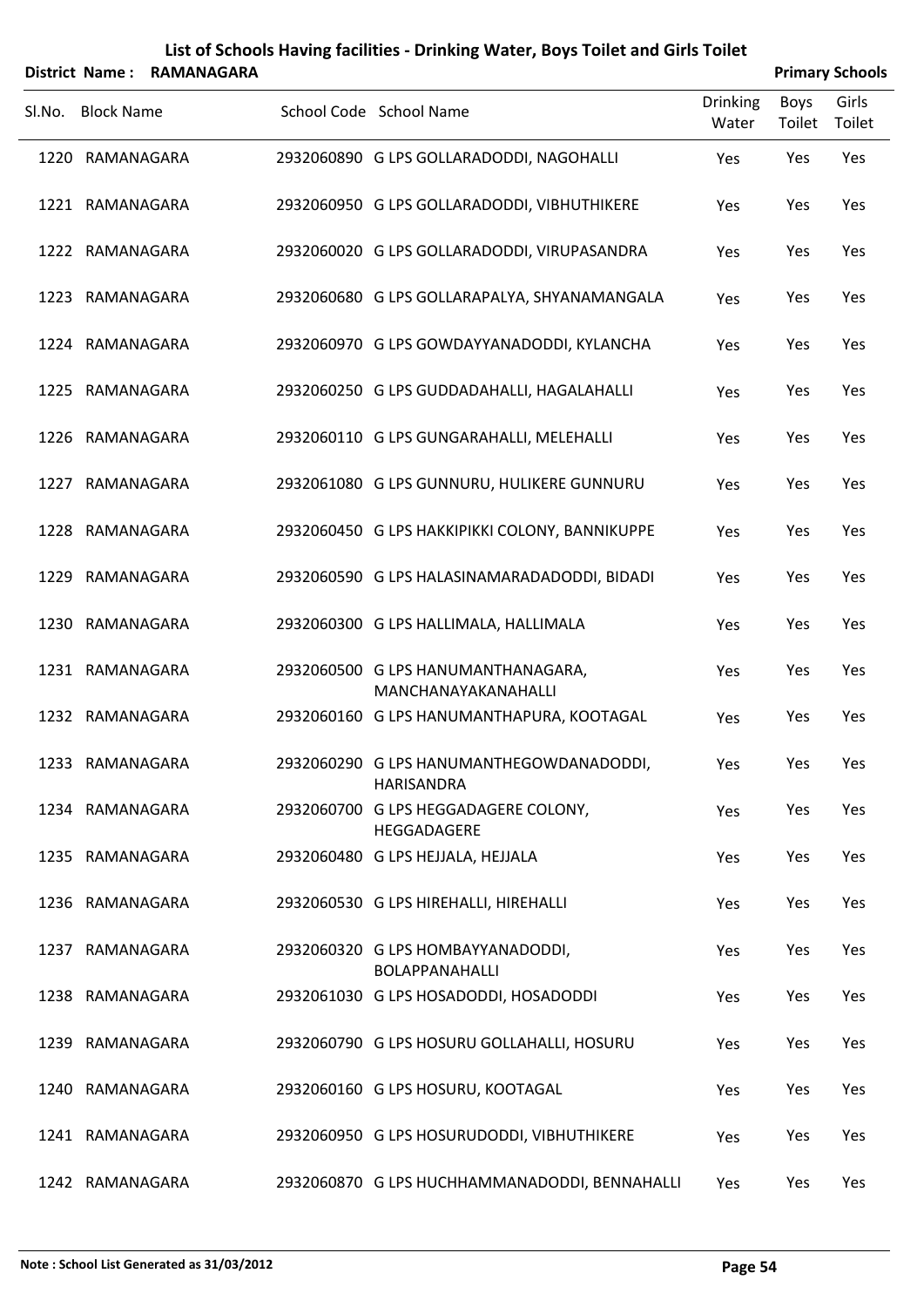|        |                   | District Name: RAMANAGARA |                                                                       |                          |                       | <b>Primary Schools</b> |
|--------|-------------------|---------------------------|-----------------------------------------------------------------------|--------------------------|-----------------------|------------------------|
| SI.No. | <b>Block Name</b> |                           | School Code School Name                                               | <b>Drinking</b><br>Water | <b>Boys</b><br>Toilet | Girls<br>Toilet        |
|        | 1243 RAMANAGARA   |                           | 2932061080 G LPS HULIKERE, HULIKERE GUNNURU                           | Yes                      | Yes                   | Yes                    |
|        | 1244 RAMANAGARA   |                           | 2932060570 G LPS HULTHAR HOSADODDI BANDE,<br><b>HULTHAR HOSADODDI</b> | Yes                      | Yes                   | Yes                    |
|        | 1245 RAMANAGARA   |                           | 2932060060 G LPS HUNASEDODDI, ANKANAHALLI                             | Yes                      | Yes                   | Yes                    |
|        | 1246 RAMANAGARA   |                           | 2932060120 G LPS IBBALIKAHALLI, IBBALIKAHALLI                         | Yes                      | Yes                   | Yes                    |
|        | 1247 RAMANAGARA   |                           | 2932060490 G LPS INORAPALYA, SHESHAGIRIHALLI                          | Yes                      | Yes                   | Yes                    |
|        | 1248 RAMANAGARA   |                           | 2932060830 G LPS IRULIGARA COLONY, HUNASANAHALLI                      | Yes                      | Yes                   | Yes                    |
|        | 1249 RAMANAGARA   |                           | 2932060130 G LPS IRULIGARADODDI, YEREHALLI                            | Yes                      | Yes                   | Yes                    |
|        | 1250 RAMANAGARA   |                           | 2932060450 G LPS JADENAHALLI, BANNIKUPPE                              | Yes                      | Yes                   | Yes                    |
|        | 1251 RAMANAGARA   |                           | 2932061000 G LPS JAKKANAHALLI, JAKKANAHALLI                           | Yes                      | Yes                   | Yes                    |
|        | 1252 RAMANAGARA   |                           | 2932060900 G LPS JAVALAGEREDODDI, KOONAGALLU                          | Yes                      | Yes                   | Yes                    |
|        | 1253 RAMANAGARA   |                           | 2932060330 G LPS JEEGENAHALLI, JEEGENAHALLI                           | Yes                      | Yes                   | Yes                    |
|        | 1254 RAMANAGARA   |                           | 2932060670 G LPS JOGANAPALYA, CHIKKA KUNTANAHALLI                     | Yes                      | Yes                   | Yes                    |
|        | 1255 RAMANAGARA   |                           | 2932060690 G LPS JOGARADODDI, BANANDURU                               | Yes                      | Yes                   | Yes                    |
|        | 1256 RAMANAGARA   |                           | 2932060120 G LPS JOGIDODDI, IBBALIKAHALLI                             | Yes                      | Yes                   | Yes                    |
|        | 1257 RAMANAGARA   |                           | 2932060730 G LPS K.GOPAHALLI, M. GOPAHALLI                            | Yes                      | Yes                   | Yes                    |
|        | 1258 RAMANAGARA   |                           | 2932061030 G LPS KADANAKUPPE, HOSADODDI                               | Yes                      | Yes                   | Yes                    |
|        | 1259 RAMANAGARA   |                           | 2932060250 G LPS KAGGALAHALLI, HAGALAHALLI                            | Yes                      | Yes                   | Yes                    |
|        | 1260 RAMANAGARA   |                           | 2932060150 G LPS KANCHIDODDI, DODDAGANGAWADI                          | Yes                      | Yes                   | Yes                    |
|        | 1261 RAMANAGARA   |                           | 2932060800 G LPS KANCHUGARANAHALLI EXTN.,<br>KANCHUGARANAHALLI        | Yes                      | Yes                   | Yes                    |
|        | 1262 RAMANAGARA   |                           | 2932060340 G LPS KANNAMANGALADODDI, DODDA<br>MANNUGUDDEDODDI          | Yes                      | Yes                   | Yes                    |
|        | 1263 RAMANAGARA   |                           | 2932060270 G LPS KARADIDODDI, SUGGANAHALLI                            | Yes                      | Yes                   | Yes                    |
|        | 1264 RAMANAGARA   |                           | 2932060660 G LPS KARENAHALLI COLONY, KODIYALA<br>KARENAHALLI          | Yes                      | Yes                   | Yes                    |
|        | 1265 RAMANAGARA   |                           | 2932060790 G LPS KARIKALDODDI, HOSURU                                 | Yes                      | Yes                   | Yes                    |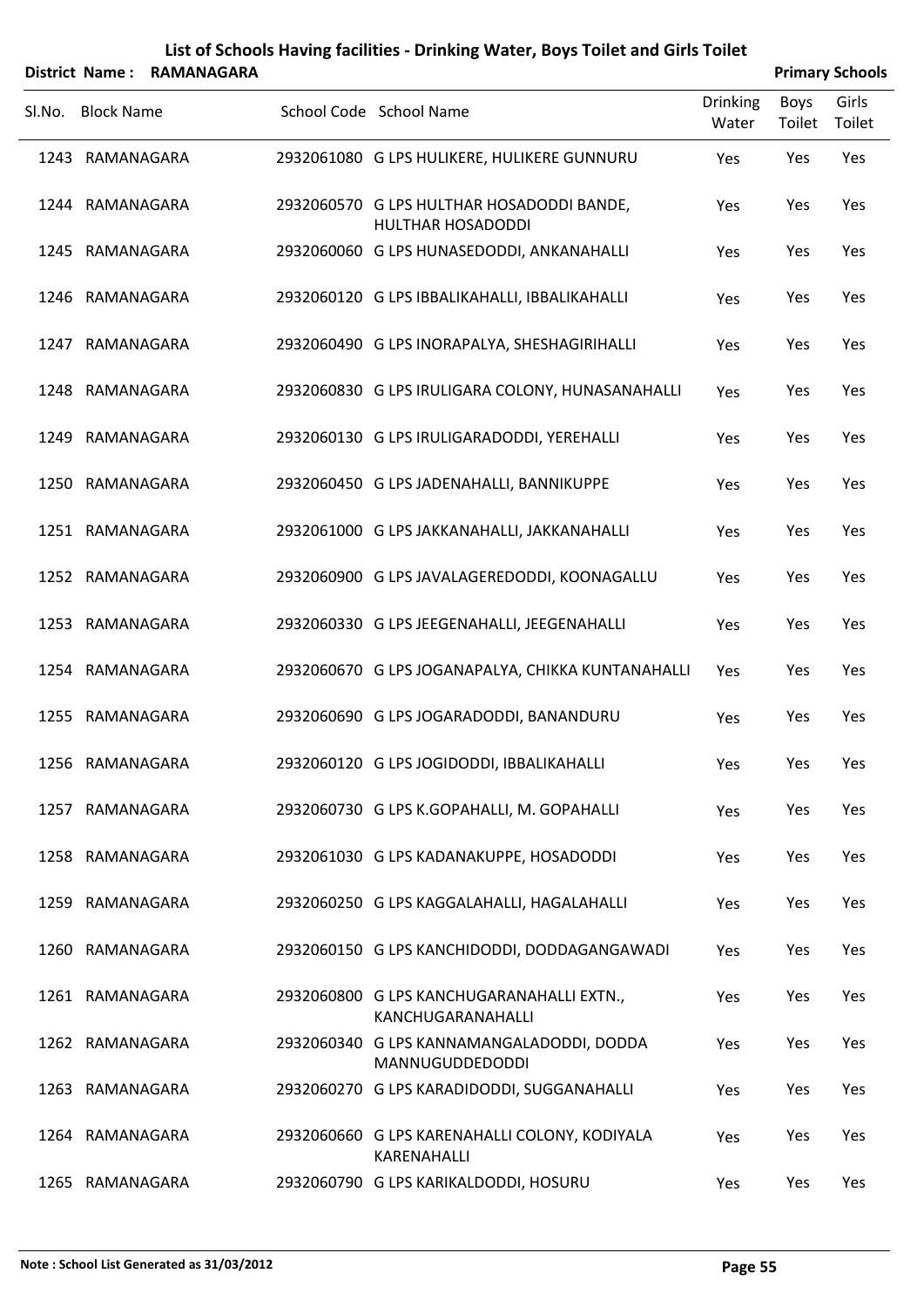|        |                   | District Name: RAMANAGARA |                                                                    |                          |                | <b>Primary Schools</b> |
|--------|-------------------|---------------------------|--------------------------------------------------------------------|--------------------------|----------------|------------------------|
| SI.No. | <b>Block Name</b> |                           | School Code School Name                                            | <b>Drinking</b><br>Water | Boys<br>Toilet | Girls<br>Toilet        |
|        | 1266 RAMANAGARA   |                           | 2932060430 G LPS KEMPADYAPANAHALLI,<br><b>KEMPADYAPANAHALLI</b>    | Yes                      | Yes            | Yes                    |
|        | 1267 RAMANAGARA   |                           | 2932060740 G LPS KEMPASHETTYDODDI,<br>BHYRAMANGALA                 | Yes                      | Yes            | Yes                    |
|        | 1268 RAMANAGARA   |                           | 2932060080 G LPS KEMPAVADERAHALLI,<br>KEMPAVADERAHALLI             | Yes                      | Yes            | Yes                    |
|        | 1269 RAMANAGARA   |                           | 2932060580 G LPS KENCHANAKUPPE JANATHA CO,<br><b>KENCHANAKUPPE</b> | Yes                      | Yes            | Yes                    |
|        | 1270 RAMANAGARA   |                           | 2932060410 G LPS KENJIGARAHALLI, KENJIGARAHALLI                    | Yes                      | Yes            | Yes                    |
|        | 1271 RAMANAGARA   |                           | 2932061070 G LPS KEREMEGALADODDI, K.G. HOSAHALLI                   | Yes                      | Yes            | Yes                    |
|        | 1272 RAMANAGARA   |                           | 2932060600 G LPS KETHAGANAHALLI, KETHAGANAHALLI                    | Yes                      | Yes            | Yes                    |
|        | 1273 RAMANAGARA   |                           | 2932060780 G LPS KG GOLLARAPALYA, K.G.<br>GOLLARAPALYA             | Yes                      | Yes            | Yes                    |
|        | 1274 RAMANAGARA   |                           | 2932060790 G LPS KODIDODDIPALYA, HOSURU                            | Yes                      | Yes            | Yes                    |
|        | 1275 RAMANAGARA   |                           | 2932060740 G LPS KODIHALLI, BHYRAMANGALA                           | Yes                      | Yes            | Yes                    |
|        | 1276 RAMANAGARA   |                           | 2932060660 G LPS KODIYALA, KODIYALA KARENAHALLI                    | Yes                      | Yes            | Yes                    |
|        | 1277 RAMANAGARA   |                           | 2932060070 G LPS KOLAMARANAKUPPE,<br>KOLAMARANAKUPPE               | Yes                      | Yes            | Yes                    |
|        | 1278 RAMANAGARA   |                           | 2932061150 G LPS KONKANIDODDI, WARD-1                              | Yes                      | Yes            | Yes                    |
|        | 1279 RAMANAGARA   |                           | 2932060230 G LPS KOONAMUDDANAHALLI, AREHALLI                       | Yes                      | Yes            | Yes                    |
|        | 1280 RAMANAGARA   |                           | 2932061100 G LPS KOTAHALLI, KOTAHALLI                              | Yes                      | Yes            | Yes                    |
|        | 1281 RAMANAGARA   |                           | 2932061400 G LPS KOTTIPURA, WARD-26                                | Yes                      | Yes            | Yes                    |
|        | 1282 RAMANAGARA   |                           | 2932060210 G LPS KRISHNARAJAPURA,<br>DANAYAKANAPURA                | Yes                      | Yes            | Yes                    |
|        | 1283 RAMANAGARA   |                           | 2932060930 G LPS KUMBAPURA COLONY, KUMBAPURA                       | Yes                      | Yes            | Yes                    |
|        | 1284 RAMANAGARA   |                           | 2932060930 G LPS KUMBAPURA, KUMBAPURA                              | Yes                      | Yes            | Yes                    |
|        | 1285 RAMANAGARA   |                           | 2932060270 G LPS KUMBARADODDI, SUGGANAHALLI                        | Yes                      | Yes            | Yes                    |
|        | 1286 RAMANAGARA   |                           | 2932060050 G LPS KURUBARAHALLI, THADIKAVAGILU                      | Yes                      | Yes            | Yes                    |
|        | 1287 RAMANAGARA   |                           | 2932060280 G LPS LAKKANADODDI, LAKKASANDRA                         | Yes                      | Yes            | Yes                    |
|        | 1288 RAMANAGARA   |                           | 2932060960 G LPS LAKKAPPANAHALLI, LAKKAPPANAHALLI                  | Yes                      | Yes            | Yes                    |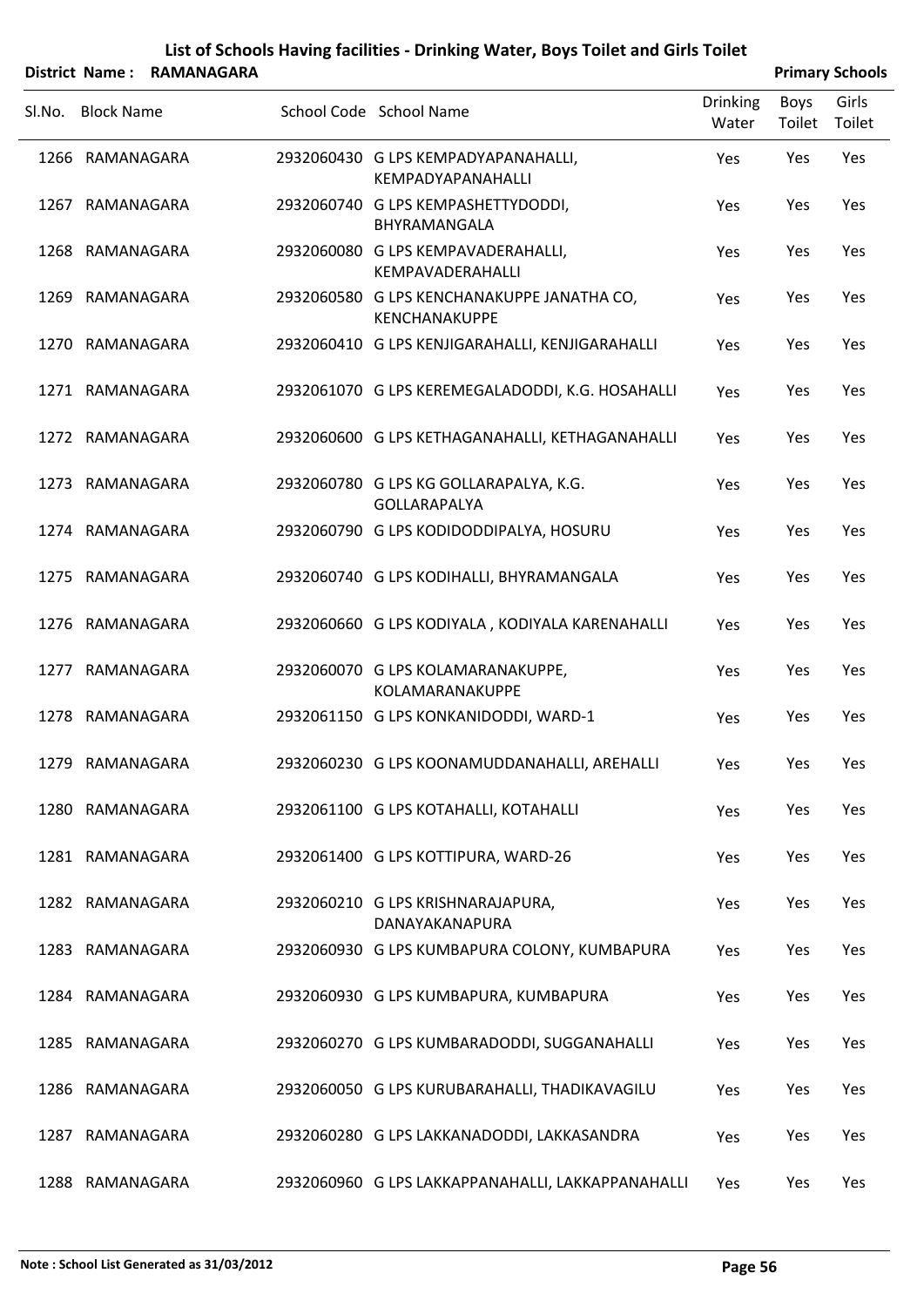|        |                   | District Name: RAMANAGARA |                                                             |                   |                       | <b>Primary Schools</b> |
|--------|-------------------|---------------------------|-------------------------------------------------------------|-------------------|-----------------------|------------------------|
| SI.No. | <b>Block Name</b> |                           | School Code School Name                                     | Drinking<br>Water | <b>Boys</b><br>Toilet | Girls<br>Toilet        |
|        | 1289 RAMANAGARA   |                           | 2932060280 G LPS LAKKASANDRA, LAKKASANDRA                   | Yes               | Yes                   | Yes                    |
|        | 1290 RAMANAGARA   |                           | 2932060250 G LPS LINGEGOWDANADODDI, HAGALAHALLI             | Yes               | Yes                   | Yes                    |
|        | 1291 RAMANAGARA   |                           | 2932060290 G LPS MADARSABARADODDI, HARISANDRA               | Yes               | Yes                   | Yes                    |
|        | 1292 RAMANAGARA   |                           | 2932060820 G LPS MANAGANAHALLI, ARALALU SANDRA              | Yes               | Yes                   | Yes                    |
|        | 1293 RAMANAGARA   |                           | 2932060260 G LPS MANAMANAHALLI,<br><b>BOMMACHANAHALLI</b>   | Yes               | Yes                   | Yes                    |
|        | 1294 RAMANAGARA   |                           | 2932060950 G LPS MANCHASHETTYHALLI, VIBHUTHIKERE            | Yes               | Yes                   | Yes                    |
|        | 1295 RAMANAGARA   |                           | 2932060110 G LPS MAREGOWDANADODDI, MELEHALLI                | Yes               | Yes                   | Yes                    |
|        | 1296 RAMANAGARA   |                           | 2932060100 G LPS MATAKAYYANADODDI, LAKSHMIPURA              | Yes               | Yes                   | Yes                    |
|        | 1297 RAMANAGARA   |                           | 2932060690 G LPS MEDANAHALLI, BANANDURU                     | Yes               | Yes                   | Yes                    |
|        | 1298 RAMANAGARA   |                           | 2932060900 G LPS MOTTEDODDI, KOONAGALLU                     | Yes               | Yes                   | Yes                    |
| 1299   | RAMANAGARA        |                           | 2932060900 G LPS MUDALAHALLIDODDI, KOONAGALLU               | Yes               | Yes                   | Yes                    |
|        | 1300 RAMANAGARA   |                           | 2932060440 G LPS MUTHURAYANAGUDIPALYA,<br><b>BETHAMGERE</b> | Yes               | Yes                   | Yes                    |
|        | 1301 RAMANAGARA   |                           | 2932060460 G LPS MUTTURAYANAPURA, K. KARENAHALLI            | Yes               | Yes                   | Yes                    |
|        | 1302 RAMANAGARA   |                           | 2932060890 G LPS NAGOHALLI, NAGOHALLI                       | Yes               | Yes                   | Yes                    |
|        | 1303 RAMANAGARA   |                           | 2932061020 G LPS NANJAPURA, LAKKOJANAHALLI                  | Yes               | Yes                   | Yes                    |
|        | 1304 RAMANAGARA   |                           | 2932060660 G LPS NARAYANAPURA, KODIYALA<br>KARENAHALLI      | Yes               | Yes                   | Yes                    |
|        | 1305 RAMANAGARA   |                           | 2932061060 G LPS NELAMALE, NELAMALE                         | Yes               | Yes                   | Yes                    |
|        | 1306 RAMANAGARA   |                           | 2932060610 G LPS NINGEGOWDANADODDI,<br>BILLAKEMPANAHALLI    | Yes               | Yes                   | Yes                    |
|        | 1307 RAMANAGARA   |                           | 2932061060 G LPS POOJARIDODDI, NELAMALE                     | Yes               | Yes                   | Yes                    |
|        | 1308 RAMANAGARA   |                           | 2932060340 G LPS RAJEEVAPURA, DODDA<br>MANNUGUDDEDODDI      | Yes               | Yes                   | Yes                    |
|        | 1309 RAMANAGARA   |                           | 2932060350 G LPS RAMAGIRI, VADERAHALLI                      | Yes               | Yes                   | Yes                    |
|        | 1310 RAMANAGARA   |                           | 2932060360 G LPS RAMPURA, BASAVANAPURA                      | Yes               | Yes                   | Yes                    |
|        | 1311 RAMANAGARA   |                           | 2932060250 G LPS RAMPURA, HAGALAHALLI                       | Yes               | Yes                   | Yes                    |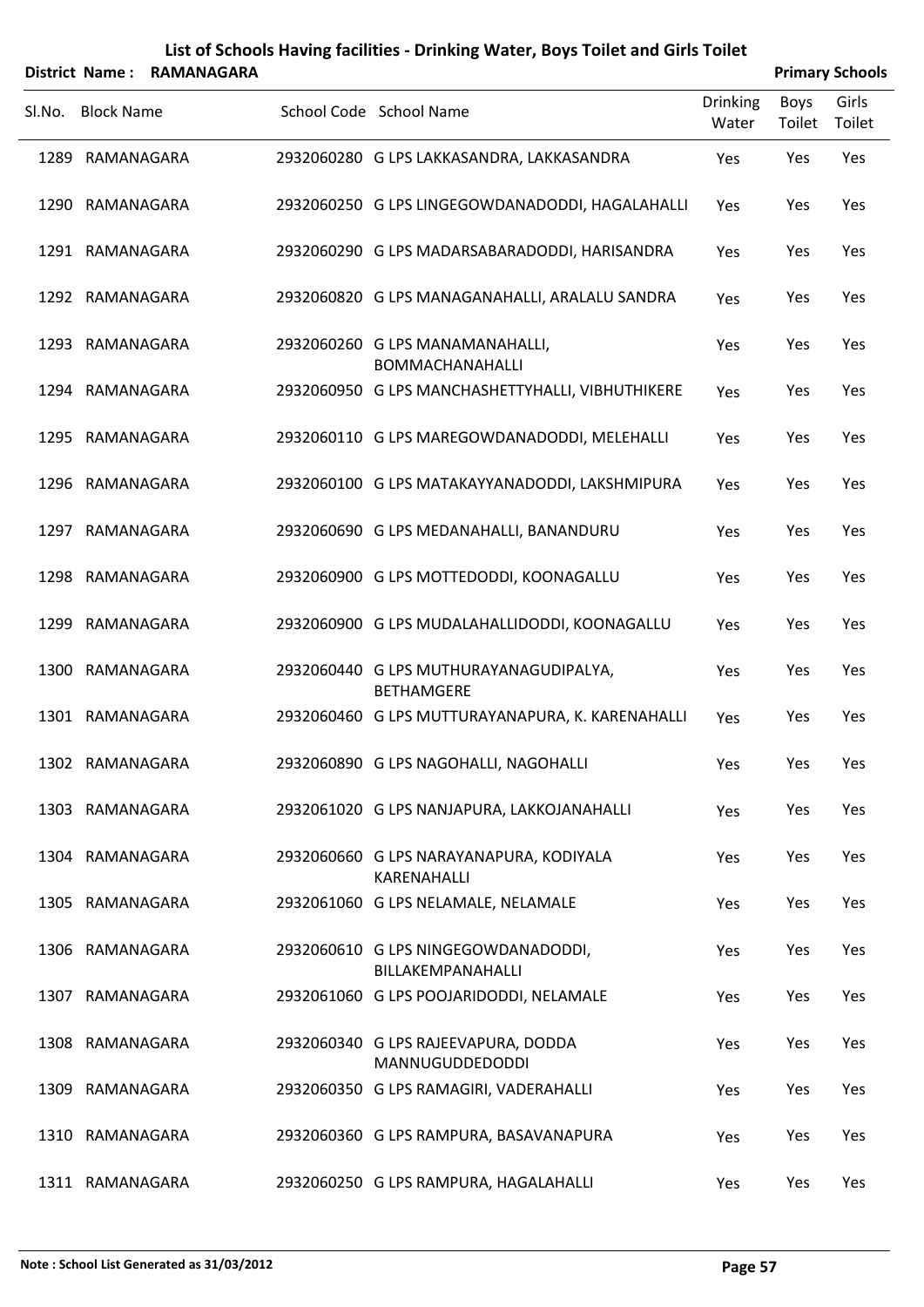|        |                   | District Name: RAMANAGARA |                                                                   |                          |                | <b>Primary Schools</b> |
|--------|-------------------|---------------------------|-------------------------------------------------------------------|--------------------------|----------------|------------------------|
| SI.No. | <b>Block Name</b> |                           | School Code School Name                                           | <b>Drinking</b><br>Water | Boys<br>Toilet | Girls<br>Toilet        |
|        | 1312 RAMANAGARA   |                           | 2932061450 G LPS RANGARAYARADODDI, WARD-31                        | Yes                      | Yes            | Yes                    |
|        | 1313 RAMANAGARA   |                           | 2932060610 G LPS RANGEGOWDANADODDI,<br>BILLAKEMPANAHALLI          | Yes                      | Yes            | Yes                    |
|        | 1314 RAMANAGARA   |                           | 2932061400 G LPS RAYARADODDI, WARD-26                             | Yes                      | Yes            | Yes                    |
|        | 1315 RAMANAGARA   |                           | 2932061090 G LPS SABBAKERE, SABBAKERE                             | Yes                      | Yes            | Yes                    |
|        | 1316 RAMANAGARA   |                           | 2932060370 G LPS SANGABASAVANADODDI, KETHOHALLI                   | Yes                      | Yes            | Yes                    |
|        | 1317 RAMANAGARA   |                           | 2932060730 G LPS SANJEEVAIANADODDI, M. GOPAHALLI                  | Yes                      | Yes            | Yes                    |
|        | 1318 RAMANAGARA   |                           | 2932060490 G LPS SHESHAGIRIHALLI COLONY,<br>SHESHAGIRIHALLI       | Yes                      | Yes            | Yes                    |
|        | 1319 RAMANAGARA   |                           | 2932060490 G LPS SHESHAGIRIHALLI, SHESHAGIRIHALLI                 | Yes                      | Yes            | Yes                    |
|        | 1320 RAMANAGARA   |                           | 2932060560 G LPS SHETTYGOWDANADODDI,<br>M.KARENAHALLI             | Yes                      | Yes            | Yes                    |
|        | 1321 RAMANAGARA   |                           | 2932060440 G LPS SIDDABHOVIPALYA, BETHAMGERE                      | Yes                      | Yes            | Yes                    |
|        | 1322 RAMANAGARA   |                           | 2932060630 G LPS THALAKUPPE, THALAKUPPE                           | Yes                      | Yes            | Yes                    |
|        | 1323 RAMANAGARA   |                           | 2932060840 G LPS THAMMANAYAKANAHALLI COLO,<br>THAMMANAYAKANAHALLI | Yes                      | Yes            | Yes                    |
|        | 1324 RAMANAGARA   |                           | 2932060840 G LPS THAMMANAYAKANAHALLI,<br>THAMMANAYAKANAHALLI      | Yes                      | Yes            | Yes                    |
|        | 1325 RAMANAGARA   |                           | 2932060580 G LPS THAMMANNANADODDI,<br><b>KENCHANAKUPPE</b>        | Yes                      | Yes            | Yes                    |
|        | 1326 RAMANAGARA   |                           | 2932060810 G LPS THAYAPPANADODDI,<br>KEMPAYYANAPALYA              | Yes                      | Yes            | Yes                    |
|        | 1327 RAMANAGARA   |                           | 2932061110 G LPS THENGINAKALLU, THENGINAKALLU                     | Yes                      | Yes            | Yes                    |
|        | 1328 RAMANAGARA   |                           | 2932060300 G LPS THIBBEGOWDANADODDI, HALLIMALA                    | Yes                      | Yes            | Yes                    |
|        | 1329 RAMANAGARA   |                           | 2932060120 G LPS THIMMASANDRA, IBBALIKAHALLI                      | Yes                      | Yes            | Yes                    |
|        | 1330 RAMANAGARA   |                           | 2932060750 G LPS THIMMGOWDANADODDI, ITTAMADU                      | Yes                      | Yes            | Yes                    |
|        | 1331 RAMANAGARA   |                           | 2932060140 G LPS THIRUMALEGOWDANADODDI,<br><b>TALAVADI</b>        | Yes                      | Yes            | Yes                    |
|        | 1332 RAMANAGARA   |                           | 2932060750 G LPS THOREDODDI, ITTAMADU                             | Yes                      | Yes            | Yes                    |
|        | 1333 RAMANAGARA   |                           | 2932061340 G LPS THURUPALYA, WARD-20                              | Yes                      | Yes            | Yes                    |
|        | 1334 RAMANAGARA   |                           | 2932060710 G LPS URAGAHALLI BANDE, URAGAHALLI                     | Yes                      | Yes            | Yes                    |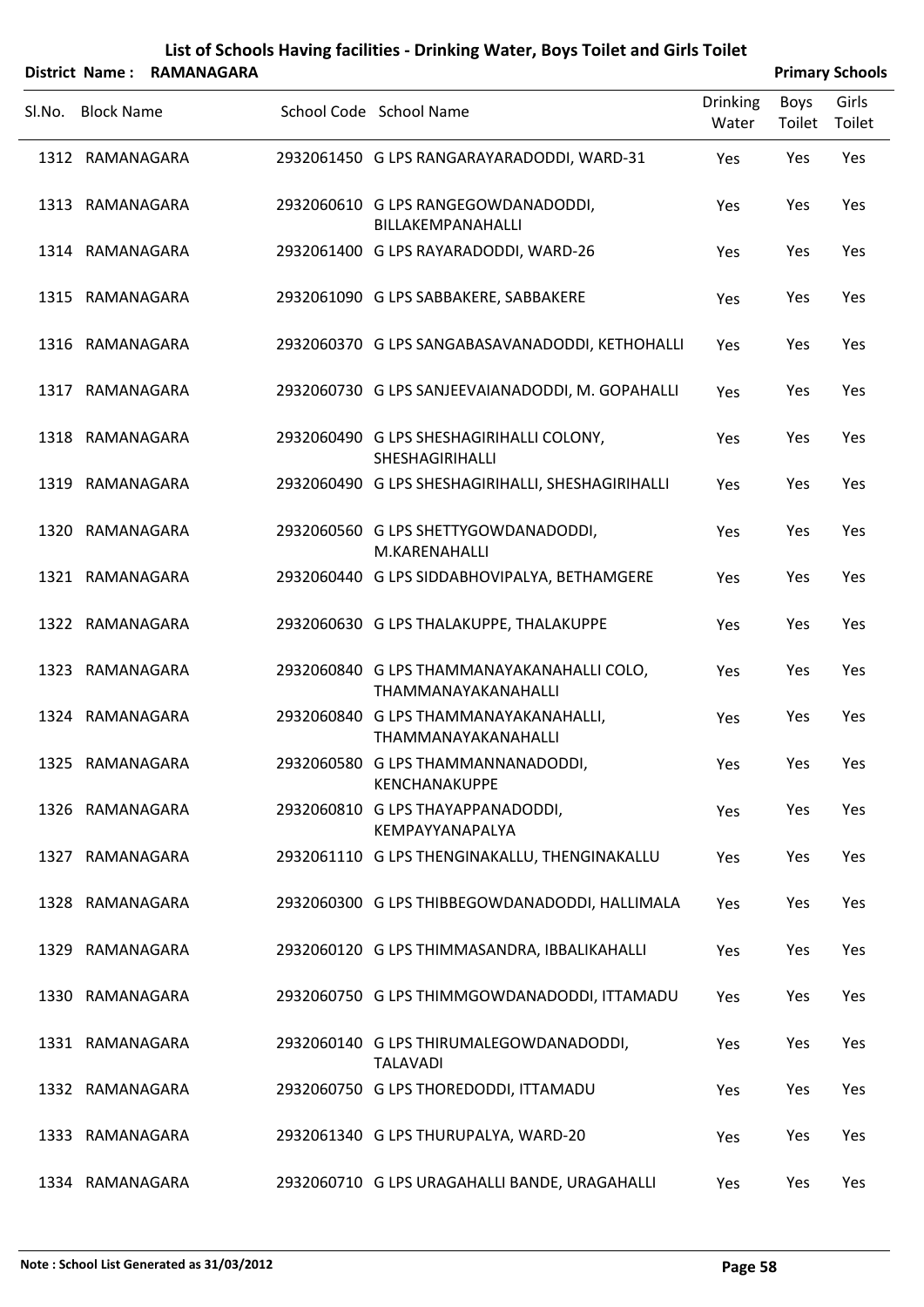|        |                   | District Name: RAMANAGARA |                                                                 |                          |                | <b>Primary Schools</b> |
|--------|-------------------|---------------------------|-----------------------------------------------------------------|--------------------------|----------------|------------------------|
| SI.No. | <b>Block Name</b> |                           | School Code School Name                                         | <b>Drinking</b><br>Water | Boys<br>Toilet | Girls<br>Toilet        |
|        | 1335 RAMANAGARA   |                           | 2932060990 G LPS VADDARADODDI, BANNIKUPPE(<br><b>KYLANCHA)</b>  | Yes                      | Yes            | Yes                    |
|        | 1336 RAMANAGARA   |                           | 2932060730 G LPS VADDARADODDI, M. GOPAHALLI                     | Yes                      | Yes            | Yes                    |
|        | 1337 RAMANAGARA   |                           | 2932060170 G LPS VADDARADODDI,<br><b>SHYANUBHOGANAHALLI</b>     | Yes                      | Yes            | Yes                    |
|        | 1338 RAMANAGARA   |                           | 2932061150 G LPS VIJAYANAGARA, WARD-1                           | Yes                      | Yes            | Yes                    |
|        | 1339 RAMANAGARA   |                           | 2932060340 G LPS VIJAYAPURA, DODDA<br><b>MANNUGUDDEDODDI</b>    | Yes                      | Yes            | Yes                    |
|        | 1340 RAMANAGARA   |                           | 2932060020 G LPS VIRUPASANDRA, VIRUPASANDRA                     | Yes                      | Yes            | Yes                    |
|        | 1341 RAMANAGARA   |                           | 2932060990 G MPS BANNIKUPPE (KYLANCHA),<br>BANNIKUPPE(KYLANCHA) | Yes                      | Yes            | Yes                    |
|        | 1342 RAMANAGARA   |                           | 2932060160 G MPS KOOTAGAL, KOOTAGAL                             | Yes                      | Yes            | Yes                    |
|        | 1343 RAMANAGARA   |                           | 2932060270 G MPS SUGGANAHALLI, SUGGANAHALLI                     | Yes                      | Yes            | Yes                    |
|        | 1344 RAMANAGARA   |                           | 2932061330 G UHPBS AZADNAGARA, WARD-19                          | Yes                      | Yes            | Yes                    |
|        | 1345 RAMANAGARA   |                           | 2932060590 G UHPS BIDADI, BIDADI                                | Yes                      | Yes            | Yes                    |
|        | 1346 RAMANAGARA   |                           | 2932060800 G UHPS GURUBHOVIDODDI,<br>KANCHUGARANAHALLI          | Yes                      | Yes            | Yes                    |
|        | 1347 RAMANAGARA   |                           | 2932061430 G UHPS IJOORU, WARD-29                               | Yes                      | Yes            | Yes                    |
|        | 1348 RAMANAGARA   |                           | 2932061280 G ULPGS NALABANDAVADI, WARD-14                       | Yes                      | Yes            | Yes                    |
|        | 1349 RAMANAGARA   |                           | 2932061380 G ULPS GEJJALAGUDDE, WARD-24                         | Yes                      | Yes            | Yes                    |
|        | 1350 RAMANAGARA   |                           | 2932061160 G ULPS HAZINAGARA, WARD-2                            | Yes                      | Yes            | Yes                    |
|        | 1351 RAMANAGARA   |                           | 2932061080 G ULPS HULIKERE, HULIKERE GUNNURU                    | Yes                      | Yes            | Yes                    |
|        | 1352 RAMANAGARA   |                           | 2932060390 G ULPS MAYAGANAHALLI, MAYAGANAHALLI                  | Yes                      | Yes            | Yes                    |
|        | 1353 RAMANAGARA   |                           | 2932061320 G ULPS MEHABOOBNAGARA, WARD-18                       | Yes                      | Yes            | Yes                    |
|        | 1354 RAMANAGARA   |                           | 2932061240 G ULPS MK MOHALLA, WARD-10                           | Yes                      | Yes            | Yes                    |
|        | 1355 RAMANAGARA   |                           | 2932061290 G ULPS MOTHINAGARA, WARD-15                          | Yes                      | Yes            | Yes                    |
|        | 1356 RAMANAGARA   |                           | 2932061250 G ULPS NM BLOCK, WARD-11                             | Yes                      | Yes            | Yes                    |
|        | 1357 RAMANAGARA   |                           | 2932061360 G ULPS REHAMANIYA NAGARA, WARD-22                    | Yes                      | Yes            | Yes                    |